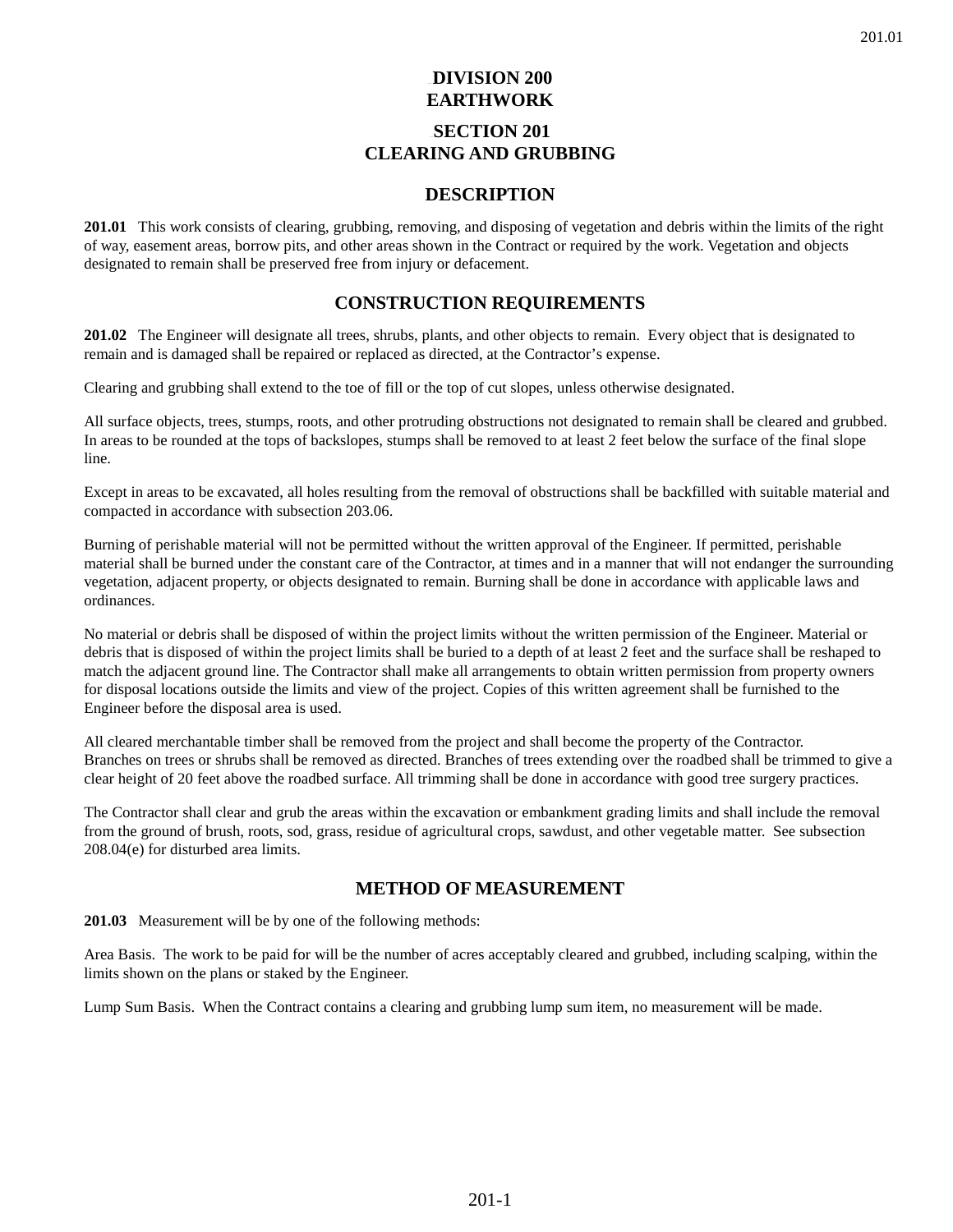#### 201.04

# **BASIS OF PAYMENT**

**201.04** The accepted quantities of clearing and grubbing will be paid for at the contract unit prices as follows:

Area Basis. The quantities will be paid for at the contract unit price bid per acre for each pay item that appears in the bid schedule.

Lump Sum Basis. When the bid schedule contains a lump sum item, the lump sum price so bid will be paid and shall be full compensation for clearing and grubbing the entire project.

Clearing and grubbing beyond the limits designated under this item will be paid for as Extra Work in accordance with subsection 104.03.

Payment will be made under:

| Pay Item              | Pay Unit       |
|-----------------------|----------------|
| Clearing              | Acre, Lump Sum |
| Grubbing              | Acre, Lump Sum |
| Clearing and Grubbing | Acre, Lump Sum |

Exclusions. When the bid schedule does not contain an estimated quantity or a lump sum item for clearing and grubbing, the work will not be paid for separately, but shall be included in the work.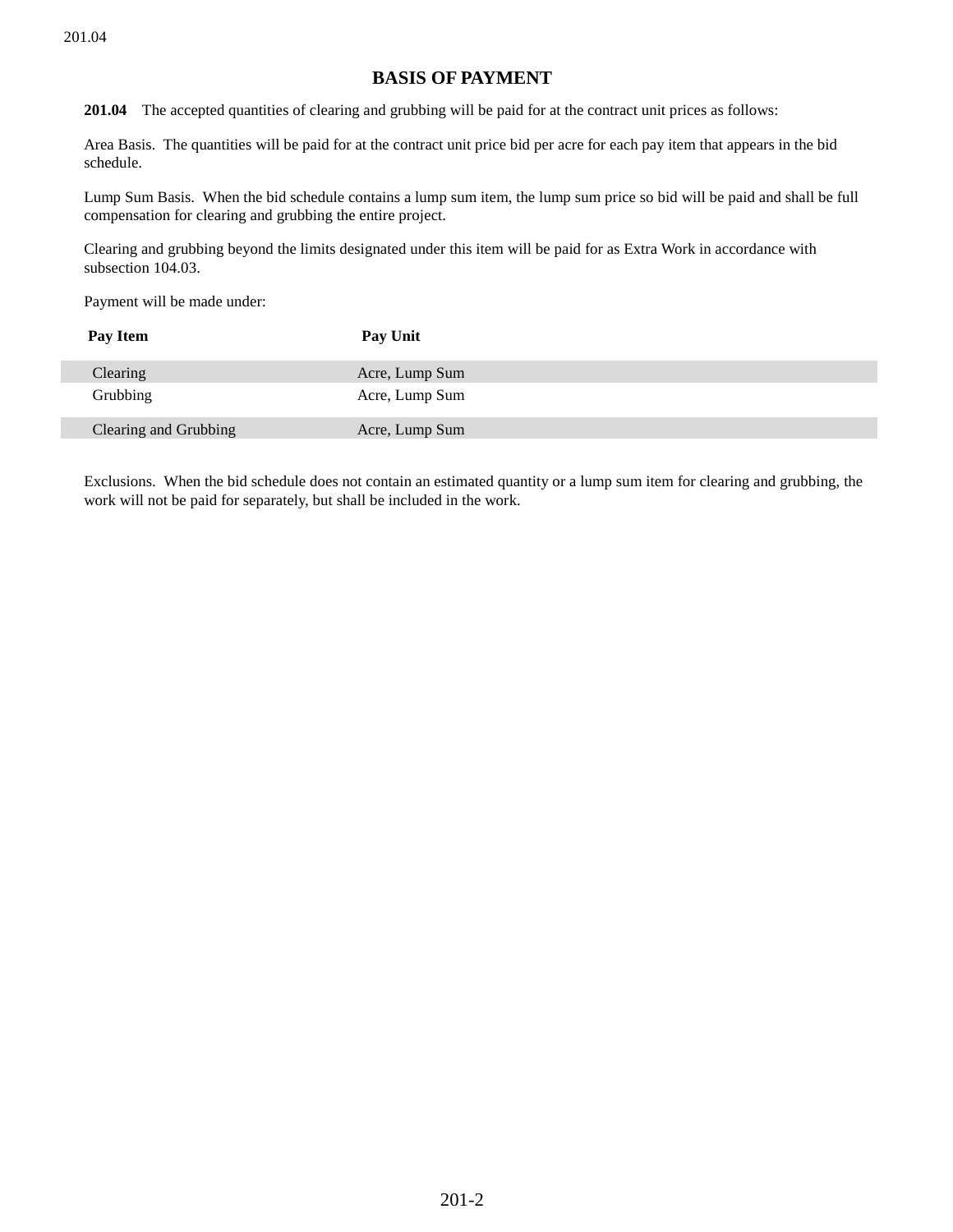## **SECTION 202**

# **REMOVAL OF STRUCTURES AND OBSTRUCTIONS**

## **DESCRIPTION**

**202.01** This work consists of the removal and disposal of trees, slope and ditch protection, abandoned utility services, curb, gutter, pipes, sidewalk, structures, bridges or parts of bridges, railroad appurtenances, traffic control devices, impact attenuators, guardrail, fences, foundations, detours, pavements, pavement markings, and all other obstructions that are not designated or permitted to remain. It shall also include salvaging, stockpiling and loading salvable materials, sandblasting, plugging structures, cleaning culverts, and sawing and cutting to facilitate controlled breaking and removal of concrete and asphalt to a neat line. Except in areas to be excavated, the resulting trenches, holes, and pits shall be backfilled. This work also consists of plugging and abandoning water wells as designated in the Contract.

Materials removed and not designated in the Contract to be salvaged or incorporated into the work shall become the property of the Contractor.

# **CONSTRUCTION REQUIREMENTS**

**202.02 General.** The Contractor shall raze, remove, and dispose of all structures and obstructions which are identified on the project, except utilities, structures and obstructions removed under other contractual agreements, and salvable material designated to remain the property of the Department.

Basements and other cavities left by structure removal shall be filled to the level of the surrounding ground with suitable material and, if within the construction limits, shall be compacted in accordance with subsection 203.06.

Bridges, culverts, and other drainage structures shall not be removed until satisfactory arrangements have been made to accommodate traffic and drainage.

Blasting or other operations used to remove existing structures or obstructions, which may damage new construction, shall be completed prior to placing the new work.

Where portions of structures are to be removed, the portions designated to remain shall be prepared to fit the new construction, and shall be protected from damage. All damage to structures designated to remain in place shall be repaired at the Contractor's expense. Method of repair shall be approved by the Engineer.

Sawing of concrete shall be done to a true line, with a vertical face, unless otherwise specified. The minimum depth of a saw cut in concrete shall be 2 inches or to the depth of the reinforcing steel, whichever occurs first.

Removed concrete and asphalt material may be used to construct embankments in accordance with subsection 203.07.

Where culverts or sewers are to be left in place and plugged, the ends of concrete or masonry culverts shall be filled with suitable material. The ends of corrugated metal pipe culverts shall be crushed. Culvert and sewer ends are to be sufficiently filled or crushed to prevent future settlement of embankments. Plugging of culverts shall include removal of headwalls and other appurtenances where necessary to accommodate the work.

Procedures for abandoning water wells shall conform to the Revised and Amended Rules and Regulations of the State of

Colorado, Division of Water Resources, Board of Examiners of Water Well Construction and Pump Installation Contractors, (Board). The State Engineer who acts for the Board is located at 818 Centennial Bldg., 1313 Sherman St., Denver, CO 80203 (Phone 303-866-3587).

The Contractor shall properly plug and abandon the designated wells and file an abandonment report for each. An abandonment report shall be prepared using Form GWS-9 obtained from the Board at the above address. The report shall describe the well location and how it was plugged. This report shall be submitted to the Board, with a copy given to the Project Engineer, within 60 days after performing the work.

Existing guardrail shall not be removed unless the need for the guardrail has been eliminated or the hazard has been protected or delineated. The duration and manner of protection or delineation shall be submitted in writing for approval by the Engineer.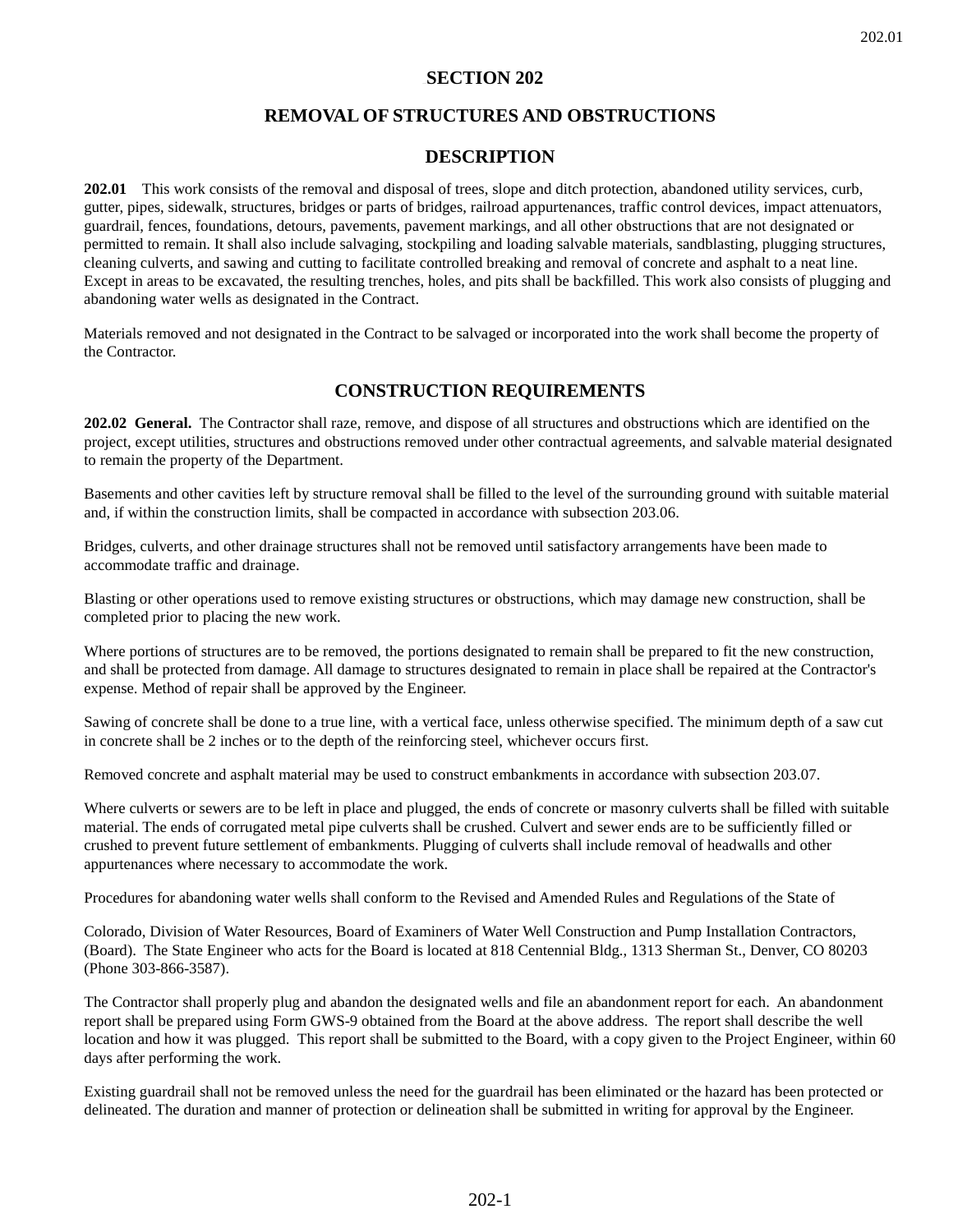**202.03 Salvable Material.** All salvable material designated in the Contract to remain the property of the Department shall be removed without damage, in sections or pieces which may be readily transported, and shall be stockpiled by the Contractor at specified locations within the project limits. The Contractor shall safeguard salvable materials and shall be responsible for the expense of repairing or replacing damaged or missing material until it is incorporated into the work, or is loaded onto Department equipment by the Contractor.

**202.04 Signs and Traffic Signals** Removal of signs shall include removal of posts, footings, pedestals, sign panels, and brackets. Concrete adhering to salvable sign posts shall be removed.

Removal of sign panel shall include removal of the panel and its attachment hardware from the existing installation and adjusting the spacing of the remaining panels.

The removal of traffic signal items shall include poles, mast arms, signal heads, span wires, footings, all attachment hardware, and other incidental materials. Removal of signal pole or pedestal pole shall include pole, span wire, cable, signal heads, overhead sign support wire, footings, and pedestrian push buttons. Removal of traffic signal controller and cabinet shall include removal of the footing and all auxiliary equipment contained within the cabinet.

**202.05** Pavement Markings. Pavement markings shall be removed from the pavement to the maximum extent possible, by methods that do not materially alter or damage the surface or texture of the pavement, to the satisfaction of the Engineer. The proposed method of pavement marking removal shall be designated by the Contractor at the Pre-construction Conference, and approved by the Engineer. Operations that do not produce the desired result, damage the pavement, or may constitute a hazard to the traveling public will not be permitted. Materials deposited on the pavement because of removal of pavement markings shall be promptly removed so as not to interfere with traffic or roadway drainage.

Pavement markings, designated to be removed, shall be removed before any change is made in traffic patterns. Temporary marking tape sections longer than one foot shall be removed before placement of the final pavement course. All tape shall be removed on sections where tape conflicts with revised traffic lanes prior to opening of new lanes to traffic.

Removal of Temporary Pavement Marking on Final Alignment. Temporary pavement marking paint on the approved final alignment shall be removed completely from the roadway surface at locations of permanent pavement markings as shown on the plans. The removal location shall be clean, dry and free of laitance, oil, dirt, grease, paint, and other foreign contaminants prior to application of final pavement marking.

The Contractor shall not remove more pavement marking paint than what can be replaced with permanent pavement marking during the same working day or working period. If a storm or other event prevents the Contractor from completing the placement of permanent marking, the Contractor shall halt the removal operation and place raised flexible pavement markers where temporary pavement markings have been removed but the permanent markings have not been placed. Raised flexible pavement markers shall be installed with one marker at 40-foot centers. Raised flexible pavement markers shall remain in place while the pavement is drying prior to the permanent marking application. Permanent marking application shall resume when the pavement is dry and has had no moisture for a minimum of 24 hours.

Removal of Temporary Pavement Marking on Transitions. Removal of pavement marking paint on temporary transitional alignments shall be performed by grinding or water blasting. The removal shall result in 100 percent removal of the paint and a wide swath of ground pavement surrounding the former location of the temporary paint. The width of the swath shall be as follows; the center of the swath shall be the location of the paint line:

| Width of Pavement Marking to be removed | Width of Swath |
|-----------------------------------------|----------------|
| $\leq$ 8 inches                         | 12 inches      |
| $\vert \vert > 8$ inches                | 15 inches      |

**202.06 Detours**. The Contractor shall completely remove the detour and dispose of the materials in accordance with the Contract.

**202.07 Pavements, Sidewalks, Curbs.** All concrete pavement, sidewalks, structures, curbs, gutters, etc., designated for removal, shall be disposed of in accordance with subsection 201.02. Concrete pavement to be broken and left in place shall be broken so the largest fragment does not exceed 1 square yard in surface.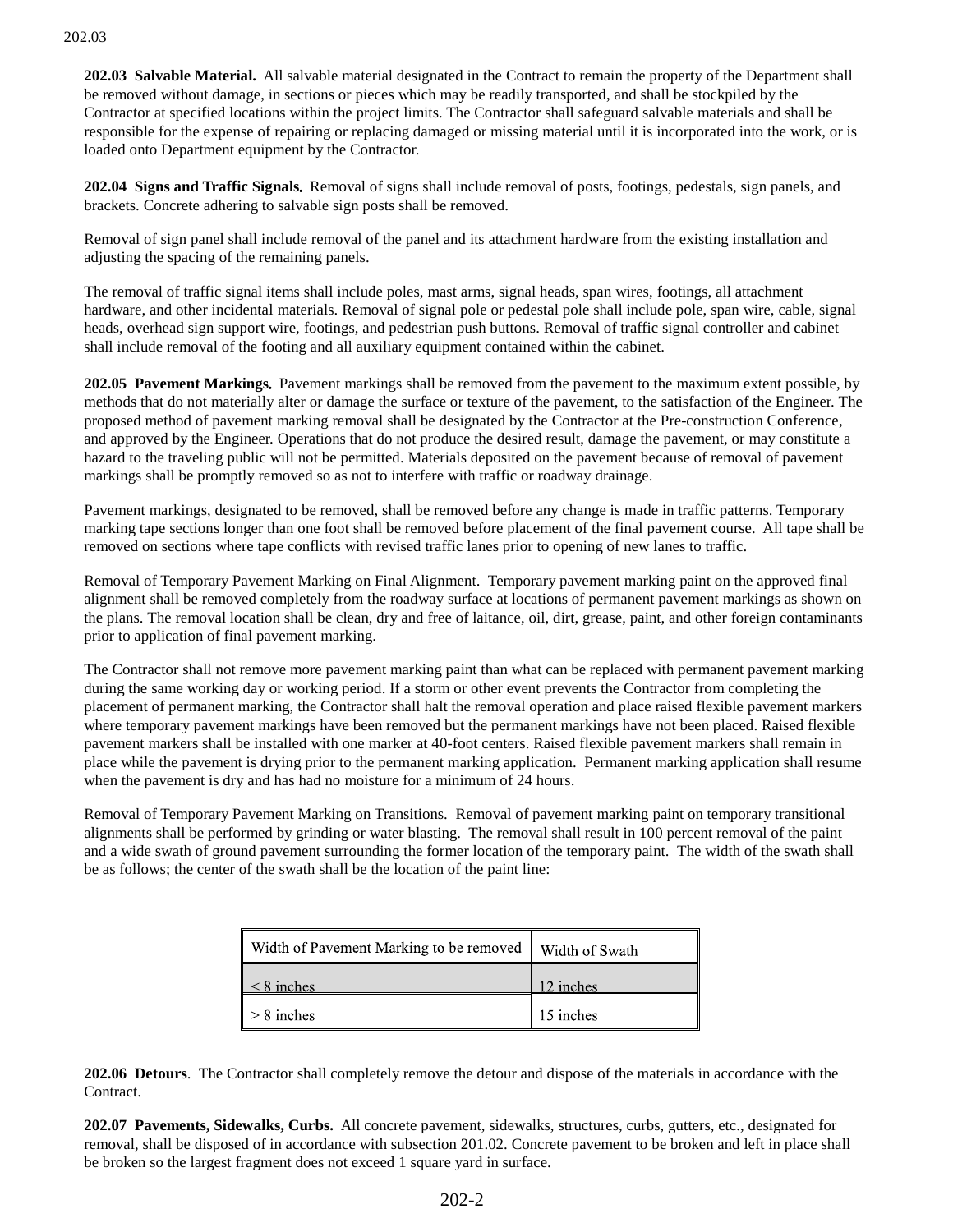**202.08 Portions of Structures**. Unless otherwise directed, the substructures of existing structures shall be removed down to the natural stream bottom and those parts outside of the stream shall be removed down 1 foot below natural ground surface. Where such portions of existing structures lie wholly or in part within the limits of a new structure, they shall be removed as necessary to accommodate the construction of the proposed structure.

Reinforcing steel projecting from the structure, designated to remain, shall be cleaned and aligned to the new construction.

Required dowels shall be securely grouted with approved grout. When concrete is removed, all exposed reinforcing steel designated to remain in place shall be cleaned by sandblasting to sound steel free of oil, dirt, concrete fragments or laitance, loose rust scale, and other coatings that would destroy or inhibit the bond with the new concrete.

Adequate measures shall be taken by the Contractor to protect the steel from contamination or corrosion. Reinforcing steel, contaminated because of the Contractor's failure to provide adequate protection, shall be re-sandblasted at the Contractor's expense with no allowance for contract time extension.

A protective device shall be placed between the sandblasting operations and the traveling public.

**202.09 Removal of Asphalt Mat (Planing)** The Contractor shall not commence planing operations until the hot mix asphalt

(HMA) Mix Design (CDOT Form 43) has been approved and signed.

Prior to beginning planing operations, the Contractor shall submit a planing plan for approval by the Engineer. This plan shall include as a minimum:

The number and types of planers to be used.

The width and location of each planing pass.

The number and types of brooms to be used, and their locations with respect to the planers. The Contractor shall have at least one back up broom on the project at all times in case one of the operating brooms breaks down.

Each planer shall conform to the following:

The planer shall have sufficient power, traction, and stability to maintain an accurate depth of cut. The propulsion and guidance system of the planer shall be maintained in such condition that the planer may be operated to straight and true lines.

Operation with broken or missing teeth will not be allowed. Worn teeth shall be replaced if the planer does not produce a uniform surface.

The planer shall be capable of picking up the removed asphalt in a single operation. A self-loading conveyer shall be an integral part of the planer. Windrows will not be allowed.

All planed areas shall be broomed with a pick up broom, unless otherwise specified, before being opened to traffic. A sufficient number of brooms shall be used immediately after planing to remove all planed material remaining on the roadway.

If the Contractor fails to adequately clean the roadway, work shall cease until the Engineer has approved the Contractor's revised written proposal to adequately clean the roadway.

At the completion of each day's work, vertical edges caused by planing that are greater than 1 inch in height shall be: Longitudinal - tapered to not less than a 3:1 slope, Transverse - tapered to not less than a 50:1 slope.

The roadway shall be left in a safe and usable condition at the end of each work day. All required pavement markings, removed by the planing, shall be restored before the roadway is opened to traffic.

All planing shall be completed parallel to the travel lanes unless otherwise directed by the Engineer.

All planing shall be completed full width before resurfacing commences.

**202.10 Clean Culvert**. Culverts designated in the Contract to be cleaned shall be cleaned by removing all sedimentation and debris from within the culvert and all appurtenant structures.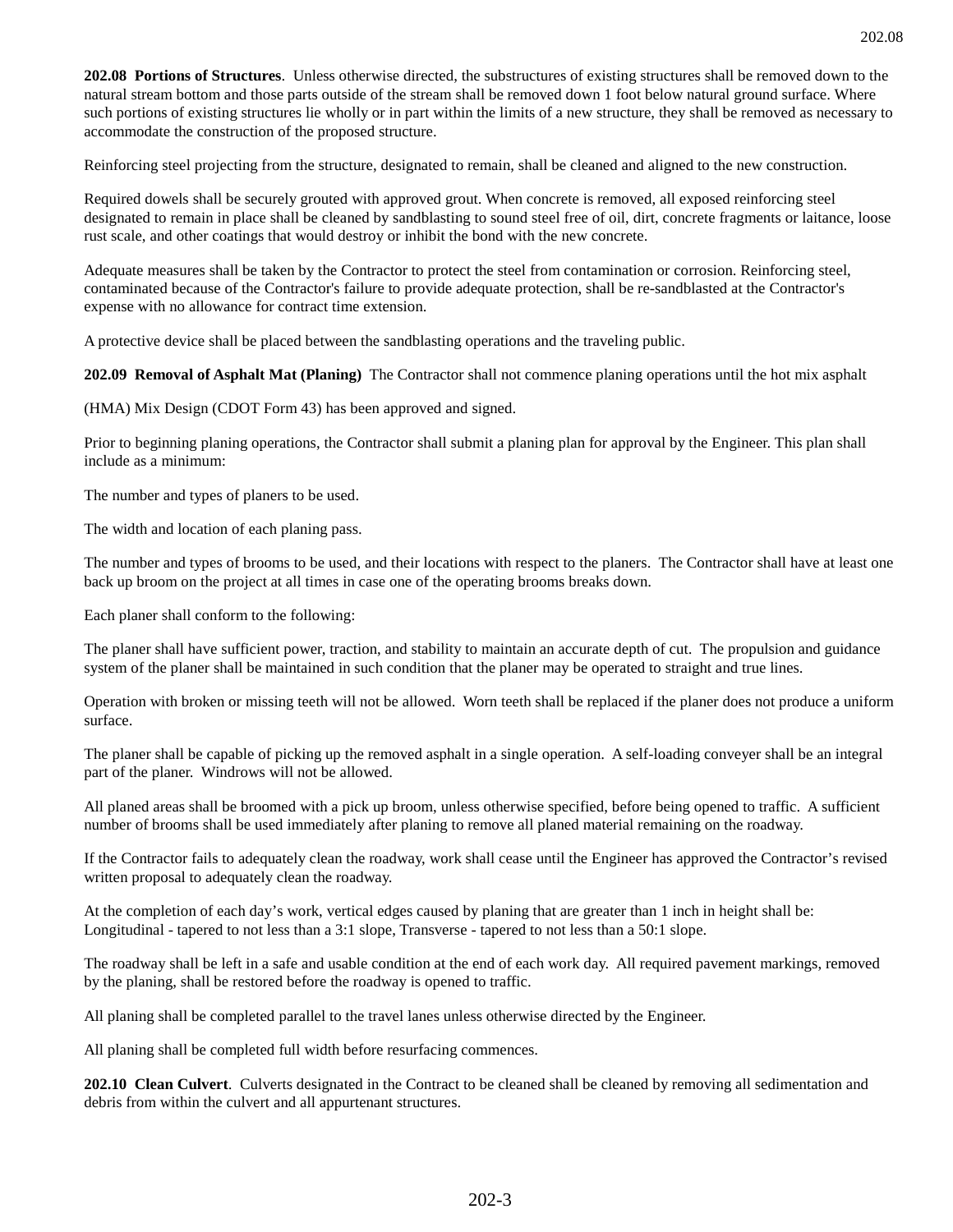# **METHOD OF MEASUREMENT**

**202.11** When the Contract provides payment for removal of obstructions on a lump sum basis, this payment will include all stipulated structures and obstructions encountered within the right of way in accordance with this section. When the Contract provides payment for the removal of specific items on a unit basis, measurement will be by the unit.

Removal of pavement marking will be measured in square feet, completed and accepted. Sandblasting of pavement that is to be covered with pavement marking material will be measured as the same area as measured for the pavement marking for which the sandblasting is required.

Removal of asphalt mat (planing) will be measured by the area in square yards, completed to the required depth, and accepted.

Sandblasting reinforcing steel will be measured by the square yard of deck surface. Multiple layers of reinforcing steel within a common area of the deck exposed and requiring sandblasting will not be measured separately.

Clean culvert will be measured by the number of culverts acceptably cleaned as designated on the plans, irrespective of the kind or size involved.

Abandon well will be measured by the actual number plugged, abandoned, and the abandonment report submitted.

Removal of temporary pavement marking on transitions will be measured by the actual square feet of the swath that is removed for the required width. Removal of pavement marking for the permanent alignment will be measured as the actual in square feet of pavement marking that is removed.

## **BASIS OF PAYMENT**

**202.12** The accepted quantities will be paid for at the contract unit price for each of the pay items listed below that appear in the bid schedule. Payment shall be full compensation for sawing, removing, disposal, excavation and subsequent backfill, and salvage of materials removed, their custody, preservation, storage, and disposal as provided herein.

Payment will be made under:

| Pay Item                               | Pay Unit           |
|----------------------------------------|--------------------|
| Removal of Structures and Obstructions | Lump Sum           |
| Removal of Asphalt Mat (Planing)       | Square Yard        |
| <b>Removal of Pavement Marking</b>     | <b>Square Foot</b> |
| Removal of Pavement Marking (12 Inch)  | Square Foot        |
| Removal of Pavement Marking (15 Inch)  | <b>Square Foot</b> |
| Plug                                   | Each               |
| Clean Culvert                          | Each               |
| Abandon Well                           | Each               |
| Sandblasting                           | <b>Square Foot</b> |
| Sandblasting Reinforcing Steel         | Square Yard        |

When the Contract does not include pay items for removal of structures and obstructions, the removal will not be paid for separately but shall be included in the work.

Payment for abandon well will be full compensation for all labor and materials required to complete the work, including preparing and submitting the abandonment report.

Temporary raised flexible pavement markers used in accordance with subsection 202.05(a) will not be measured and paid for separately, but shall be included in the work.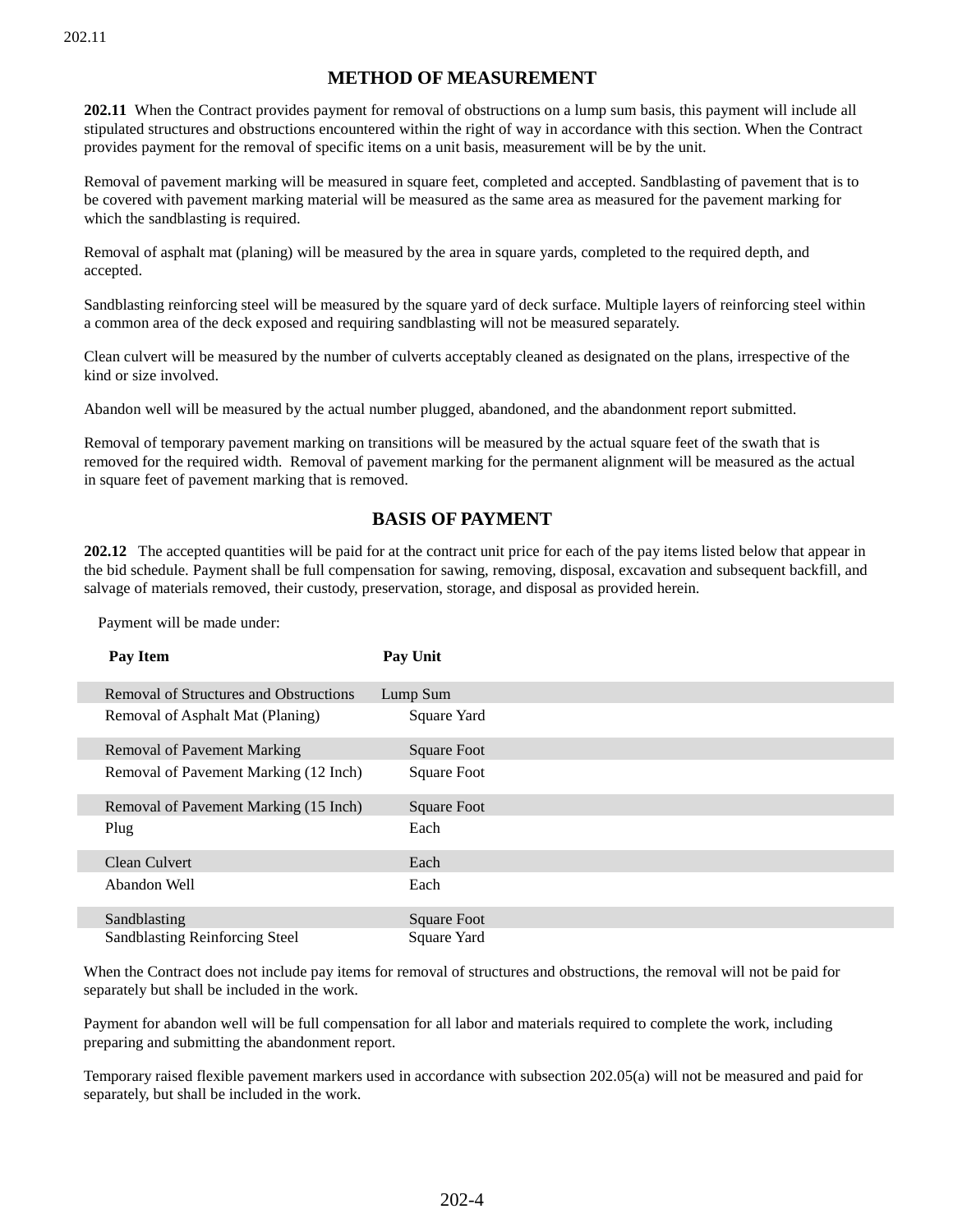# **DIAMOND GRINDING CONCRETE PAVEMENT**

#### **DESCRIPTION**

**202.13 Diamond Grinding Concrete Pavement**.This work consists of rehabilitating existing concrete pavement by diamond grinding to restore smoothness and texture at the locations indicated on the plans such that the surface area has a minimum average macrotexture depth of 0.05 inches when tested in accordance with Colorado Procedure 77B. The maximum grinding depth shall be 0.25 inches unless approved by the Engineer.

## **MATERIALS**

**202.14**.A hardness of approximately 7 is anticipated for the existing concrete pavement based on the Mohs hardness scale. For bidding purposes, the Contractor shall be responsible for verifying the hardness of the existing concrete pavement.

# **CONSTRUCTION REQUIREMENTS**

**202.15**.Prior to beginning work on the project, the Contractor shall submit to the Engineer for approval a detailed plan for accomplishing the grinding. The plan shall include a sequence for grinding which produces the desired surface ride qualities with a minimum macrotexture depth throughout the project. Grinding shall be performed in the longitudinal direction. The entire surface width of the driving and passing lane pavement shall be ground until the pavement surfaces on both sides of all transverse joints and random cracks are in the same plane and meet the smoothness requirements specified herein. Grinding shall begin and end at lines normal to the pavement centerline.

The Contractor shall grind driving and passing lane pavement surfaces within designated limits as shown on the plans. The finished grinding shall maintain the existing cross slope of the roadway in the driving and passing lanes. A feather pass shall be ground at the edge of traveled-way as indicated on the plans or as directed by the Engineer. No adverse drainage conditions shall be caused by the grinding operations. The sequence of work shall not allow for ponding of water in the travel lanes due to a weather event. Shoulders that require grinding will be designated on the plans.

Approach slabs and bridge decks shall not be ground and textured. Grinding depth shall transition to 0 inches before the approach slab interface.

One stratified random acceptance test for texture per 2,500 linear feet or fraction thereof in each lane and shoulder shall be taken with a minimum of one test per day.

Smoothness for this project will be measured by the Department in accordance with subsection 105.08. The MRI after grinding for each 0.10-mile section or fraction thereof shall have a MRI of 95 in/mile or less. Sections with an MRI greater than 95 in/mile shall be corrected by further diamond grinding.

At various locations within the driving and passing lanes, miscellaneous tie bars may be exposed due to wearing of the pavement surface. Removal of these tie bars will be incidental to the grinding and texturing work.

All grinding shall be parallel to the longitudinal joints. Adjacent passes shall be overlapped by a maximum of 2 inches**.**

Grinding shall be performed using diamond blades mounted on a self-propelled machine designed for grinding and texturing concrete pavement. The equipment shall weigh a minimum 35,000 pounds including the grinding head and be of a size that will grind a strip at least 3 feet wide in a single pass. The effective wheel base of the machine shall be at least 12 feet. Grinding equipment that causes raveling, aggregate fractures or disturbance to the joints shall not be permitted. The equipment shall be maintained to ensure it is in proper working order, including the roundness of the match and depth of control wheels. Any wheels found to be out of round shall be immediately replaced. The Engineer may approve smaller equipment for areas that the above equipment cannot reach.

The grinding process shall produce a pavement surface that is true to grade and uniform in appearance. Grooves shall be evenly spaced. Ridges on the outside edge next to the shoulder, auxiliary, or ramp lanes greater than 3/16 inch high shall be feathered out to the satisfaction of the Engineer in a separate, feather pass operation. No adverse drainage conditions shall be caused by the grinding operations.

The pavement surface after grinding shall have no depressions or misalignment of slope in the longitudinal direction exceeding 1/8 inch in 10 feet when measured with a 10-foot straightedge placed parallel to the centerline. The grinding coverage shall be at least 95 percent of the pavement surface area. All areas of deviation shall be reground at no additional cost.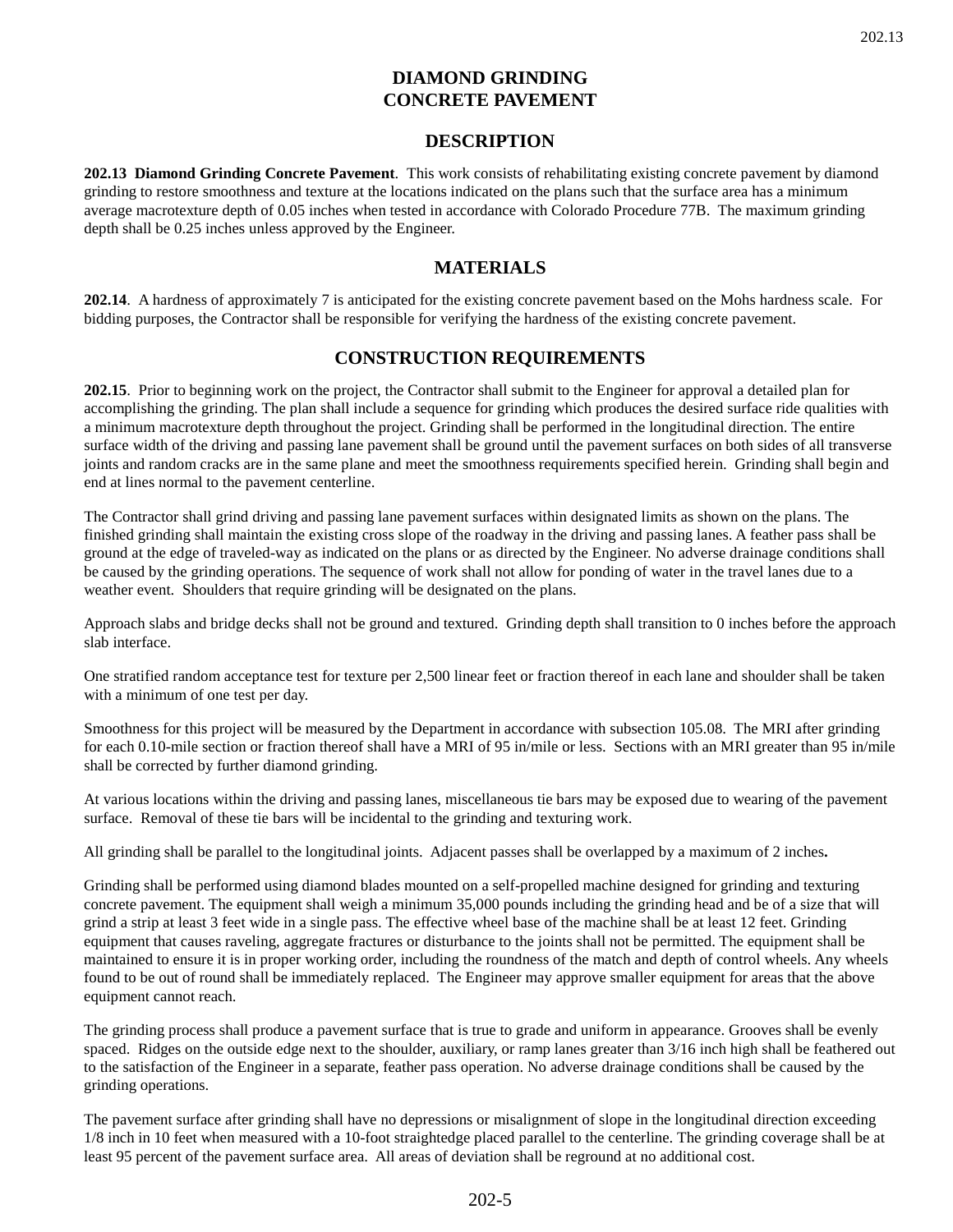When the texture depth is below the lower specified limit, the Contractor shall determine the area represented by this test. The area shall be determined by taking additional tests at 15-foot intervals parallel to the centerline in each direction from the affected location until two consecutive tests are found to be within the specified limits. Any surface with unacceptable texturing exceeding 25 linear feet in any lane or shoulder shall be reground (full width). After the Engineer approves the limits, the Contractor shall correct the deficient surface texture by grinding full width at no additional cost to the project. The corrected surface texture will be retested for acceptance. Correcting surface texture deficiencies shall occur prior to pavement smoothness testing. Upon the second unacceptable test result, the Contractor shall notify the Engineer, in writing, the action taken to provide an acceptable surface macrotexture. Upon the project's third unacceptable test result from the Department, the Engineer will notify the Contractor, in writing, and the pay estimate will be withheld until diamond grinding is taken to provide an acceptable surface macrotexture.

The slurry and residue, including joint sealant, resulting from the grinding operation shall not be allowed to flow across lanes occupied by traffic and shall be continuously removed during the grinding operation, leaving the pavement in a clean condition.

The Contractor shall haul the grinding residue to an approved suitable location at no additional cost. The Contractor shall obtain approval of the disposal method from the Engineer prior to beginning the grinding operation.

# **METHOD OF MEASUREMENT**

**202.16 Diamond Grinding Concrete Pavement** will be measured by the square yard of acceptable finished surface regardless of the number of passes required. The quantity of grinding and texturing will be determined by measuring the finished area ground within the limits indicated on the plans or as directed by the Engineer.

# **BASIS OF PAYMENT**

**202.17 Diamond Grinding Concrete Pavement** will be paid for at the contract unit bid price per square yard. Payment will be considered full compensation for all labor, materials, supplies, tools, water, equipment, and incidentals necessary for completing the work as specified.

Payment will be made under:

Pay Item Pay Unit

Diamond Grinding Concrete Pavement Square Yard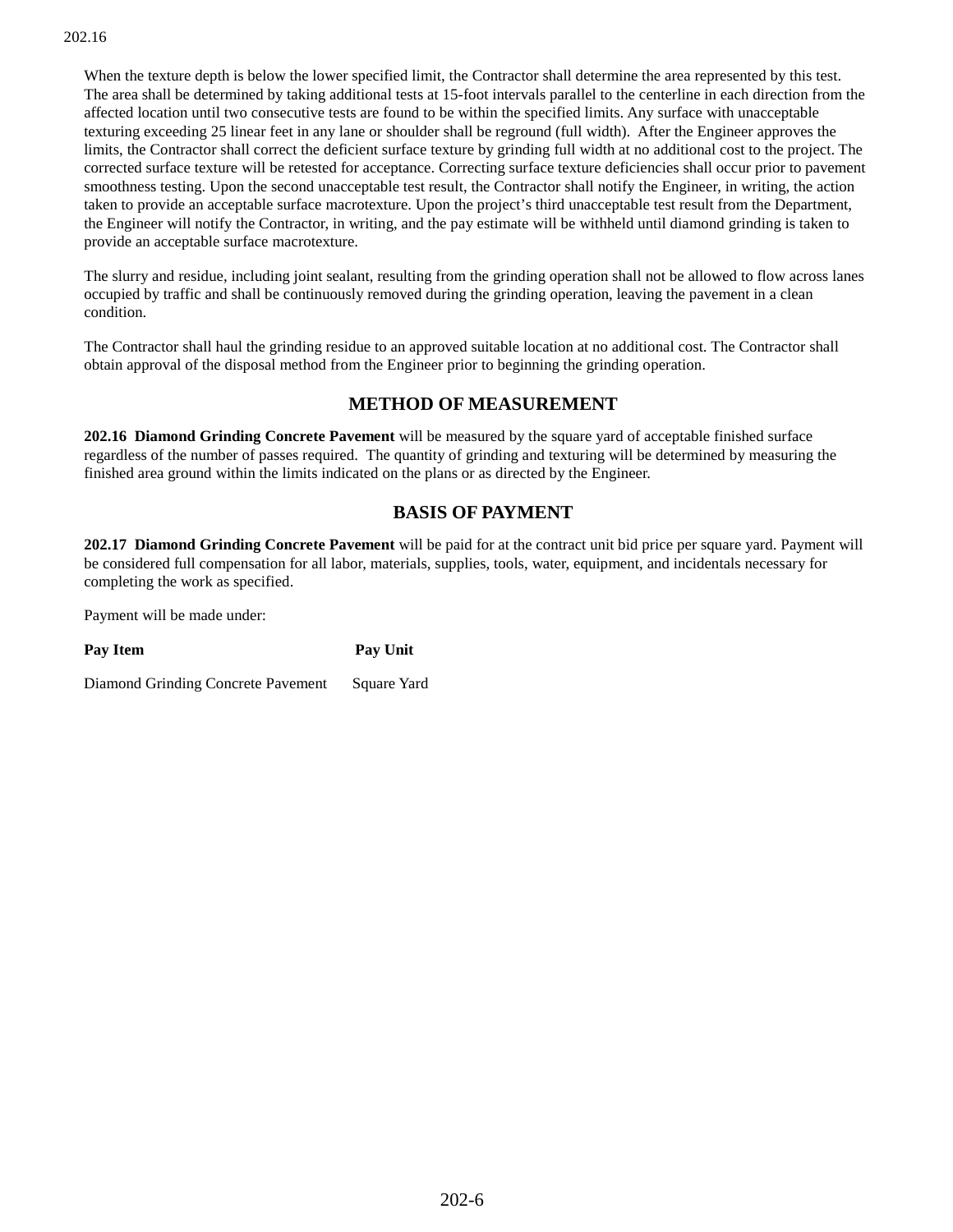## **SECTION 203**

### **EXCAVATION AND EMBANKMENT**

#### **DESCRIPTION**

**203.01 General**. This work consists of excavation, hauling, disposal, placement, and compaction of all material encountered within the limits of the work, including construction of dikes and excavation for ditches and channels, necessary for the construction of the roadway in accordance with the Contract.

## **MATERIALS**

**203.02 Excavation Definitions** All excavation will be defined as, "unclassified excavation", "stripping", "removal of unsuitable material", "rock excavation", "borrow", or "potholing" as described below:

- *(a) Unclassified Excavation*. Unclassified excavation shall consist of the excavation of all materials of whatever character required for the work, obtained within the right of way, including surface boulders and excavation for ditches and channels that is not removed under some other item.
- *(b) Stripping*. Stripping shall consist of removing overburden or other specified material from borrow pits, and the replacement of overburden or other specified material over the disturbed area of the site or pit after the underlying material has been removed.
- *(c) Removal of Unsuitable Material*. Removal of unsuitable material shall consist of the removal of soils or mixtures of soil and organic matter identified in the Contract or as directed by the Engineer that would be detrimental to the roadway or embankment if left in place in its existing condition.
- *(d) Rock Excavation*. Rock excavation shall consist of removal of igneous, metamorphic, and sedimentary rock which cannot be excavated without blasting or with the use of rippers, including all boulders or other detached stones having a volume of ½ cubic yard or more. Unless specified in the Contract, rock excavation is material that meets one of the following field test criteria to be conducted by the Contractor:
	- 1. Ripping Test: Material that cannot be broken down by one pass with a single tooth ripper mounted on a crawler type tractor in low gear with a minimum net flywheel power rating of 235 horsepower; or material that cannot be broken down with a 48,000 pound tracked excavator using a bucket with rock teeth.
	- 2. Seismic Test: Material that has a seismic velocity of 6,000 feet per second or greater. The Contractor shall submit the qualifications of the individual performing or interpreting the seismic testing to the Engineer a minimum of 14 days prior to testing. The ripping test will be used to resolve differences if seismic velocities fall below 6,000 feet per second.
	- 3. Handling Test: Any boulder or detached stone having a volume of ½-cubic yard or more that cannot be readily broken down with the excavation equipment described above in 1.
- *(e) Borrow*. Borrow shall consist of approved material obtained from outside the right of way required for the construction of the project.
- *(f) Potholing*. Potholing shall consist of exposing and verifying the location of existing utilities at locations as directed.

**203.03 Embankment Material.** Embankment material shall consist of approved material acquired from excavations or borrow pits and hauled and placed in embankments. Approval of embankment material is contingent on the material meeting the Atterberg Limit and gradation requirements specified in the Contract. Approval of the embankment material in the upper 2 feet of embankment below the subgrade elevation is contingent on the material meeting one of the following as specified in the Contract:

- (1) The specified resistance value when tested by the Hveem Stabilometer or the equivalent resilient modulus.
- (2) The specified Atterberg Limit and gradation requirements.
- (3) The specified resistance value when tested by the Hveem Stabilometer or equivalent resilient modulus, and the specified Atterberg Limit and gradation requirements.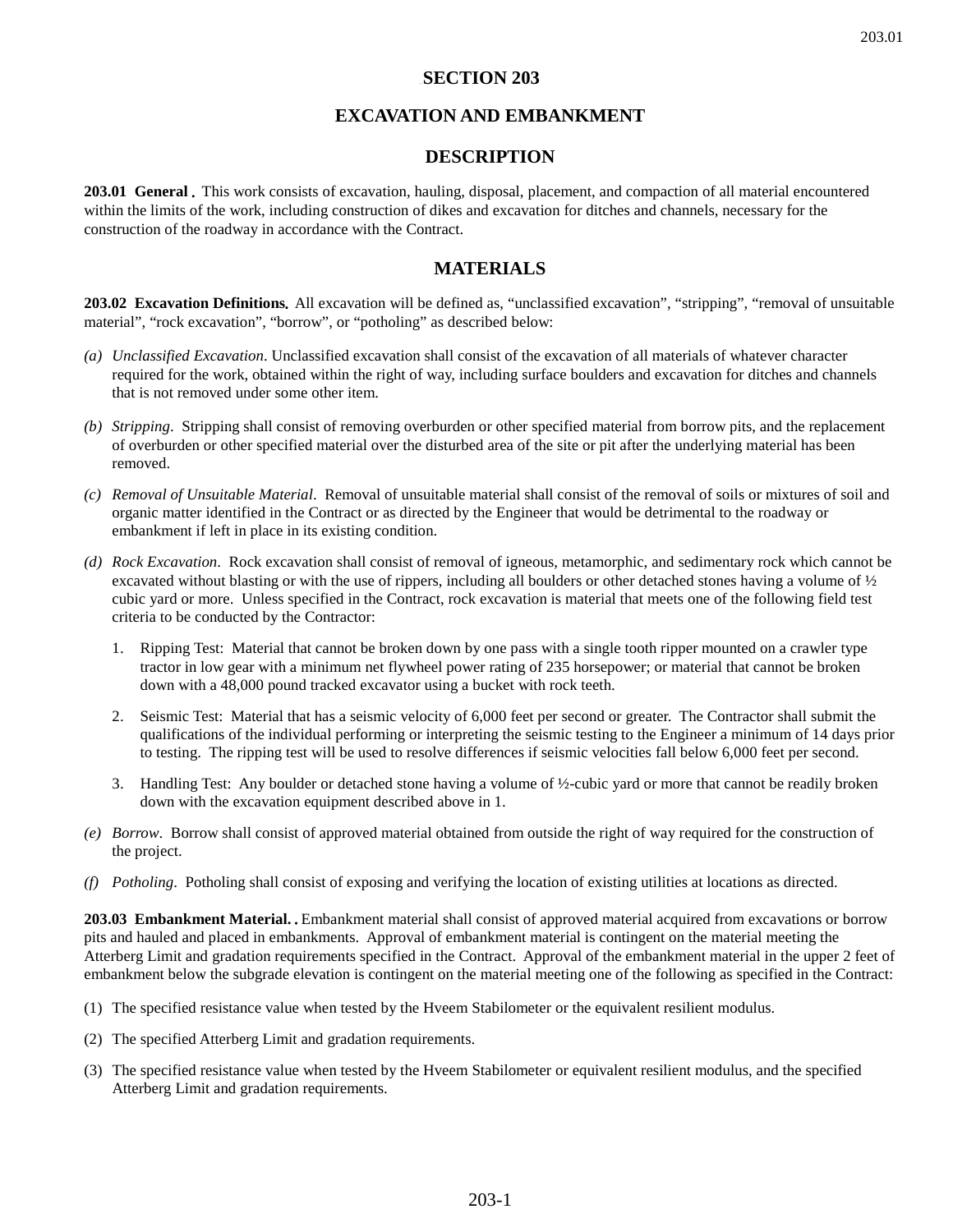Embankment material shall be classified into one of the material groups listed below, and placed and compacted in accordance with the appropriate methods specified in subsection 203.07. If any material does not meet the criteria for one of the following classifications, it shall be processed on site to meet the requirements for one of the material groups listed below, or disposed of at the Contractor's expense.

- (1) Soil Embankment: Soil embankment shall have all particle sizes less than 6 inches. The material shall be classified in accordance with AASHTO M 145 and placed and compacted in accordance with subsection 203.07(a).
- (2) Rock Embankment: Rock embankment shall meet all of the following requirements:
	- (i) A minimum of 50 percent of the material shall be retained on the 4.75 mm (No. 4) sieve.
	- (ii) More than 30 percent of the material shall be retained on the 19.0 mm (3/4-inch) sieve.
	- (iii) The material shall meet the classification of an AASHTO A-1 soil type.
	- (iv) All particle sizes shall be less than 6 inches.
	- (v) Particles retained on the 4.75mm (No. 4) sieve shall not be composed of non-durable bedrock types.

Rock embankment may be placed without moisture density control as described in subsection 203.07(b).

- (3) Rock Fill: Rock fill shall meet all of the following requirements:
	- (i) A minimum of 50 percent of the material shall be retained on a 100 mm (4-inch) sieve.
	- (ii) The maximum dimension of any particle shall not exceed 36 inches.
	- (iii) The material shall be well-graded as determined on visual inspection.
	- (iv) The material shall contain less than 20 percent by volume of material passing the 75 μm (No. 200) sieve based on visual inspection.
	- (v) Particles retained on the 4.75 mm (No. 4) sieve shall not be composed of non-durable bedrock types.

Rock fill can be placed without moisture density control as described in subsection 203.07(b).

Non-durable bedrock shall be identified and classified using Colorado Procedure CP-L 3104. Any material classified as Soillike Non-durable (S-N) as defined in the procedure shall be pulverized, broken down and processed to 6-inch maximum particle sizes before incorporation into embankment fill. These materials shall be placed and compacted as "soil embankment" in accordance with subsection 203.07(a). Non-durable bedrock particles in excess of 6 inches shall not be placed into embankment fill.

If recycled concrete or asphalt are to be incorporated into embankment fill, the maximum dimension permitted for concrete is 24 inches and the maximum dimension permitted for asphalt is 12 inches. Embankment material imported onto the project will be tested for water soluble sulfates using CP-L 2103 Method B. The average of three consecutive tests shall show that the sulfate content is not greater than that corresponding to the sulfate exposure level specified in the Contract. No single test shall have a sulfate content more than 20 percent greater than that corresponding to the sulfate exposure level specified in the Contract. When there is a single failing test, the remaining sample shall be split into four equal portions. The CDOT Region Lab shall receive one portion, the Contractor shall receive one portion, and the remaining two portions shall go to the CDOT Central Lab. The CDOT Region Lab, the CDOT Central Lab, and the Contractor's Lab shall retest the sample. If the results from the three labs are within 10 percent of each other, the results will be averaged. The averaged result will be used for determining Contract compliance. If the results from the labs are not within 10 percent of each other, the remaining split sample shall be sent to an independent laboratory for testing using CP-L 2103. The independent laboratory shall be mutually agreed upon by the Department and the Contractor. The independent lab's test result will be used for determining Contract compliance.

If the water soluble sulfate content is less than that corresponding to the sulfate exposure level specified in the Contract, CDOT will bear all costs associated with the independent lab test. If the soluble sulfate content is greater than that corresponding to the sulfate exposure level specified in the Contract, all costs associated with independent lab testing shall be at the Contractor's expense. Embankment represented by failing tests shall be removed from the project and replaced at the Contractor's expense.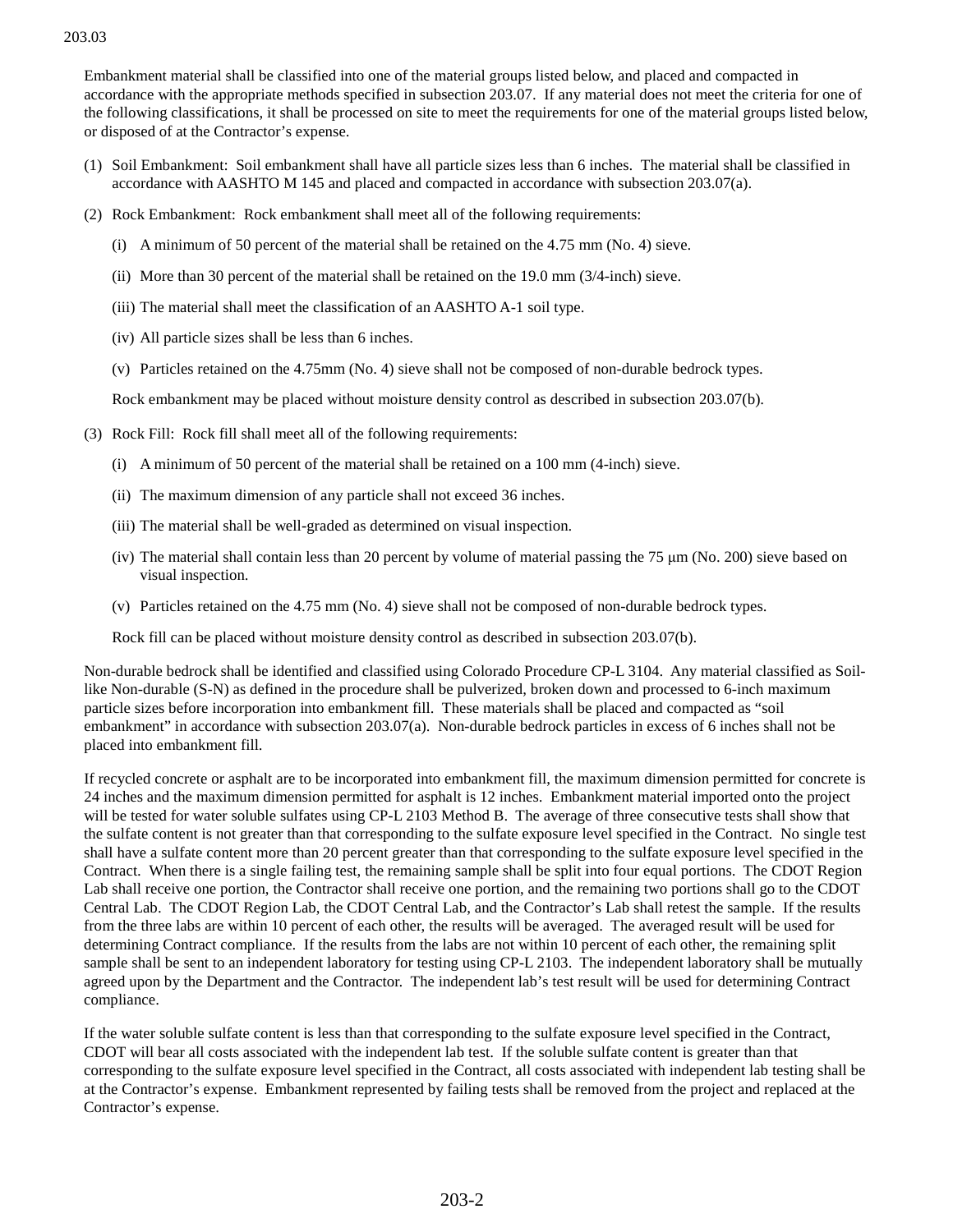Imported material used for backfilling pipes (storm sewer, cross culverts, side drains, etc.) shall be tested for compatibility with the selected pipe material. When non-reinforced concrete pipe or reinforced concrete pipe is used, the imported material shall be tested for sulfate and pH. When corrugated steel pipe, bituminous-coated corrugated steel pipe or pre-coated corrugated steel pipe is used, the imported material shall be tested for sulfates, chlorides, pH and resistivity. When aramid fiber bonded corrugated steel pipe or corrugated aluminum pipe is used, the imported material shall be tested for pH and resistivity. When plastic pipe is selected, the imported material does not need to be tested for sulfates, chlorides, pH or resistivity.

Sulfates, chlorides, pH and resistivity shall be determined by the following procedures:

- (1) Water soluble sulfates using CP-L 2103 Method B
- (2) Chlorides using CPL 2104
- (3) Resistivity using ASTM G57
- (4) pH using ASTM G51

The average of three consecutive tests shall show the imported material's sulfate, chloride, pH and resistivity is not greater than the limits corresponding to the Pipe Class in Table 203-1 or 203-2 for the pipe class specified in the Contract. No single test shall have a result more than 20 percent greater than that corresponding to the limit in Table 203-1 or Table 203-2 for sulfates, chlorides and resistivity. No single test shall have a result more than 5 percent outside the limit in Table 203-1 for pH. The remaining sample material from a single failing test shall be split into three equal portions. CDOT shall receive one portion, the Contractor shall receive one portion and the remaining portion shall be retained by the Project. CDOT and the Contractor's Lab shall retest the failed sample; if the results from those tests are within 10 percent of each other, the results will be averaged. The averaged result will be used for Contract compliance. If the results from the Labs are not within 10 percent of each other, the remaining sample portion shall be sent to an independent laboratory for testing using the testing requirements specified above. The independent laboratory shall be mutually agreed upon by the Department and the Contractor. The Independent Lab's test result will be used for Contract compliance.

If the imported material's sulfates, chlorides, and resistivity are less than the limits and the pH is within the limits in Table 203-1 or 203-2, CDOT will bear all costs associated with the independent lab test. If the imported material's sulfates, chlorides, and resistivity is greater than the limits and the pH is outside the limits in Table 203-1 or 203-2, all costs associated with independent lab testing shall be at the Contractor's expense.

Embankment represented by failing tests shall be removed from the project and replaced at the Contractor's expense.

|            |         | SOIL     |             |  |
|------------|---------|----------|-------------|--|
|            | Sulfate | Chloride |             |  |
| Pipe Class | (SO4)   | (Cl)     | pH          |  |
|            | % max   | $%$ max  |             |  |
| 0, 7       | 0.05    | 0.05     | $6.0 - 8.5$ |  |
| 1, 7       | 0.10    | 0.10     | $6.0 - 8.5$ |  |
| 2, 8       | 0.20    | 0.20     | $6.0 - 8.5$ |  |
| 3, 9       | 0.50    | 0.50     | $6.0 - 8.5$ |  |
| 4, 9       | 1.00    | 1.00     | $5.0 - 9.0$ |  |
| 5, 10      | 2.00    | 2.00     | $5.0 - 9.0$ |  |
| 6, 10      | >2.00   | >2.00    | $5$ or $>9$ |  |

## **Table 203-1 SULFATE, CHLORIDE AND PH OF IMPORTED MATERIAL**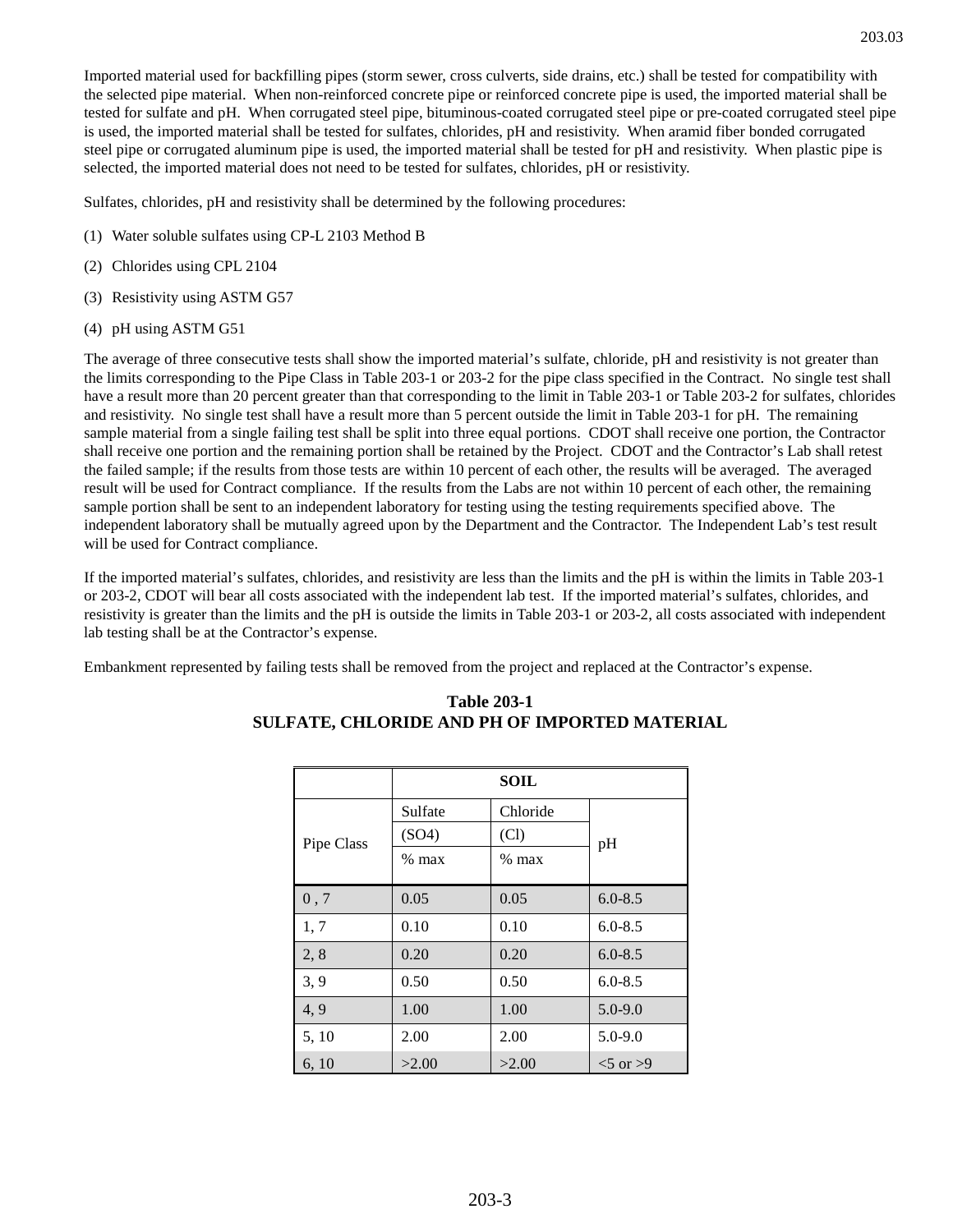## **Table 203-2**

## **RESISTIVITY AND PH OF IMPORTED MATERIAL**

| <b>SOIL SIDE</b>           |              |
|----------------------------|--------------|
| Resistivity, $R(Ohm - cm)$ | pH           |
| $\geq 1500$                | $5.0 - 9.0$  |
| $\geq$ 250                 | $3.0 - 12.0$ |

## **CONSTRUCTION REQUIREMENTS**

**203.04 General**. The excavations and embankments shall be finished to smooth and uniform surfaces conforming to the typical sections specified. Variation from the subgrade plan elevations specified shall not be more than 0.08 foot. Where asphalt or concrete surfacing materials are to be placed directly on the subgrade, the subgrade plane shall not vary more than 0.04 foot. Materials shall not be wasted without written permission of the Engineer. Excavation operations shall be conducted so material outside of the slope limits will not be disturbed. Prior to beginning grading operations, all necessary clearing and grubbing in that area shall have been performed in accordance with Section 201.

The Contractor shall notify the Engineer at least five work days prior to beginning excavation. The Contractor shall not excavate beyond the dimensions and elevations shown in the Contract.

Archaeological and paleontological materials encountered during the work shall be handled in accordance with subsection 107.23.

All excavation activities in areas where asbestos is encountered or expected to be encountered shall conform to the Colorado

Department of Public Health and Environment's Asbestos-Contaminated Soil Guidance Document or the State of Colorado's Asbestos Contaminated Soil Statewide Management Plan (ACS), whichever is more recent at the time of advertisement and in accordance with subsection 250.07(d) and the Air Quality Control Commission Regulation No. 8 Part B or Section 5.5 of the solid Waste Regulation 6 CCR 1007-2, as applicable.

203.05 Excavation. Excavation shall be one or more of the following:

*(a) Rock*. Unless otherwise specified, rock shall be excavated to a minimum depth of 0.5 foot and a maximum depth of 1 foot below subgrade, within the limits of the roadbed. Rock removed in excess of 1 foot below subgrade will not be paid for. Backfilling of the depth in excess of 1 foot below subgrade shall be at the Contractor's expense. Approved embankment material shall be used to bring the rock-excavated areas to subgrade elevations within the tolerances specified in subsection 203.04.

Undrained pockets shall not be left in the rock surface and depressions shall be drained at the Contractor's expense.

When required for rock excavation, controlled blasting shall be conducted in accordance with the Contract.

*(b) Unclassified*. Excess or unsuitable excavated material, including rock and boulders, that cannot be used in embankments may be placed on the side slopes of the nearest fill if approved.

Unless otherwise specified by the Engineer, intercepting ditches shall be made above the top of cut slopes and carried to outlets near the ends of the cuts. In order to blend the intersection of cut slopes with the slope of the adjacent natural ground surfaces in a uniform manner, the tops of all cut slopes, except those in solid rock, shall be flattened and rounded in accordance with typical sections and details specified. Earth overburden lying above solid rock cuts shall be treated in the same manner as earth cuts.

The Department reserves the right to change cut slopes during the progress of excavation.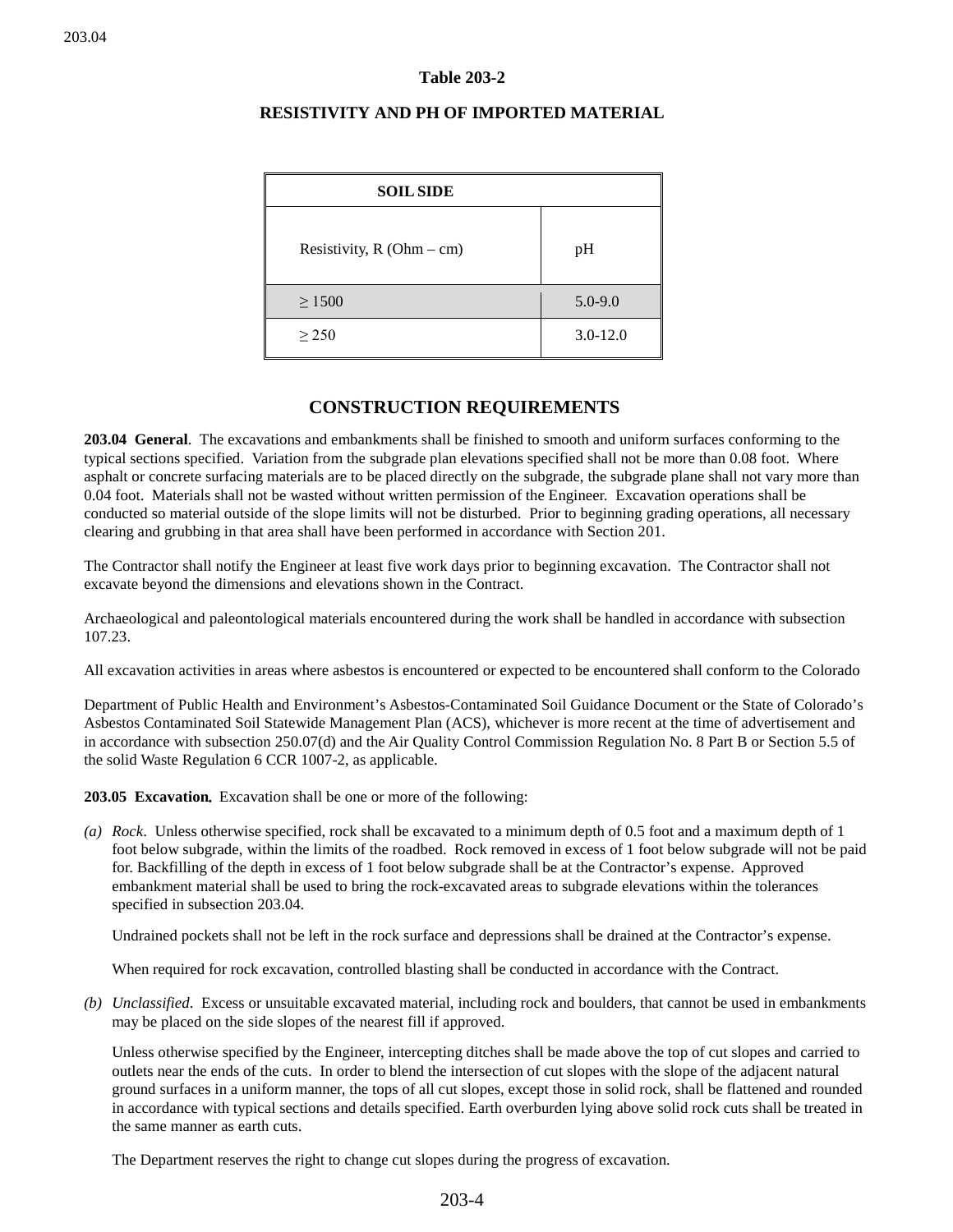- *(c) Unsuitable Material*. Unsuitable materials encountered in the subgrade, roadway, or embankment foundation that are determined to be detrimental to the roadway or embankment shall be removed to the depth and extents directed by the Engineer. The excavated area shall be backfilled to the finished graded section with approved material. Materials that contain organics or that cannot be dried or moisture conditioned, then compacted to the required density shall be disposed of and shall not be reused as embankment fill. Materials that do not contain organics and that can be dried or moisture conditioned and compacted to the required density may be reused as embankment fill as approved by the Engineer.
- *(d) Borrow*. If the Contractor places more borrow than is specified or approved and causes a waste of roadway excavation, the quantity of waste will be deducted from the borrow volume. All borrow areas shall be bladed and shaped to permit accurate measurements after excavation is completed. The finished borrow areas shall be graded to a smooth and uniform surface and shall be finished so water will not collect or stand therein, unless otherwise specified.
- *(e) Stripping*. Overburden shall be removed to the depth required for the production of acceptable material, and at least 5 feet beyond area being excavated.
- *(f) Potholing*. All necessary potholing as determined by the Contractor and agreed to by the Engineer shall be completed under this item with appropriate equipment as approved.

The Contractor shall acquire necessary permits, locate utilities, excavate all materials of whatever character required to expose the utilities, survey the location of the utilities, and backfill the excavation to existing grade lines with the excavated or other approved materials. Backfilling shall be accomplished in accordance with subsection 206.03.

The Contractor shall use extreme caution during this work. All damage to existing utility lines or adjacent facilities shall be repaired promptly at the Contractor's expense.

**203.06 General Embankment Construction Requirements** When Contractor Process Control is required, the Contractor's Process Control Representative shall be certified with Western Alliance for Quality Transportation Construction (WAQTC) Embankment and Base Testing and CDOT's Excavation, Embankment, and Soil Inspection certification course.

Embankment construction shall include preparation of the areas upon which embankments are to be placed, construction of dikes, and placing and compacting approved material within roadway areas including holes, pits, and other depressions within the roadway area. Only approved materials shall be used in the construction of embankments and fills.

All sod, vegetable and other organic matter, stumps, and roots shall be removed from the surface upon which the embankment is to be placed in accordance with Section 201. Unless a thickness is otherwise specified in the Contract, the upper 4 inches of the ground surface will be considered top soil and shall be removed in accordance with Section 207 prior to placement of embankment fill.

The cleared surface shall be completely broken up by plowing or scarifying to a minimum depth of 6 inches or as specified in the Contract, the moisture content increased or reduced as necessary, and compacted to the specified embankment density for the material type present.

When embankment is placed on a slope that is steeper than  $4H:1V$ , as measured in the steepest direction, the existing slope shall be benched as the embankment is placed in layers. A 2-foot deep key shall be excavated at the base of the existing slope and backfilled with approved and compacted material. The embankment shall be placed in layers from that key. Each horizontal cut shall begin at the intersection of the original ground and the vertical sides of the previous bench. Excavated material from benching may be placed and compacted with the embankment material at the Contractor's expense.

During the course of construction, embankment side slopes shall be built a minimum of 12 inches wider than the final grade indicated in the Contract to allow for compaction equipment to compact the full width of the embankment. Once the specified level of compaction is achieved, the side slopes shall be trimmed back to final grade. Excess material placement and removal to satisfy this requirement shall be at the Contractor's expense.

If embankment can be placed on only one side of structures such as retaining walls, abutments, wing walls, piers, or culvert headwalls, compaction shall be accomplished without initiating movement or deformation of the structure and without placing excessive pressure against the structure. When noted in the Contract, the fill adjacent to the abutment of a bridge shall not be placed higher than the bottom of the backwall until the superstructure is in place. When embankment is placed on both sides of a concrete wall or box type structure, the embankment shall be brought up equally on both sides of the structure.

Where embankment is to be placed and compacted and end dumping is used, the slopes of the original ground or embankment shall be deeply plowed or scarified before starting end dumping.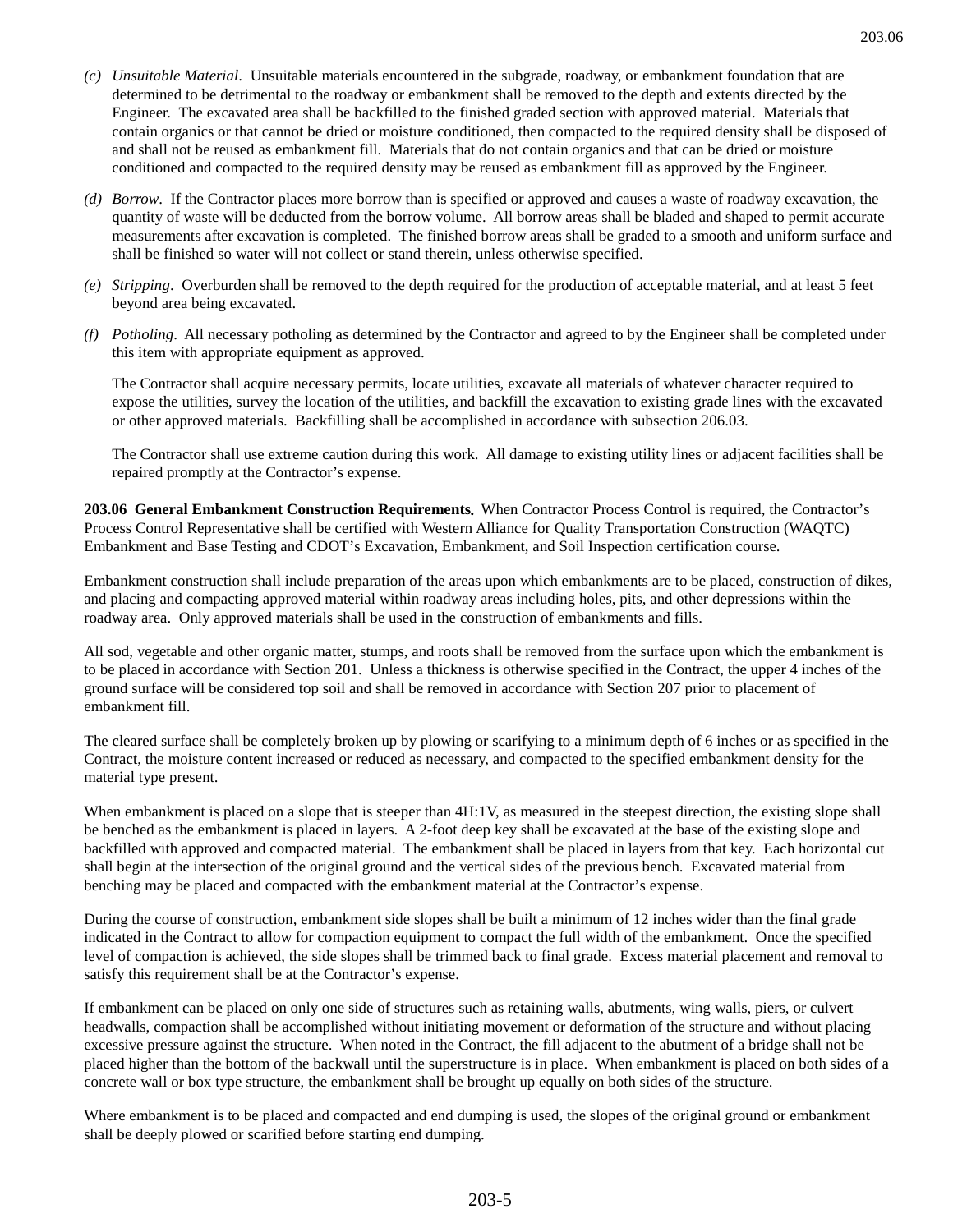Embankment fill other than A-1 soil types shall not be placed within standing water, unless otherwise noted in the Contract. During the construction of the embankment, the top surface shall be maintained so that it is well drained at all times.

Frozen materials shall not be used in construction of embankments. Frozen material will be identified by the visual observation of ice crystals within the foundation or embankment material, or by measuring the temperature of the ground surface.

**203.07 Embankment Placement and Compaction Requirements** Materials incorporated into embankment fill shall be placed and compacted according to the following requirements:

(a) *Soil Embankment*. All soil embankment shall be placed in horizontal layers not to exceed 8 inches in loose lift thickness. Each layer shall be compacted prior to the placement of subsequent layers. Spreading equipment shall be used to obtain uniform thickness prior to compaction. As the compaction progresses, continuous mixing, leveling, and manipulating shall be done to assure uniform moisture and density. Additional work involved in drying soil embankment to the required moisture content shall be included in the contract price paid for excavating or furnishing the material with no additional compensation.

Soil embankment that is classified as A-1 material may be used to bridge across standing water or swampy ground within the embankment foundation, and may be placed in lift thicknesses greater than 8 inches when used for this purpose if approved by the Engineer.

Soil embankment with less than or equal to 30 percent retained on the 3/4-inch sieve shall be tested for compaction using CP 80. Materials classified as AASHTO A-1, A-2-4, A-2-5, and A-3 soils shall be compacted at plus or minus 2 percent of Optimum Moisture Content (OMC) and to at least 95 percent of maximum dry density determined in accordance with AASHTO T 180 as modified by CP 23. All other soil types shall be compacted to 95 percent of the maximum dry density determined in accordance with AASHTO T 99 as modified by CP 23. Soils with 35 percent fines or less shall be compacted at plus or minus 2 percent of OMC. Soils with greater than 35 percent fines shall be compacted at a moisture content equal to or above OMC to achieve stability of the compacted lift. Stability is defined as the absence of rutting or pumping as observed and documented by the Contractor's Process Control Representative and as approved by the Engineer. If the soils cannot be compacted and prove to be unstable at a moisture content equal to or above OMC, then the required moisture content for compaction may be reduced below OMC if approved by the Engineer.

Prior to placing any soil embankment with greater than 30 percent retained on the 3/4-inch sieve, the Contractor shall construct a test strip to the dimensions specified in the Contract or as directed by the Engineer. The test strip may be incorporated into the final embankment. The Contractor shall determine the moisture conditioning necessary to achieve compaction, and shall determine the equipment and number of passes necessary to achieve adequate compaction. The Contractor shall use compression-type or vibratory rollers on granular materials and sheepsfoot rollers on cohesive soils. Adequate compaction shall be demonstrated by the absence of rutting, pumping, or deflection following a proof roll of the test strip using any piece of construction equipment that exerts a minimum 18-kip per axle load. The proof roll will be observed and accepted by the Engineer. Once the test strip passes a proof roll, the Contractor may resume embankment construction using the same moisture conditioning and compaction methods that were used to construct the test strip.

Placement, moisture conditioning, and compaction of every lift of soil embankment with greater than 30 percent retained on the 3/4-inch sieve shall be observed by the Contractor's Process Control Representative, and accepted by the Engineer. Adequate compaction of each lift shall be demonstrated as the absence of rutting, pumping, or deflection as construction equipment is routed over a lift following the compactive efforts that were used and accepted for the respective test strip. The Engineer may request a proof roll at any time to document the condition of a lift.

Significant changes in the material being hauled for soil embankment with greater than 30 percent retained on the 3/4 inch sieve will require construction of a new test strip, and demonstration of adequate compaction methods using a proof roll.

Non-durable bedrock shall be watered to promote slaking and break down, and pulverized or processed to a maximum particle size of 6 inches. These materials shall be placed and compacted as soil embankment, except they shall be compacted with a heavy tamping foot roller weighing at least 30 tons. Each tamping foot shall protrude from the drum a minimum of 4 inches. Each embankment layer shall receive a minimum of four passes with the tamping foot roller.

The roller shall be operated at a uniform speed not exceeding 3 miles per hour. No additional compensation will be made for additional roller passes to achieve specified density requirements.

Non-durable Bedrock shall not be used to bridge over standing water or swampy ground within an embankment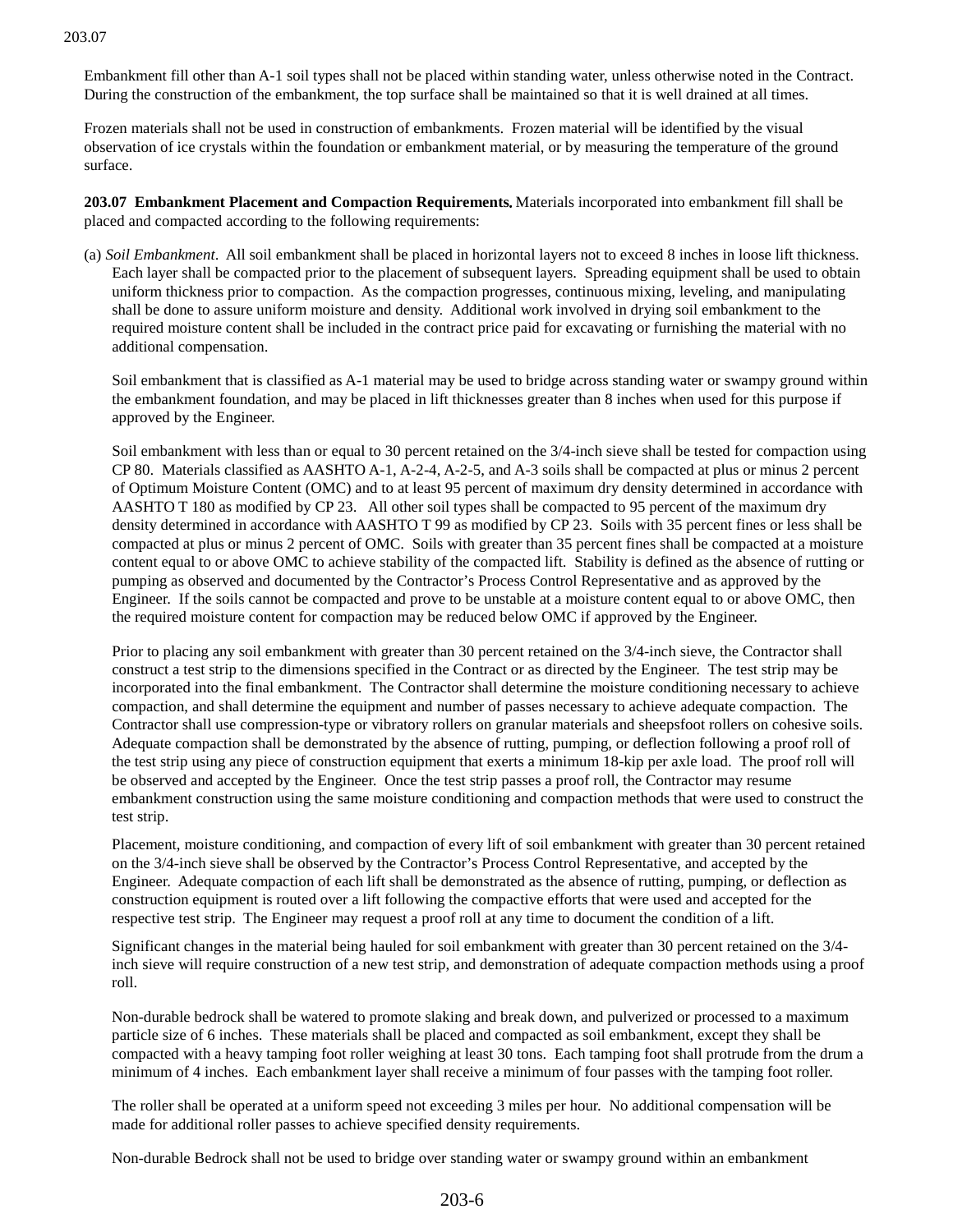foundation. Non-durable bedrock shall also not be placed within 2 feet of the final subgrade elevation.

#### (b) *Rock Embankment and Rock Fill.*

Rock embankment shall be placed in horizontal layers not to exceed 8 inches in loose lift thickness. The lift thickness can be increased when bridging over standing water or swampy ground in the embankment foundation as directed by the Engineer. Each layer shall be compacted prior to the placement of subsequent layers. Spreading equipment shall be used to obtain uniform thickness prior to compaction.

Rock fill shall be placed in horizontal layers not to exceed a loose lift thickness equivalent to the average particle size up to a maximum permitted lift thickness of 18 inches. Particles with a maximum dimension of 36 inches are permitted; however, rocks larger than the lift thickness shall be separated enough to allow compaction equipment to operate in between. Material shall be placed to fill in voids between larger stones with finer particle sizes and to avoid nesting. Spreading equipment shall be used to obtain uniform thickness prior to compaction. If the use of leveling equipment is not practical, the Engineer may permit rock fill material to be cast or end dumped. In such cases sufficient hand or machine work will be required to construct a compact, stable fill and to finish the slopes to a neat and smooth appearance. Rock fill shall not be placed within 2 feet of the final subgrade elevation. When a rock fill is placed over any structure, the structure shall be covered with a minimum of 2 feet of compacted soil embankment or rock embankment material before the rock fill is placed.

The Contractor shall determine the moisture conditioning necessary to achieve compaction for rock embankment or rock fill. Vibratory or compression-type rollers shall be used to compact these materials. At a minimum, compression-type rollers weighing 20 tons shall complete four passes over the entire width of a lift at a speed not to exceed 3 miles per hour. Vibratory rollers shall exert a minimum dynamic force of 30,000 pounds of impact per vibration, and achieve a minimum 1,000 vibrations per minute. Vibratory rollers shall complete a minimum of four passes over the entire width of a lift at a speed not to exceed 1.5 miles per hour.

Prior to placing rock embankment or rock fill, the Contractor shall construct a test strip to the dimensions specified in the Contract, or as directed by the Engineer. The test strip may be incorporated into the final embankment. Adequate compaction of the rock embankment or rock fill test strip shall be demonstrated by the absence of rutting, pumping, or deflection following a proof roll of the test strip using any piece of construction equipment that exerts a minimum 18-kip per axle load. The proof roll will be observed and accepted by the Engineer. Once the test strip passes a proof roll, the Contractor can resume rock embankment or rock fill construction with the same moisture conditioning and compaction methods as the test strip was constructed. Placement, moisture conditioning, and compaction of every lift of rock embankment and rock fill shall be observed by the Contractor's Process Control Representative, and accepted by the Engineer. Adequate compaction of each lift shall be demonstrated as the absence of rutting, pumping, or deflection as construction equipment is routed over a lift following the compactive efforts that were used and accepted for the respective test strip. The Engineer may request a proof roll at any time to document the condition of a lift.

Significant changes in the characteristics of material being hauled for rock embankment or rock fill will require construction of a new test strip, and demonstration of adequate compaction methods using a proof roll.

If the Contractor wishes to deviate from the minimum equipment and compactive efforts specified above for rock embankment or rock fill, the Contractor must first demonstrate the adequacy of the proposed methods with a test strip and passing proof roll. In addition, proof rolls are required for every lift placed for the first 2,000 cubic yards of rock embankment or rock fill placed. The proof rolls used to demonstrate adequate compaction of the first 2,000 cubic yards placed will not be measured and paid for separately, but shall be performed at the Contractor's expense.

(c) *Use of Recycled Concrete and Asphalt*. Recycled concrete and asphalt may be incorporated into embankment material, and shall be processed, placed, and compacted in accordance with subsection 203.07(a) or (b), depending on the overall classification of the embankment material once the recycled material is incorporated. Rebar shall not extend more than one inch beyond the edges of recycled concrete particles. Recycled concrete or asphalt shall not be placed in the upper 2 feet of the final subgrade elevation or within 2 feet of the final finished side slopes unless otherwise noted in the Contract.

**203.08 Proof Rolling.** Proof rolling with pneumatic tire equipment shall be performed using a minimum axle load of 18 kips per axle. A weigh ticket from an approved scale shall be furnished by the Contractor to substantiate this weight.

The subgrade shall be proof rolled after the required compaction has been obtained and the subgrade has been shaped to the required cross section.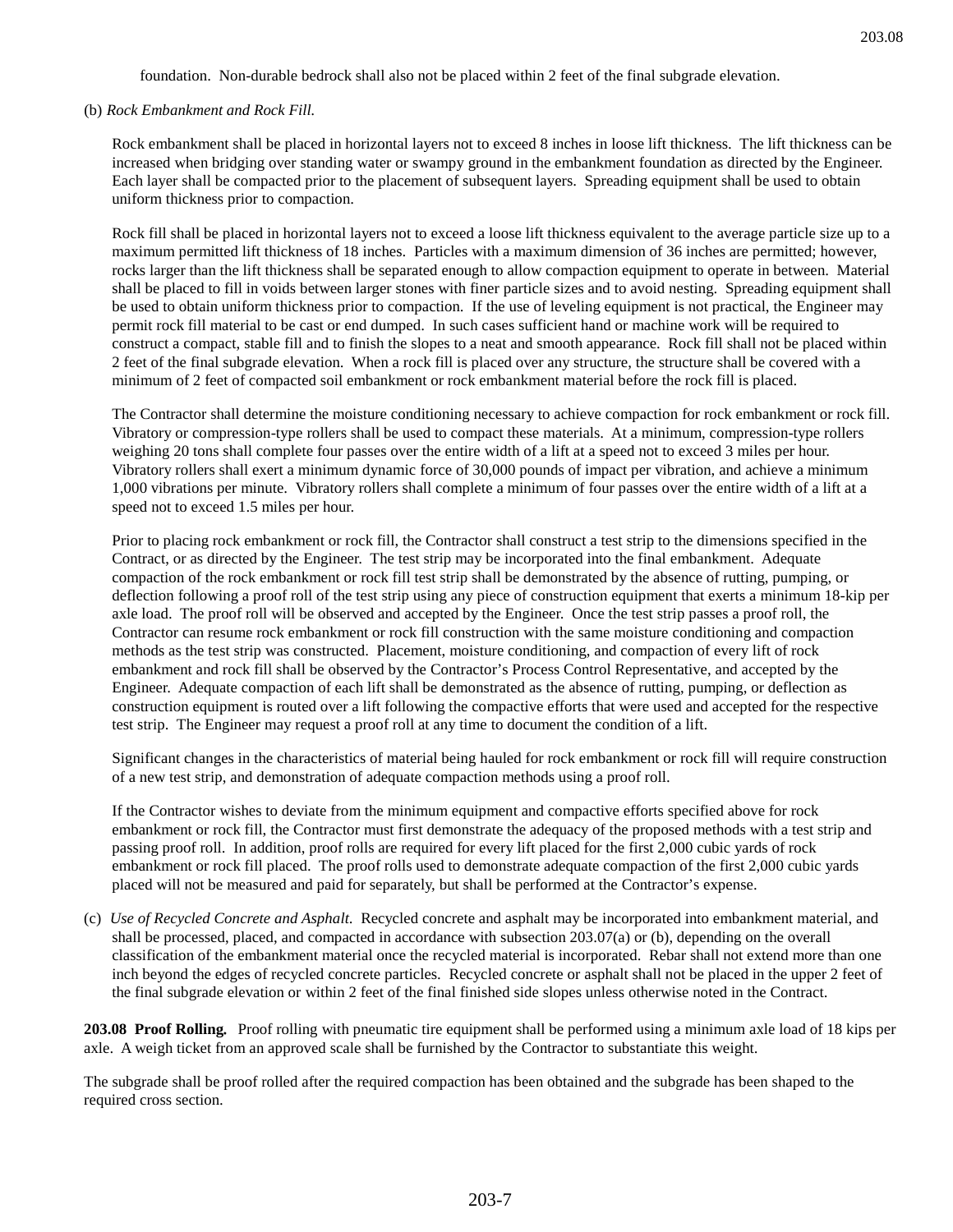The proof roller shall be operated in a systematic manner so that a record may be readily kept of the area tested and the working time required for the testing. Areas that are observed to have soft spots in the subgrade, where deflection is not uniform or is excessive as determined by the Engineer, shall be ripped, scarified, dried or wetted as necessary, and recompacted to the requirements for density and moisture at the Contractor's expense. After re-compaction, these areas shall be proof rolled again and all failures again corrected at the Contractor's expense.

Upon approval of the proof rolling, the subbase, base course, or initial pavement course shall be placed within 48 hours. If the Contractor fails to place the subbase, base course, or initial pavement course within 48 hours or the condition of the subgrade changes due to weather or other conditions, proof rolling and correction shall be performed again at the Contractor's expense.

**203.09 Blading** Blading shall consist of furnishing motor graders of the specified horsepower rating, with operators, for shaping roadway, shoulders, or other areas as designated by the Engineer.

When scarifying is specified, the motor grader shall be equipped with an independently operated "V" type scarifier and attachments.

**203.10 Dozing.** Dozing shall consist of furnishing crawler-type tractors of the specified horsepower rating, complete with operators and bulldozer blades. Rippers, if specified, will not be measured and paid for separately, but shall be included in the work.

## **METHOD OF MEASUREMENT**

**203.11** Items paid for by volume be the quantities designated in the Contract. Exceptions will be made when field changes are ordered or when it is determined that there are discrepancies in the Contract in an amount of at least plus or minus two percent of the plan quantity.

*(a) Excavation*. The original cross-sections will be used for determination of volumes of excavated material removed, unless changes have been directed. These measurements will include authorized excavation of rock, shale, or other unsuitable material. All accepted stripping will be measured in stockpiled locations by cross-sectioning.

When the excavation conforms to the staked lines and grades, the original cross-sections and the staked sections shall be used for the determination of volumes excavated. Volumes will be computed from the cross-sections by the average end area or other acceptable method.

When topsoil or wetland topsoil is included as a separate pay item and is specified, the measured volume of excavation will be reduced by the volume of topsoil or wetland topsoil removed from the area shown as excavation in the Contract.

Measurements will include over-breakage in rock excavation from the back slopes to an amount not to exceed, in any half station of 50 feet, 10 percent of the actual quantity required for that half station.

*(b) Embankment*. If provided in the Contract, embankment material will be measured in its final compacted position in the roadway. Measurement will be made upward from the original ground line without any allowance for subsidence due to compaction of the base under the embankment. The original cross-sections will be used for determination of volumes of embankment material placed, unless changes have been directed.

The measured volume of embankment material will be increased by the volume of topsoil or wetland topsoil removed from the area below the original ground line and under the embankment.

- *(c) Rock Fill*. Rock fill will be measured as the volume in cubic yards in its final position, unless otherwise specified, and shall be limited to the elevations specified.
- *(d) Blading and Dozing*. The quantity measured for blading and dozing will be the number of hours that each motor grader or bulldozer is actually used as ordered. A minimum of four hours for any half shift or part thereof will be paid for unless the equipment is inoperative due to breakdown or other causes determined to be the Contractor's responsibility. Time involved in moving onto or off the project will not be measured and paid for.

Time will be paid for moving motor graders or bulldozers from one location on the project to another, if directed; but time will not be allowed for moves which are made for the convenience of the Contractor.

Payment for a minimum of four hours will not be allowed in cases where the motor grader, bulldozer, or operator is assigned to work on other pay items connected with the project.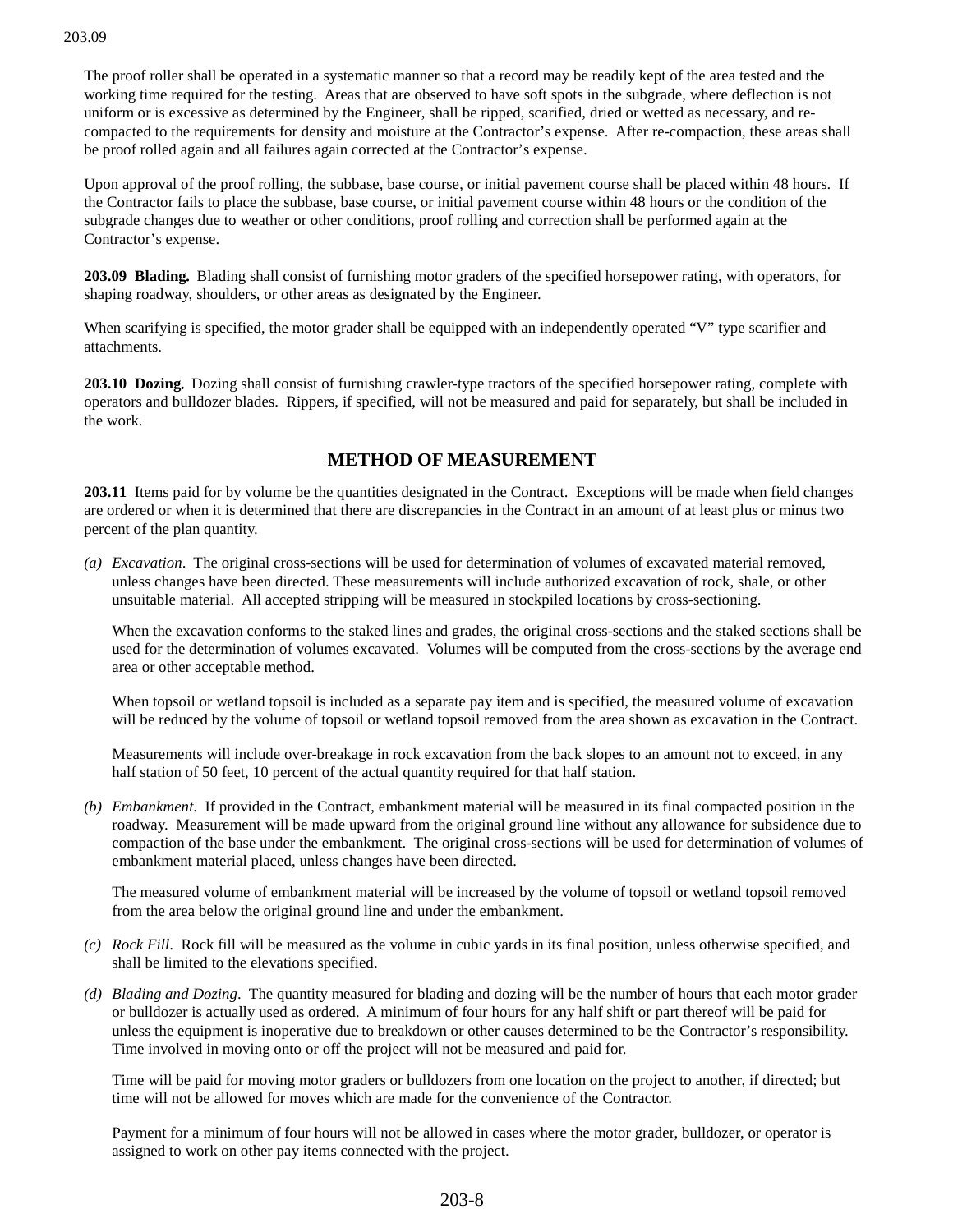- *(e) Potholing*. Potholing will be measured by the total number of hours that excavation and backfilling equipment is actually used as directed. All other related work, including removal of existing pavement, backfilling, shoring, and labor will not be measured and paid for separately, but shall be included in the work.
- *(f) Proof Rolling*. Proof rolling will be measured by the actual number of hours that the pneumatic equipment is used as a proof roller.

The time to be measured under this item will be the number of hours that each piece of equipment is actually used as ordered.

Proof rolling will be measured and paid for only once for each test strip required during construction; for final verification of subgrade prior to placement of subbase, base coarse, or pavement; or for each incident where the Engineer directs it through the course of construction. Additional proof rolling that is required due to failure of embankment fill; due to the Contractor's failure to place subbase, base course, or initial pavement course within 48 hours of the initial proof roll; or due to the condition of the subgrade changing due to weather; or additional proof rolls deemed necessary due to the Contractor's choice to deviate from minimum equipment and compaction efforts specified herein, shall be at the Contractor's expense.

## **BASIS OF PAYMENT**

**203.12 .** The accepted quantities will be paid for at the contract unit price for each of the pay items listed below that appear in the bid schedule.

Payment will be made under:

| Pay Item                                       | Pay Unit   |
|------------------------------------------------|------------|
| <b>Rock Excavation</b>                         | Cubic Yard |
| Rock Fill                                      | Cubic Yard |
| Unclassified Excavation                        | Cubic Yard |
| Unclassified Excavation<br>(Complete in Place) | Cubic Yard |
| Unsuitable Materials                           | Cubic Yard |
| Borrow                                         | Cubic Yard |
| Borrow (Complete in Place)                     | Cubic Yard |
| Embankment Material<br>(Complete in Place)     | Cubic Yard |
| Stripping                                      | Cubic Yard |
| <b>Blading</b>                                 | Hour       |
| Dozing                                         | Hour       |
| Potholing                                      | Hour       |
| <b>Proof Rolling</b>                           | Hour       |

Water will not be measured and paid for separately but shall be included in the work.

Compaction will not be measured and paid for separately, but shall be included in the work.

Payment for replacement of unsuitable material shall be as follows: If excavated material can be re-used as embankment fill by moisture conditioning and compaction, replacement shall be included in the cost for Unsuitable Material. If the material cannot be re-used as embankment fill, payment for replacement of unsuitable material shall be for the volume that is placed in the excavated area at the respective unit price for the material that is approved by the Engineer and used.

Payment for Unclassified Excavation (Complete in Place), Embankment Material (Complete in Place), or Borrow (Complete in Place) shall be full compensation for all work necessary to complete the item including construction of embankments, reworking of existing materials to satisfy benching requirements, unclassified excavation, borrow, compaction, compaction of bases of cuts and fills, all work in available materials pits, and disposal of excess excavated material.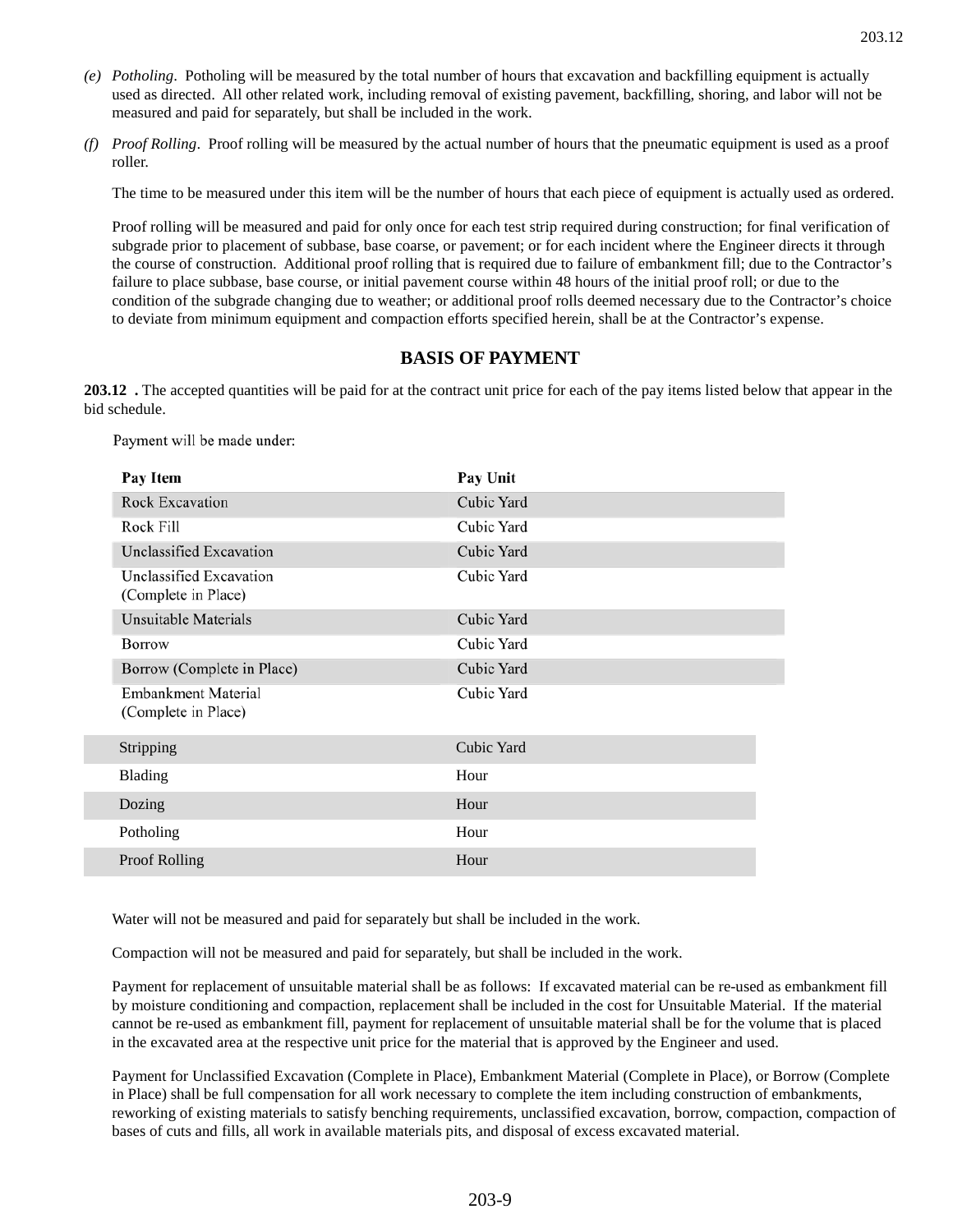#### 203.12

Reducing the size of the claystone particles, removing the oversized particles, and disposal of the oversized particles will not be measured and paid for separately but shall be included in the work.

Ripping tests or seismic tests used to evaluate whether a material meets the criteria for Rock Excavation will not be measured and paid for separately, but shall be included in the work.

Pavement replacement if required due to potholing, shall be accomplished, measured, and paid for in accordance with appropriate sections of the specifications.

Pneumatic tire equipment and load required to achieve the desired weight of proof rolling equipment will not be measured and paid for separately, but shall be included in the work.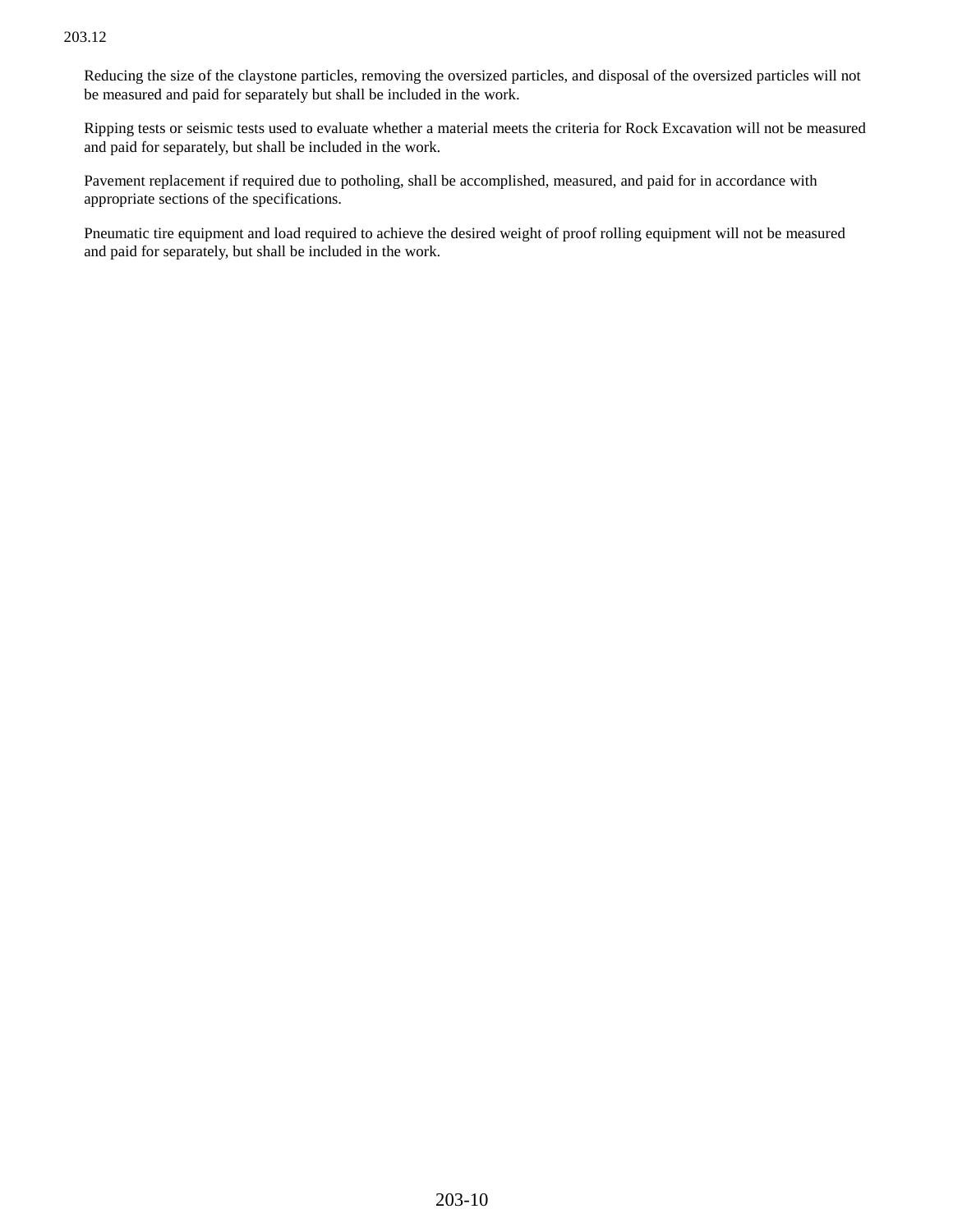### **SECTION 206**

# **EXCAVATION AND BACKFILL FOR STRUCTURES**

#### **DESCRIPTION**

**206.01** This work consists of the excavation, and backfill or disposal of all material required for the construction of structures.

The excavation and disposal of excavated material for ditches and channels shall be accomplished in accordance with Section 203.

All excavation and backfill for structures below the designed slope or subgrade line provided in the Contract shall be included under this item.

Unless otherwise specified, structure excavation shall include all pumping, bailing, draining, and incidentals required for proper execution of the work.

### **MATERIALS**

**206.02 General.** All structure backfill, bed course material, and filter material will be accepted in place.

- (a) *Structure Backfill.*
	- 1. Structure Backfill (Class 1), (Class 2), and (Class 3). Class 1, Class 2, and Class 3 structure backfill shall be composed of non-organic mineral aggregates and soil from excavations, borrow pits, or other sources. Material shall conform to the requirements of subsection 703.08. Class of material shall be as specified in the Contract or as designated.

Structure Backfill (Class 1) with mechanical reinforcement shall be used to backfill bridge abutments, unless otherwise shown on the Plans.

Imported material used as structure backfill for pipes (storm sewer, cross culverts, side drains, etc.) shall meet the requirements of the Class specified and the requirements of subsection 206.02(a)3.

The Contractor may substitute Structure Backfill (Flow-Fill) conforming to subsection 206.02(a)2 for Structure Backfill (Class 1) or Structure Backfill (Class 2) to backfill culverts and sewer pipes.

The Contractor may also substitute Structure Backfill (Class 3) as backfill for culverts and sewer pipes.

2. Structure Backfill (Flow-Fill). Flow-Fill shall be a self-leveling low strength concrete material composed of cement, fly ash, aggregates, water, chemical admixtures and/or cellular foam for air-entrainment. Flow-fill shall have a slump of 7 to 10 inches, when tested in accordance with ASTM C143 or a minimum flow consistency of 6 inches when tested in accordance with ASTM D6103. Flow-Fill shall have a minimum compressive strength of 50 psi at 28 days when tested in accordance with ASTM D4832. Flash fill is a rapid setting Flow-Fill that may be used when approved by the Engineer and will be tested, accepted, and paid for as Flow-Fill.

Flow-Fill placed in areas that require future excavation, such as utility backfill shall have a Removability Modulus (RM) of 1.5 or less.

Removability Modulus, RM, is calculated as follows:

$$
RM = \underline{W}^{1.5} \times 104 \times C^{0.5}
$$

106

where:  $W = unit weight (pcf)$ 

 $C = 28$ -day compressive strength (psi)

Materials for Structure Backfill (Flow-Fill) shall meet the requirements specified in the following subsections: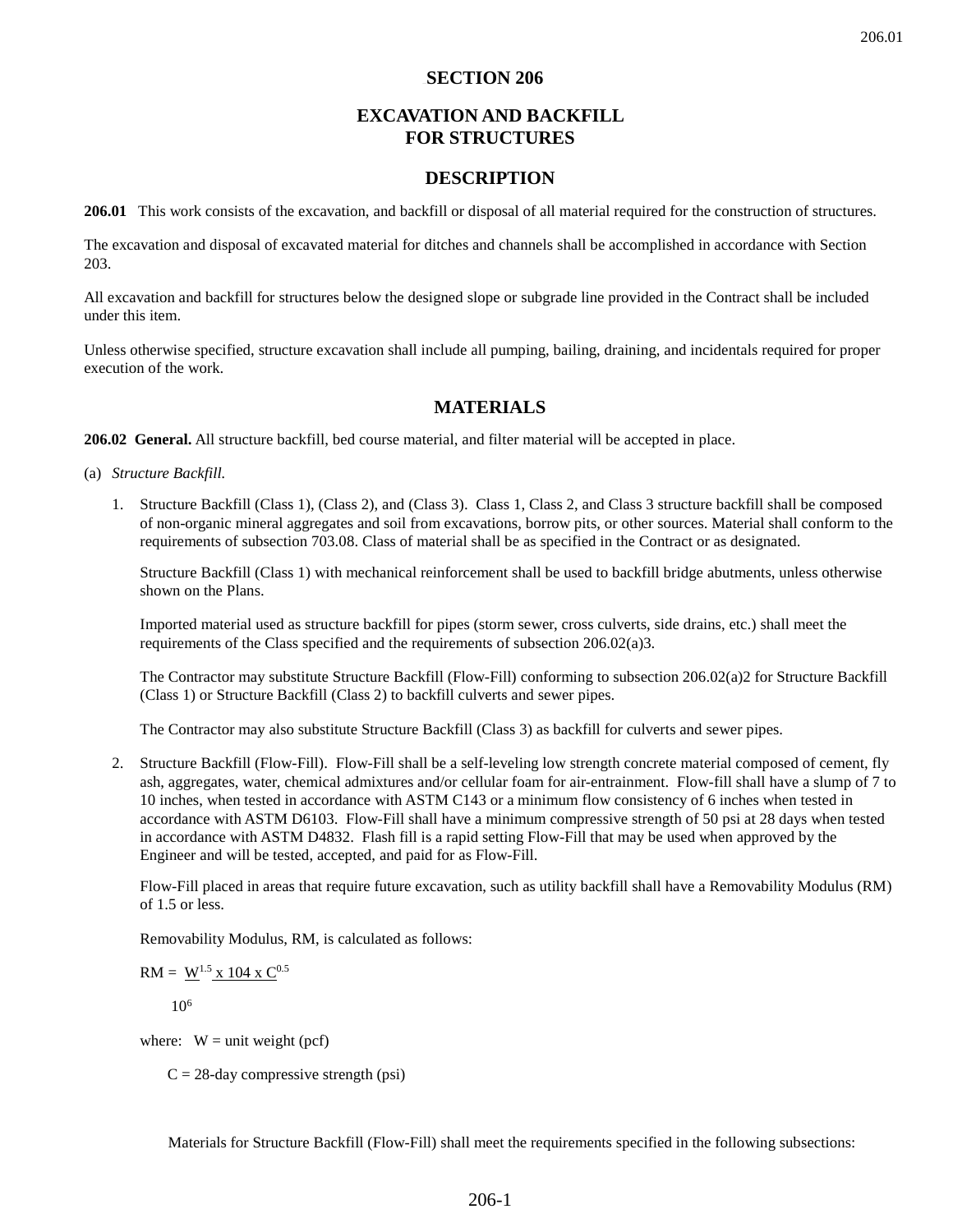Fine Aggregate<sup>1, 4</sup> 703.01 Coarse Aggregate<sup>2, 4</sup> 703.02 Portland Cement 701.01  $Fly Ash<sup>3, 4</sup>$  701.02 Water 712.01 Air-Entraining Admixture 711.02 Chemical Admixtures 711.03

1 Fine aggregate not meeting the requirements of subsection 703.01 may be used if testing indicates acceptable results for strength and air content.

<sup>2</sup>Coarse aggregate not meeting the requirements of subsection 703.02 may be used if testing indicates acceptable results for strength and air content.

 ${}^{3}$ Fly ash not meeting the requirements of subsection 701.02 may be used if testing indicates acceptable results for strength and air content.

4 For industrial by-product aggregates (foundry sand, bottom ash, etc..) and fly ash not meeting the requirements of subsection 701.02 the Contractor shall submit a report from the supplier documenting the results of testing in accordance with the Toxicity Characteristic Leaching Procedure (TCLP) described in 40 CFR 261. The report shall include the results of TCLP testing for heavy metals and other contaminants. Materials shall not exceed the TCLP limits of 40 CFR 261.24 for heavy metals.

Cellular foam shall conform to ASTM C869 and ASTM C796.

Recycled broken glass (glass cullet) is acceptable as part or all of the aggregate. Aggregate including glass must conform to the required gradations. All containers used to produce the cullet shall be empty prior to processing. Chemical, pharmaceutical, insecticide, pesticide, or other glass containers containing or having contained toxic or hazardous substances shall not be allowed and shall be grounds for rejecting the glass cullet. The maximum debris level in the cullet shall be 10 percent. Debris is defined as any deleterious material which impacts the performance of the Structure Backfill (Flow-Fill) including all non-glass constituents.

The Contractor may use aggregate which does not meet the above specifications if the aggregate conforms to the following gradation:

Sieve Size Percent Passing

25.0 mm (1 inch) 100

75 μm (No. 200) 0‑10

<sup>1</sup>The amount of material passing the 75 μm (No. 200) screen may exceed 10 percent if testing indicates acceptable results for strength and air content.

The Contractor shall submit a Structure Backfill (Flow-Fill) mix design for approval prior to placement. The mix design shall include the following laboratory test data:

- (1) ASTM C231, Air content.
- (2) ASTM D6023, Unit Weight.
- (3) ASTM C143, Slump or ASTM D6103 flow consistency.
- (4) ASTM D4832 28-day Compressive Strength.
- (5) Removability Modulus (RM).

The Contractor shall submit a Process Control (PC) Plan with the mix design to the Engineer. The PC Plan shall address the batching, mixing, testing, and placement of the Structure Backfill (Flow-Fill).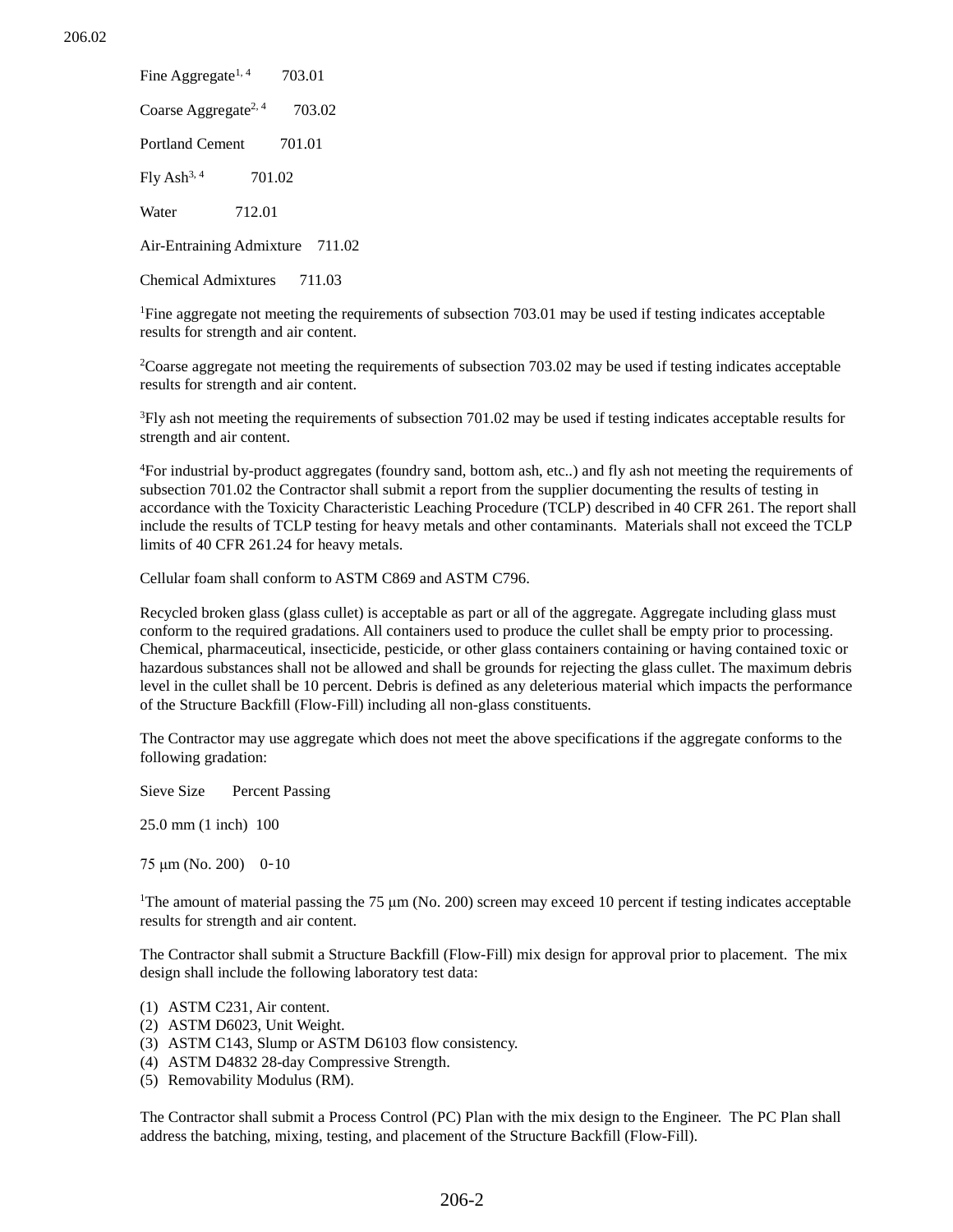3. Imported Structure Backfill for Pipes. Imported Material used as structure backfill for pipes (storm sewer, cross culverts, side drains, etc.) shall be tested for compatibility with the selected pipe material.

When nonreinforced concrete pipe or reinforced concrete pipe is used, the imported material shall be tested for sulfate and pH.

When corrugated steel pipe, bituminous coated corrugated steel pipe or precoated corrugated steel pipe is used, the imported material shall be tested for sulfates, chlorides, pH and resistivity.

When aramid fiber bonded corrugated steel pipe or corrugated aluminum pipe is used, the imported material shall be tested for pH and resistivity.

When plastic pipe is selected, the imported material does not need to be tested for sulfates, chlorides, pH and resistivity.

Sulfates, chlorides, pH and resistivity shall be determined by the following procedures:

- (1) Water soluble sulfates using CP-L 2103 Method B.
- (2) Chlorides using CPL 2104.
- (3) Resistivity using ASTM G57.
- (4) pH using ASTM G51.

The average of three consecutive tests shall show the imported material's sulfate, chloride, pH and resistivity is not greater than the limits corresponding to the Pipe Class in Table 206-1 or 206-2 for the pipe class specified on the plans.

No single test shall have a result more than 20 percent greater than that corresponding to the limit in Table 206-1 or Table 206-2 for sulfates, chlorides and resistivity. No single test shall have a result more than 5 percent outside the limit in Table 206-1 for pH. The remaining sample material from a single failing test shall be split into three equal portions. CDOT shall receive one portion, the Contractor shall receive one portion, and the remaining portion shall be retained by the Project. CDOT and the Contractor's Lab shall retest the failed sample; if the results from those tests are within 10 percent of each other, the results will be averaged. The averaged result will be used for Contract compliance. If the results from the Labs are not within 10 percent of each other, the remaining sample portion will be sent to an independent laboratory for testing using the testing requirements specified above. The independent laboratory shall be mutually agreed upon by the Department and the Contractor. The Independent Lab's test result will be used for Contract compliance.

If the imported material's sulfates, chlorides, and resistivity are less than the limits and the pH is within the limits in Table 206-1 or 206-2, CDOT will bear all costs associated with the independent lab test. If the imported material's sulfates, chlorides, and resistivity is greater than the limits and the pH is outside the limits in Table 206-1 or 206-2, all costs associated with independent lab testing shall be at the Contractor's expense.

Structure backfill represented by failing tests shall be removed from the project and replaced at the Contractor's expense.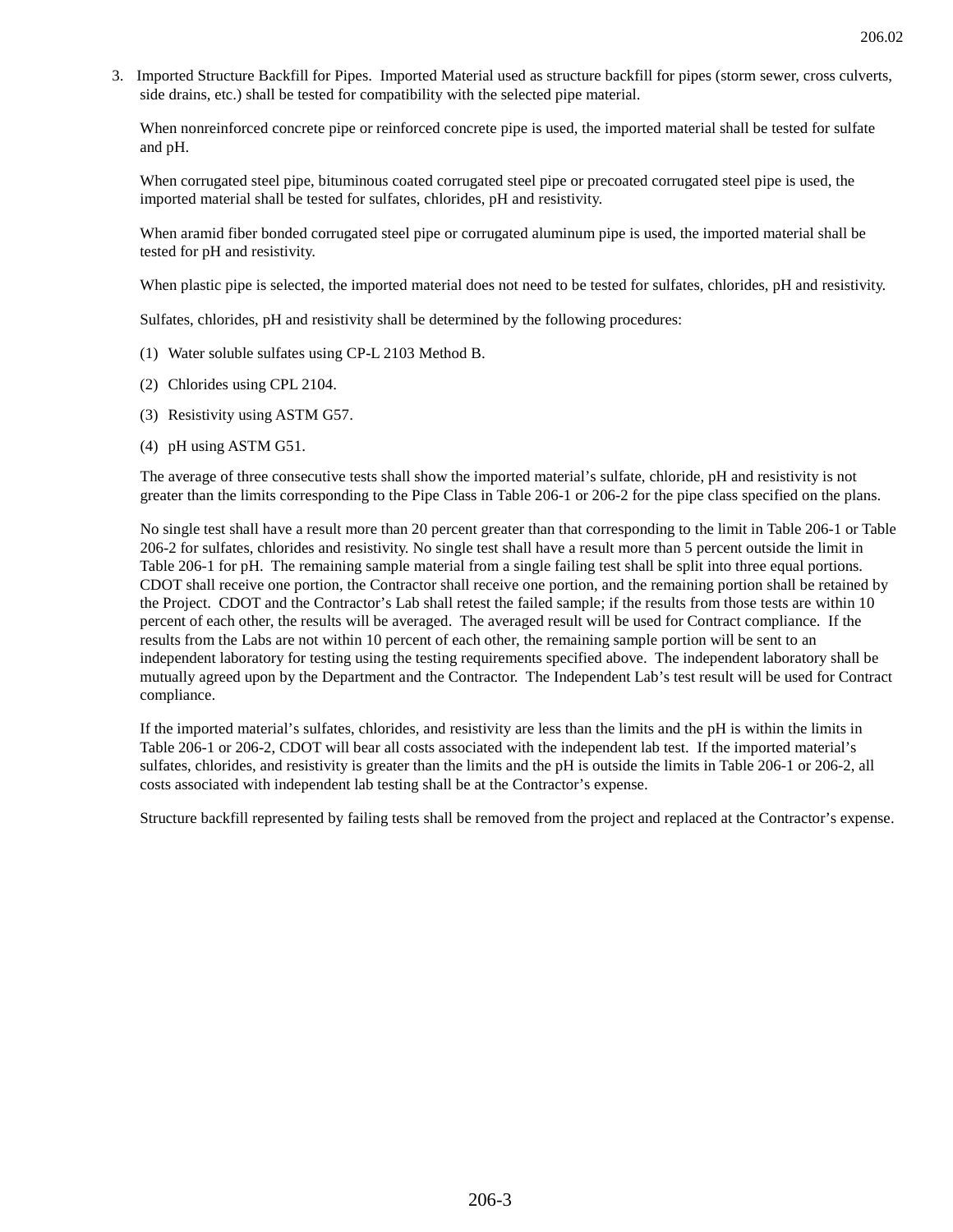|            |         | <b>SOIL</b> |             |
|------------|---------|-------------|-------------|
|            | Sulfate | Chloride    |             |
| Pipe Class | (SO4)   | (Cl)        | pH          |
|            | $%$ max | $%$ max     |             |
| 0,7        | 0.05    | 0.05        | $6.0 - 8.5$ |
| 1, 7       | 0.10    | 0.10        | $6.0 - 8.5$ |
| 2, 8       | 0.20    | 0.20        | $6.0 - 8.5$ |
| 3, 9       | 0.50    | 0.50        | $6.0 - 8.5$ |
| 4, 9       | 1.00    | 1.00        | $5.0 - 9.0$ |
| 5, 10      | 2.00    | 2.00        | $5.0 - 9.0$ |
| 6, 10      | >2.00   | >2.00       | $5$ or $>9$ |

# **Table 206-1 SULFATE, CHLORIDE AND pH OF IMPORTED MATERIAL**

# **Table 206-2 RESISTIVITY AND pH OF IMPORTED MATERIAL**

| <b>SOIL SIDE</b>           |              |
|----------------------------|--------------|
| Resistivity, $R(Ohm - cm)$ | pH           |
| $\geq$ 1500                | $5.0 - 9.0$  |
| $\geq$ 250                 | $3.0 - 12.0$ |

- (b) *Bed Course Material*. Material shall conform to the requirements of subsection 703.07. Upon approval, aggregate base course conforming to the requirements of subsection 703.03 may be used in lieu of bed course material.
- (c) *Filter Material*. Class A, Class B, and Class C Filter Material shall conform to the requirements of subsection 703.09. Class of material shall be as specified or designated.

# **CONSTRUCTION REQUIREMENTS**

**206.03 Structure Excavation and Structure Backfill** Unsuitable foundation material shall be removed and wasted in a manner acceptable to the Engineer, and the excavated material will be paid for as structure excavation. Excavation and backfill for areas in excess of 3 feet below designed elevation will be paid for as provided in subsections 104.03 and 109.04. Unsuitable foundation material which is suitable for embankments and suitable surplus excavated material shall be used in the construction of embankments. Unsuitable material removed below designed elevation shall be replaced with approved material.

If asbestos containing material (ACM) is suspected or found, the ACM and the suspected ACM shall be managed in accordance with the Air Quality Control Commission Regulation No. 8 Part B or Section 5.5 of the solid Waste Regulation 6 CCR 1007-2, which ever applies. All work conducted on site shall be in accordance with the Colorado Department of Public Health and Environment's Asbestos-Contaminated Soil Guidance Document or the State of Colorado's Asbestos Contaminated Soil Statewide Management Plan (ACS), whichever is more recent at the time of advertisement, and in accordance with subsection 250.07(d).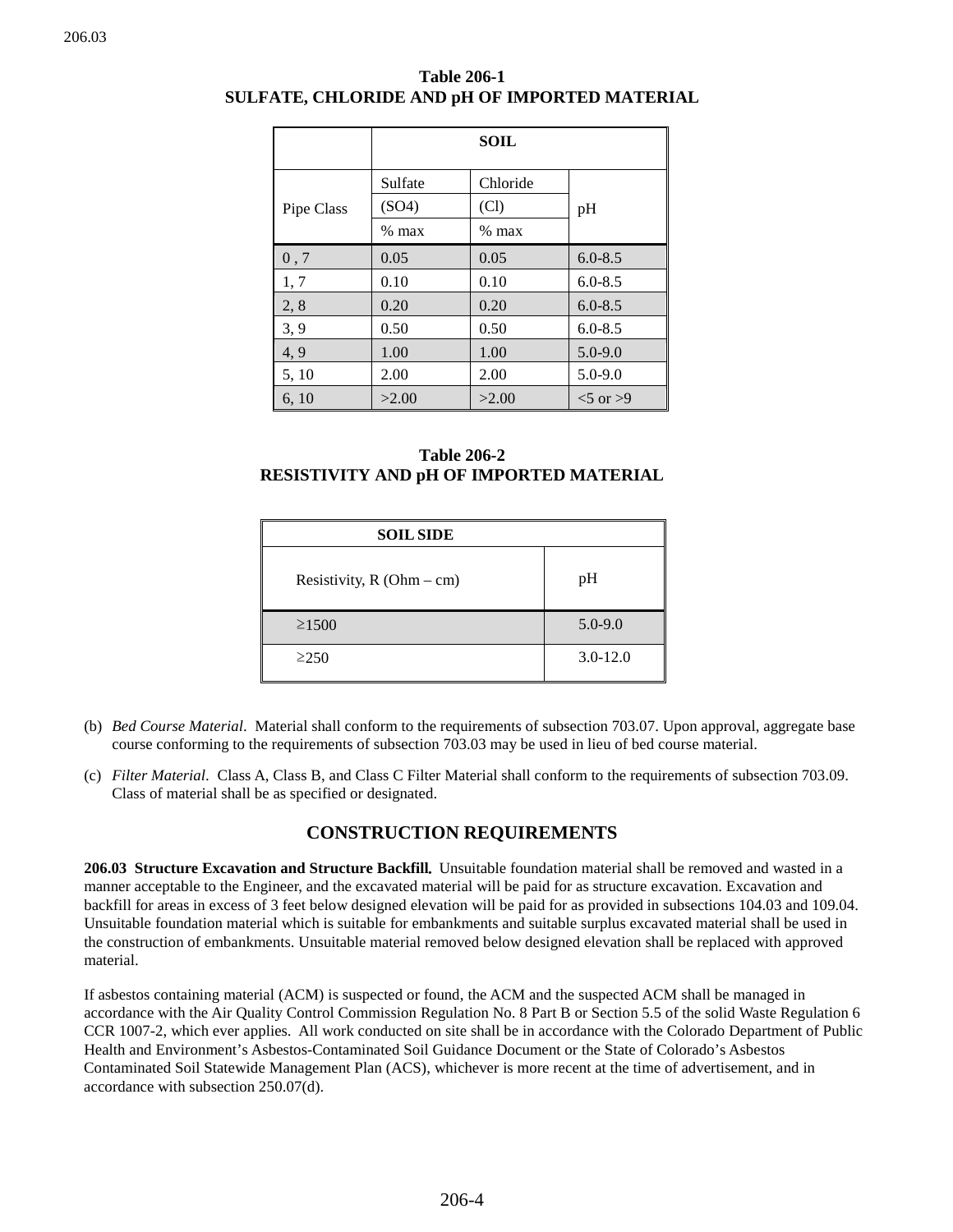Rock, hardpan, or other unyielding material encountered in trenches for culvert pipe or conduit shall be removed below the designed grade for a minimum depth of 12 inches. This extra depth excavation shall be backfilled with loose Structure Backfill (Class 1) or other approved material. The base of structure backfill shall be scarified to a depth of 6 inches and compacted with moisture and density control prior to placement of any structural element or structure backfill. The type of compaction shall be the same as that required for Structure Backfill (Class 2), as specified below.

Backfill shall consist of approved materials uniformly distributed in layers brought up equally on all sides of the structure. Each layer of backfill shall not exceed 6 inches and shall be compacted to the required density before successive layers are placed.

Structure Backfill (Class 1) shall be compacted to a density of at least 95 percent of maximum dry density determined in accordance with AASHTO T 180 as modified by CP 23. Backfill shall be compacted at plus or minus 2 percent of Optimum Moisture Content (OMC).

Structure Backfill (Class 2) shall be compacted to a density of at least 95 percent of maximum dry density. The maximum dry density and OMC for A-1, A-2-4. A-2-5 and A-3 materials will be determined in accordance with AASHTO T 180 as modified by CP 23. The maximum dry density and OMC for all other materials will be determined in accordance with AASHTO T 99 as modified by CP 23. Materials shall be compacted at plus or minus 2percent of Optimum Moisture Content (OMC). Materials having greater than 35 percent passing the 75  $\mu$ m (No. 200) sieve shall be compacted at 0 to 3 percent above OMC.

Pipes, culverts, sewers, and other miscellaneous structures outside the roadway prism and not subjected to traffic loads shall be backfilled in layers as described above but shall be compacted to the density of the surrounding earth.

The excessive use of water during backfilling operations will not be permitted.

Compaction equipment or methods that produce horizontal or vertical earth pressures, which may cause excessive displacement or overturning, or may damage structures, shall not be used.

Backfill material shall not be deposited against newly constructed masonry or concrete structures, until the concrete has developed a compressive strength of 0.8f'c, except in cases where the structures support lateral earth pressure. Concrete compressive strength for structures supporting lateral earth pressure shall conform to subsection 601.12(o). Concrete compressive strength shall be determined by maturity meters.

Backfill at the inside of bridge wingwalls and abutments shall be placed before curbs or sidewalks are constructed over the backfill and before railings on the wingwalls are constructed.

Unless otherwise indicated in the Contract or directed, all sheeting and bracing used in making structure excavation shall be removed by the Contractor prior to backfilling.

Structure backfill placed at bridge piers in waterways and water channels, that does not support embankments, pavements, or slope protection, will not require compaction.

Structure Backfill (Flow-Fill) shall not be compacted.

The maximum layer thickness for Structure Backfill (Flow-Fill) shall be 3 feet unless otherwise approved by the Engineer. The Contractor shall not place Structure Backfill (Flow-Fill) in layers that are so thick that they cause damage to culverts, pipes, and other structures or that they cause formwork or soil failures during placement. Structure Backfill (Flow-Fill) shall have an indention diameter less than 3 inches and the indention shall be free of visible water when tested in accordance with

ASTM D6024 by the Contractor prior to placing additional layers of Structure Backfill (Flow-Fill). Testing Structure Backfill (Flow-Fill) in accordance with ASTM D6024 will be witnessed by the Engineer. Damage resulting from placing Structure Backfill (FlowFill) in layers that are too thick or from not allowing sufficient time between placements of layers shall be repaired at the Contractor's expense.

The Contractor shall secure culverts, pipes and other structures to prevent floating and displacement of these items during the placement of the Structure Backfill (Flow-Fill).

When Flash Fill is used, it shall be batched with a volumetric mixing truck. Volumetric mixing trucks used to produce Flow-Fill and Flash Fill shall have a computer batching system, capable of producing the approved mix design and printing tickets. For Flash Fill, the batch weights of cement and/or fly ash per cubic yard shall be within 2 percent of the mix design batch weights and the batch weight of water per cubic yard shall be within 2 percent of the mix design batch weight.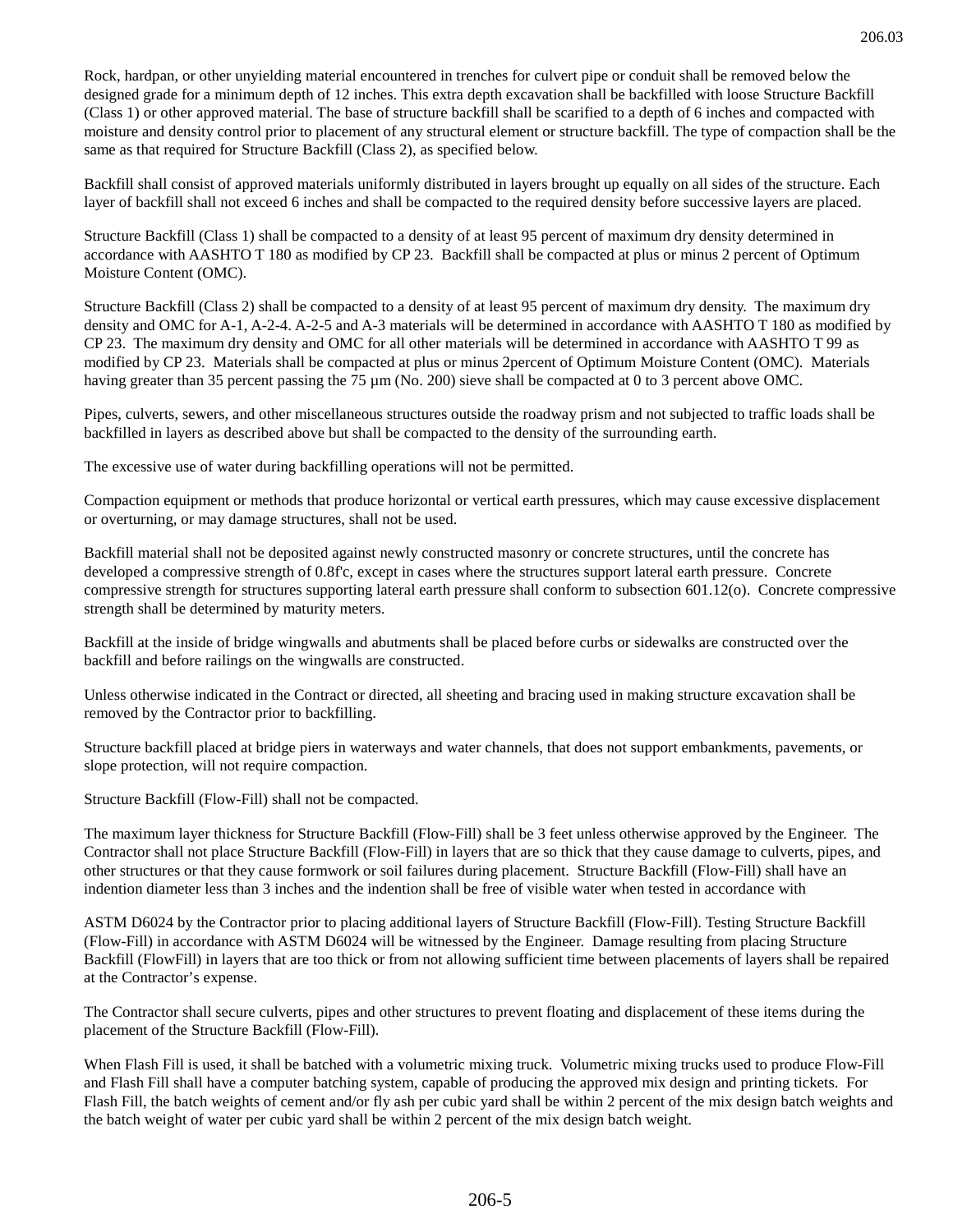Prior to the placement of structure backfill (Flow-Fill), the Contractor shall sample the structure backfill (Flow-Fill) in accordance with ASTM D5971. The Contractor shall test the structure backfill (Flow-Fill) unit weight in accordance with ASTM D6023. For Flash Fill, the measured unit weight shall be within 5.0 percent or 5.0 pounds per cubic foot, whichever is larger, of the approved mix design unit weight. The Contractor shall test the structure backfill (Flow-Fill) for slump in accordance with ASTM C143 or flow consistency according to ASTM D6103.

The Contractor shall sample and test the first three loads of Structure Backfill (Flow-Fill) for each placement and then randomly once every 50 cubic yards. Sampling and testing will be witnessed by the Engineer.

When Structure Backfill (Flow-Fill) is placed in areas that require future excavation, the unit weight of the placed Structure Backfill (Flow-Fill) shall not exceed the unit weight of the approved mix design by more than 2.0 pounds per cubic foot.

Structure Backfill (Flow-Fill) shall not be allowed to freeze during placement and until it has set sufficiently according to ASTM D6024. Frozen Structure Backfill (Flow-Fill) shall be removed and replaced at the Contractor's expense.

When the Contractor substitutes Structure Backfill (Flow-Fill) for Structure Backfill (Class 1) or (Class 2), the trench width may be reduced to provide a minimum 6-inch clearance between the outside diameter of the culvert and the trench wall.

**206.04 Bed Course Material** Construction requirements for bed course material for sidewalks and curbing shall conform to the applicable requirements of Sections 608 and 609.

**206.05 Filter Material** Construction requirements for filter material for subsurface drains shall conform to the applicable requirements of Section 605.

Filter material shall be placed behind bridge abutments, wingwalls, and retaining walls as provided in the Contract and in accordance with the following requirements:

When provided in the Contract, wall drain outlets shall be backed with sacked filter material conforming to the gradation requirements for coarse aggregate No. 3 or No. 4 set forth in Table 703-2.

Filter material shall be placed in horizontal layers along with and by the same methods specified for structure backfill.

# **METHOD OF MEASUREMENT**

**206.06** Structure excavation, structure backfill, and bed course material will not be measured but will be the quantities designated in the Contract. When field changes are ordered or when there are errors on the plans, quantities will be measured as follows:

- (a) For bridges and irregular shaped structures, quantities will be computed to neat lines 18 inches outside and parallel to the outline of the revised foundation plan or as shown on the plans.
- (b) For pipes, a profile will be made along the bottom of the center line extending 18 inches beyond the end of the structure, including end sections. Material excavated between this profile and a profile 1 foot above the top of the pipe will not be measured for payment, but shall be included in the bid price for the. In excavation sections the area above the profile 1 foot above the top of the pipe and below the limits of roadway excavation will be multiplied by the width shown on the plans to obtain the volume of structure excavation measured for payment. In embankment sections the area above the profile 1 foot above the top of the pipe and below the natural ground will be multiplied by the width shown on the plans to obtain the volume of structure excavation measured for payment.
- (c) Backfill and filter material will be the calculated volume of material lying within the prism shown on the plans, from which shall be deducted the volume occupied by the structure.
- (d) Bed course material will be the calculated volume of material lying within the prism shown on the plans.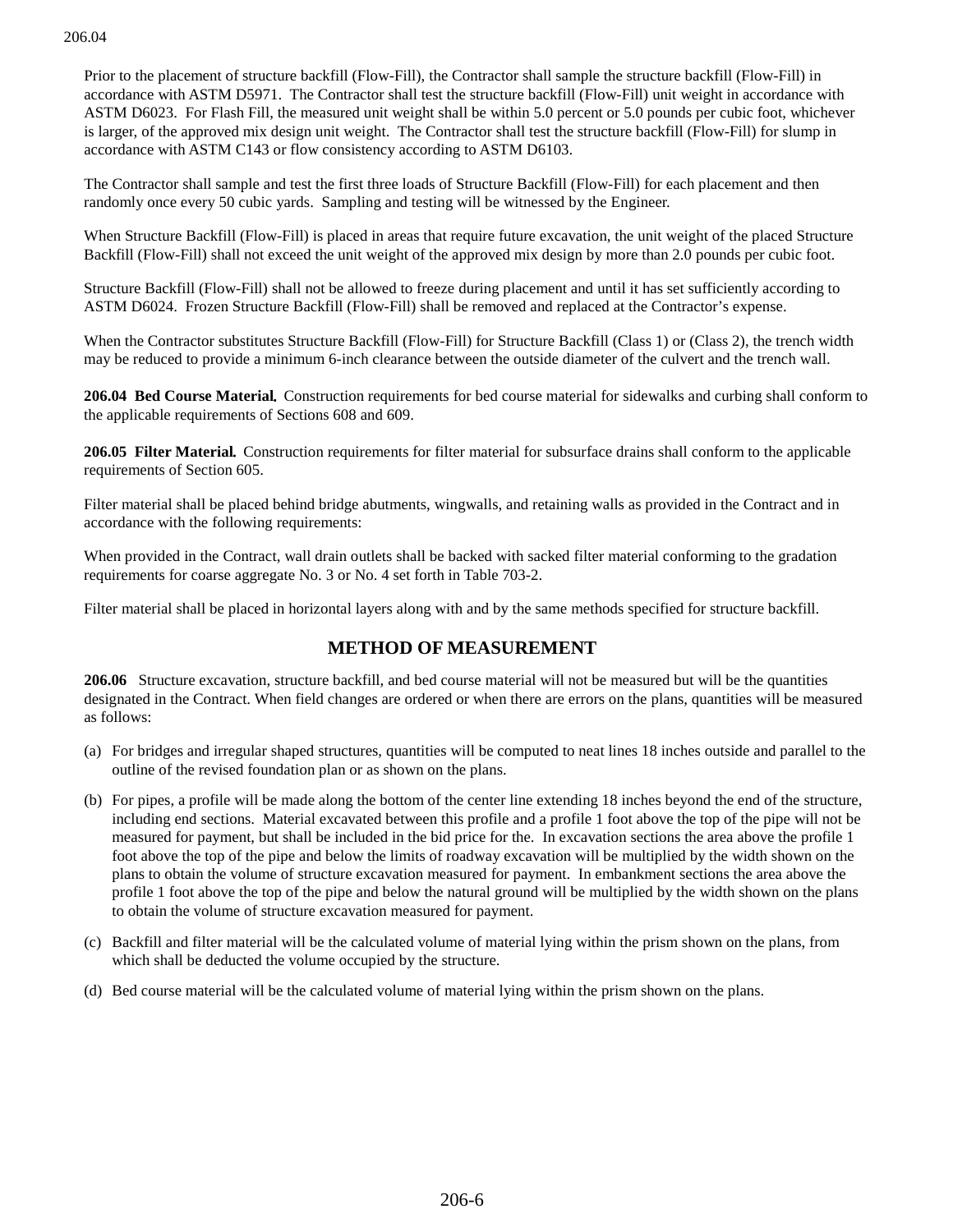## **BASIS OF PAYMENT**

**206.07** The accepted quantities will be paid for at the contract unit price for each of the pay items listed below that appear in the bid schedule.

Payment will be made under:

#### **Pay Item Pay Unit**

| <b>Structure Excavation</b>    | Cubic Yard |
|--------------------------------|------------|
| Structure Backfill (Class      | Cubic Yard |
| Structure Backfill (Flow-fill) | Cubic Yard |
| <b>Bed Course Material</b>     | Cubic Yard |
| <b>Filter Material (Class</b>  | Cubic Yard |

Compaction, water, and all other work necessary to complete the above items will not be measured and paid for separately but shall be included in the work.

Structure backfill, including bed course material, for pipes and end sections will not be measured and paid for separately, but shall be included in the work. Where only end section work is required the structure excavation quantity and the structure backfill quantity will not be measured and paid for separately, but shall be included in the work.

When the Contractor substitutes Structure Backfill (Flow Fill) for Structure Backfill (Class 1) or (Class 2), there will be no adjustment in the price or the quantity paid for structure excavation or structure backfill as a result of reducing the trench width.

# **SHORING**

### **DESCRIPTION**

**206.08** This work consists of shoring specific areas designated in the Contract.

## **MATERIALS AND CONSTRUCTION REQUIREMENTS**

**206.09** The Contractor shall locate, size, design, and construct shoring which provides all necessary rigidity, and supports the loads imposed to facilitate construction as shown on the plans. Shoring used to facilitate construction is considered temporary and shall have a design life 1-1/2 times the expected construction service life, with a maximum design life of three years.

When the height of shoring exceeds 5 feet above the base of the excavation, the Contractor shall submit working drawings in accordance with subsection 105.02. The drawings shall be submitted to the Engineer for information only. The drawings shall be electronically sealed by the Contractor's Engineer. The Contractor shall design for internal and external stability of temporary shoring such as but not limited to bearing capacity, settlement, sliding, overturning, internal compound stability, and global stability. All proof and verification testing of the shoring elements shall be the responsibility of the Contractor and results shall be reported to the Engineer the day after the testing was performed.

All proof and verification testing of the shoring elements shall be the responsibility of the Contractor. For soil nail walls, a minimum of one proof test shall be performed in accordance with the Revision of Section 504 Soil Nail Wall, and test results shall be reported to the Engineer the day after the testing was performed.

The Contractor shall conduct additional proof and verification testing at the Engineer's request. Sufficient corrosion protection shall be provided in consideration of the temporary shoring design life and is the responsibility of the Contractor. Temporary shoring shall be designed for actual construction-related loads, such as phasing, stockpiles, and operation of large cranes or other large equipment near the area of the shoring. These drawings shall be signed by the Contractor, and provided to the Engineer at least ten days prior to start of work. Shoring construction shall conform with the shoring drawings provided to the Engineer. The Contractor shall conduct any necessary site-specific evaluation necessary to ensure shoring design, construction and performance.

The Contractor shall have performed and documented an independent review of their shoring design and drawings at designated areas prior to submittal. The Contractor's Engineer shall electronically seal the independent review shoring design and drawings.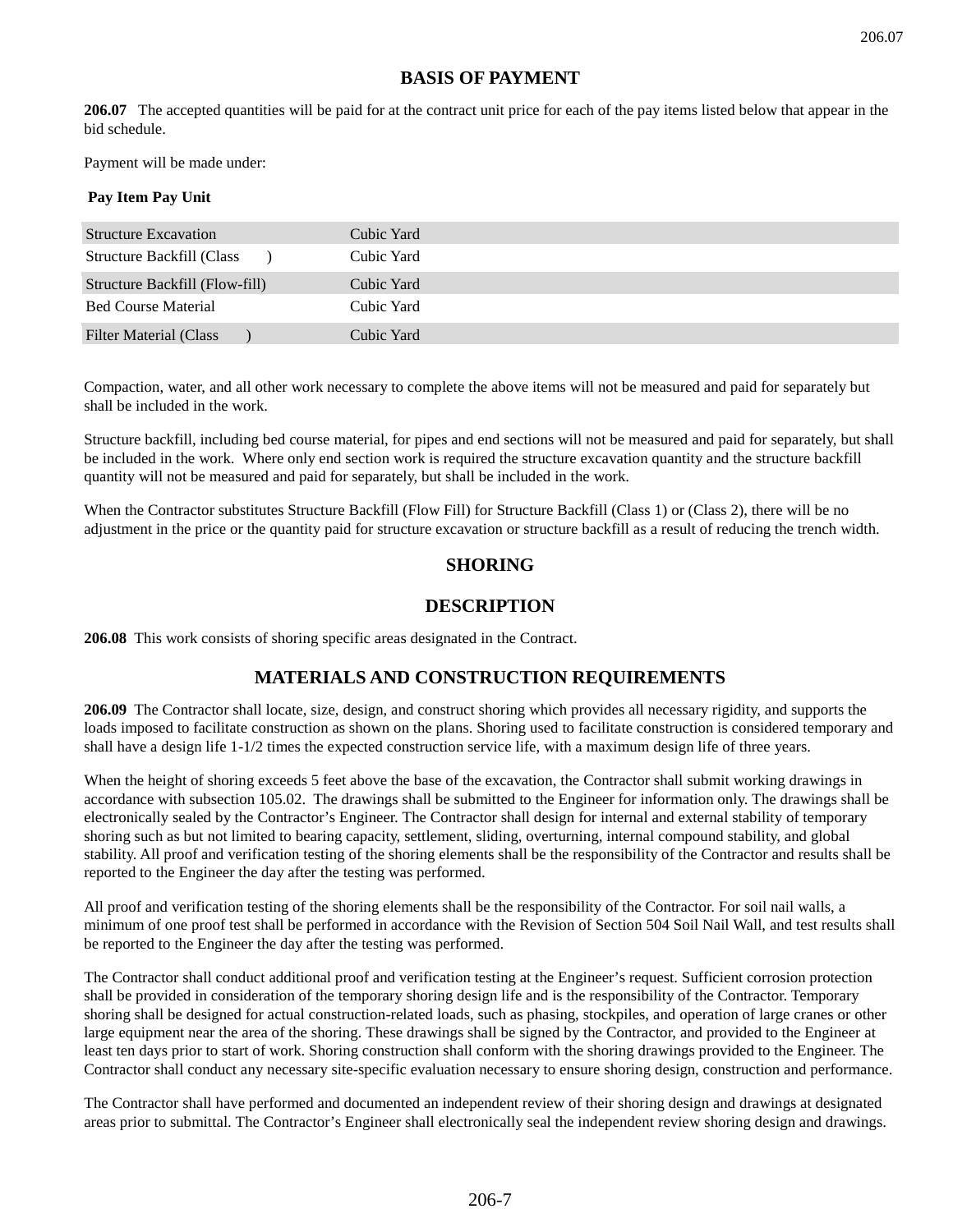#### 206.10

The shoring plans shall detail the methods to control site drainage during the life of the shoring. The Contractor shall actively control drainage and surface runoff during the duration of construction to direct run off away from the shoring areas above and behind the shoring. A shoring site drainage quality control plan shall be included as part of the Contractor's Engineer's shoring plans and shall be part of the submittal to the Engineer. The plan shall include measures to prevent ponding water near the shoring area and maintenance of drainage to convey water away from and around the shoring excavation vicinity.

If the embankment, construction, traffic, or any other surcharge is in excess of what the original shoring was designed for and is to be placed adjacent to the shoring, the Contractor shall provide a signed letter from the Contractor's Engineer prior to the load placement stating that the shoring will support the additional load.

Shoring shall be designed and constructed in accordance with the requirements listed in this specification along with requirements in current AASHSTO and FHWA design manuals including, but not limited to:

- (1) AASHTO Construction Handbook for Bridge Temporary Works including Division I
- (2) Section 5 of the AASHTO LRFD Bridge Design Specifications for allowable stress or load factor design, or
- (3) AASHTO LRFD Bridge Design Specifications including current interims for load and resistance factor design.

If a shoring type is to be used that is not detailed in these three documents, the shoring type design method will need to be submitted to the Engineer. The Contractor's Engineer shall be on-site and perform construction inspection of the shoring during the first two days of active shoring construction, during any shoring element verification testing, and at the completion of shoring construction. Shoring drawings shall include the following information:

- (1) The size and grade of all structural materials
- (2) Design notes, including design assumptions, including loading, and construction details
- (3) Detailed plans for managing and maintaining shoring surface and subsurface drainage conditions for the project duration
- (4) Where applicable, restrictions on heavy equipment placement at specific locations adjacent to the shoring
- (5) Areas determined by the Contractor's Engineer where dewatering of the shored excavation will be required, and a description of the requirements (i.e., head added by the pump, flow rate, minimum pump size, etc.) and methods to be used for dewatering.
- (6) All other information determined by the Contractor's Engineer to be pertinent to the design and successful construction of the shoring.

Drawings for temporary shoring that requires structural designs shall include the following information:

- (1) Individual site-specific geotechnical properties for each shoring location based on the plan, review of the Geotechnical Report in accordance to subsection 102.05, or from a geotechnical evaluation performed by the Contractor at their own expense.
- (2) Global stability analysis showing that the shoring will be stable under the loads placed on it and construction conditions encountered during construction.

The Contractor's Engineer may assign an on-site representative, to perform construction field oversight, by submitting documentation of experience to the Engineer ten days prior to starting shoring construction for review and the Engineer's acceptance. Prior to placing construction or traffic loads on or immediately adjacent to the supported earth, the Contractor's Engineer for the shoring shall certify in an electronically sealed letter that shoring materials and construction have been inspected and that all shoring, materials, and construction are in conformity with the shoring drawings. A copy of this certification shall be submitted to the Engineer.

# **METHOD OF MEASUREMENT**

**206.10** Shoring will not be measured, but will be paid for as a single lump sum for each Area described on the plans. Incidental shoring work or shoring in locations other than those described on the plans will be as determined by the Contractor and will not be measured and paid for separately, but shall be included in the work.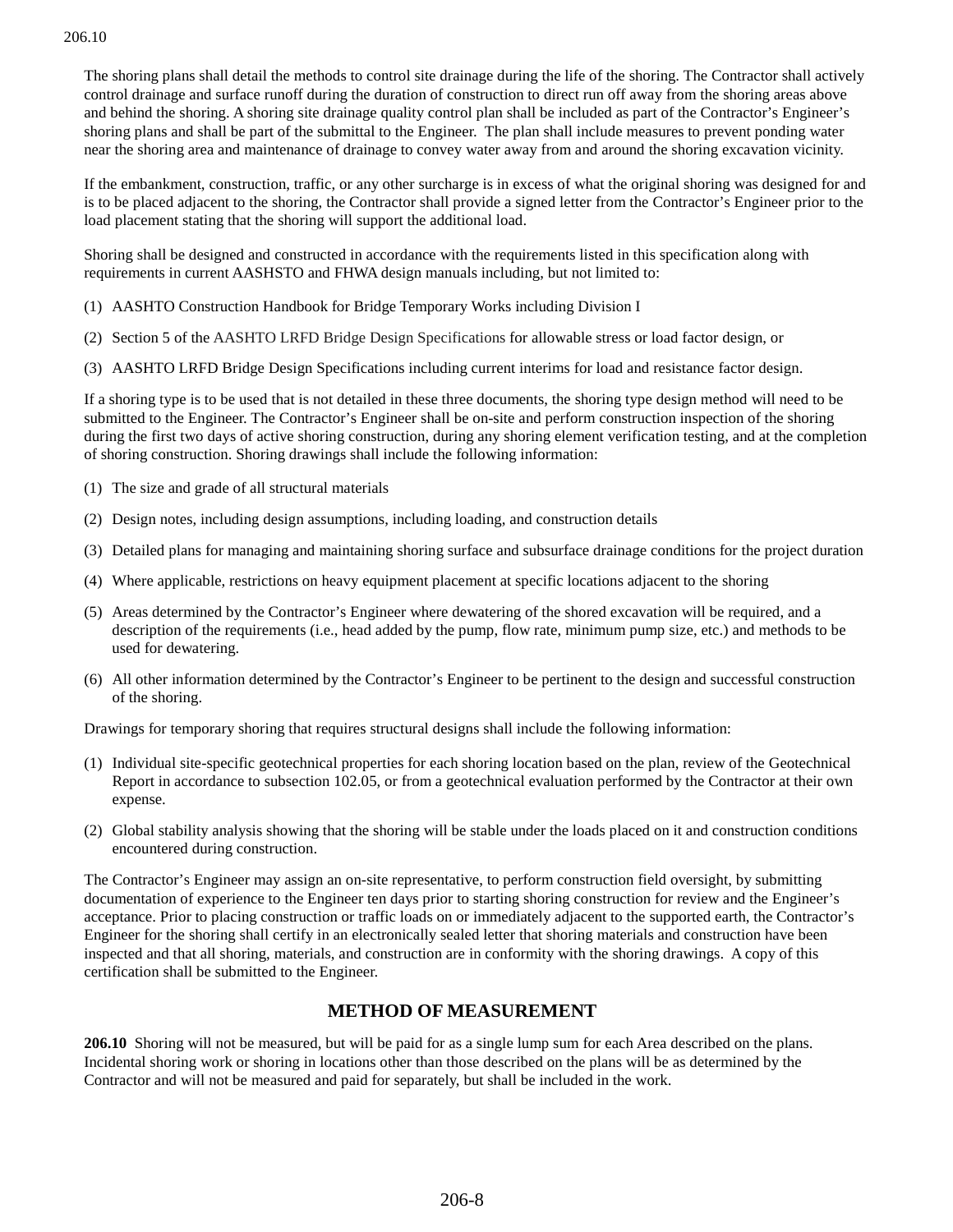# **BASIS OF PAYMENT**

**206.11** The accepted quantities of shoring measured as provided above will be paid for at the contract unit price bid.

Payment will be made under:

#### **Pay Item Pay Unit**

Shoring (Area \_\_\_) Lump Sum

Payment for shoring will be full compensation for all labor, materials, and equipment required to design, construct, test, maintain, and dewatering.

Removal of the shoring shall include removal of all shoring elements. The removal area shall be specified in the plans.

Removal of shoring will not be measured and paid for separately, but shall be included in the work.

The Department will pay for additional proof and verification testing, as requested by the Engineer, in accordance with subsection 109.04.

Other incidental shoring that is not included as a pay item will not be measured and paid for separately, but shall be included in the work.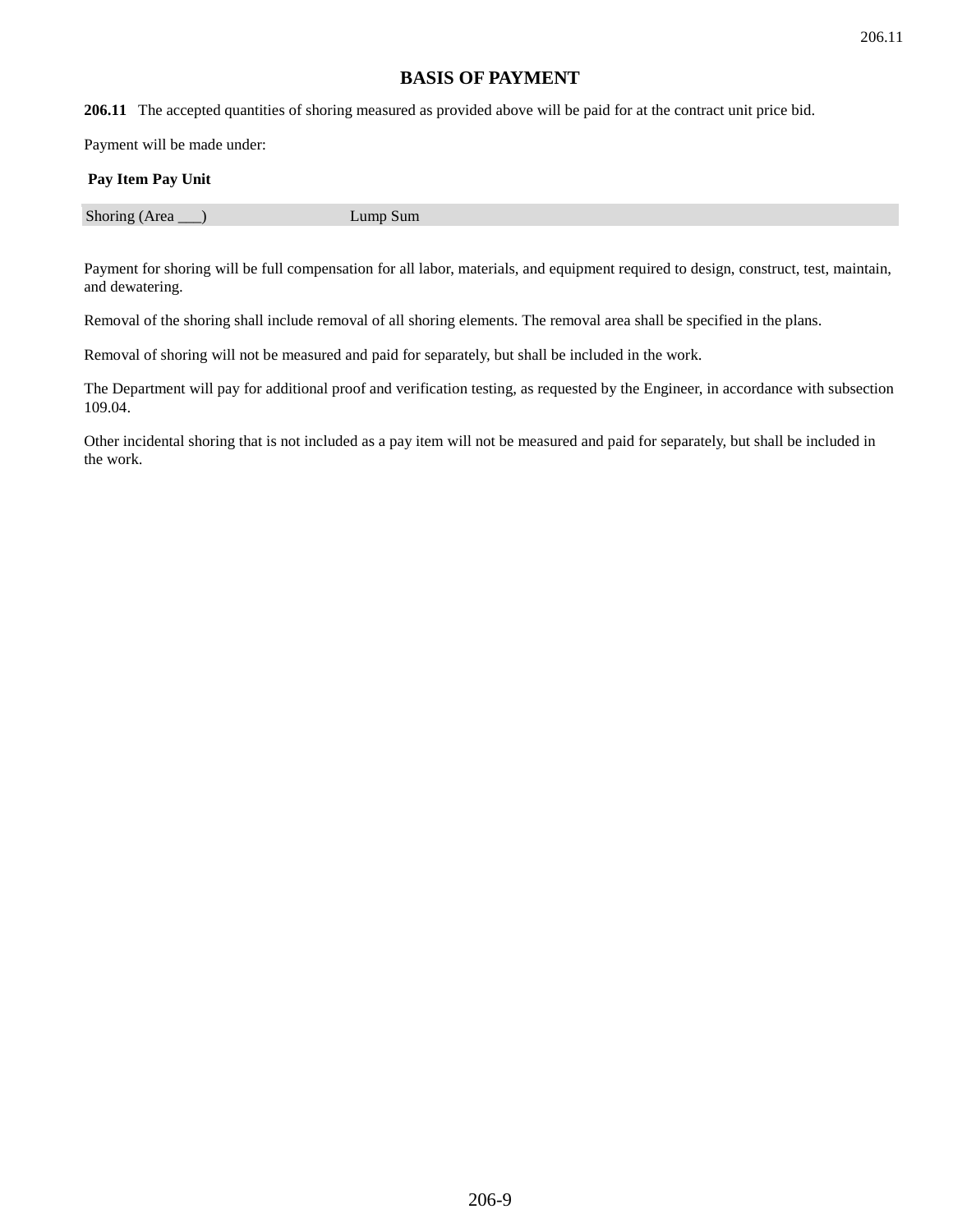# **THIS PAGE INTENTIONALLY LEFT BLANK**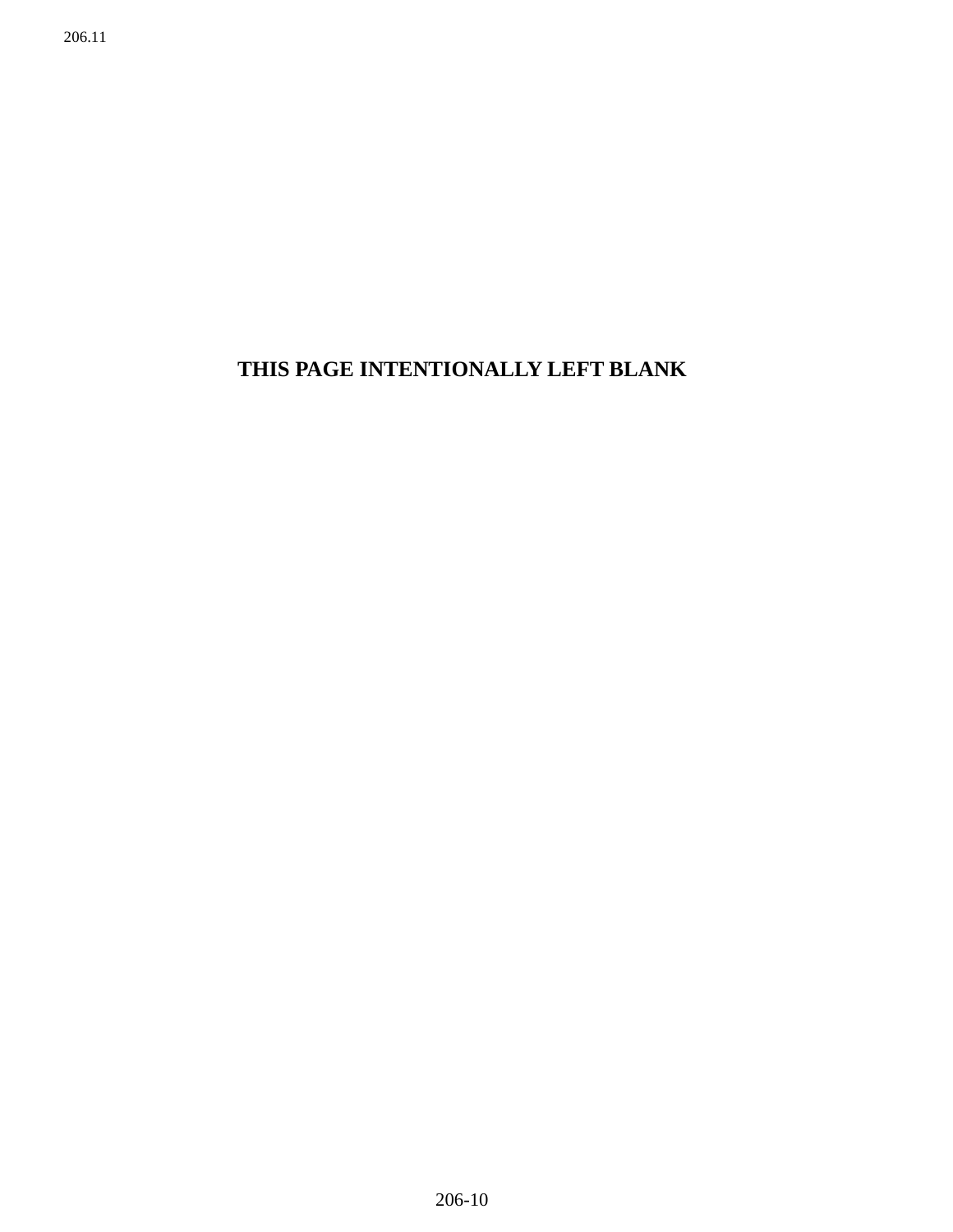## **SECTION 207**

#### **TOPSOIL**

#### **DESCRIPTION**

**207.01** This work consists of salvaging and stockpiling topsoil, and excavating suitable topsoil from stockpiles, contractor sources, available sources, or from the approved natural ground cover to place on designated areas. Placing of topsoil upon constructed cut and fill slopes after grading operations are completed is included.

## **MATERIALS**

**207.02** Topsoil shall consist of loose friable soil from the zone of major root development free of subsoil, refuse, stumps, woody roots, rocks, brush, noxious weed seed and reproductive plant parts from current state and county weed lists, heavy clay, hard clods, toxic substances, or other material which would be detrimental to its use on the project.

Wetland topsoil material shall consist of the moist, organic soil, including any existing wetland vegetation and seeds, to be excavated from areas as shown on the plans or as directed.

## **CONSTRUCTION REQUIREMENTS**

**207.03** Wetland topsoil material shall be excavated from the designated area to a maximum depth of 12 inches, or as otherwise designated, and placed within 24 hours in the specified area. The Contractor shall prepare the relocation site to elevations specified and approved by the Engineer prior to excavating the wetlands. If the Engineer determines that this is not possible, then the Contractor shall stockpile the material in an approved area, to remain undisturbed until the relocation site has been prepared. Storage time within the stockpile shall be as short as possible. Wetland topsoil material shall be placed over the prepared relocation areas to a depth of 12 inches, or as otherwise designated.

Topsoil within the limits of the roadway shall be salvaged prior to beginning hauling, excavating, or fill operations by excavating and stockpiling the material at designated locations in a manner that will facilitate measurement, minimize sediment damage, and not obstruct natural drainage. Topsoil shall be placed directly upon completed cut and fill slopes whenever conditions and the progress of construction will permit.

Topsoil shall be placed at locations and to the thickness provided in the Contract and shall be keyed and tracked to the underlying material without creating a compacted surface by the use of harrows, bulldozers, rollers, or other equipment suitable for the purpose.

Salvaged topsoil exceeding the quantity required under the Contract shall be disposed of at locations acceptable to the Engineer.

## **METHOD OF MEASUREMENT**

**207.04** Topsoil salvaged from the roadway and placed in stockpiles shall be measured in the stockpile in cubic yards by the method of average end areas and paid for as Stockpile Topsoil.

Topsoil salvaged from the roadway, taken from stockpiles or from approved pits, hauled and placed directly upon completed cut and fill slopes shall be measured at its source in cubic yards, as described in subsection 203.11, and paid for as Topsoil.

Topsoil generated from the roadway and placed in windrows will be measured at its source in cubic yards, as described in subsection 203.11, and paid for as Stockpile Topsoil. When it is subsequently placed upon the completed cut and fill slopes, the same quantity will be paid for as Topsoil, except that adjustment in quantity shall be made if the total windrowed quantity is not utilized.

Wetland topsoil material excavated from areas within the right of way and placed in stockpiles will be measured in the stockpile by the method of average end areas and paid for as Stockpile Wetland Topsoil.

Wetland topsoil material excavated from areas within the right of way or from stockpiles, hauled and placed directly on a relocated site will be measured at its source in cubic yards, as described in subsection 203.11, and paid for as Wetland Topsoil.

Topsoil secured from the Contractor's source will be measured in place by measuring random depths of topsoil, and computing the volume by multiplying the area times the average depth.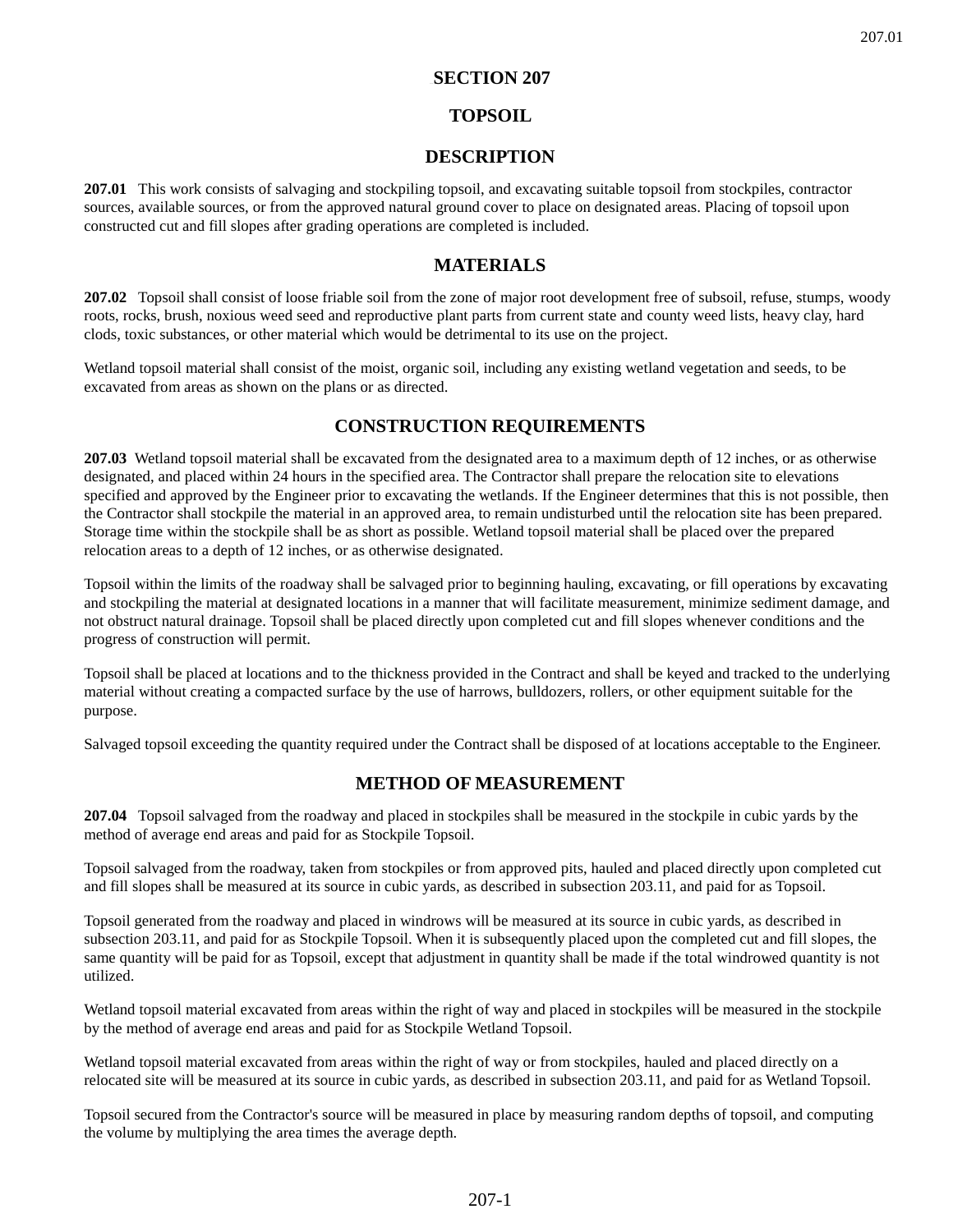# **BASIS OF PAYMENT**

**207.05** The accepted quantities measured as provided above will be paid for at the contract unit price per cubic yard for each of the pay items listed below that appear in the bid schedule.

Payment will be made under:

| Pav Item |  |
|----------|--|
|----------|--|

**Pay Unit** 

| <b>Stockpile Topsoil</b>         | <b>Cubic Yard</b> |
|----------------------------------|-------------------|
| <b>Topsoil</b>                   | Cubic Yard        |
| <b>Stockpile Wetland Topsoil</b> | Cubic Yard        |
| <b>Wetland Topsoil</b>           | Cubic Yard        |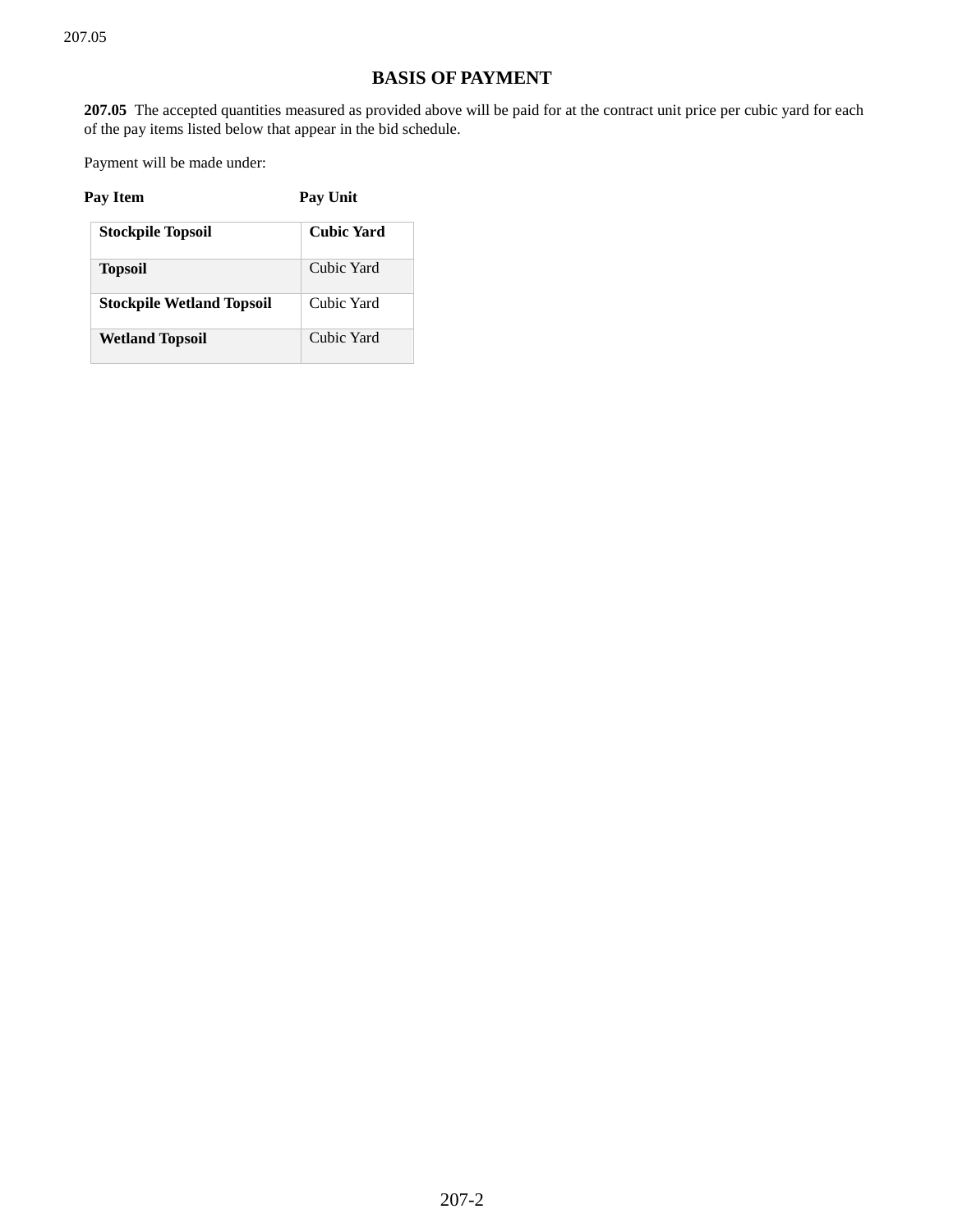## **SECTION 208**

## **EROSION CONTROL**

#### **DESCRIPTION**

**208.01** This work consists of constructing, installing, maintaining, and removing when required, control measures during the life of the Contract to prevent or minimize erosion, sedimentation, and pollution of any State waters as defined in subsection 107.25, including wetlands.

Stormwater runoff from all disturbed areas and soil storage areas for which permanent or interim stabilization is not implemented, must flow to at least one control measure to minimize sediment in the discharge. This shall be accomplished through filtering, settling, or straining. The control measure shall be selected, designed, installed, and adequately sized in accordance with good engineering, hydrologic, and pollution control practices. The control measures shall contain or filter flows in order to prevent the bypass of flows without treatment and shall be appropriate for stormwater runoff from disturbed areas and for the expected flow rate, duration, and flow conditions (i.e., sheet or concentrated flow).

The Contractor shall coordinate the construction of temporary control measures with the construction of permanent control measures to assure economical, effective, and continuous erosion and sediment control throughout the construction period.

When a provision of Section 208 or an order by the Engineer requires that an action be immediate or taken immediately, it shall be understood that the Contractor shall at once begin affecting completion of the action and pursue it to completion in a manner acceptable to the Engineer, and in accordance with the Colorado Discharge Permit System Stormwater Construction Permit (CDPS-SCP) requirements.

## **MATERIALS**

**208.02** Erosion control materials are subject to acceptance in accordance with subsection 106.01. Erosion control materials shall be subject to the following approval process:

| <b>Material</b>                                                    | <b>Approval</b><br><b>Process</b> | <b>Notes</b>                                                                                                                           |
|--------------------------------------------------------------------|-----------------------------------|----------------------------------------------------------------------------------------------------------------------------------------|
| Erosion Bales (Weed Free)                                          | COC                               | The Contractor shall provide a<br>transit certificate number or a<br>copy of the transit certificate as<br>supplied from the producer. |
| <b>Silt Fence</b>                                                  | COC                               |                                                                                                                                        |
| Silt Berm                                                          | <b>APL</b>                        |                                                                                                                                        |
| Erosion Log (Type 1, Type 2, and Type 3)                           | <b>COC</b>                        |                                                                                                                                        |
| <b>Silt Dikes</b>                                                  | COC                               |                                                                                                                                        |
| <b>Prefabricated Concrete Washout Structures</b><br>(above ground) | <b>APL</b>                        |                                                                                                                                        |
| Prefabricated Vehicle Tracking Pad                                 | <b>APL</b>                        |                                                                                                                                        |
| Aggregate Bag                                                      | <b>COC</b>                        |                                                                                                                                        |
| Storm Drain Inlet Protection (Type I, II, and III)                 | <b>APL</b>                        |                                                                                                                                        |
| $COC =$ Certificate of Compliance; APL= Approved Product List      |                                   |                                                                                                                                        |

The material for control measures shall conform to the following:

(a) *Erosion Bales*: Material for erosion bales shall consist of Certified Weed Free hay or straw. The hay or straw shall be certified under the Colorado Department of Agriculture Weed Free Forage Certification Program and inspected as regulated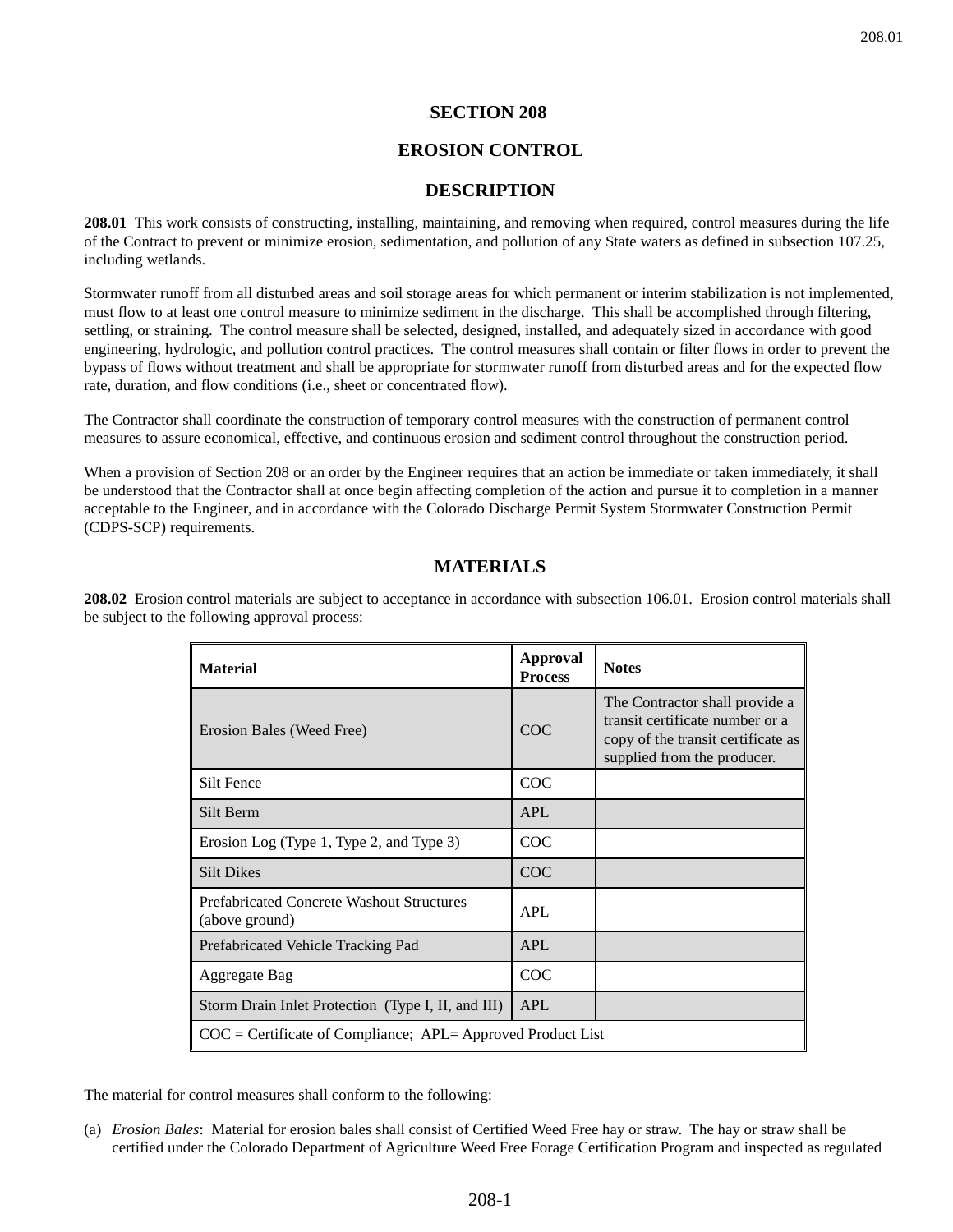by the Weed Free Forage Act, Title 35, Article 27.5, CRS. Each certified weed free erosion bale shall be identified by blue and orange twine binding the bales.

The Contractor shall not place certified weed free erosion bales or remove their identifying twine until the Engineer has inspected them.

The Contractor may obtain a current list of Colorado Weed Free Forage Crop Producers who have completed certification by contacting the Colorado Department of Agriculture, Weed Free Forage Program, 305 Interlocken Pkwy, Broomfield, CO 80021, Contact: Weed Free Forage Coordinator at (303) 869-9038. Also available at www.colorado.gov/ag/csd.

Bales shall be approximately 5 cubic feet of material and weigh at least 35 pounds. Stakes shall be wood and shall be 2 inch by 2 inch nominal.

(b) *Silt Fence*. Silt fence posts shall be wood with a minimum length of 46 inches. Wood posts shall be 1.5-inch width by 1.5-inch thickness actual dimensions with 1/8-inch tolerance. Geotextile shall be attached to wood posts with three or more staples per post.

Silt fence geotextile shall conform to the following requirements:

| <b>Property</b>              | <b>Wire Fence</b><br><b>Supported</b><br><b>Requirements</b> | Self-Supported<br><b>Requirements</b><br><b>Geotextile</b><br>Elongation $<$ 50% | <b>Test Method</b> |
|------------------------------|--------------------------------------------------------------|----------------------------------------------------------------------------------|--------------------|
| Grab Strength, lbs.          | 90 minimum                                                   | 124 minimum                                                                      | ASTM D4632         |
| Permittivity sec-1           | 0.05                                                         | 0.05                                                                             | ASTM D4491         |
| <b>Ultraviolet Stability</b> | Minimum 70%<br><b>Strength Retained</b>                      | Minimum 70%<br><b>Strength Retained</b>                                          | ASTM D4355         |

#### **Physical Requirements for Silt Fence Geotextiles**

*Silt Fence (Reinforced).* Silt fence posts shall be metal "studded tee" T-post with a minimum length of 66 inches. Metal posts shall be "studded tee" with .095-inch minimum wall thickness. Wire fabric reinforcement for the silt fence geotextile shall be a minimum of 14 gauge with a maximum mesh spacing of 6 inches. Geotextile shall be attached to welded wire fabric with ties or nylon cable ties at 12 inches on center at top, middle, and bottom wire. Welded wire fabric shall be attached to the post with a minimum three 12-gauge wire ties per post. Vinyl or rubber safety caps shall be installed on all T-post.

- (c) *Temporary Berms*. Temporary berms shall be constructed out of embankment (subsoil) and not out of salvaged topsoil.
- (d) *Temporary Slope Drains*. Temporary slope drains shall consist of fiber mats, plastic sheets, stone, concrete or asphalt gutters, half-round pipe, metal or plastic pipe, wood flume, flexible rubber, or other materials suitable to carry accumulated water down the slopes. Outlet protection riprap shall conform to Section 506. Erosion control geotextile shall be a minimum Class 2, conforming to subsection 712.08.
- (e) *Silt Berm*. Silt berm shall consist of permeable multi-use material consisting of ultraviolet (UV) stabilized high-density polyethylene or other approved material effective in reducing water velocity. Designed and tested system shall be installed on a Turf Reinforcement Mat or Soil Retention Blanket in accordance with Section 216. The segment shall be secured to the ground with either metal or wood stakes. Minimum requirements for securing stakes shall be in accordance with the plans. Dimensions of individual segments shall meet the following criteria:

| Width             | $6 - 11$ inches       |
|-------------------|-----------------------|
| Height            | $6 - 10$ inches       |
| Weight            | $> 0.25$ lbs./sq. ft. |
| Percent Open Area | $20\% - 50\%$         |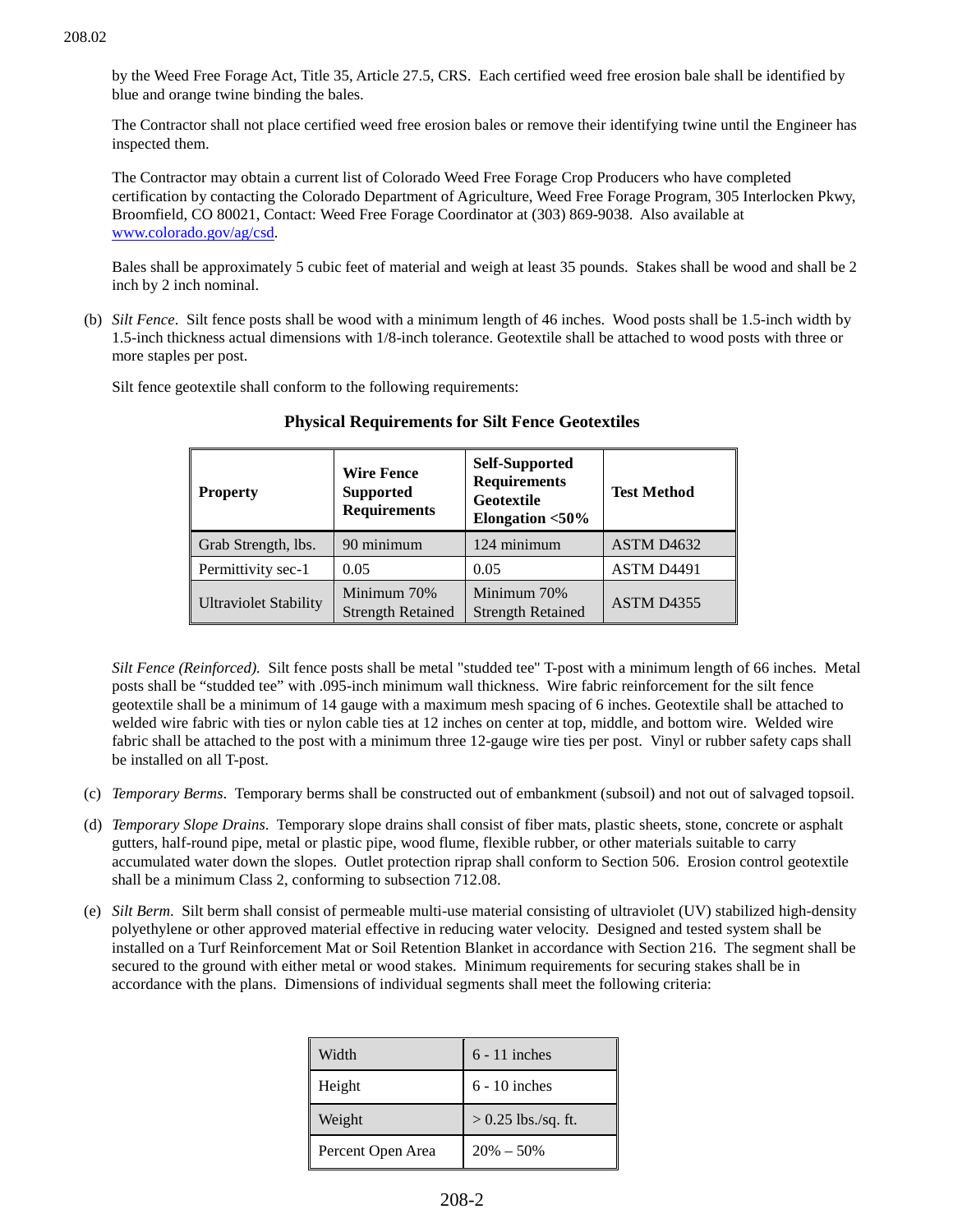- (f) *Rock Check Dam*. Rock Check dams shall be constructed of stone. Stone shall meet the requirements of Section 506.
- (g) *Sediment Trap*. In constructing an excavated sediment trap, excavated soil may be used to construct the dam embankment, provided the soil meets the requirements of subsection 203.03. Outlet protection riprap shall be the size specified in the Contract and shall conform to Section 506. Erosion control geotextile shall be a minimum Class 1, conforming to subsection 712.08.
- (h) *Erosion Logs*. Erosion logs shall be one of the following types unless otherwise shown on the plans:
	- (1) Erosion Log (Type 1) shall consist of cylinder casings filled with curled aspen wood excelsior with a consistent width of fibers evenly distributed throughout the log. The casing shall be seamless, photodegradable tube netting. The curled aspen wood excelsior shall be fungus free, resin free, and free of growth or germination inhibiting substances.
	- (2) Erosion Log (Type 2) shall consist of cylinder casings filled with Erosion Log (Type 2) Compost in accordance with subsection 212.02. The compost-wood chip blend may be pneumatically shot into a geotextile cylindrical casing or be pre-manufactured. The geotextile casing shall consist of HDPE or polypropylene mesh (knitted, not extruded) with openings of 1/8 to 3/8 inch and contain the compost-wood chip material while not limiting water infiltration.
	- (3) Erosion Log (Type 3) shall consist of cylinder casings filled with curled aspen wood excelsior with a consistent width of fibers evenly distributed throughout the log. The casing shall be seamless, 100 percent natural fiber cylinder netting (compostable) and shall have minimum dimensions as shown in Table 208-1, based on the diameter of the log shown on the plans. Netting shall be a woven cotton or cellulose base mesh that has an approval to compost certification with a maximum mesh size of 0.075 inches and index values as shown in Table 208-2. The curled aspen wood excelsior shall be fungus free, resin free, and free of growth or germination inhibiting substances.

Natural compostable fiber netting shall not contain any synthetic material woven into the netting such as polypropylene, nylon, polyethylene, or polyester dyes. Oxo-degradable or oxo-biodegradable petrochemical-based fiber shall not be part of the netting material. Burlap netting material shall not be used for Erosion Log (Type 3).

Erosion Log (Type 1, Type 2, and Type 3) shall have minimum dimensions as shown in Table 208-1, based on the specified diameter of the log.

## **Table 208-1**

| <b>Diameter</b>        | <b>Diameter</b>    | Length (feet) |      | Weight                     |                                                           |
|------------------------|--------------------|---------------|------|----------------------------|-----------------------------------------------------------|
| Type 1 and<br>(Inches) | Type 2<br>(Inches) | Min.          | Max. | (minimum)<br>(pounds/foot) | <b>Stake Dimensions (Inches)</b>                          |
|                        | 8                  | 10            | 180  | 1.6                        | $\frac{3}{4}$ thickness by $\frac{3}{4}$ width by 18 long |
| 12                     | 12                 | 10            | 180  | 2.5                        | 1.5 thickness by 1.25 width by 24 long                    |
| 20                     | 18                 | 10            | 100  | 4.0                        | 1.5 thickness by 1.25 width by 30 long                    |

#### **Dimensions of Erosion Logs**

Wood stake acceptable tolerance +/- 1/8 inch.

#### **Table 208-2**

#### **Index Values for Natural Fiber Netting**

| <b>Property</b>         | Requirement | <b>Test Method</b> |
|-------------------------|-------------|--------------------|
| Fabric Tensile Strength | $>70$ lbs.  | ASTM D3822         |
| Biodegradable           | 100\%       | ASTM D5988         |
| Mesh Pattern            | Rih         |                    |

Stakes to secure erosion logs shall consist of pinewood or hardwood.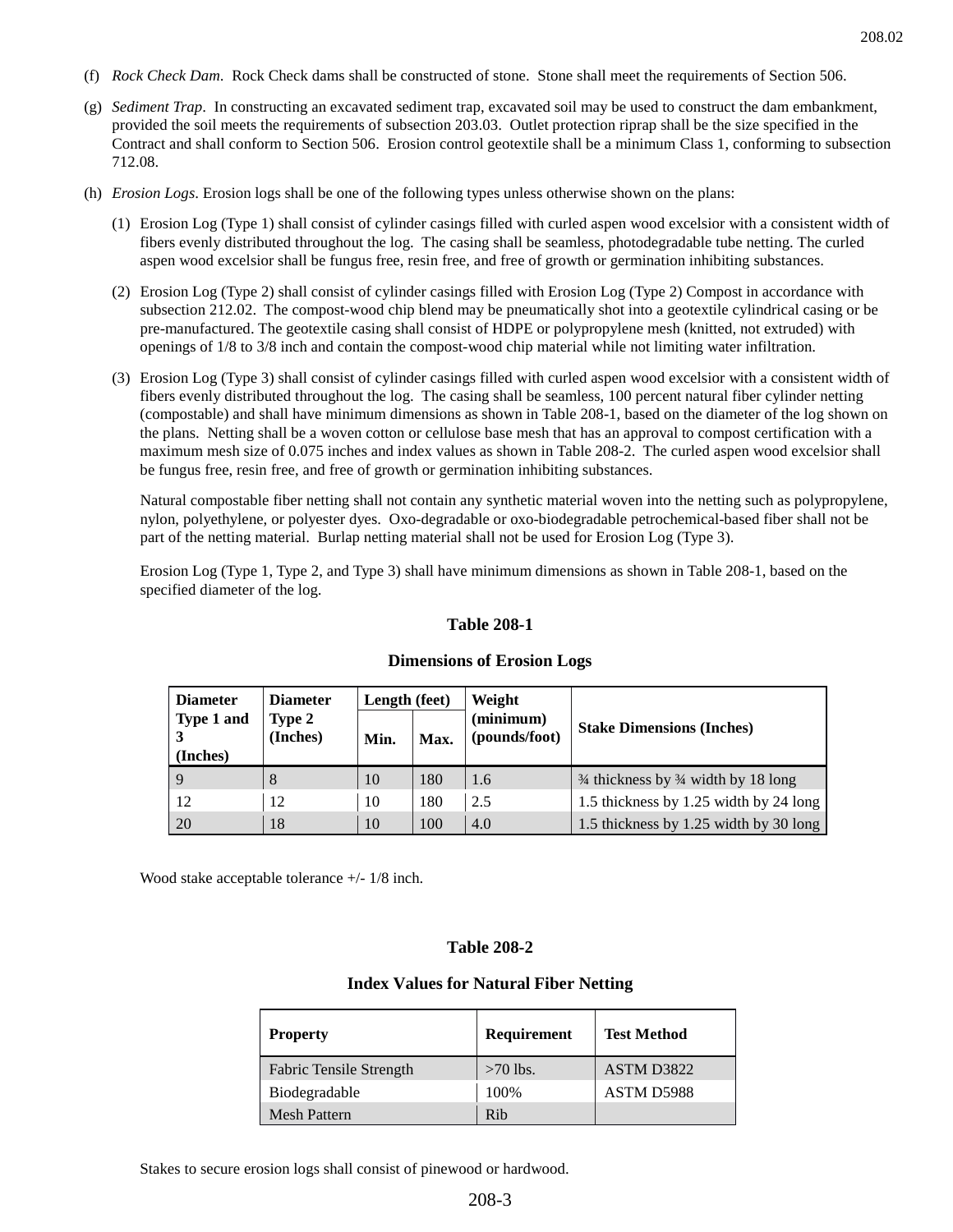*(i) Silt Dikes*. Silt dikes shall be pre-manufactured flexible sediment barrier that will fully rebound when driven over by heavy equipment. Material shall consist of outer geotextile fabric covering closed cell urethane or polyethylene foam core. The geotextile fabric aprons shall extend beyond the foam core a minimum of 8 inches on both sides.

## **Table 208-3**

## **Geotextile Requirements**

| <b>Property</b>                | Requirement                                                  | <b>Test Method</b> |
|--------------------------------|--------------------------------------------------------------|--------------------|
| Water Flow Rate                | 100 - 150 gallons per minute/square foot                     | ASTM D4491         |
| Grab Breaking Load             | 200 lbs. minimum in each direction                           | ASTM D4632         |
| <b>Ultraviolet Degradation</b> | 70% of original unexposed grab breaking load after 500 hours | ASTM D4595         |

Each silt dike segment shall have the following dimensions:

#### **Dimension Length**

Vertical height after installation >5 inches

| Geotextile sleeve section to interlock segments | $>8$ inches |  |
|-------------------------------------------------|-------------|--|
|-------------------------------------------------|-------------|--|

Silt dike segments shall be anchored down using the minimum requirements shown in Table 208-4.

#### **Table 208-4**

#### **Silt Dike Segment Requirements**

| <b>Surface</b>      | <b>Nail</b>                                                                               | Washers                                     |
|---------------------|-------------------------------------------------------------------------------------------|---------------------------------------------|
| Soil Surface        | Installed in 4 inch deep trench with 6 inch nails no<br>more than 4 feet O.C. (on center) | 1 inch washers                              |
| <b>Hard Surface</b> | 1 inch concrete nails no more than 4 feet O.C.                                            | 1 inch washers and<br>solvent-free adhesive |

*(j) Concrete Washout Structure*. The Contractor shall construct a washout structure that will contain washout from concrete placement, construction equipment cleaning operations, and residue from cutting, coring, grinding, grooving, and hydroconcrete demolition. Embankment required for the concrete washout structure may be excavated material, if this material meets the requirements of Section 203 for embankment. If the bottom of the excavated structure is within 5 feet of anticipated high ground water elevation or the soil does not have adequate buffering capacity to meet water quality standards, an impermeable synthetic liner shall be installed with the minimum properties shown in Table 208-5.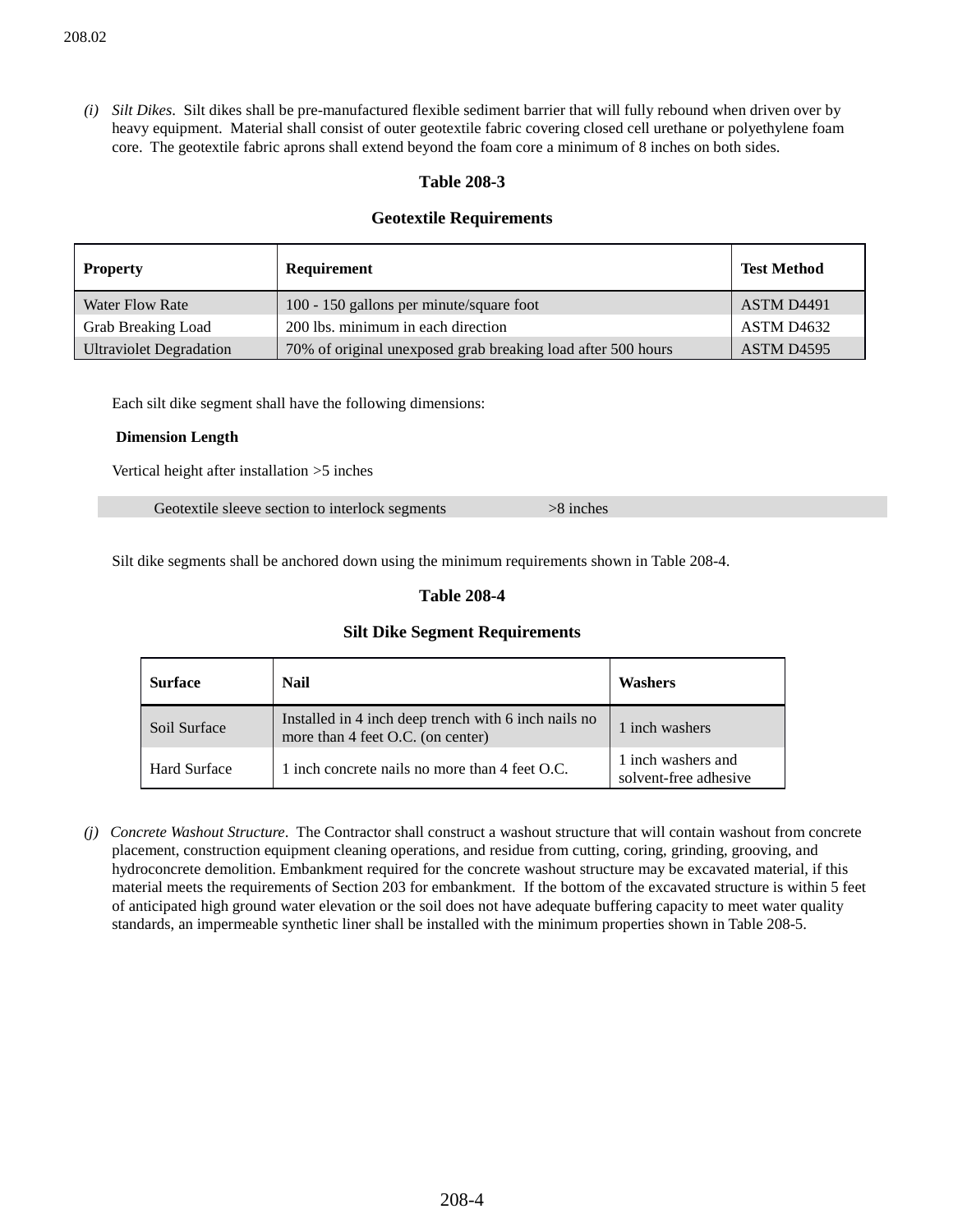#### **Table 208-5**

| <b>Tested Property</b> | <b>Test Method</b> | <b>Units</b> | <b>Value</b>  |
|------------------------|--------------------|--------------|---------------|
| <b>Thickness</b>       | ASTM D5199         | mil          | $>30 +/- 1.5$ |
| <b>Tear Strength</b>   | ASTM D1004         | lbs.         | >8            |
| Low Temperature Impact | ASTM D1790         | $\circ$ F    | Pass at -20   |

#### **Impermeable Synthetic Liner Requirements**

*(k) Prefabricated Concrete Washout Structure.* Prefabricated Concrete Washout Structures shall be one of the following types unless otherwise shown on the plans:

(1) Prefabricated Concrete Washout Structure (Type 1). Type 1 portable bins shall be used only when specified in the Contract. It shall consist of a watertight multi-use container designed to contain liquid concrete washout wastewater, solid residual concrete waste from washout operations, and residue from saw cutting, coring, grinding, grooving, and hydroconcrete demolition. Minimum capacity including freeboard shall be 440 gallons.

(2) Prefabricated Concrete Washout Structure (Type 2). Type 2 portable bins shall be used only when specified in the Contract. It shall consist of a watertight one-time use container designed to contain liquid concrete washout wastewater, solid residual concrete waste from washout operations, and residue from saw cutting, coring, grinding, grooving, and hydroconcrete demolition. The structure shall have a system to secure to the ground. Minimum capacity including freeboard shall be 50 gallons.

*(l) Vehicle Tracking Pad (VTP)*. Aggregate for the vehicle-tracking pad shall be crushed natural aggregate with at least two fractured faces that meets the following gradation requirements:

| Sieve size                         | <b>Percent by weight</b><br><b>Passing Square Mesh Sieves</b> |
|------------------------------------|---------------------------------------------------------------|
| $75 \text{ mm}$ $(3 \text{ inch})$ | 100                                                           |
| $50 \text{ mm}$ (2 inch)           | $0 - 25$                                                      |
| 19.0 mm $(3/4$ inch)               | $0-15$                                                        |

Recycled crushed concrete or asphalt shall not be used for vehicle tracking pads.

Erosion control geotextile shall be a minimum Class 2, conforming to subsection 712.08.

Prefabricated or manufactured vehicle tracking pads shall only be used if specified in the Contract. Multi-use pads shall consist of industrial grade materials and shall be designed to minimize sediment leaving the project.

Minimum dimensions of the modular systems shall be:

| Width         | 12 feet |
|---------------|---------|
| Length of pad | 35 feet |

To accommodate construction traffic turning radii between the tracking pad and a stabilized surface, additional flared sections of approved pads or aggregate in accordance with this specification shall be used at no additional cost to CDOT.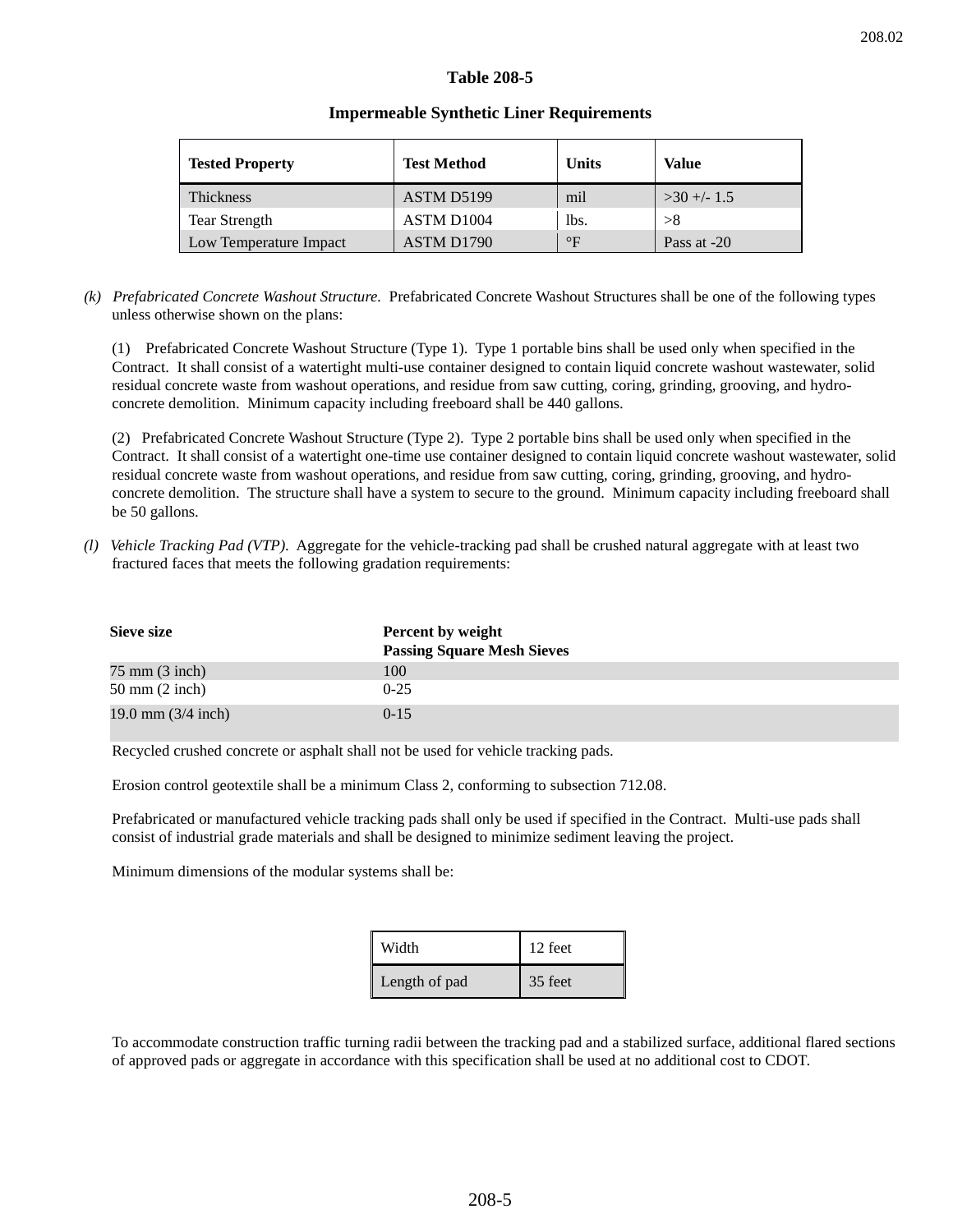| Weight (min.) (lbs./sq. ft.) |          |
|------------------------------|----------|
| Crush strength (min.) (psi)  | $^4()()$ |

If pads weigh less than 8 pounds per square foot, an anchoring system approved by the manufacturer shall be used for pads placed on soil and hard surfaces.

A thin layer of stone, geotextile, or other stable surface may be required to stop rutting under the pad or area where the vehicles mount or dismount the manufactured trackout control device.

*(m) Aggregate Bag*. Aggregate bags shall consist of crushed stone or recycled rubber filled fabric with the following properties:

| <b>Diameter</b><br>(inches) | Weight (minimum)<br>(pounds per foot) |
|-----------------------------|---------------------------------------|
| $6-8$                       | 6                                     |
| 10                          | 10                                    |
| 12                          | 15                                    |

Rubber used in bags shall be clean, 95 percent free of metal and particulates.

Crushed stone contained in the aggregate bags shall conform to Table 703-1 for Coarse Aggregate No. 6.

The aggregate bag shall consist of a woven geotextile fabric with the following properties:

| <b>Property</b>                | Requirement    | <b>Test Method</b>     |
|--------------------------------|----------------|------------------------|
| Grab Tensile Strength          | 90 lbs. min.   | ASTM D <sub>4632</sub> |
| <b>Trapezoid Tear Strength</b> | $25$ lbs. min. | ASTM D4533             |
| <b>Mullen Burst</b>            | $300$ psi      | ASTM D3786             |
| <b>Ultraviolet Resistance</b>  | 70%            | ASTM D4355             |

*(n) Storm Drain Inlet Protection*. Storm drain inlet protection shall consist of aggregate filled fabric with the following dimensions:

| <b>Storm Drain Inlet</b>                                                                                                                                                                                                                                                                                        | <b>Protection Types</b> |                      |                  |  |
|-----------------------------------------------------------------------------------------------------------------------------------------------------------------------------------------------------------------------------------------------------------------------------------------------------------------|-------------------------|----------------------|------------------|--|
| <b>Protection Properties</b>                                                                                                                                                                                                                                                                                    | <sup>1</sup> Type I     | <sup>2</sup> Type II | $3$ Type III     |  |
| Diameter                                                                                                                                                                                                                                                                                                        | $4$ in.                 | $4$ in.              | N/A              |  |
| Minimum Section Length                                                                                                                                                                                                                                                                                          | $7f_{\text{t}}$         | $5$ ft.              | 5 <sub>ft.</sub> |  |
| Apron Insert                                                                                                                                                                                                                                                                                                    |                         | 30 in. or sized      | 30 in. or sized  |  |
|                                                                                                                                                                                                                                                                                                                 |                         | to grate             | to grate         |  |
| <sup>1</sup> Type I protection shall be used with Inlet Type R.<br><sup>2</sup> Type II protection shall be used with Combination Inlet. Option A or B<br><sup>3</sup> Type III protection shall be used with Vane Grate Inlet only. Option A or B<br>Note: Options A and B are shown on Standard Plan M-208-1. |                         |                      |                  |  |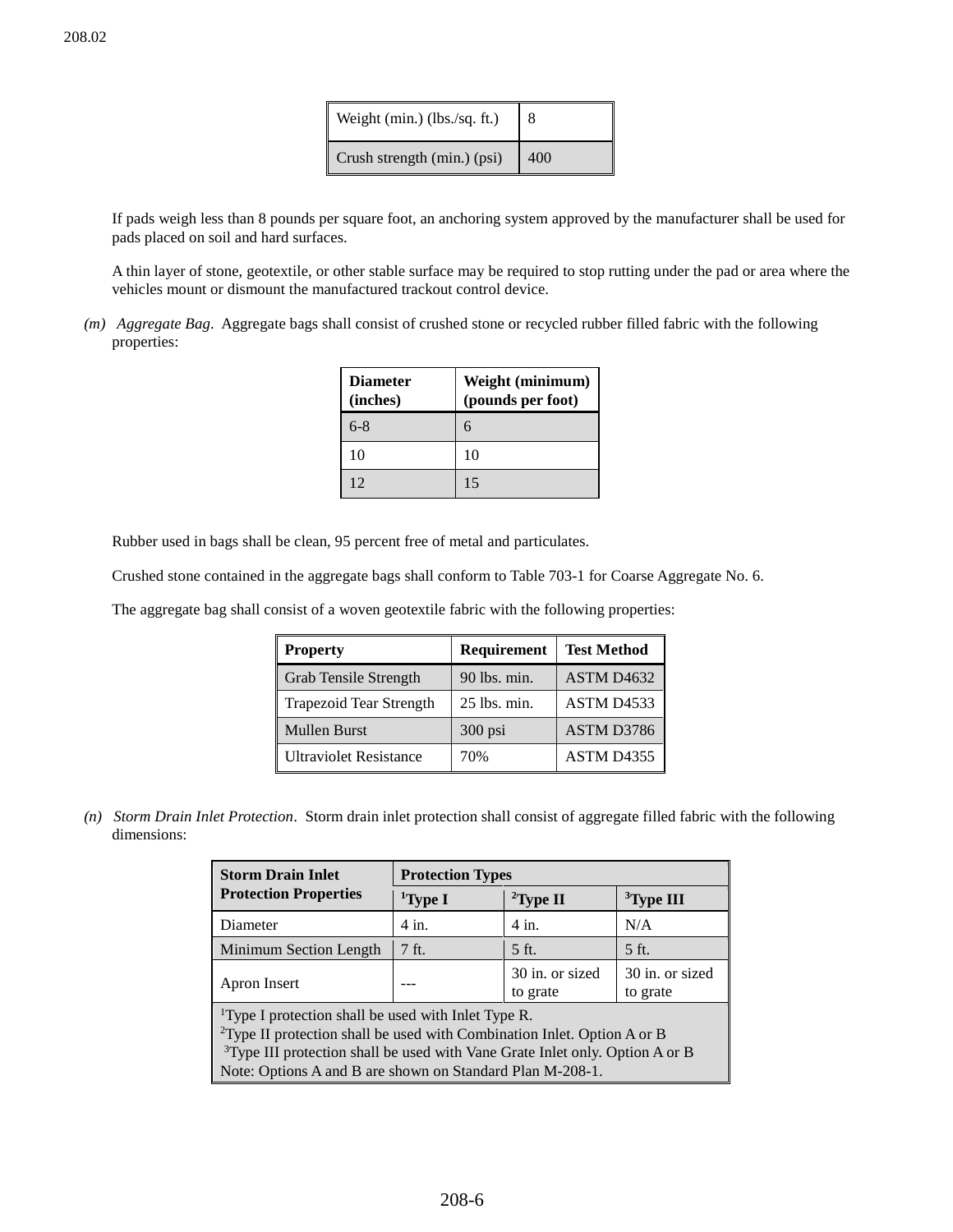The Storm Drain Inlet Protection (Type I, II, and III) shall consist of a woven geotextile fabric with the following properties:

| <b>Property</b>                | <b>Test Method</b>     | Unit              | Requirement     |
|--------------------------------|------------------------|-------------------|-----------------|
| Grab tensile strength          | ASTM D <sub>4632</sub> | lbs.              | minimum 150x200 |
| <b>Mullen Burst Strength</b>   | ASTM D3786             | lbs.              | 400             |
| <b>Trapezoid Tear Strength</b> | ASTM D <sub>4533</sub> | lbs.              | minimum 60x60   |
| Percent Open Area              | COE-22125-86           | $\%$              | >20             |
| <b>Water Flow Rate</b>         | ASTM D4491             | gal./min./sq. ft. | >100            |
| <b>Ultraviolet Resistance</b>  | ASTM D4355             | $\%$              | >70             |

Curb roll for Storm Drain Inlet Protection (Type I and II) shall have a weight >4 pounds per linear foot of device. The device shall be capable of conforming to the shape of the curb. Aggregate contained in the storm drain inlet device shall consist of gravel or crushed stone conforming Table 703-1 for Coarse Aggregate No. 6.

## **CONSTRUCTION REQUIREMENTS**

**208.03 Project Review, Schedule, and Erosion Control Management.** Prior to construction, an on-site Environmental Preconstruction conference shall be held. The conference shall be attended by:

- (1) The Engineer.
- (2) The Superintendent.
- (3) The Contractor's Stormwater Management Plan (SWMP) Administrator. The SWMP Administrator is equivalent to the CDPS-SCP Qualified Stormwater Manager.
- (4) Supervisors or Foremen of subcontractors working on the project.
- (5) The Region Water Pollution Control Manager (RWPCM).
- (6) CDOT personnel (e.g., CDOT Landscape Architect) who prepared or reviewed the Stormwater Management Plan (SWMP).

At this Conference, the attendees shall discuss the SWMP, CDPS-SCP, sensitive habitats on-site, wetlands, other vegetation to be protected, and the enforcement mechanisms for not meeting the requirements of this specification.

Prior to beginning construction, the Contractor shall evaluate the project site for stormwater draining into or through the site. When such drainage is identified, control measures shall be used if possible to divert stormwater from running on-site and becoming contaminated with sediment or other pollutants. The diversion may be accomplished with a temporary pipe or other conveyance to prevent water contamination or contact with pollutants. Run-on water that cannot be diverted shall be treated as construction runoff and adequate control measures shall be employed.

The SWMP Administrator shall evaluate all non-stormwater coming onto the site, such as springs, seeps, and landscape irrigation return flow. If such flow is identified, control measures shall be used to protect off-site water from becoming contaminated with sediment or other pollutants.

The SWMP Administrator shall review existing inlets and culverts to determine if inlet protection is needed due to water flow patterns. Prior to beginning construction, inlets and culverts needing protection shall be protected and the location of the implemented control measure added to the SWMP Site Map.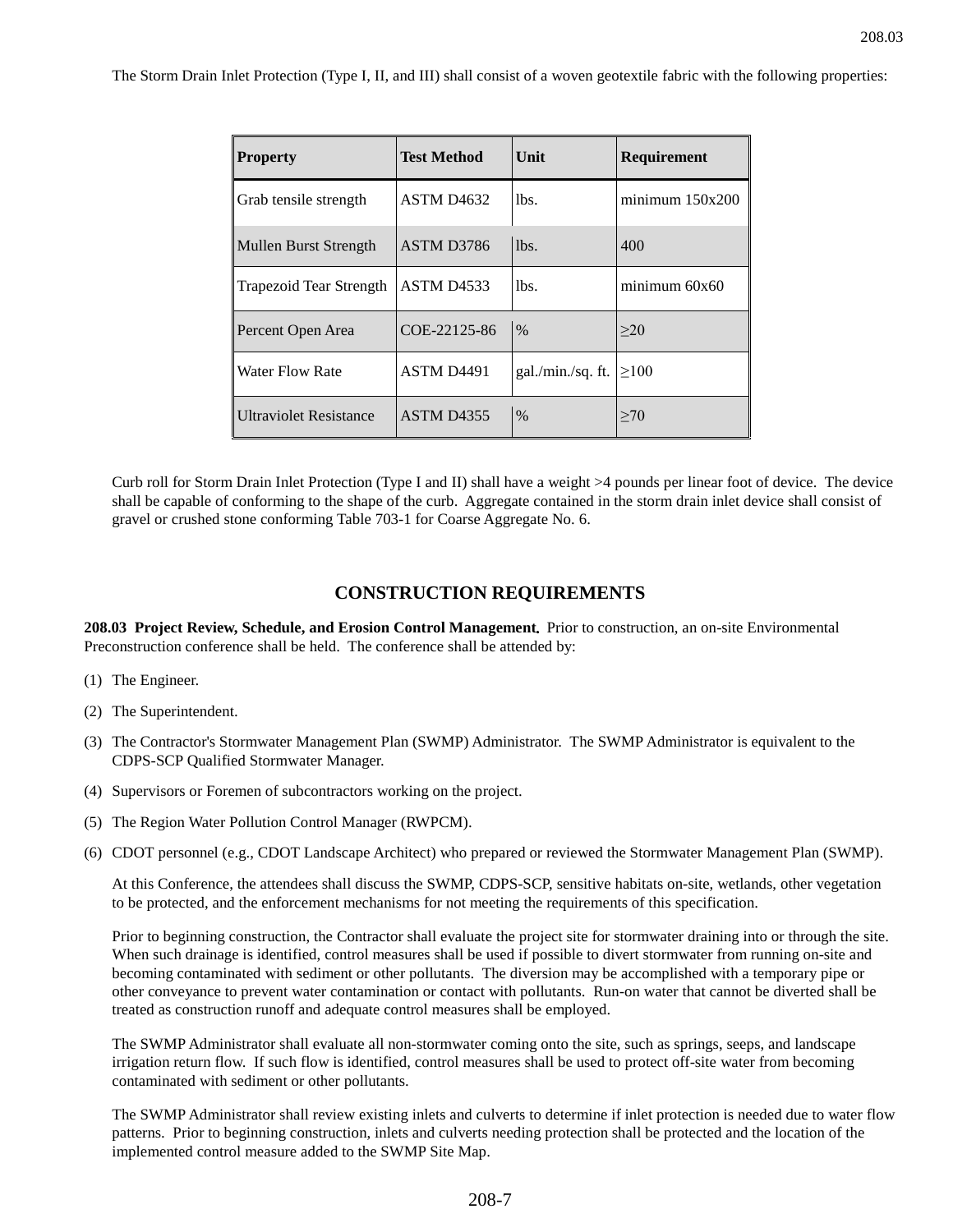Prior to construction, the Contractor shall implement appropriate control measures for protection of wetlands, sensitive habitat, and existing vegetation from ground disturbance and other pollutant sources, in accordance with the approved project schedule as described in subsection 208.03(b).

When additional control measures are required and approved by the Engineer, the Contractor shall implement the additional control measures and the SWMP Administrator shall record and describe them on the SWMP Site Map. The approved control measures will be measured and paid for in accordance with subsections 208.11 and 208.12.

- *(a) Project Review*. The Contractor may submit modifications to the Contract's control measures in a written proposal to the Engineer. The written proposal shall include the following information:
	- (1) Reasons for changing the control measures.
	- (2) Diagrams showing details and locations of all proposed changes.
	- (3) List of appropriate pay items indicating new and revised quantities.
	- (4) Schedules for accomplishing all erosion and sediment control work.
	- (5) Effects on permits or certifications caused by the proposed changes.

The Engineer will approve or reject the written proposal in writing within seven days after receipt of the submittal. The Engineer may require additional control measures prior to approving the proposed modifications. Additional modifications and additional control measures will be paid for at the Contract Unit Price for the specific items involved. If no items exist, they will be paid for as extra work in accordance with subsection 109.04.

- *(b) Erosion and Sediment Control Activities*. The erosion and sediment control activities shall be included in the weekly meeting update. The project schedule shall specifically indicate the sequence of clearing and grubbing, earthwork operations, and construction of temporary and permanent erosion control features and stabilization. The project schedule shall include erosion and sediment control work for haul roads, borrow pits, storage and asphalt or concrete batch sites, and all areas within the project limits. If during construction the Contractor proposes changes which would affect the Contract's control measures, the Contractor shall propose revised control measures to the Engineer for approval in writing. If necessary, the SWMP Administrator shall update proposed sequencing of major activities in the SWMP. Revisions shall not be implemented until the proposed measures have been approved in writing by the Engineer.
- *(c) Erosion Control Management* (ECM). Erosion Control Management for this project shall consist of SWMP Administration and Erosion Control Inspection. All ECM staff shall have working knowledge and experience in construction, and shall have successfully completed the Transportation Erosion Control Supervisory Certificate Training (TECS) as provided by the Department. The Superintendent cannot serve in an ECM role. The Erosion Control Inspector (ECI) and the SWMP Administrator may be the same person in projects with not more than 40 acres of disturbed area. The ECI and the SWMP Administrator are equivalent to the CDPS-SCP Qualified Stormwater Manager.
	- 1. SWMP Administration. The SWMP Administrator shall maintain the SWMP. Record the name of the SWMP Administrator on the SWMP Section 3.B. The SWMP Administrator shall have full responsibility to maintain and update the SWMP and identify to the Superintendent critical action items needed to conform to the CDPS-SCP as follows:
		- (1) Complete the SWMP as described in subsection 208.03(d).
		- (2) Participate in the Environmental Pre-construction Conference.
		- (3) Attend weekly erosion and sediment control meetings.
		- (4) Attend all Headquarters and Region water quality control inspections. The Contractor and the Contractor's SWMP Administrator will be notified a minimum of five days in advance of each inspection by Headquarters or Region water quality staff.
		- (5) Coordinate with the Superintendent to implement necessary actions to reduce anticipated or presently existing water quality or erosion problems resulting from construction activities.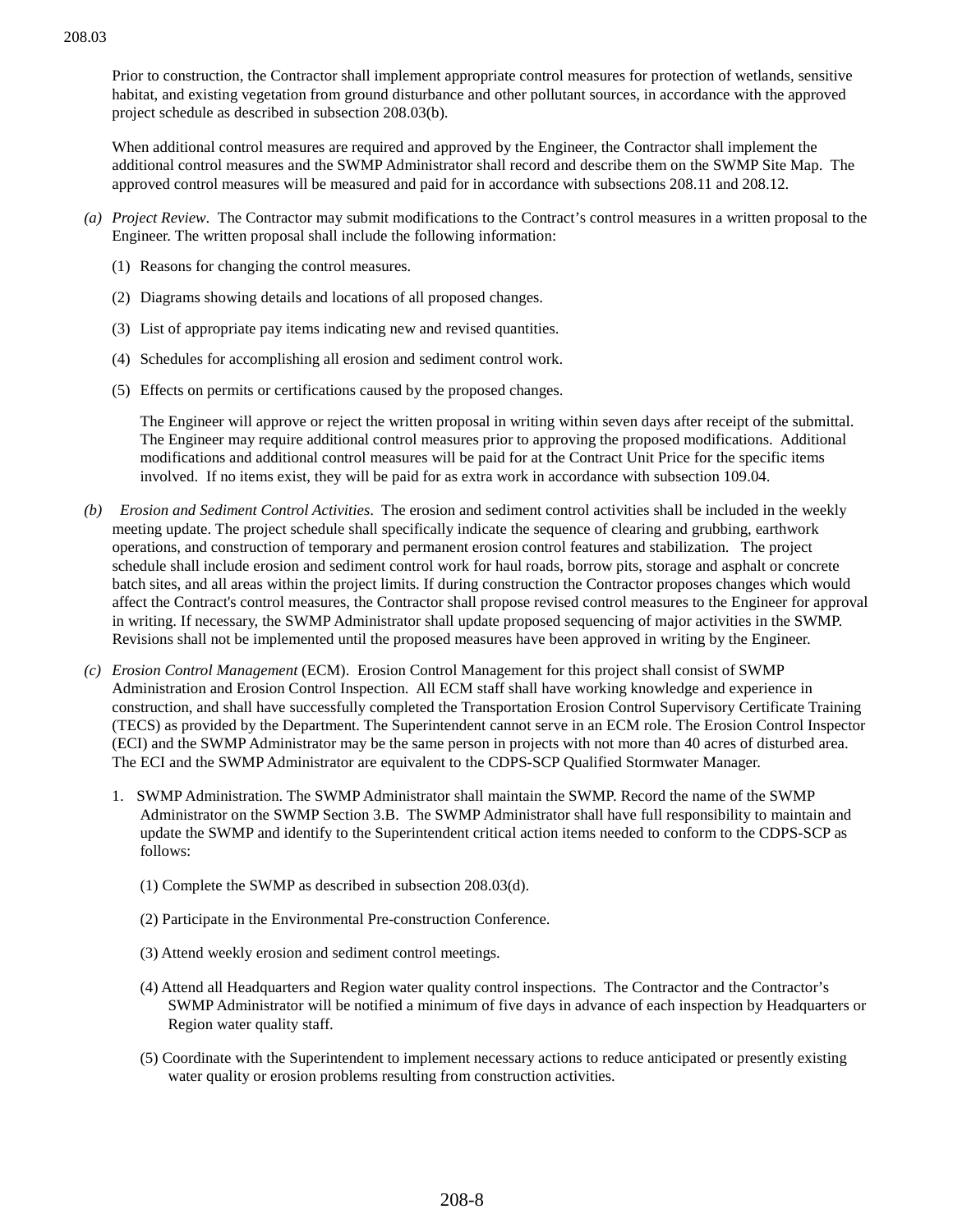- (6) Coordinate with the Superintendent to ensure that all labor, material, and equipment needed to install, maintain, and remove control measures are available as needed.
- (7) During construction, update the SWMP Site Map to reflect current field conditions and include, at a minimum, the following:
	- (i) Limits of Construction (LOC).
	- (ii) Areas of disturbance (AD), including areas of borrow and fill.
	- (iii) Limits of Disturbance (LDA).
	- (iv) Areas used for storage of construction materials, equipment, soils, or wastes.
	- (v) Location of dedicated asphalt, concrete batch plants, and masonry mixing machines.
	- (vi) Location of construction offices and staging areas.
	- (vii)Location of work access routes during construction.
	- (viii) Location of waste accumulation areas, including areas for liquid, concrete, masonry, and asphalt.
	- (ix) Location of temporary, interim, and permanent stabilization.
	- (x) Location of outfalls.
	- (xi) Flow arrows that depict stormwater flow directions on-site and runoff direction.
	- (xii)Location of structural and non-structural control measures.
	- (xiii) Location of springs, streams, wetlands, and other State waters, including areas that require pre-existing vegetation be maintained within 50 horizontal feet of a receiving water, unless infeasible.
	- (xiv) Location of stream crossings located within the construction site boundary.
- (8) The SWMP shall reflect the field conditions and shall be amended to reflect control measures, including the following:
	- (i) A change in design, construction, operation, or maintenance of the site which would require the implementation of new or revised control measures; or
	- (ii) Changes when the SWMP proves to be ineffective in achieving the general objectives of controlling pollutants in stormwater discharges associated with construction activity.
	- (iii) Changes when control measures are no longer necessary and are removed.
- (9) Complete vegetative survey transects when required in accordance with CDOT Erosion Control and Stormwater Quality Guide.
- (10) Start a new site map before the current one becomes illegible. All site maps shall remain as part of the SWMP.
- (11) Document all inspection and maintenance activities. Keep the SWMP and documentation on the project site.
- (12) When adding or revising control measures in the SWMP, add a narrative explaining what, when, where, why, and how the control measure is being used, and add a detail to the SWMP.
	- (i) How to install and inspect the control measure.
	- (ii) Where to install the control measure.
	- (iii) When to maintain the control measure.
- (13)If using existing topography, vegetation, etc. as a control measure, label it as such on the SWMP Site Map; add a narrative as to when, where, why, and how the control measure is being used.
	- (14)Indicate control measures in use or not in use by recording them on Standard Plans M-208-1, M-216-1, and M-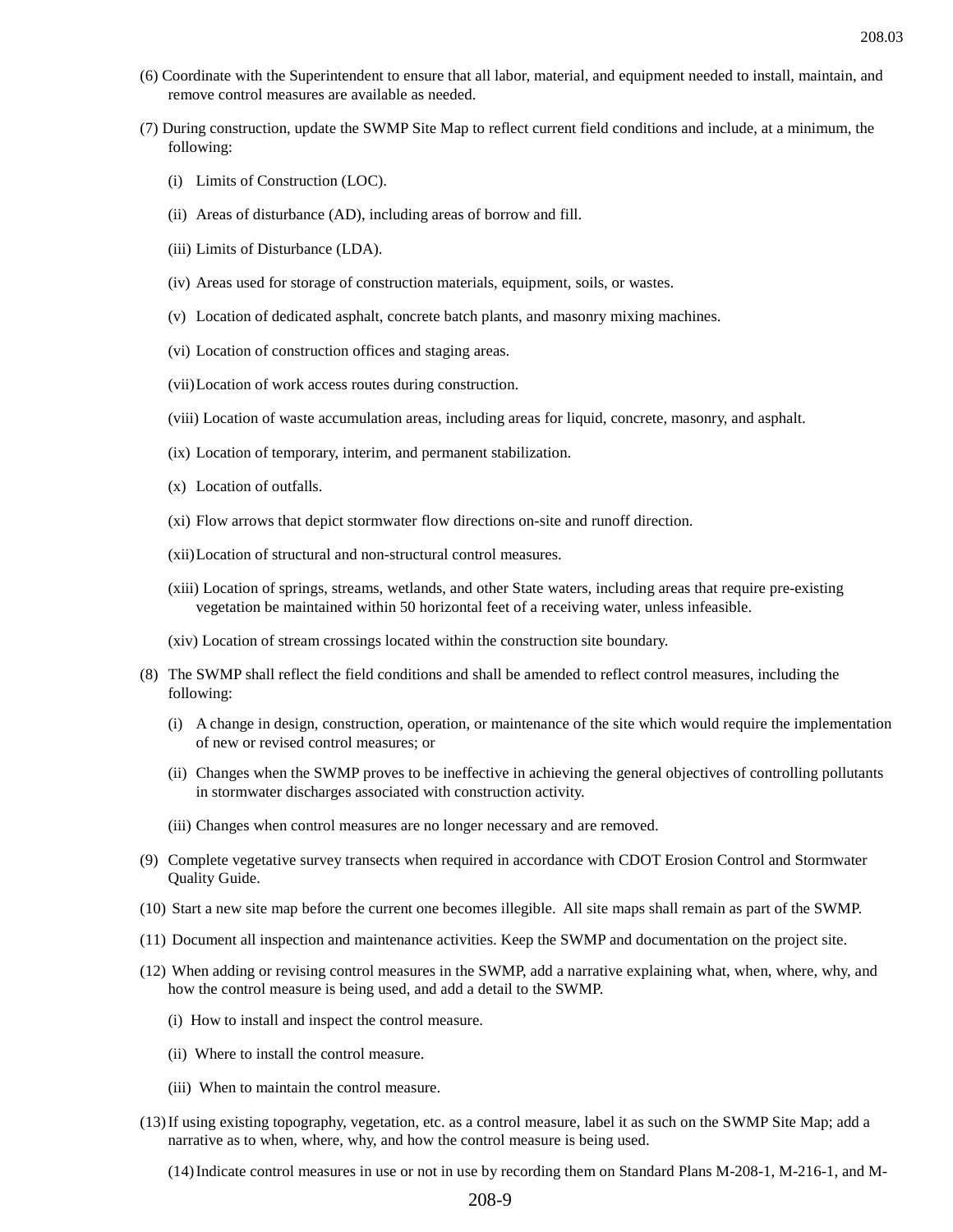- 6151 in the SWMP.
- (15)Record on the SWMP, the approved Method Statement for Containing Pollutant Byproducts.
- (16)Update the potential pollutants list in the SWMP and Spill Response Plan throughout construction.
- (17) Do not use vegetative buffers as a sole control measure. Use them only as the final stage of a treatment train.
- 2. Erosion Control Inspector.

One ECI is required for every 40 acres of total disturbed area which is currently receiving temporary and interim stabilization measures as defined in subsection 208.04(e). An ECI shall not be responsible for more than 40 acres in the project. Accepted permanent stabilization methods as defined in subsection 208.04(e) will not be included in the 40 acres.

- (1) ECI duties shall be as follows:
	- (i) Coordinate with the SWMP Administrator on reporting the results of inspections and how to install and inspect the control measure.
	- (ii) Review the construction site for compliance with the Stormwater Construction Permit.
	- (iii) Inspect with the Superintendent and the Engineer (or their designated representatives) the stormwater management system at least every seven calendar days. Conduct post-storm event inspections within 24 hours after the end of any precipitation or snowmelt event that may cause surface erosion. If no construction activities will occur following a storm event, post-storm event inspections shall be conducted prior to commencing construction activities, but no later than 72 hours following the storm event. Document delay in inspections in the inspection report. Form 1176 (Stormwater Field Inspection Report – Active Construction) shall be used for all seven-day inspections and inspections following storm events. The Contractor shall notify the ECI when a storm event occurs.

Inspections are not required at sites when construction activities are temporarily halted, when snow cover exists over the entire site for an extended period and melting conditions do not pose a risk of surface erosion. This exception shall be applicable only during the period where melting conditions do not exist, and applies to the routine seven-day, Headquarters and Region inspections, as well as the post-storm event inspections. Document the following information on Form 1176 for use of this exclusion: dates when snow cover occurred, date when construction activities ceased, and date melting conditions began.

- (2) The order of precedence for required inspections shall be as follows:
	- (i) Headquarters or Region water quality routine audits
	- (ii) Post-storm event inspections
	- (iii) Seven-day inspections

When one of the listed inspections is performed, the inspections listed below it need not be performed on that day if the required CDOT and Contractor personnel participated in the inspection.

A seven-day inspection is not required on the same day a Headquarters or Region water quality routine audit is conducted, as long as all of the inspection scope requirements for a seven-day and post-storm event inspection are met. A sheet shall be placed in the inspections area of the SWMP to refer to the date the inspection was performed.

- (3) Seven-day inspections and post-storm inspections shall include inspection of the following areas, if applicable, for evidence of, or the potential for, pollutants leaving the construction site boundaries, entering the stormwater drainage system, or discharging to State waters:
	- (i) Construction site perimeter
	- (ii) Disturbed areas
- (iii) Designated haul routes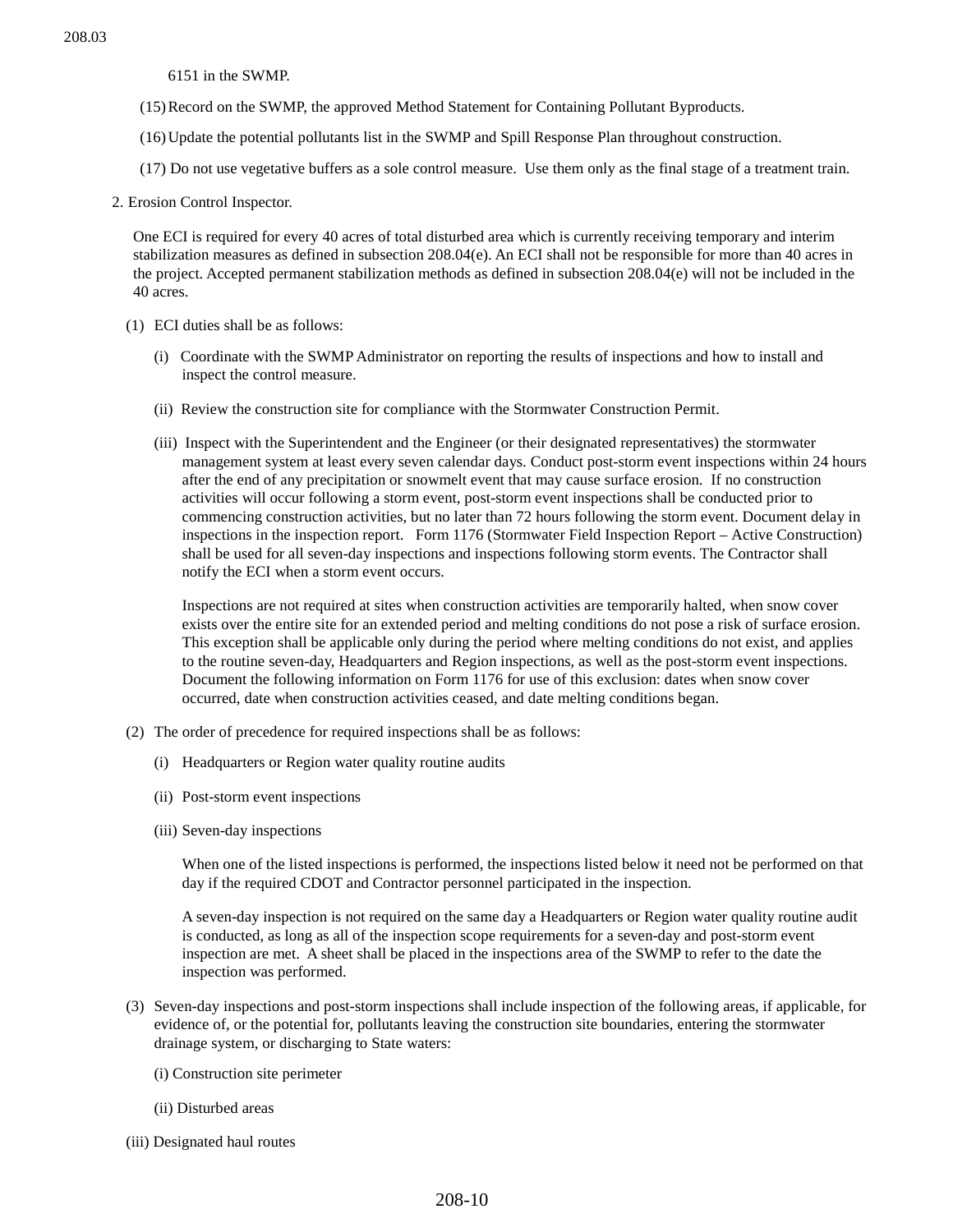- (iv) Material and waste storage areas exposed to precipitation
- (v) Locations where stormwater has the potential to discharge offsite
- (vi) Locations where vehicles exit the site
- (4) Inspections shall include the following:
	- (i) Visually verify whether all implemented control measures are in effective operational condition and are working as designed in their specifications to minimize pollutant discharges.
	- (ii) Determine if there are new potential sources of pollutants.
	- (iii) Assess the adequacy of control measures at the site to identify areas requiring new or modified control measures to minimize pollutant discharges.
	- (iv) Identify all areas of non-compliance with the permit requirements and, if necessary, implement corrective action in accordance with the CDPS-SCP.

Follow all other agency Stormwater requirements and inspections unless a waiver or other agreement has been made.

- (5) The Contractor shall report the following circumstances orally to CDOT, CDPHE, the Contractor's Superintendent, and the SWMP Administrator within 24 hours from the time the permittee becomes aware of the circumstances, and shall mail to the Division a written report containing the information requested within five working days after becoming aware of the following circumstances:
	- (i) Noncompliance which may endanger health or the environment, regardless of the cause of the incident.
	- (ii) Unanticipated bypass which exceeds any effluent limitations in accordance with the CDPS-SCP.
	- (iii) Upset conditions which causes an exceedance of any effluent limitation in accordance with the CDPS-SCP.
	- (iv) Daily maximum violations for any of the pollutants limited by the permit. This includes any toxic pollutant or hazardous substance or any pollutant specifically identified as the method to control any toxic pollutant or hazardous substance.
- (6) Document spills, leaks, or overflows that result in the discharge of pollutants on the Form 1176. The ECI shall record the time and date, weather conditions, reasons for spill, and how it was remediated.
- *(d) Documentation Available on the Project*. The following Contract documents and references will be made available for reference at the CDOT field office during construction:
	- 1. SWMP. The Engineer will provide an approved SWMP design at the Pre-construction Conference, which is and shall remain the property of CDOT. Prior to construction, CDOT will provide the documentation for items (1) through (4), and (18) as listed below, when available. The Contractor shall provide the contents required for items (5) through (17). The SWMP shall be stored in the CDOT field office or at another on-site location approved by the Division. The SWMP Administrator shall modify and update the SWMP as needed to reflect actual site conditions prior to the change or as soon as practicable, but in no case more than 72 hours after the change. The following Contract documents and reports shall be kept, maintained, and updated in the SWMP under the appropriate items by the SWMP Administrator:
		- (1) SWMP Plan Sheets Notes, tabulation, site description. The SWMP site description shall include, at a minimum, the following:
			- (i) The nature of the construction activity at the site.
			- (ii) The proposed schedule for the sequence for major construction activities and the planned implementation of control measures for each phase. (clearing, grading, utilities, vertical, etc.)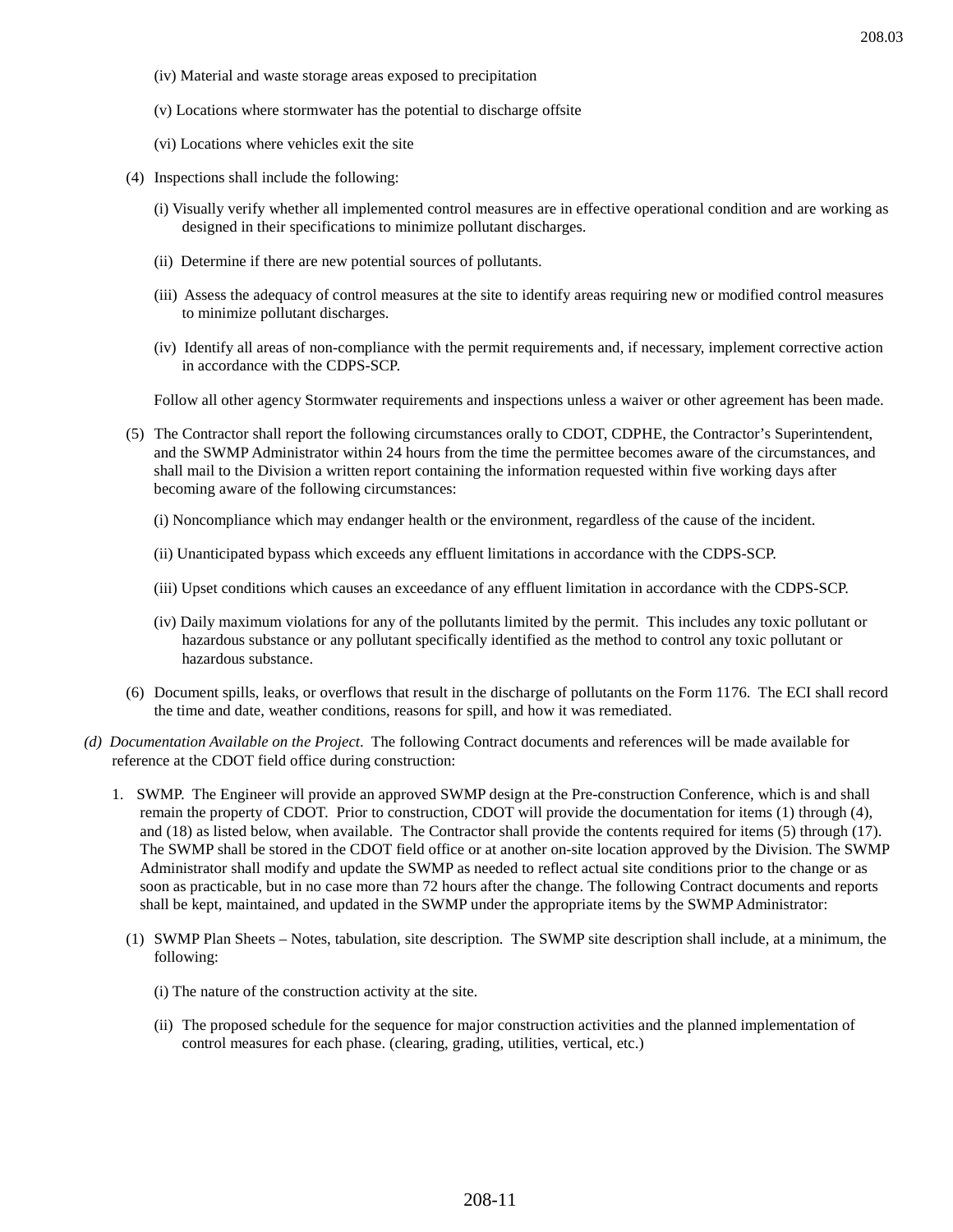- (i) Estimates of the total acreage of the site, and the acreage expected to be disturbed by clearing, excavation, grading, or any other construction activities.
- (iv) A summary of any existing data used in the development of the construction site plans or SWMP that describe the soil or existing potential for soil erosion.
- (v) A description of the percent of existing vegetative ground cover relative to the entire site and the method for determining the percentage, in accordance with CDOT Erosion Control and Stormwater Quality Guide.
- (vi) A description of any allowable non-stormwater discharges at the site, including those being discharged under a division low risk discharge guidance policy.
- (vii) A description of areas receiving discharge from the site. Including a description of the immediate source receiving the discharge. If the stormwater discharge is to a municipal separate storm sewer system, the name of the entity owning the system, the location of the storm sewer discharge, and the ultimate receiving water(s).
- (viii) A description of all stream crossings located within the construction site boundary.
- (2) SWMP Site Maps and Project Plan Title Sheet.
- (3) Specifications Standard and project special provisions related to stormwater and erosion control.
- (4) Standard Plans M-208-1, M-216-1 and M-615-1.
- (5) Control Measure Details not in Standard Plan M-208-1 Non-standard details.
- (6) Weekly meeting sign-in sheet and weekly meeting notes.
- (7) Calendar of Inspections Calendar of inspections marking when all inspections take place.
- (8) Contractor Stormwater Field Inspection Reports (Forms 1176, 1177, 1388).
- (9) All Water Quality Audit Reports and Form 105(s) relating to Water Quality.
- (10) Description of Inspection and Maintenance Methods Description of inspection and maintenance methods implemented at the site to maintain all control measures identified in the SWMP and items not addressed in the design.
- (11) Spill Response Plan Reports of reportable spills submitted to CDPHE.
- (12) List and Evaluation of Potential Pollutants List of potential pollutants as described in subsection 107.25 and approved Method Statement for Containing Pollutant Byproducts.
- (13) Other Correspondence including agreements with other MS4s, approved deferral request, CDPHE audit documentation, Water Quality Permit Transfer to Maintenance Punch List, and other miscellaneous documentation such as documented use agreements for areas outside of the permitted area.
- (14) TECS Certifications of the SWMP Administrator and all ECIs, kept current through the life of the project.
- (15) Environmental Pre-construction Conference Conference agenda with a certification of understanding of the terms and conditions of the CDPS-SCP and SWMP. All attendees shall sign the certification. A certification shall also be signed by all attendees of meetings held for new subcontractors beginning work on the project that could adversely affect water quality after the Environmental Pre-construction Conference has been held.
- (16) Project Environmental Permits All project environmental permits and associated applications and certifications, including: CDPS-SCP, Senate Bill 40, USACE 404, temporary stream crossings, dewatering, biological opinions, and all other permits applicable to the project, including any separate CDPS-SCP obtained by the Contractor for staging area on private property, asphalt or concrete batch plant, etc.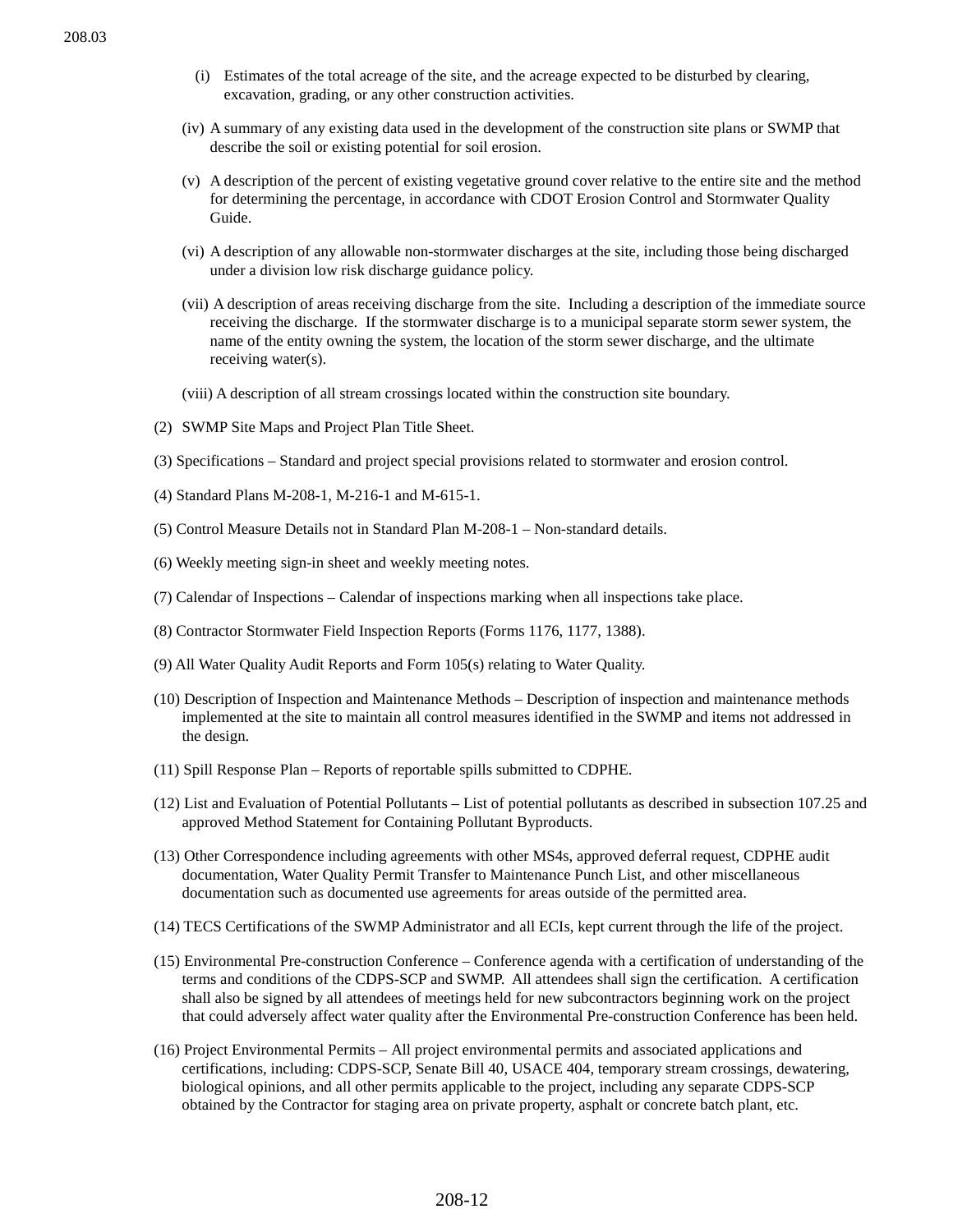- (17) Photographs Documenting Existing Vegetation Project photographs shall include the following information with the record: project number, project code, name of the person who took the picture, date and time the picture was taken, and location and approximate station number or mile marker. The Contractor shall submit photographs documenting existing vegetation, prior to construction commencing, on paper with a maximum of four colored images per side of 8 1/2 inch by 11-inch sheet or a digital copy on CD-ROM/Flash Drive (JPG format) as directed by the Engineer.
- (18) Permanent Water Quality Plan Sheets Plan sheets and specifications for permanent water quality structures and riprap.

The Engineer will incorporate the documents and reports available at the time of award. The Contractor shall provide and insert all other documents and reports as they become available during construction. The SWMP Administrator shall finalize the SWMP for CDOT Maintenance use upon completion of the project. The Engineer shall approve SWMP completeness. Corrections to the SWMP shall be made at the Contractor's expense.

- 2. Reference Materials. The following Reference materials shall be used:
	- (1) CDOT Erosion Control and Stormwater Quality Guide.
	- (2) CDOT Erosion Control and Stormwater Quality Field Guide.
- *(e) Weekly Meetings*: The Engineer, the Superintendent, and the SWMP Administrator shall conduct a weekly meeting with supervisors involved in construction activities that could adversely affect water quality. The meeting shall follow an agenda prepared by the Engineer, or a designated representative, and have a sign in sheet on which the names of all attendees shall be recorded. The SWMP Administrator shall take notes of water quality comments and action items at each weekly meeting, and place the agenda and sign in sheet in the SWMP. At this meeting the following shall be discussed and recorded in tab 6 of the SWMP:
	- (1) Recalcitrant, chronic, and severe inspection findings.
	- (2) Unresolved issues from previous inspections.
	- (3) Requirements of the SWMP.
	- (4) Problems that may have arisen in implementing the site specific SWMP or maintaining control measures.
	- (5) Control measures that are to be installed, removed, modified, or maintained, and associated SWMP modifications.
	- (6) Planned activities that will affect stormwater in order to proactively phase control measures.

All subcontractors not in attendance at the Environment Pre-construction Conference shall be briefed on the project by the Engineer, Superintendent, and the SWMP Administrator prior to start of work. The SWMP Administrator shall record the names of these subcontractors as an addendum to the list of attendees, and add it to the SWMP.

**208.04 Control Measures for Stormwater.** The SWMP Administrator shall modify the SWMP to clearly describe and locate all control measures implemented at the site to control potential sediment discharges.

Vehicle tracking pads shall be used at all vehicle and equipment exit points from the site to prevent sediment exiting the limits of construction (LOC) of the project site. Access shall be provided only at locations approved by the Engineer. The SWMP Administrator shall record vehicle tracking pad locations on the SWMP Site Map.

New inlets and culverts shall be protected during their construction. Appropriate protection of each culvert and inlet shall be installed immediately. When riprap is called for at the outlet of a culvert, it shall be installed within 24 hours of completion of each pipe. The Contractor shall remove sediment, millings, debris, and other pollutants from within the newly constructed drainage system in accordance with the CDPS-SCP, prior to use, at the Contractor's expense. All removed sediment shall be disposed of outside the project limits in accordance with all applicable regulations.

Concrete products wasted on the ground during construction including, but not limited to, excess concrete removed from forms, spills, slop, and all other unused concrete are potential pollutants that shall be removed from the site or contained at a preapproved containment area that has been identified in the SWMP. The concrete shall be picked up and recycled in accordance with 6 CCR 1007-2 (CDPHE Regulations Pertaining to Solid Waste Sites and Facilities) at regular intervals, as needed, or as directed by the Engineer. The uses of recycled concrete from permitted recycling facilities shall be in accordance with Section 203.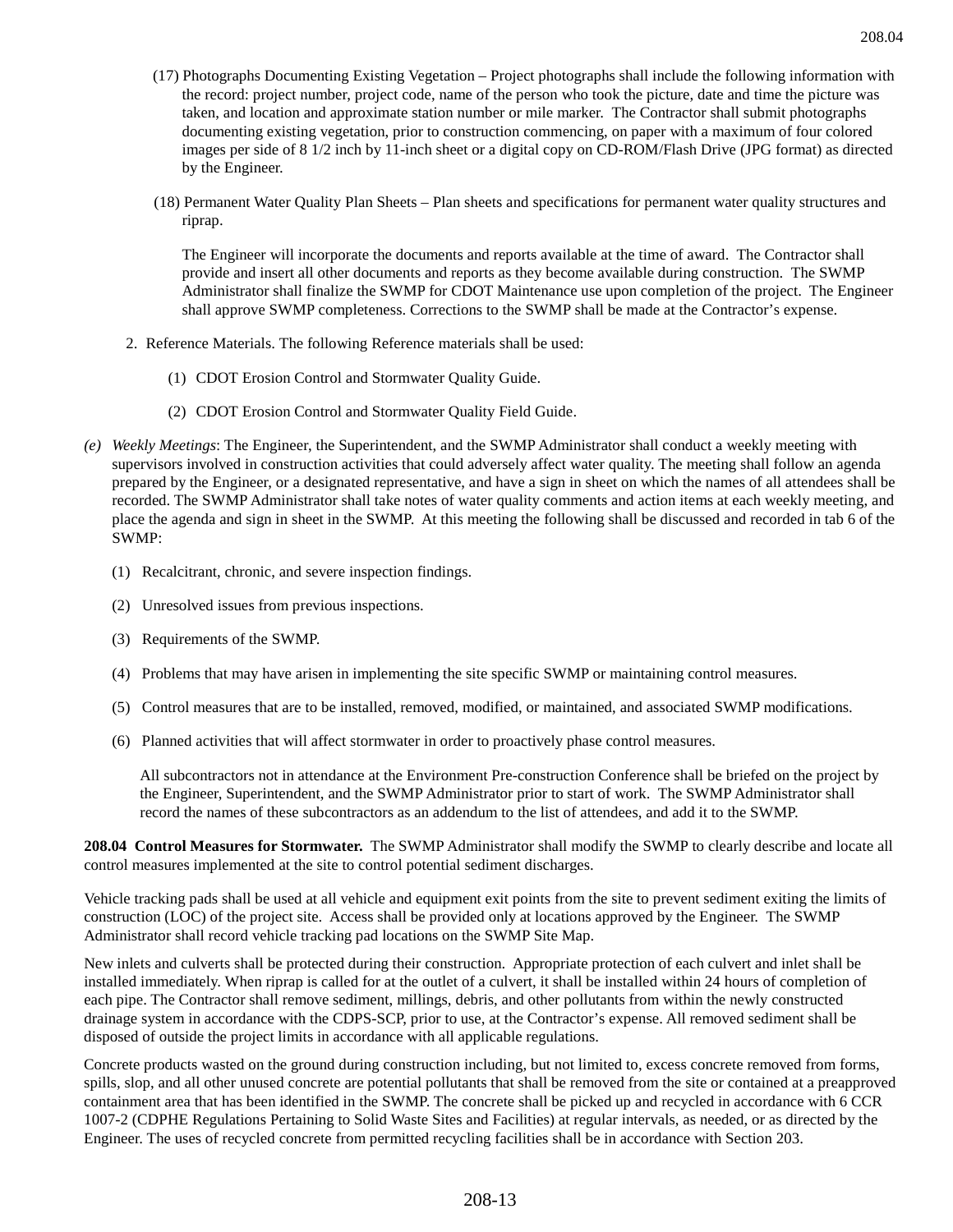- 208.04
	- *(a) Unforeseen Conditions*. The Contractor shall design and implement erosion and sediment control measures for correcting conditions unforeseen during the design of the project, or for emergency situations, that develop during construction. The Department's Erosion Control and Stormwater Quality Guide shall be used as a reference document for the purpose of designing erosion and sediment control measures. Measures and methods proposed by the Contractor shall be reviewed and approved in writing by the Engineer prior to installation.
	- *(b) Other Agencies*. If CDPHE, US Army Corps of Engineers (USACE), the Environmental Protection Agency (EPA), or a Local Agency reviews the project site and requires additional measures to prevent and control erosion, sediment, or pollutants, the Contractor shall cease and desist activities resulting in pollutant discharge and immediately implement these measures. If the work may negatively affect another MS4, the Contractor shall cease and desist activities resulting in the discharge and shall implement appropriate measures to protect the neighboring MS4, including installing additional measures. Implementation of these additional measures will be paid for at contract unit prices.
	- *(c) Work Outside the Right of Way*. Disturbed areas, including staging areas, which are outside CDOT ROW and outside easements acquired by CDOT for construction, are the responsibility of the Contractor. These areas shall be subject to a separate CDPS-SCP and all other necessary permits, as they are considered a common plan of development if within a 1/4 mile of the construction site. The Contractor shall acquire these permits and submit copies to the Engineer prior to any disturbance. These permits, shall be acquired and all erosion and sediment control work performed at the Contractor's expense. These areas are subject to inspections by CDOT or any other agency, as agreed upon in writing. A documented use agreement between the permittee and the owner or operator of any control measures located outside of the permitted area that are utilized by the permittee's construction site for compliance with the CDPS-SCP, but not under the direct control of the permittee shall be placed in the project's SWMP.
	- *(d) Construction Implementation*. The Contractor shall incorporate control measures into the project as outlined in the accepted schedule.
	- *(e) Stabilization*. Once earthwork has started, the Contractor shall maintain erosion control measures until permanent stabilization of the area has been completed and accepted. Clearing, grubbing and slope stabilization measures shall be performed regularly to ensure final stabilization. Failure to properly maintain erosion control and stabilization methods, either through improper phasing or sequencing will require the Contractor to repair or replace sections of earthwork at the Contractor's expense. The Contractor shall schedule and implement the following stabilization measures during the course of the project:
		- 1. Temporary Stabilization. At the end of each day, the Contractor shall stabilize disturbed areas by surface roughening, vertical tracking, or a combination thereof. Disturbed areas are locations where actions have been taken to alter the existing vegetation or underlying soil of a site, such as clearing, grading, road bed preparation, soil compaction, and movement and stockpiling of sediment and materials. Designated topsoil distributed on the surface or in stockpiles shall not receive temporary stabilization. Other stabilization measures may be implemented, as approved. The maximum area of temporary stabilization (excluding areas of designated topsoil) shall not exceed 20 acres.
		- 2. Interim Stabilization. As soon as it is known with reasonable certainty that work will be temporarily halted for 14 days or more, sediment and material stockpiles and disturbed areas shall be stabilized using one or more of the following methods:
			- (1) Application of 1.5 tons per acre of mechanically crimped certified weed free hay or straw in combination with an approved organic mulch tackifier.
			- (2) Placement of bonded fiber matrix in accordance with Section 213.
			- (3) Placement of mulching (hydraulic) wood cellulose fiber mulch with tackifier, in accordance with Section 213.
			- (4) Application of spray-on mulch blanket in accordance with Section 213. Magnesium Chloride, Potassium Chloride, and Sodium Chloride or other salt products shall not be used as a stabilization method.
			- (5) Topsoil stockpiles shall receive interim stabilization unless specified in accordance with Section 207 as a different material than the other disturbed areas on-site.
		- 3. Summer and Winter Stabilization. Summer and winter stabilization is defined as stabilization during months when seeding is not permitted. As soon as the Contractor knows shutdown is to occur, interim stabilization shall be applied to the disturbed area. Protection of the interim stabilization method is required. Reapplication of interim stabilization may be required as directed.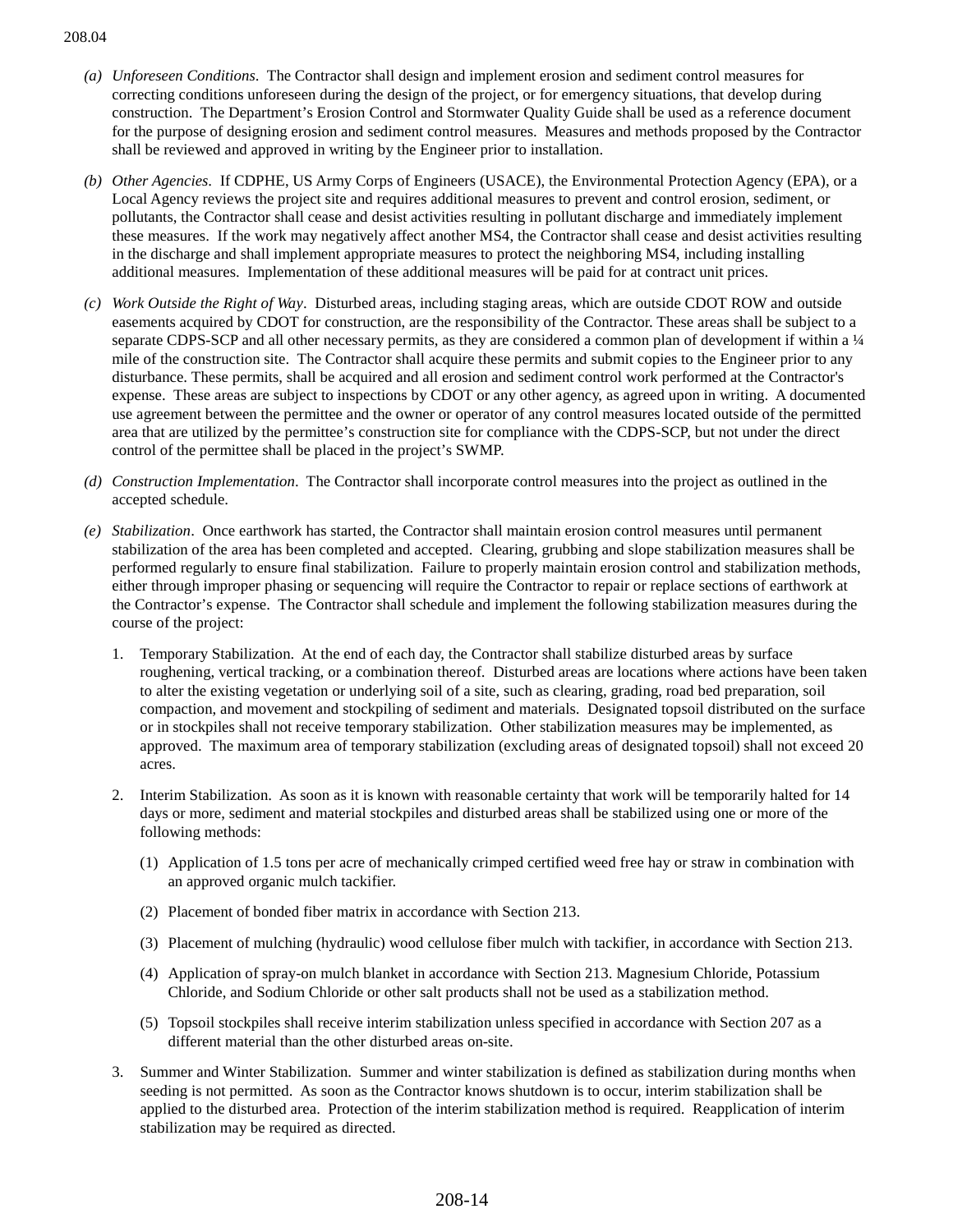- 4. Permanent Stabilization. Permanent stabilization is defined as the covering of disturbed areas with topsoil, seeding, mulching with tackifier, soil retention coverings, and such non-erodible methods as riprap, road shouldering, etc., or a combination thereof as required by the Contract. Other permanent stabilization techniques may be proposed by the Contractor, in writing, and shall be used if approved in writing by the Engineer. Permanent stabilization requirements shown on the plans shall be completed within four working days of the placement of the topsoil in accordance with Section 207.
- 5. Final Stabilization. Final stabilization is achieved when all ground-disturbing activities at the site have been completed, and uniform vegetative cover has been established with an individual plant density of at least 70 percent of predisturbance levels, or equivalent permanent physical erosion reduction methods have been employed.
- *(f) Maintenance*. Erosion and sediment control practices and other protective measures identified in the SWMP as control measures for stormwater pollution prevention shall be maintained in effective operating condition until the CDPS-SCP has been transferred to CDOT. Control measures shall be continuously maintained in accordance with good engineering, hydrologic, and pollution control practices, including removal of collected sediment when silt depth is 50 percent or more of the effective height of the erosion control device. When possible, the Contractor shall use equipment with an operator rather than labor alone to remove the sediment.

Maintenance of erosion and sediment control devices shall include replacement of such devices upon the end of their useful service life as recommended by the Contractor and approved by the Engineer. Maintenance of rock check dams and vehicle tracking pads shall be limited to removal and disposal of sediment or addition of aggregate. Damages resulting from failure to maintain control measures shall be repaired at the Contactor's expense.

Complete site assessment shall be performed as part of comprehensive inspection and maintenance procedures to assess the adequacy of control measures at the site and the necessity of changes to those control measures to ensure continued effective performance. Where site assessment results in the determination that new or replacement control measures are necessary, the control measures shall be installed to ensure continuous effectiveness. When identified, control measures shall be maintained, added, modified or replaced as soon as possible, immediately in most cases.

Approved new or replaced control measures will be measured and paid for in accordance with subsections 208.11 and 208.12. Devices damaged due to the Contractor's negligence shall be replaced at the Contractor's expense.

From the time seeding and mulching work begins until project acceptance the Contractor shall maintain all seeded areas. Damage to seeded areas or to mulch materials shall be immediately restored. Damage to seeded areas or to mulch materials due to Contractor negligence shall be immediately restored at the Contractor's expense. Restoration of other damaged areas will be measured and paid for under the appropriate bid item.

Temporary control measures may be removed upon completion of the project, as determined by the Water Quality Partial Acceptance walk-through. If removed, the area in which these control measures were constructed shall be returned to a condition similar to that which existed prior to its disturbance. Removed control measures shall become the property of the Contractor.

If the Contractor fails to complete construction within the approved contract time, the Contractor shall continue erosion and sediment control operations at its expense until acceptance of the work.

Sediment removed during maintenance of control measures and material from street sweeping may be used in or on embankment, provided it meets the requirements of Section 203 and is distributed evenly across the embankment.

Whenever sediment collects on the paved surface, the surface shall be cleaned. Street washing will not be allowed. Storm drain inlet protection shall be in place prior to shoveling, sweeping, or vacuuming. Sweeping shall be completed with a pickup broom or equipment capable of collecting sediment. Sweeping with a kick broom will not be allowed.

Material from pavement saw cutting operations shall be cleaned from the roadway surface during operations using a vacuum. A control measure, such as a berm, shall be placed to contain slurry from joint flushing operations until the residue can be removed from the soil surface. Aggregate bags, erosion logs or other permeable control measures shall not be used. Residue shall not flow into driving lanes. It shall be removed and disposed of in accordance with subsection 107.25(b). Material containment and removal will not be paid for separately, but shall be included in the work.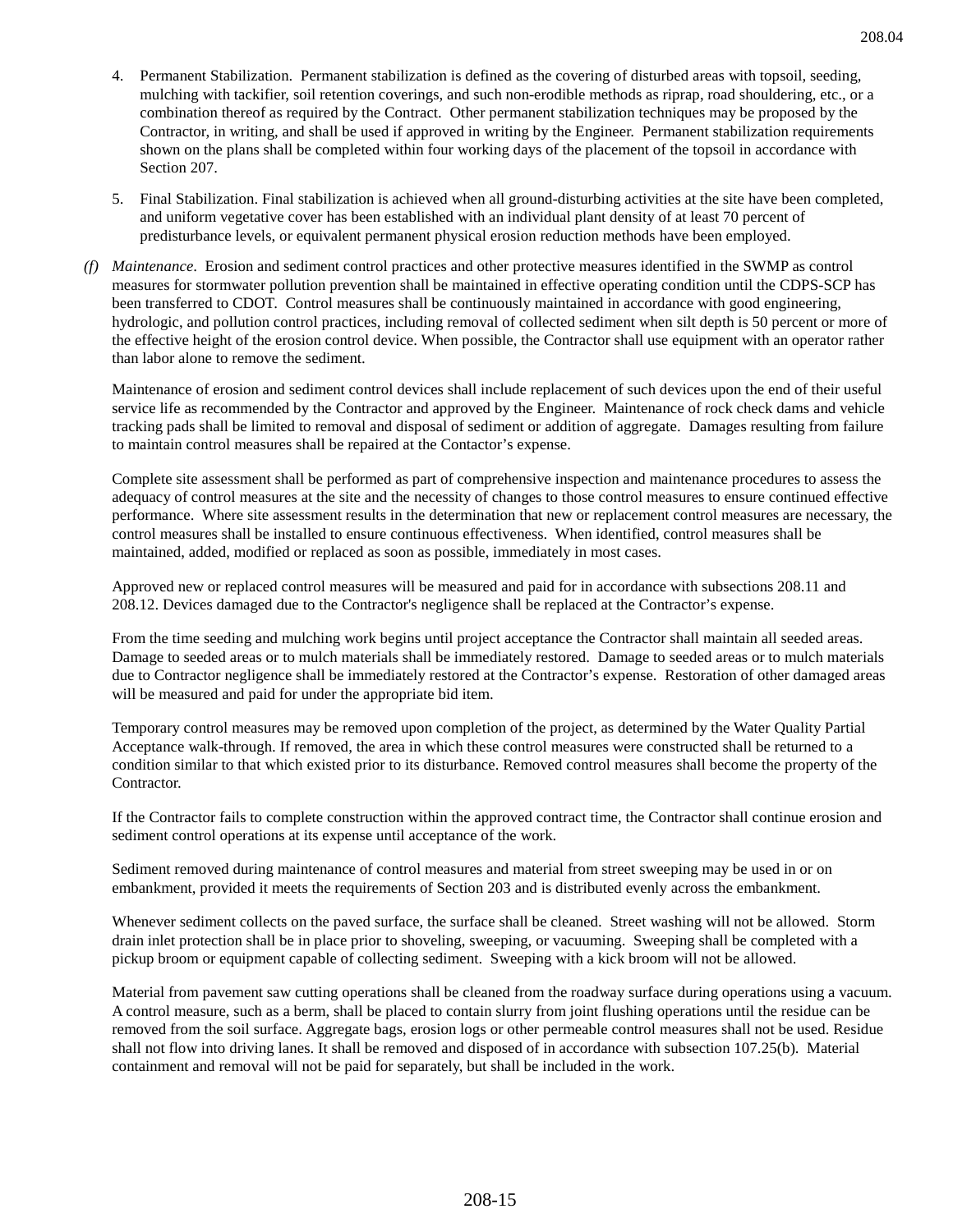**208.05 Construction of Control Measures** Control measures shall be constructed in accordance with Standard Plans M-208-1 and M-216-1, and with the following:

- *(a) Seeding, Mulching, Sodding, Soil Retention Blanket*. Seeding, mulching, sodding, and soil retention blanket installation shall be performed in accordance with Sections 212, 213, and 216.
- *(b) Erosion Bales*. The bales shall be anchored securely to the ground with wood stakes.
- *(c) Silt Fence*. Silt fence shall be installed in locations specified in the Contract.
- *(d) Temporary Berms*. Berms shall be constructed to the dimensions shown in the Contract, and sufficiently compacted to prevent erosion or failure. If the berm erodes or fails, it shall be immediately repaired or replaced at the Contractor's expense.
- *(e) Temporary Diversion*. Diversions shall be constructed to the dimensions shown in the Contract and graded to drain to a designated outlet. The berm shall be sufficiently compacted to prevent erosion or failure. If the diversion erodes or fails, it shall be immediately repaired or replaced at the Contractor's expense.
- *(f) Temporary Slope Drains*. Temporary slope drains shall be installed prior to installation of permanent facilities or growth of adequate ground cover on the slopes. Temporary slope drains shall be securely anchored to the slope. The inlets and outlets of temporary slope drains shall be protected to prevent erosion.
- *(g) Silt Berm*. Prior to installation of silt berms, the Contractor shall prepare the surface of the areas in which the berms are to be installed such that are they free of materials greater than 2 inches in diameter and are suitably smooth for the installation of the silt berms, as approved. Silt berms shall be secured with spikes. The Contractor shall install the silt berm in a manner that will prevent water from going around or under the silt berm. Silt berms shall be installed on top of soil retention blanket or turf reinforcement blanket.
- *(h) Rock Check Dam*. Rock shall be installed at locations shown on the plans. Rock check dams shall conform to the dimensions shown on the plans.
- *(i) Rip rap Outlet Protection*. Geotextile used shall be protected from cutting or tearing. Overlaps between two pieces of geotextile shall be 1-foot minimum. Riprap size shall be as shown on the plans.
- *(j) Storm Drain Inlet Protection*. Prior to installation, the Contractor shall sweep the surface of the area in which the storm drain inlet protection devices are to be installed such that the pavement is free of sediment and debris. The ends of the inlet protection Type 1 and Type 2 shall extend a minimum of 1 foot past each end of the inlet.

The Contractor shall remove all accumulated sediment and debris from the surface surrounding all storm drain inlet protection devices after each rain event or as directed. The Contractor shall remove accumulated sediment from each Type II and III containment area when it is more than one third full of sediment, or as directed.

The Contractor shall protect storm drain facilities adjacent to locations where pavement cutting operations involving wheel cutting, saw cutting, sand blasting, or abrasive water jet blasting are to take place.

*(k) Sediment Trap*. Sediment traps shall be installed to collect sediment-laden water and to minimize the potential of pollutants leaving the project site. Locations shall be as shown on the plans or as directed.

Sediment traps shall be constructed prior to disturbance of upslope areas and shall be placed in locations where runoff from disturbed areas can be diverted into the trap.

The area under the embankment shall be cleared, grubbed, and stripped of any vegetation and roots.

Fill material for the embankment shall be free of roots or other vegetation, organic material, large stones, and other objectionable material.

Sediment shall be removed from the trap when it has accumulated to one half of the wet storage depth of the trap and shall be disposed of in accordance with subsection 208.04(f).

*(l) Erosion Logs*. Erosion logs shall be embedded 2 inches into the soil. Stakes shall be embedded so that the top of the stake does not extend past the top erosion log more than 2 inches, at the discretion of the Engineer, a shallower stake depth may be permitted if adverse site conditions are encountered, e.g. rock or frozen ground.

The Contractor shall maintain the erosion logs during construction to prevent sediment from passing over or under the logs.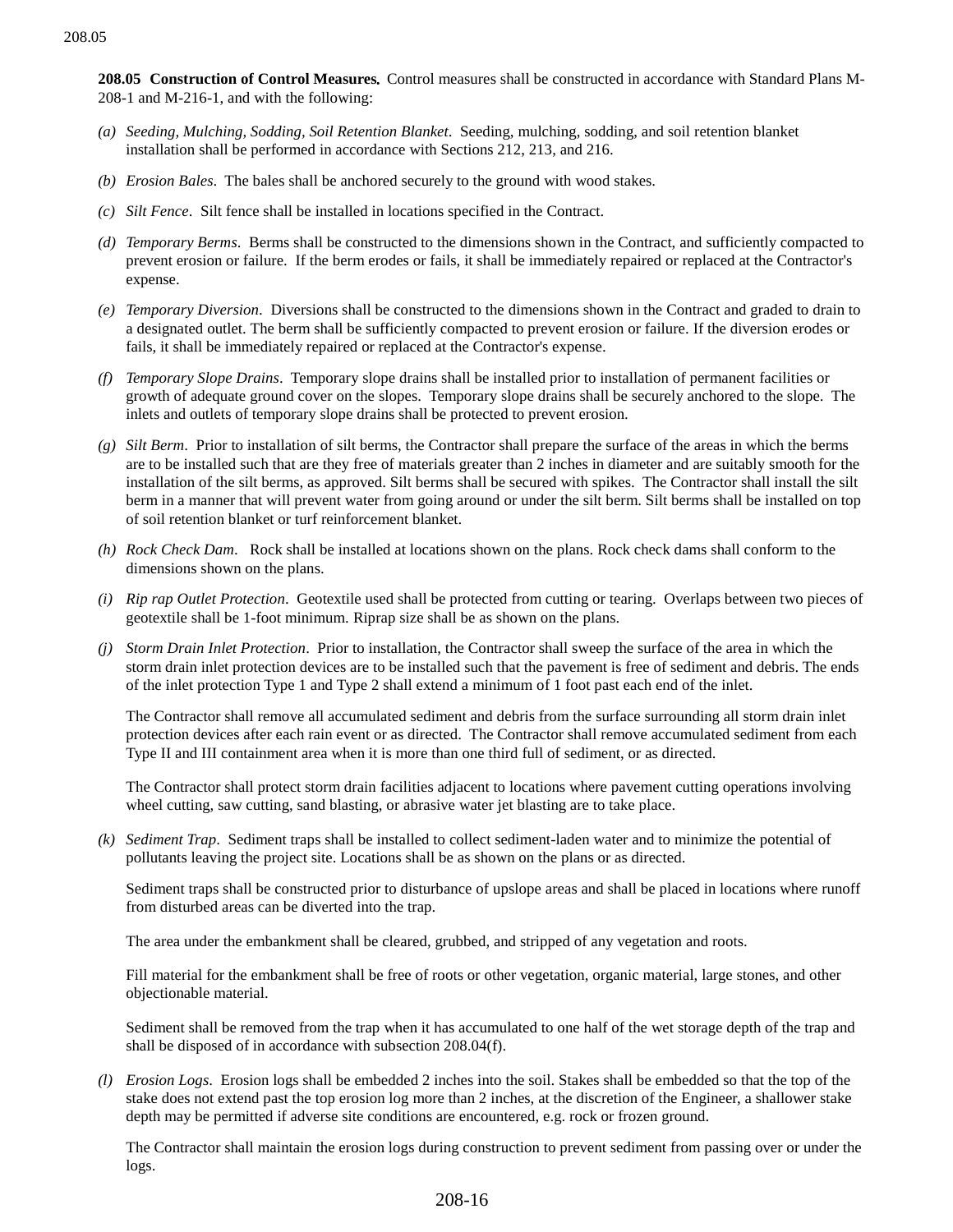- *(m) Silt Dikes*. Prior to installation of silt dikes, the Contractor shall prepare the surface of the areas in which the silt dikes are to be installed such that they are free of materials greater than 2 inches in diameter and are suitably smooth for the installation of the silt dikes, as approved by the Engineer.
- *(n) Concrete Washout Structure*. The concrete washout structure shall meet or exceed the dimensions shown on the plans. Work on this structure shall not begin until the Engineer provides written acceptance of location.

Implement control measures designed for concrete washout waste. If the bottom of the excavated structure is within 5 feet of anticipated high ground water elevation or the soil does not have adequate buffering capacity to meet water quality standards, an impermeable synthetic liner shall be installed with the minimum properties shown in Table 208-5 or use a prefabricated washout.

Meet the following requirements:

- (1) The structure shall contain all washout water.
- (2) Stormwater shall not carry wastes from washout and disposal locations.
- (3) The site shall be located a minimum of 50 horizontal feet away from State waters and shall meet all requirements for containment and disposal as defined in subsection 107.25.
- (4) The site shall be signed as "Concrete Washout"
- (5) The site shall be accessible to appropriate vehicles.
- (6) Freeboard capacity shall be included in the structure design to reasonably ensure the structure will not overtop during or because of a precipitation event.
- (7) The Contractor shall prevent tracking of washout material out of the washout structure.
- (8) Do not add solvents, flocculants, and acid to wash water.
- (9) Surround the structure on three sides by a compacted berm.
- (10)The structure shall be fenced with orange plastic construction fencing to provide a barrier to construction equipment and to aid in identification of the concrete washout area.
- (11)Concrete waste, liquid and solid, shall not exceed ⅔ the storage capacity of the washout structure.
- *(o) Prefabricated concrete washout structures (Type 1 and Type 2).* Structures and sites shall meet the following requirements:
	- (1) Structure shall contain all washout water. If bins are determined to be leaking, the Contractor shall replace the bin onsite and clean up the spilled material.
	- (2) Structure shall be located a minimum of 50 horizontal feet away from State waters, and shall be confined so that no potential pollutants will enter State waters and other sensitive areas as defined in the Contract. Locations shall be as approved by the Engineer. Sign the prefabricated structure as "Concrete Washout". Sign can be on portable bin.
	- (3) The site shall be accessible to appropriate vehicles.
	- (4) Washout bins shall be covered with a tarp tied down to the structure or staked to the ground when a storm event is anticipated.
	- (5) Do not add solvents, flocculants, and acid to wash water.
	- (6) Concrete waste, liquid and solid, shall not exceed ⅔ the storage capacity of the washout structure.
	- (7) Do not move prefabricated structures when they contain liquid, unless otherwise approved.
	- (8) The concrete washout structure shall be installed and ready for use prior to concrete placement operations.
	- (9) Check and maintain washout areas as required. Do not allow on-site permanent disposal of concrete washout waste.

All liquid and solid wastes, including contaminated sediment and soils generated from concrete washout shall be hauled away from the site and disposed of properly at the Contractor's expense.

Delivery to the site shall not occur until written acceptance is provide by the Engineer for both the product and the concrete waste disposal facility.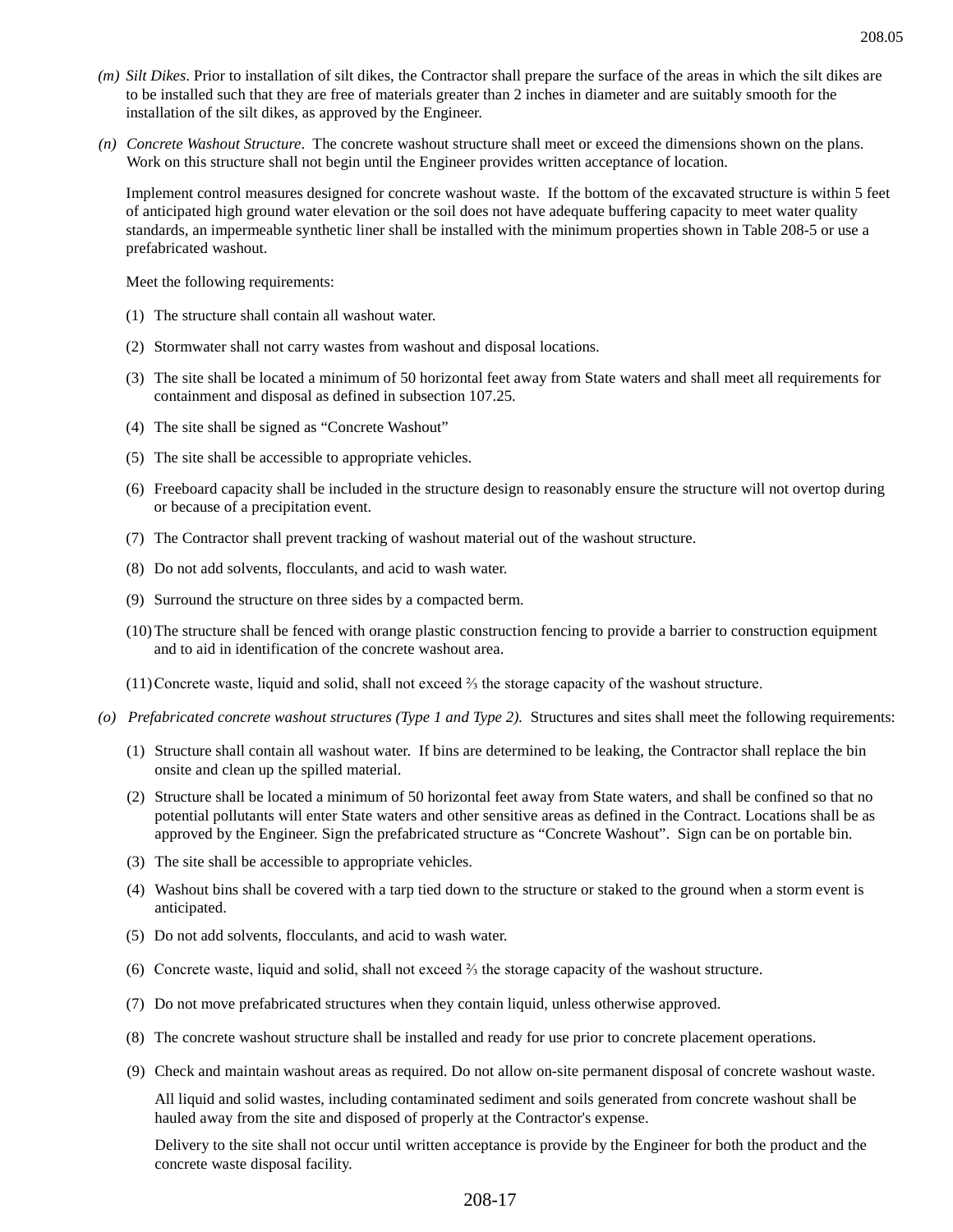*(p) Vehicle Tracking Pad (VTP)*. Vehicle tracking pads shall be constructed to the minimum dimensions shown in the Contract, unless otherwise directed by the Engineer. Construction of approved vehicle tracking pads shall be completed before any disturbance of the area.

The Contractor shall maintain each vehicle tracking pad during the entire time that it is in use for the project. The vehicle tracking pad shall be removed at the completion of the project unless otherwise directed by the Engineer. Additional aggregate may be required for maintenance and will be paid for under Pay Item, Maintenance Aggregate (Vehicle Tracking Pad).

- *(q) Detention Pond*. Permanent detention ponds shown on the plans may be used as temporary control measures if the following conditions are met:
	- (1) The pond is designated as a construction control measure in the SWMP.
	- (2) The pond outfall and outlet are designed and implemented for use as a control measure during construction in accordance with good engineering, hydrologic, and pollution control practices. The stormwater discharges from the outfall shall not cause degradation or pollution of State waters, and shall have control measures as appropriate.
	- (3) All silt shall be removed and the pond returned to the design grade and contour prior to project acceptance.
- *(r) Aggregate Bag*. Aggregate bags shall be placed on a stable surface, consisting of hardscape or compacted gravel. If approved by the Engineer, the aggregate bag may be placed on compacted dirt areas, where bags conform to the surface and can effectively minimize sediment transport. Aggregate bags shall not be placed in concentrated flow areas. Aggregate bags shall be placed to conform to the surface without gaps to ensure that discharge water does not cause erosion.
- *(s) Surface roughening*. Surface roughening creates horizontal grooves along the contour of the slope. Roughening may be accomplished by furrowing, scarifying, ripping, or disking the soil surface to create a 2 to 4-inch minimum variation in soil surface.
- *(t) Vertical Tracking*. Vertical tracking involves driving a tracked vehicle up and down the soil surface and creating horizontal grooves and ridges along the contour of the slope. Sandy soils or soils that are primarily rock need not be tracked.

**208.06 Materials Handling and Spill Prevention** The SWMP Administrator shall clearly describe and record on the SWMP, all practices implemented at the site to minimize impacts from procedures or significant material that could contribute pollutants to runoff. Areas or procedures where potential spills can occur shall have a Spill Response Plan in place as specified in subsections 107.25(b) or 208.06(c). Construction equipment, fuels, lubricants, and other petroleum distillates shall not be stored or stockpiled within 50 horizontal feet of any State waters or more if the Contractor determines necessary. Equipment fueling and servicing shall occur only within approved designated areas.

- *(a) Bulk Storage Structures*. Bulk storage structures for petroleum products and other chemicals shall have impervious secondary containment or equivalent adequate protection so as to contain all spills and prevent any spilled material from entering State waters. Secondary containment shall be capable of containing the combined volume of all the storage containers plus at least 10 percent freeboard. For secondary containment that is used and may result in accumulation of stormwater within the containment, a plan shall be implemented to properly manage and dispose of all accumulated stormwater which is deemed to be contaminated (e.g., has an unusual odor or sheen).
- *(b) Lubricant Leaks*. The Contractor shall inspect equipment, vehicles, and repair areas daily to ensure petroleum, oils, and lubricants (POL) are not leaking onto the soil or pavement. Absorbent material or containers approved by the Engineer shall be used to prevent leaking POL from reaching the soil or pavement. The Contractor shall have onsite approved absorbent material or containers of sufficient capacity to contain any POL leak that can reasonably be foreseen. The Contractor shall inform all Spill Response Coordinators in accordance with the Spill Response Plan if unforeseen leakage is encountered. All materials resulting from POL leakage control and cleanup shall become the property of the Contractor and shall be removed from the site. Control, cleanup, and removal of by-products resulting from POL leaks shall be performed at the Contractor's expense.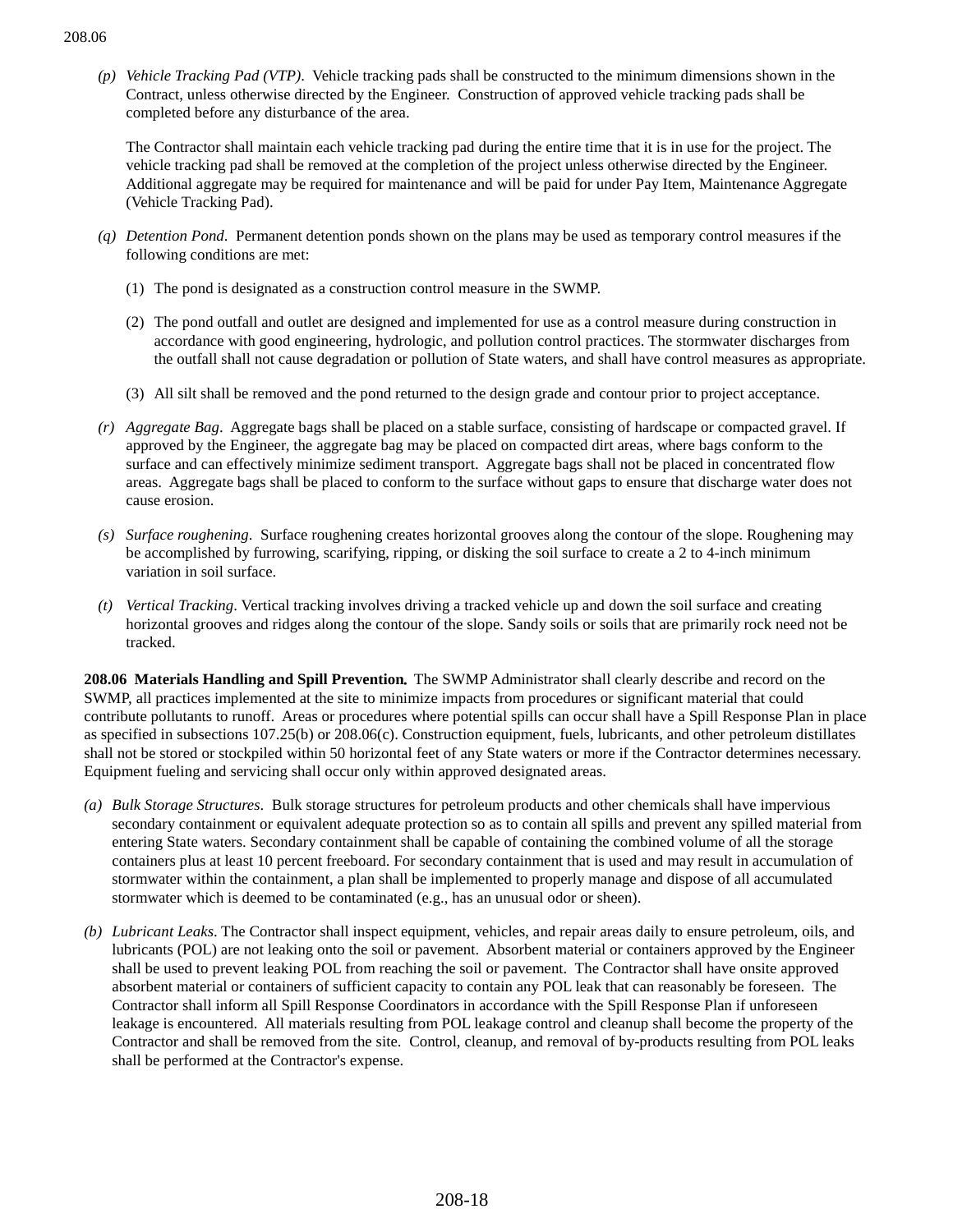*(c) Spill Response Plan*. A Spill Response Plan shall be developed and implemented to establish operating procedures for handling potential pollutants and preventing spills.

The Response Plan shall contain the following information:

- (1) Identification and contact information of each Spill Response Coordinator.
- (2) Locations of areas on the project site where equipment fueling and servicing operations are permitted.
- (3) Location of clean-up kits.
- (4) Quantities of chemicals and locations stored on-site.
- (5) Label system for chemicals and Safety Data Sheets (SDS) for products.
- (6) Clean-up procedures to be implemented in the event of a spill that does not enter State waters or ground water.
- (7) Procedures for spills of any size that enter surface waters or ground water, or have the potential to do so. CDOT's Erosion Control and Stormwater Quality Guide contains spill notification contacts and phone numbers required in the Spill Response Plan.
- (8) A summary of the employee training provided.

Information in items (1) through (8) shall be updated in the SWMP when they change.

**208.07 Stockpile Management.** Material stockpiles shall be located 50 horizontal feet away from State waters, and shall be confined so that no potential pollutants will enter State waters and other sensitive areas as defined in the Contract. Locations shall be approved by the Engineer.

Erodible stockpiles (including topsoil) shall be contained with acceptable control measures at the toe (or within 20 feet of the toe) throughout construction. Control measures shall be approved by the Engineer. The SWMP Administrator shall describe, detail, and record the sediment control devices on the SWMP.

**208.08 Limits of Disturbance** The Contractor shall limit construction activities to those areas within the limits of disturbance shown on the plans and cross-sections. Construction activities, in addition to the Contract work, shall include the on-site parking of vehicles or equipment, on-site staging, on-site batch plants, haul roads or work access, and all other activities which would disturb existing soil conditions. Staging areas within the LDA shall be as approved by the Engineer. Construction activities beyond the limits of disturbance due to Contractor negligence shall be restored to the original condition by the Contractor at the Contractor's expense. The SWMP Administrator shall tabulate additional disturbances not identified in the CDPS-SCP application and indicate changes to locations and quantities on the SWMP. The Contractor shall report the changes and additional disturbances to the Engineer, Water Quality Control Division of CDPHE, and all other involved agencies.

The Contractor shall pursue stabilization of all disturbances to completion.

**208.09 Regulatory Mechanism for Water Quality** The Department will identify and document findings not in compliance with the Water Quality Specifications, as specified in subsection 208.09(a)7, during Headquarters and Region water quality control inspections or observation by the Engineer. The Engineer will immediately notify the Contractor of these findings by issuing Form 105, which will be tracked in ESCAN/CARL software. Failure by the Contractor to clarify a finding location with the Engineer shall not interrupt the timelines noted in subsection 208.09(b).

Timelines noted in subsection 208.09(b) do not indemnify the Contractor from failing to comply with CDPS-SCP timelines for corrective actions. The CDPS-SCP (Part I.D.8) states corrective actions "…must be addressed as soon as possible, immediately in most cases, to minimize the discharge of pollutants."

- *(a) Definitions*.
	- 1. Compliance Assistance. A low risk event as determined by the Region Water Pollution Control Manager (RWPCM). Compliance assistance events are not considered Findings and not subject to the Regulatory Mechanism noted in subsection 208.09(b).
	- 2. Deferment. A request from the Contractor to the Engineer to delay implementation of corrective actions for Regular Findings pertaining to Water Quality Specifications. Deferments may only be granted due to extraordinary circumstances. However, it is at the Department's discretion to approve or reject these requests.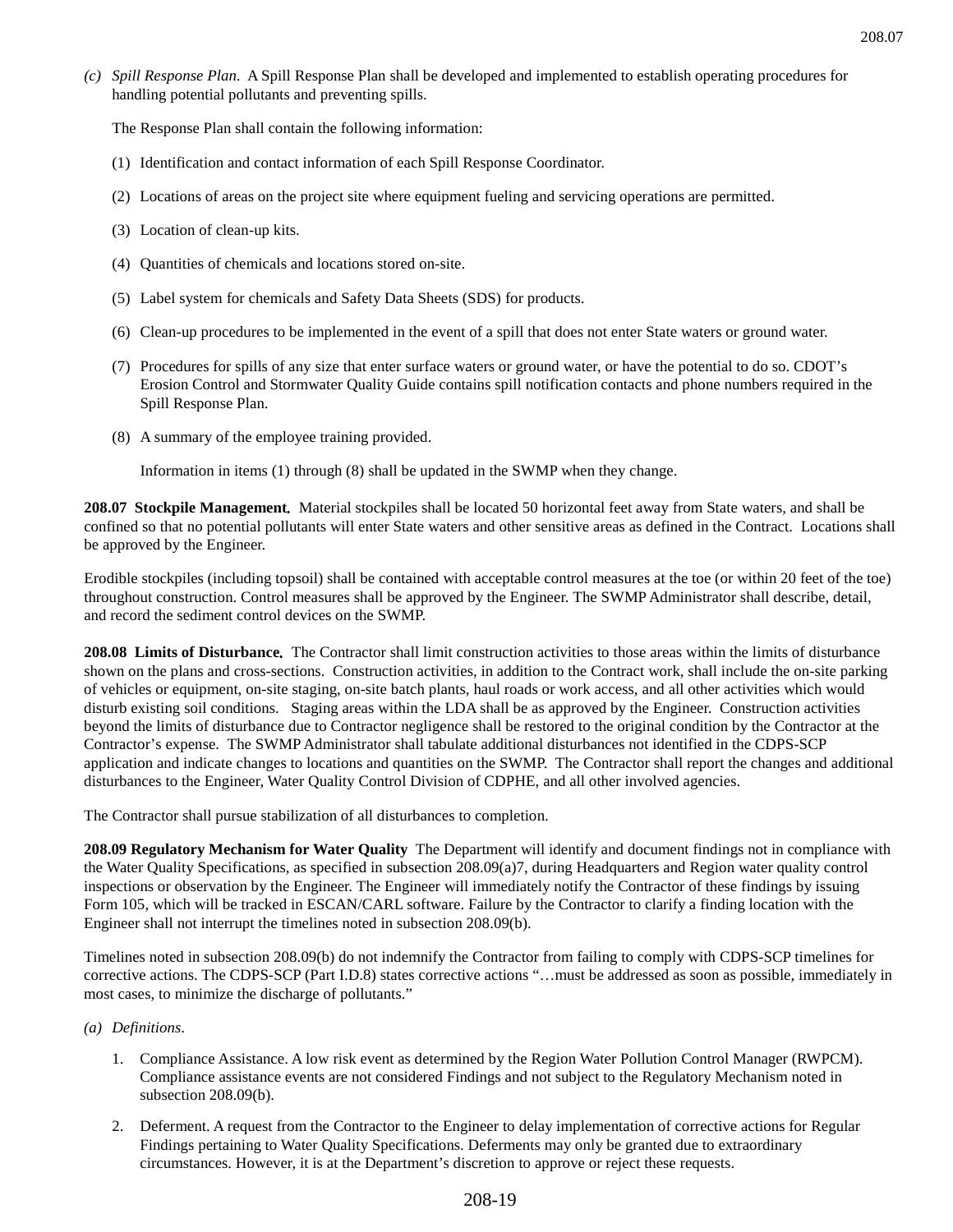- 3. Finding. An incident discovered through inspection by the Department or by Engineer observation, which is noncompliant with the Water Quality Specifications. A Finding will be classified as one of the following:
	- (1) Regular Finding. A situation upon inspection that is in noncompliance with the Water Quality Specifications.
	- (2) Severe Finding. A discharge outside the project's Limits of Construction (LOC), subsection 107.25(a), to State waters or to a live inlet where the pollutant cannot be reclaimed.
	- (3) Chronic Finding. A Chronic Finding is assessed when the same Regular Finding at the same location is documented twice in the last three Headquarters or Region water quality control inspections. Engineer observed findings outside these inspections will not apply.
- 4. Inspection Form 105. The Form 105 issued by the Engineer documenting findings from Headquarters or Region led water quality inspection in accordance with subsection 208.03(c).
- 5. Location. The place where the finding was observed; can be a document (e.g., stormwater management plan [SWMP]) or physical location. A physical location must be described with enough detail to guide an independent party to the spot of the finding. Physical locations must be supported with at least one photograph.
- 6. Recalcitrance. Contractor has shown willful negligence or misrepresentation or unwillingness to adhere to the Water Quality Specifications.
- 7. Water Quality Specifications. Subsection 107.25, Sections 208, 213 and 216, and Standard Plans M-208-1 and M-216-1.
- *(b) Liquidated Damages and Stop Work Orders.* The Contractor will be subject to Liquidated Damages for incidents of failure to comply with the Water Quality Specifications and implement corrective actions to resolve noncompliance in the time frame established in subsection 208.09(b and c). Liquidated damages will not be considered a penalty but will be assessed to recover costs associated with environmental damages, and engineering and administrative expenses incurred by the Department for the Contractor's failure to comply with the Water Quality Specifications. Liquidated damages will accumulate for each finding, for each cumulative day that the finding remains uncorrected. Liquidated damages associated with incidents pertaining to this subsection do not indemnify the Contractor of other Liquidated Damages associated with this project.

In addition to Liquidated Damages, the Contractor will be subject to a project-wide Stop Work Order for recalcitrance and the Engineer may, in writing, issue a Stop Work Order for Chronic and Severe Findings in accordance with subsection 105.01.

Findings are closed when the corrective action is complete, reported to ESCAN and accepted by the Department. The Department will notify the Contractor through ESCAN when the corrective action is accepted or denied. Liquidated damages will be assessed by the type of finding as follows and will continue until the corrective action is approved by the Department.

1. Regular Finding. The time required to repair a Regular Finding shall begin at 11:59 PM on the date the Inspection Form 105 is issued. The Contractor shall have no more than a seven-day grace period to correct the Regular Finding before Liquidated Damages are assessed. The grace period extends until 11:59 PM on the seventh day after the Inspection Form 105 was issued.

The Engineer will issue a Form 105 notifying the Contractor that Liquidated Damages are accruing at \$1,500 per day for each full or partial calendar day a Regular Finding remains uncorrected after the seven-day grace period. At 11:59 PM on the 14th day after the Form 105 was issued, each uncorrected, undeferred Regular Finding will be assessed as recalcitrant and the Engineer will issue a project-wide stop work order. The Contractor shall fix each recalcitrant finding and submit a plan to avoid future instances of each recalcitrance to the Department for approval. The recalcitrance plan shall be in writing, signed by the Superintendent and shall include:

- (1) Each Recalcitrant Finding.
- (2) Why the corrective action for each Recalcitrant Finding was not implemented within 14 days.
- (3) How the Contractor will avoid future recalcitrance.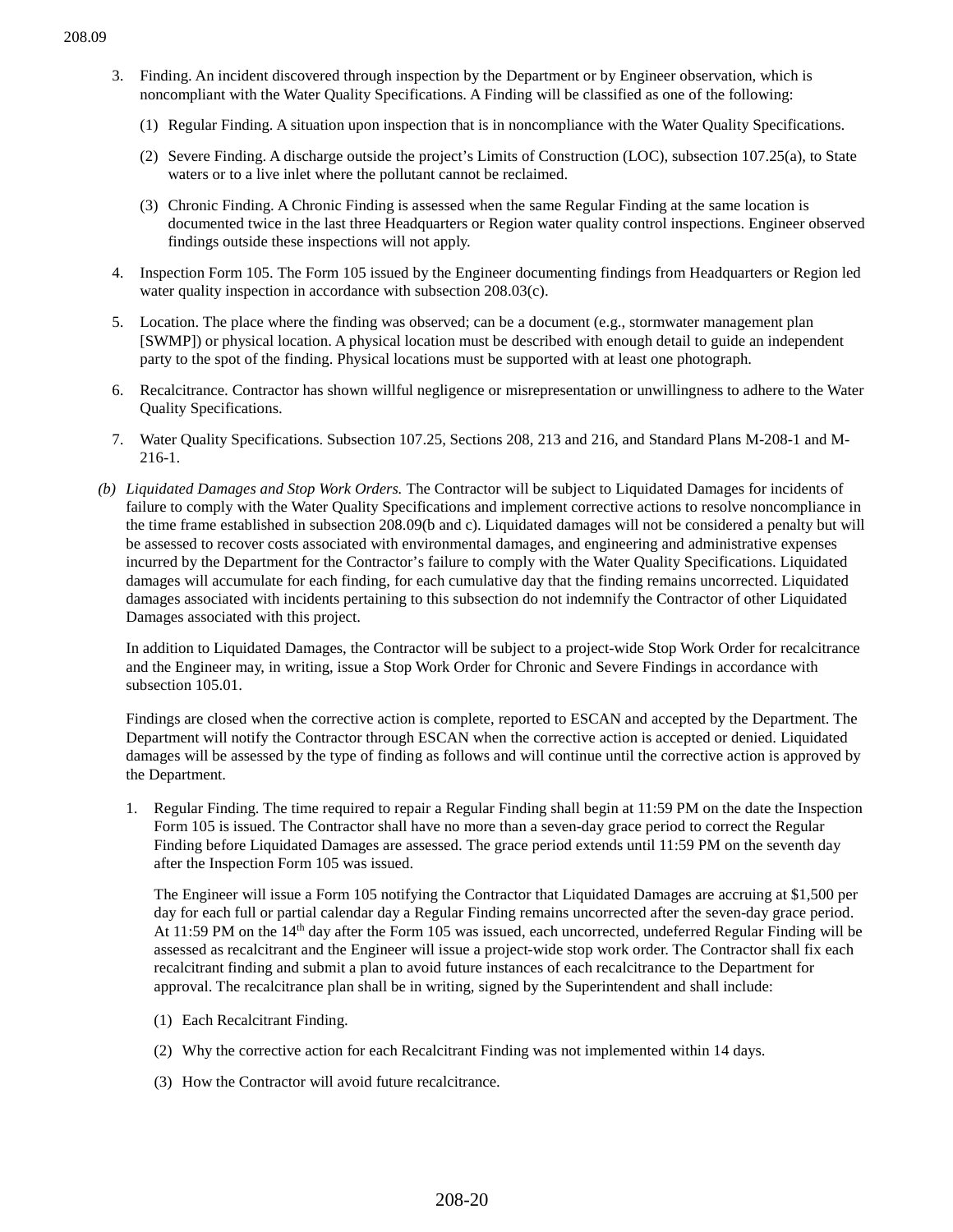The Department will discuss the recalcitrance plan and may meet with the Superintendent to recommend modifications, if needed. The Engineer will issue a Form 105 accepting or rejecting the recalcitrance plan within 24 hours of the Contractor submitting a plan or resubmitting a modified plan.

The Contractor will neither be reimbursed for costs incurred to fix each Recalcitrant Finding pertaining to a control measure in the SWMP plan nor costs to prepare the recalcitrance plan. The Contractor shall propose additional control measures, if needed, according to subsection 208.04(a). The project-wide Stop Work Order and Liquidated Damages will be assessed until approval of the corrective action for each Recalcitrant Finding and approval of the Contractor's recalcitrance plan by the Department is given. After written approval by the Engineer, the project-wide Stop Work Order will be lifted and accrual of Liquidated Damages will cease.

- 2. Severe Finding. In response to a Severe Finding, the Engineer will issue Inspection Form 105 and immediately assess Liquidated Damages of \$3,500 per Severe Finding. Severe Findings shall not be eligible for the seven-day grace period (subsection 208.09(b)1). Liquidated damages will accrue at \$3,500 per Severe Finding per calendar day beginning at 11:59 PM of day the Inspection Form 105 is issued.
	- (A) If the Severe Finding is a discharge to State waters, the Contractor shall prevent any further discharge and shall reclaim discharge which has not yet entered State waters. The Contractor shall report the discharge to CDPHE in accordance with CDPS-SCP requirements.
	- (B) If the Severe Finding is a discharge outside the LOC that does not enter State waters, the Contractor shall fully reclaim the discharge before it enters State waters and implement relevant CDPS-SCP noncompliance notification procedures.

The Engineer may require the Contractor to submit a plan for permanent stabilization of disturbed areas outside the LOC per 208.04(e)4 for approval. Permanent stabilization plans pertaining to Severe Findings and subsequent stabilization activities are not subject to 208.09(b).

The Contractor shall not be reimbursed for activities undertaken to reclaim the discharge, stabilize areas outside the LOC and implement relevant CDPS-SCP noncompliance notification procedures.

3. Chronic Finding. In response to a Chronic Finding, the Engineer will issue Inspection Form 105 and immediately assess Liquidated Damages of \$1,500 per Chronic Finding. Chronic Findings shall not be eligible for the seven-day grace period (subsection 208.09(b)). Liquidated damages will accrue at \$1,500 per Chronic Finding per day beginning at 11:59 PM of day the Inspection Form 105 is issued.

When the Chronic Finding is comprised of two Severe Findings, the Department will assess Liquidated Damages in accordance with this specification.

- *(c) Deferment*. If the Contractor seeks deferment, the Superintendent shall submit a deferment request to the Engineer by 11:59 PM of the day after the issuance of Inspection Form 105. Chronic and Severe Findings are not eligible for deferment. The deferment request shall be in writing, signed by the Superintendent and shall include:
	- (1) Regular Findings to be deferred
	- (2) The reasons why the Findings cannot be corrected in seven days
	- (3) An action plan containing:
		- (i) Methodology to protect water quality until each deferred Finding is corrected and accepted.
		- (ii) Milestones to measure progress toward completion.
		- (iii) Additional control measures to be implemented until each deferred Finding is corrected and accepted.
		- (iv) Corrective completion dates for each Finding

The Department will discuss the deferment request and may meet with the Superintendent to recommend modifications to the action plan. The Engineer will issue a Form 105 accepting or rejecting the deferment request by 11:59 PM of the third day after the Inspection Form 105 documenting the Regular Finding is issued. The Department will not accept a deferment for operational error, lack of resources, improperly installed control measures, inadequate control measures, lack of preventative maintenance, careless or improper operation, or other non-proactive reason.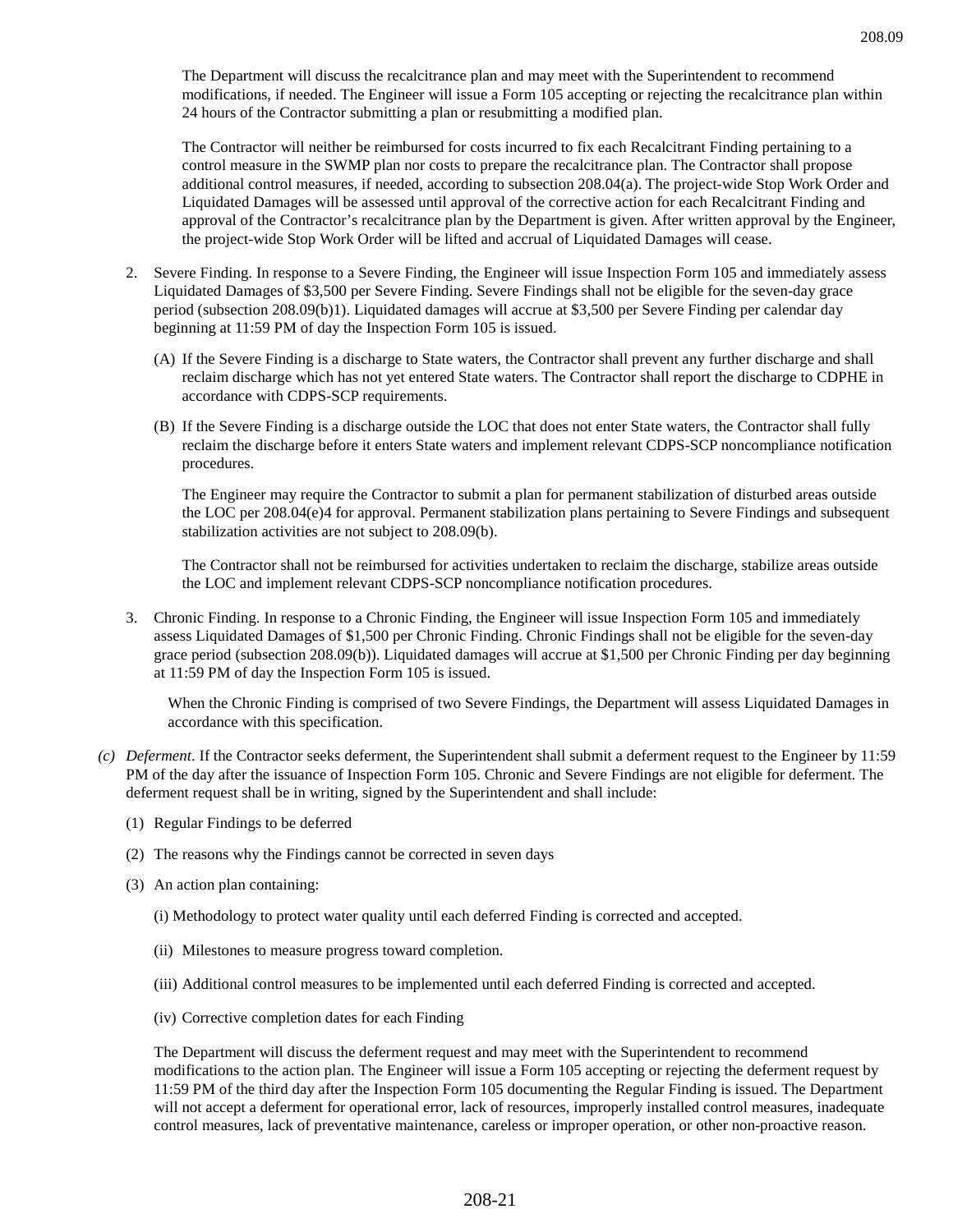#### 208.10

Preparation of deferment documentation and additional materials, including additional control measures, required to complete the action plan shall be at the Contractor's expense. Time frames noted in subsection 208.09(b)1 will not be stopped during the deferment review period, therefore, Liquidated Damages will be assessed beginning 11:59 PM on calendar day seven if the deferment request is rejected and, furthermore, a rejected deferment plan (subsection 208.09(c)) shall not absolve the Contractor from recalcitrance.

The Engineer will assess Liquidated Damages of \$1,500 per calendar day, and partial day, for each uncorrected Deferred Finding. These Liquidated Damages will start on the date the uncorrected work was deferred to be completed (subsection 208.09(c)(3)). In addition, Liquidated Damages of \$1,500 per calendar day will be assessed retroactively to 11:59 PM of the day the finding was originally noted on the Inspection Form 105.

- *(d) Conflict Resolution*. Subsections 105.22, 105.23, and 105.24 detail the process through which the parties (CDOT and the Contractor) agree to resolve any issue that may result in a dispute.
- *(e) Exemptions*. The Engineer will exempt from subsection 208.09(b) situations of Compliance Assistance, Documented Upset Conditions, Documented Reportable Spills and Documented Winter Exemptions. Release from subsection 208.09(b) does not exempt the Contractor from compliance with CDPS-SCP, Part I.D.8.
	- 1. Documented Upset Condition. The Contractor shall report, both verbally and in writing, the Upset Condition to CDPHE per CDPS-SCP Part II.A.6 and subsection 208.03(c) and provide written documentation to the Engineer. The Engineer will issue a Form 105 and recognize the exemption to the Regulatory Mechanism. The Contractor shall also update the SWMP with the Form 105 and the documented Upset Condition.
	- 2. Documented Reportable Spills. The Contractor shall report, both verbally and in writing, the Reportable Spill to CDPHE per subsection 107.25(b) and provide written documentation to the Engineer. The Engineer will issue a Form 105 and recognize the exemption to the Regulatory Mechanism. The Contractor shall also update the SWMP with the Form 105 and the documented Reportable Spill.
	- 3. Winter Exemptions. The Contractor is unable to address findings noted on the Headquarters or Region led water quality control inspection due to:
		- (1) Snow covers the entire site for an extended period and;
		- (2) No construction activity and;
		- (3) Melting conditions posing a risk of surface erosion do not exist.

The Contractor shall request a Winter Exemption to the Department. If approved, the Engineer will issue a Form 105 and recognize the exemption to subsection 208.09(b). The Contractor shall also update the SWMP with the Form 105 and the documented Winter Exemption. Liquidated Damages, if assessed, will only accrue up to the point where the Winter Exemptions are approved.

4. Compliance assistance during Headquarters or Region led water quality control inspections. The RWPCM will record compliance assistance in ESCAN/CARL software.

#### **208.10 Items to Be Completed Prior to Requesting Partial Acceptance of Water Quality Work**

- *(a) Reclamation of Washout Areas*. After concrete operations are complete, washout areas shall be reclaimed in accordance with subsection 208.05(n) at the Contractor's expense.
- *(b) Survey*. When Permanent Water Quality (PWQ) control measures are required on the project and once built, the Contractor shall survey the control measures to confirm that the PWQ control measures conform to the configuration, grade, and volume shown on the plans. The survey shall conform to Section 625. The results of the survey shall be submitted in accordance with CDOT's Survey Manual (AutoCAD to GIS and TMOSS Codes), or GIS with attribute tables, showing both designed and final elevations and configurations. The Contractor's Surveyor shall submit electronically sealed control measure drawings.

PWQ control measures that do not meet the Contract requirements will be identified in writing by the Engineer, and shall be repaired or replaced at the Contractor's expense. Correction surveys shall be performed at the Contractor's expense to confirm the locations, dimensions, and volume certification (for water quality capture volume structures only) of each PWQ control measure. The Engineer, CDOT Hydraulics Engineer for the region, Headquarters Permanent Water Quality Manager, and Headquarters Maintenance staff will perform a walkthrough of the PWQ control measures to confirm conformance to material requirements, locations, and dimensions. Before the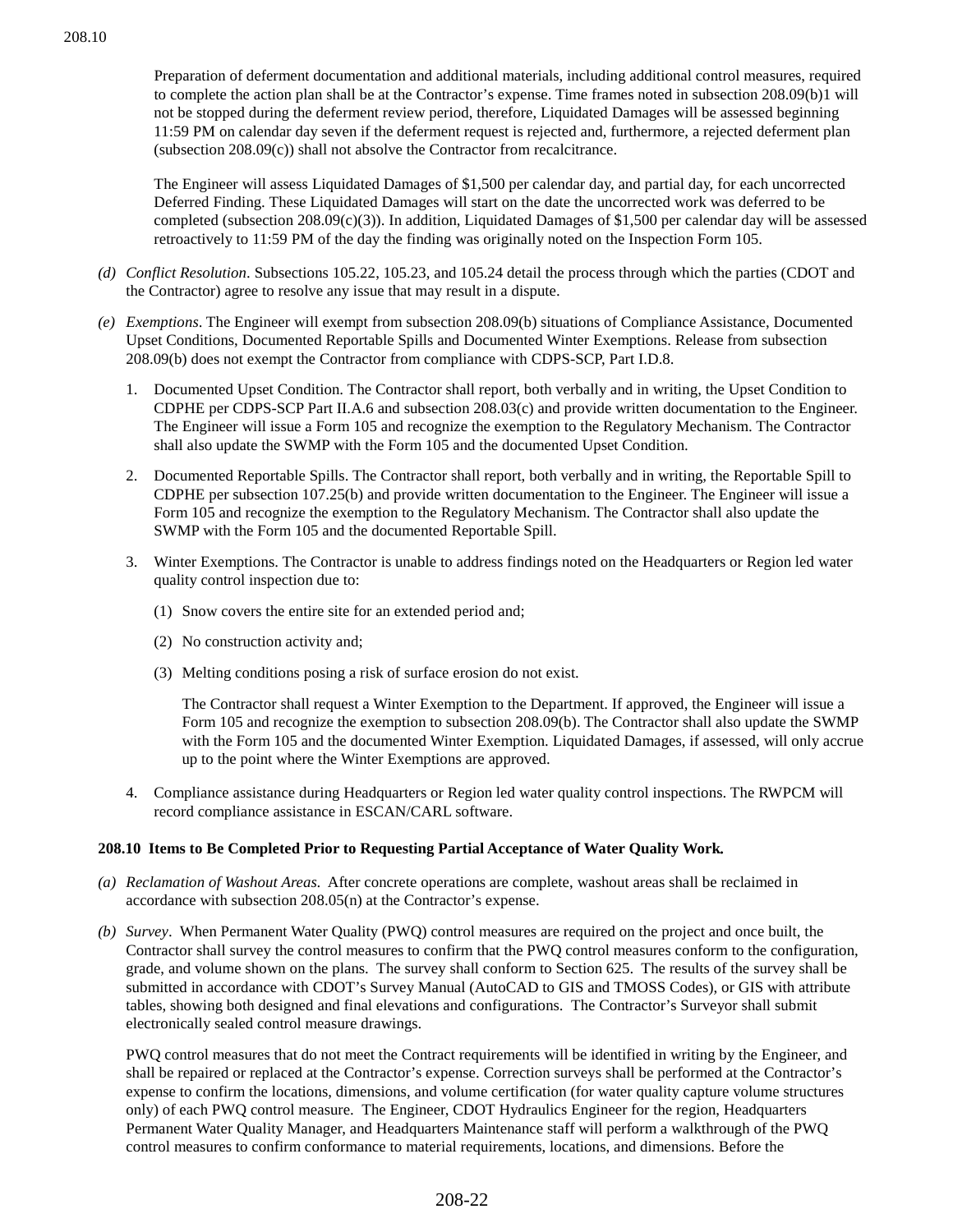walkthrough, the Contractor shall provide the corrected survey to the Engineer, Regional, and Headquarters Permanent Water Quality Managers.

*(c) Locations of Temporary Control Measures*. The Engineer will identify locations where modification, cleaning, or removal of temporary control measures are required and will provide these in writing to the Contractor. Upon completion of work required, the SWMP Administrator shall modify the SWMP to provide an accurate depiction of control measures to remain on the project site.

Complete and approve all punch list and walkthrough items by the Engineer and Maintenance.

## **METHOD OF MEASUREMENT**

**208.11** Erosion Control Management will be measured as the actual number of days of ECM work performed, regardless of the number of personnel required for SWMP Administration and Erosion Control Inspection, including erosion control inspections, documentation, meeting participation, SWMP Administration, and the preparation of the SWMP. If the combined hours of SWMP Administration and Erosion Control Inspection is four hours or less in a day, the work will be measured as ½ day. If the combined hours of SWMP Administration and Erosion Control Inspection is more than four hours in a day, the work will be measured as one day. Pay the total combined hours of ECM work exceeding eight hours in a day as one day.

Erosion bales and rock check dams will be measured by the actual number installed and accepted.

Silt fence, silt berms, erosion logs, aggregate bags, silt dikes, temporary berms, temporary diversions, and temporary slope drains, will be measured by the actual number of linear feet that are installed and accepted. Measured length will not include required overlap.

Concrete washout structure will be measured by the actual number of structures that are installed and accepted.

Prefabricated concrete washout structures will be measured by the actual number of structures delivered to the site. It shall not include structures moved on-site.

Storm drain inlet protection will be measured by linear foot or actual number of devices that are installed and accepted.

Sediment trap quantities will be measured by the actual number installed and accepted.

Removal of trash that is not generated by construction activities will be measured by the actual number of hours that Contractor workers actively remove trash from the project. Each week the Contractor shall submit to the Engineer a list of workers and the hours spent collecting such trash.

Removal of accumulated sediment from traps, basins, areas adjacent to silt fences and erosion bales, and other clean out excavation of accumulated sediment, and the disposal of such sediment, will be measured by the number of hours that equipment, labor, or both are used for sediment removal.

Vehicle tracking pads will be measured by the actual number constructed and accepted.

Additional aggregate required for maintaining vehicle-tracking pads will be measured as the actual number of cubic yards installed and accepted.

Prefabricated vehicle-tracking pads will be measured by the actual number of pads delivered to the site and set up to the minimum dimensions. It shall not include pads moved on-site.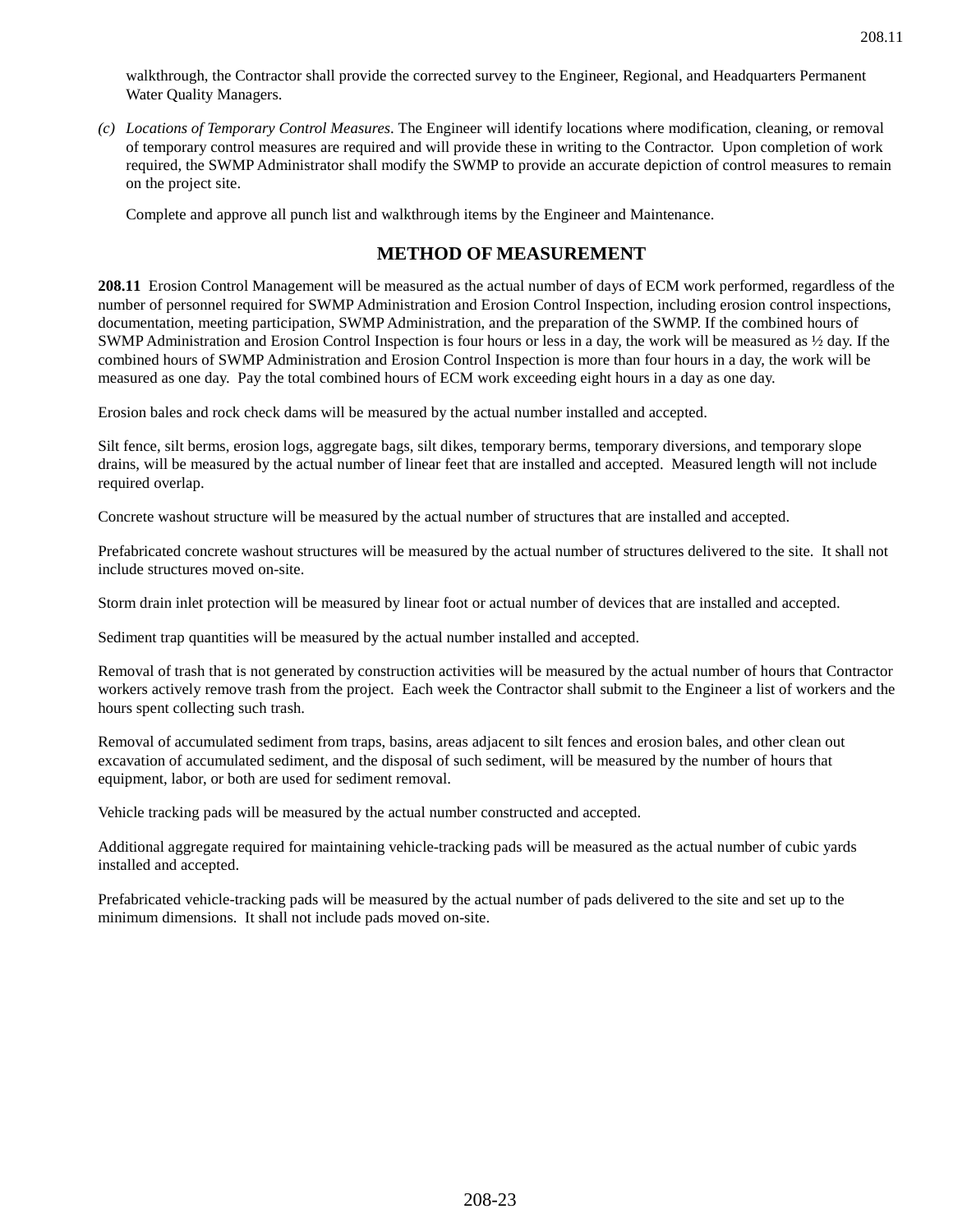# **BASIS OF PAYMENT**

**208.12** Pay for ECM and control measures at the Contract unit price for each of the items listed below that appear in the bid schedule.

Pay under:

| Pay Item                                          | Pay Unit           |
|---------------------------------------------------|--------------------|
| Aggregate Bag                                     | Linear foot        |
| <b>Concrete Washout Structure</b>                 | Each               |
| Erosion Bales (Weed Free)                         | Each               |
| <b>Erosion Control Management</b>                 | Day                |
| Erosion Log (Type $1$ ) ( $\_\_\_\$ Inch)         | Linear foot        |
| Erosion Log (Type 2) $(\_\_$ Inch)                | Linear foot        |
| Erosion Log (Type 3) $(\_\_\_\$ Inch)             | Linear foot        |
| Prefabricated Concrete Washout Structure (Type 1) | Each               |
| Prefabricated Concrete Washout Structure (Type 2) | Each               |
| Prefabricated Vehicle Tracking Pad                | Each               |
| Maintenance Aggregate (Vehicle Tracking Pad)      | Cubic Yard         |
| Removal and Disposal of Sediment (Equipment)      | Hour               |
| Removal and Disposal of Sediment (Labor)          | Hour               |
| <b>Removal of Trash</b>                           | Hour               |
| Rock Check Dam                                    | Each               |
| <b>Sediment Basin</b>                             | Each               |
| Sediment Trap                                     | Each               |
| Silt Berm                                         | <b>Linear Foot</b> |
| Silt Dike                                         | <b>Linear Foot</b> |
| Silt Fence                                        | <b>Linear Foot</b> |
| Silt Fence (Reinforced)                           | <b>Linear Foot</b> |
| Storm Drain Inlet Protection (Type_)              | <b>Linear Foot</b> |
| Storm Drain Inlet Protection (Type_)              | Each               |
| Sweeping (Sediment Removal)                       | Hour               |
| <b>Temporary Berm</b>                             | <b>Linear Foot</b> |
| <b>Temporary Diversion</b>                        | <b>Linear Foot</b> |
| Temporary Slope Drain                             | <b>Linear Foot</b> |
| Vehicle Tracking Pad                              | Each               |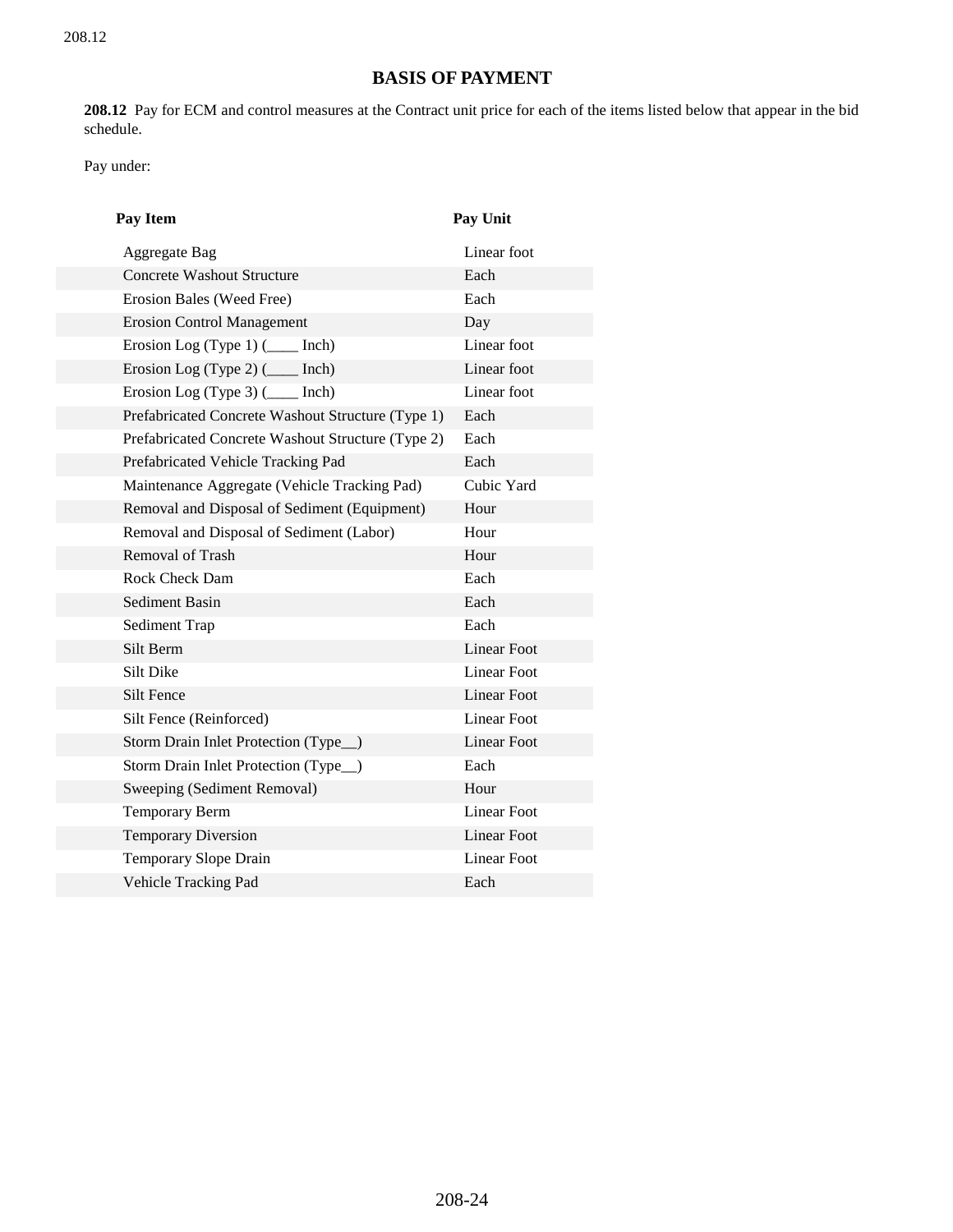Payment for Erosion Control Management (ECM) will be full compensation for all labor, materials and equipment necessary for the SWMP Administrator and Erosion Control Inspectors to perform all the work described in this specification. This includes assembling items (5) to (18) in subsection 208.03(d)1 and required updates to the SWMP.

The SWMP Administrator and ECI's commute times will not be measured and paid for separately, but shall be included in the work.

Modifications to the SWMP due to construction errors or survey errors by the Contractor shall be made at the Contractor's expense.

Surface roughening and vertical tracking (temporary stabilization) will not be measured and paid for separately but shall be included in the work. Payment for each control measure item will be full compensation for all work and materials required to furnish, install, maintain, and remove the control measure when directed.

Payment for Removal and Disposal of Sediment (Equipment) will be full compensation for use of the equipment, including the operator. Payment for Removal and Disposal of Sediment (Labor) will be full compensation for use of the labor.

Payment for concrete washout structure, whether constructed or prefabricated, will be full compensation for all work and materials required to install, maintain, and remove the item. Maintenance and relocation, as required, of these structures throughout the duration of the project will not be measured and paid for separately, but shall be included in the work.

Silt berm spikes and wood spikes will not be measured and paid for separately, but shall be included in the work. When required, soil retention blankets will be measured and paid for in accordance with Section 216.

Compost and wood stakes for Erosion Log (Type 2) will not be measured and paid for separately, but shall be included in the work.

Spray-on mulch blankets required by the Contract, including those used in both interim and final stabilization, will be measured and paid for in accordance with Section 213.

Payment for storm drain inlet protection will be full compensation for all work, materials, and equipment required to complete the item, including surface preparation, maintenance throughout the project, and removal upon completion of the work. Aggregate will not be measured and paid for separately, but shall be included in the work.

Sweeping, when used as a control measure as shown in the Contract, will be measured by the number of hours that a pickup broom or equipment capable of collecting sediment, authorized by the Engineer, is used to remove sediment from the roadway or other paved surfaces. Each week the Contractor shall submit to the Engineer a statement detailing the type of sweeping equipment used and the number of hours it was used to pick up sediment. The operator will not be measured and paid for separately, but shall be included in the work.

Stakes, anchors, connections, geotextile, riprap, and tie downs used for temporary slope drains will not be measured and paid for separately, but shall be included in the work.

Payment for vehicle tracking pad will be full compensation for all work, materials and equipment required to construct, maintain, and remove the entrance upon completion of the work. Aggregate and geotextile will not be measured and paid for separately, but shall be included in the work. If additional aggregate for maintenance of vehicle tracking pads is required, it will be measured by the cubic yard in accordance with Section 304 and will be paid for under this Section as Maintenance Aggregate (Vehicle Tracking Pad).

Seeding, sod, mulching, soil retention blanket, and riprap will be measured and paid for in accordance with Sections 212, 213, 216, and 506.

All work and materials required to perform the permanent control measure survey and furnish the electronic files shall be included in the original unit price bid for surveying. Surveying will be measured and paid for in accordance with Section 625.

Payment will be made for control measures replaced as approved by the Engineer. Temporary erosion and sediment control measures required due to the Contractor's negligence, carelessness, or failure to install permanent controls as a part of the work as scheduled or ordered by the Engineer or for the Contractor's convenience, shall be performed at the Contractor's expense. If the Contractor fails to complete construction within the contract time, payment will not be made for Section 8 pay items for the period of time after expiration of the contract time. These items shall be provided at the Contractor's expense.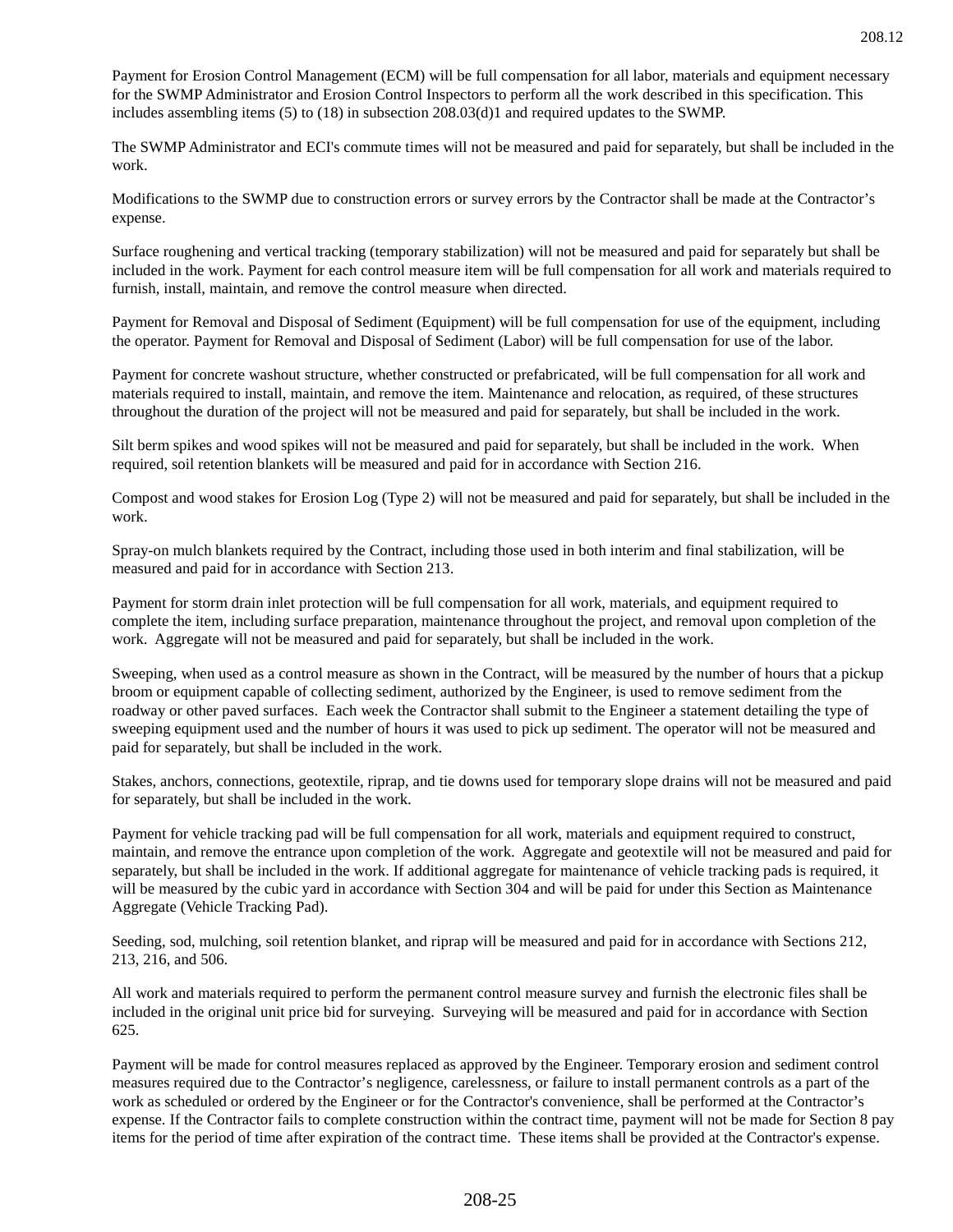# **THIS PAGE INTENTIONALLY LEFT BLANK**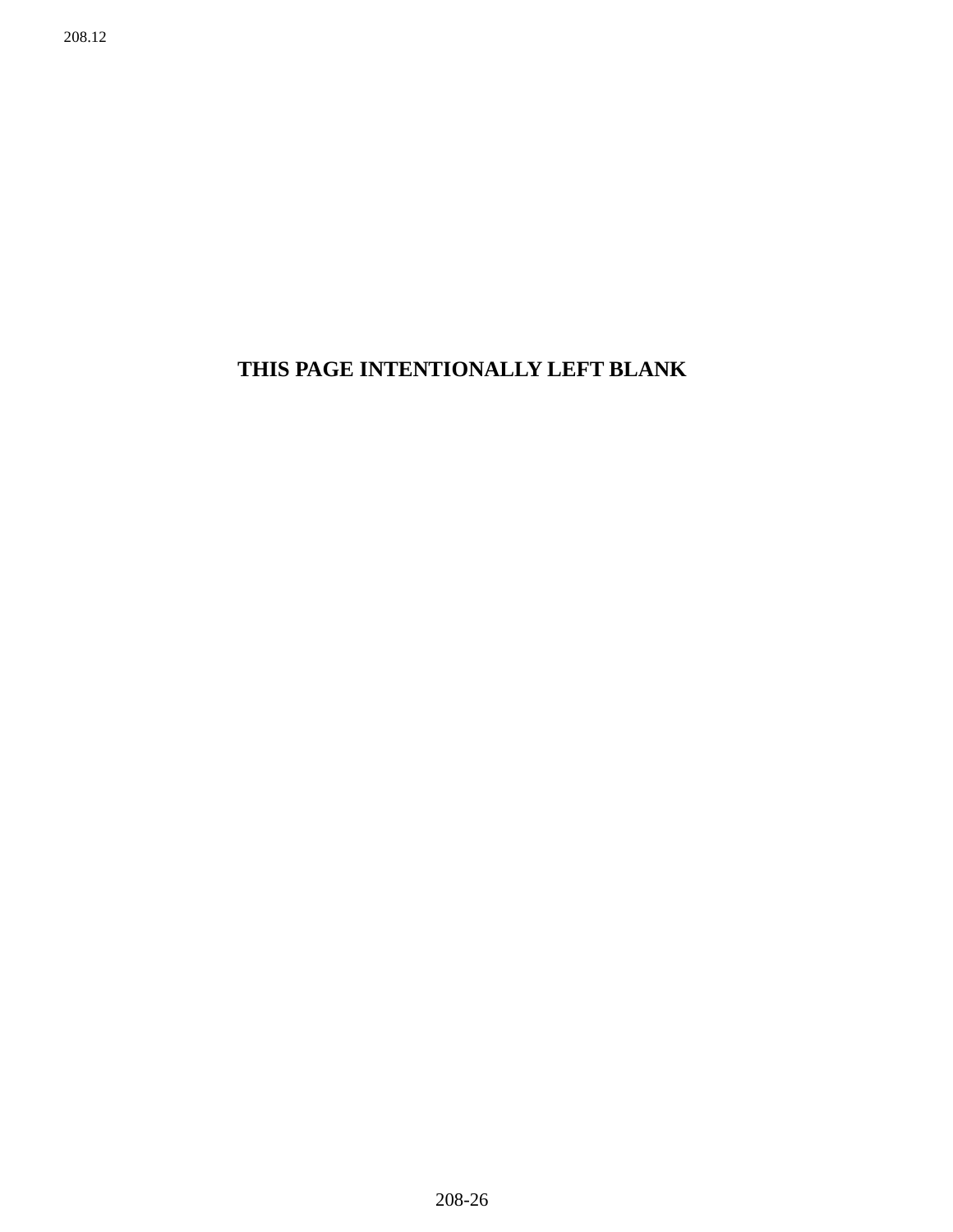#### **SECTION 209**

#### **WATERING AND DUST PALLIATIVES**

#### **DESCRIPTION**

**209.01** This work consists of applying water to soils or aggregates for moisture and density control, landscaping, prewetting an excavation area, and dust palliatives. It also includes applying magnesium chloride dust palliative for the control of dust and the stabilization of soil and aggregate surfaced roads.

#### **MATERIALS**

**209.02** Water applied for moisture and density control, as dust palliative, and for prewetting shall be free from injurious matter. Water for landscaping shall be free from oil, acids, alkalis, salts, or any substance injurious to plant life.

When the water source proposed for use by the Contractor is not of known quality and chemical content, submit samples of the water for approval prior to use.

Magnesium chloride dust palliative shall consist of a magnesium chloride base agent, water, and other enhancing or nondetrimental ions. The chemical analysis shall conform to the following:

#### **Chemical Constituents Percent by Weight**

| Magnesium Chloride (MgCl2)        | 28 to 35 |
|-----------------------------------|----------|
| Enhancing or Non-detrimental Ions | $0$ to 5 |
| Water                             | 65 to 72 |

#### **CONSTRUCTION REQUIREMENTS**

**209.03 Moisture and Density Control** Sprinkling equipment shall deliver uniform and controlled distribution of water without ponding or washing. Apply uniformly water for finishing operations by spraying across the full width of the course.

**209.04 Prewetting.** Prewetting material in excavation areas prior to its removal for placement in embankments will be allowed when approved. The Contractor shall furnish a prewetting layout for each area to be prewetted including nozzle size, spacing, number of lines, and other equipment to be used. The Contractor shall obtain the approval of the Engineer for each prewetting layout prior to each prewetting operation.

**209.05 Dust Palliative** The Contractor shall furnish and apply a dust palliative on portions of the roadway and on haul roads at the locations and in the amounts as provided in the Contract.

Dust palliative shall consist of water. Apply water with acceptable sprinkling equipment at an appropriate rate as approved by the Engineer.

Apply Magnesium Chloride dust palliative as follows:

Scarify the top 2 inches of the existing road surface and wet with water to approximately four percent moisture content, or as directed.

Apply the magnesium chloride dust palliative in two applications of 0.25 gallon per square yard in each application.

Allow to soak for 30 minutes after each application.

Roll the surface with a pneumatic tire roller, as specified in the Contract.

Do not permit traffic on the treated surface until approved.

**209.06 Landscaping.** The Contractor shall furnish water for seeding, mulching, planting, transplanting, sodding, herbicide treatment, and any other landscaping work when called for on the plans or when designated.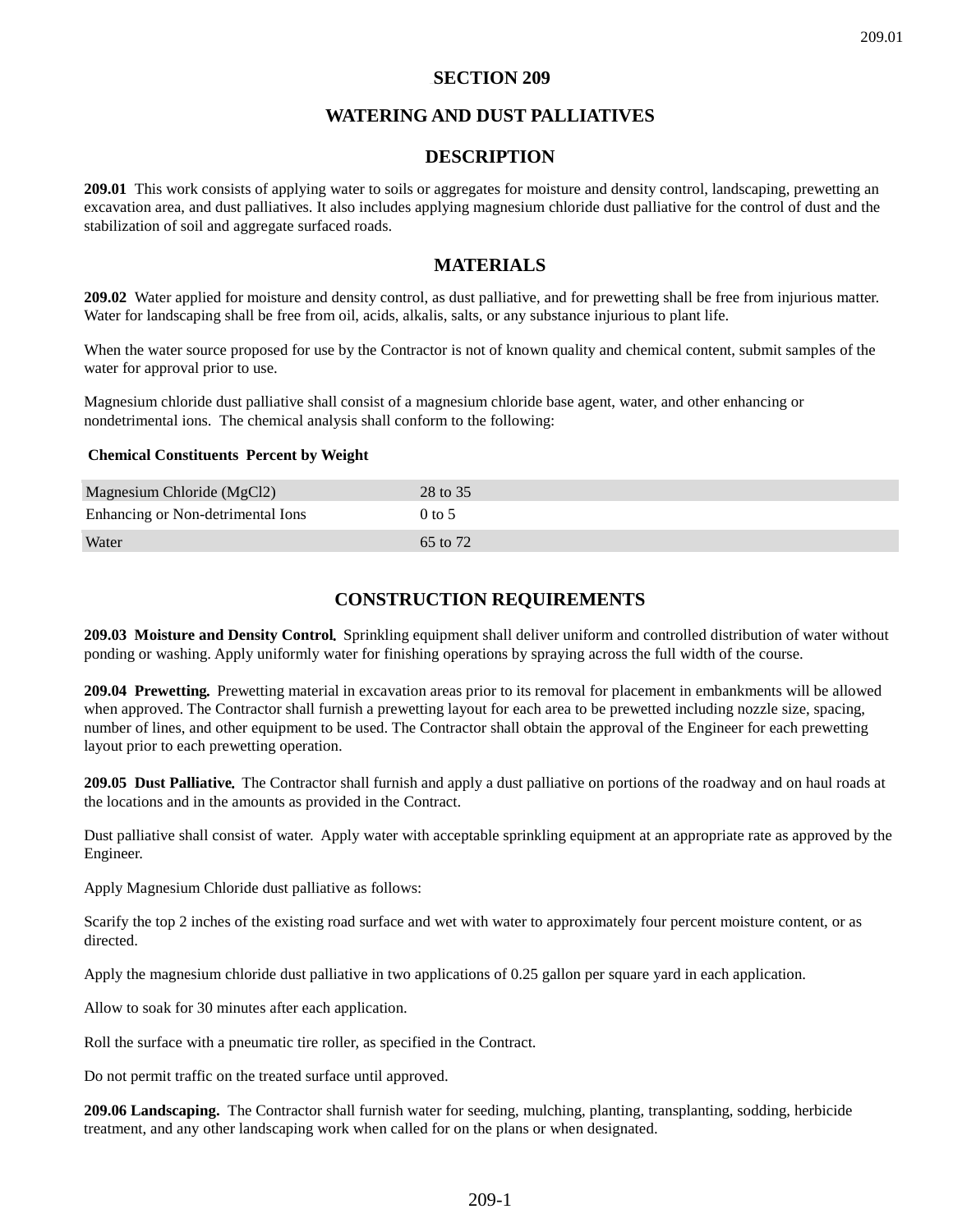# **METHOD OF MEASUREMENT**

**209.07** Water will be measured by the number of thousand gallons (M Gallon) used and accepted. Measurement of water may be made in the vehicle at point of delivery or by meter. When water is to be metered for measurement, the Contractor shall provide and use an approved metering device.

Magnesium Chloride dust palliative will be measured by the number of gallons applied and accepted.

## **BASIS OF PAYMENT**

**209.08** The accepted quantities of water measured as provided above will be paid for at the contract unit price per M Gallon. The accepted quantities of Magnesium Chloride dust palliative measured as provided above will be paid for at the contract unit price per Gallon.

Pay under:

#### **Pay Item Pay Unit**

| Water                                | (M Gallon) |
|--------------------------------------|------------|
| Water (Landscaping)                  | (M Gallon) |
| Dust Palliative (Magnesium Chloride) | Gallon     |

Water required for all items of work will not be measured and paid for separately, but shall be included in the work, except that water for dust palliative, and water ordered for the benefit or safety of the public will be measured and paid for separately in accordance with the Contract.

If the area for landscape work is irrigated by a Department-owned system, the Contractor may use the water from this source. Water used from a Department source will not be measured and paid for.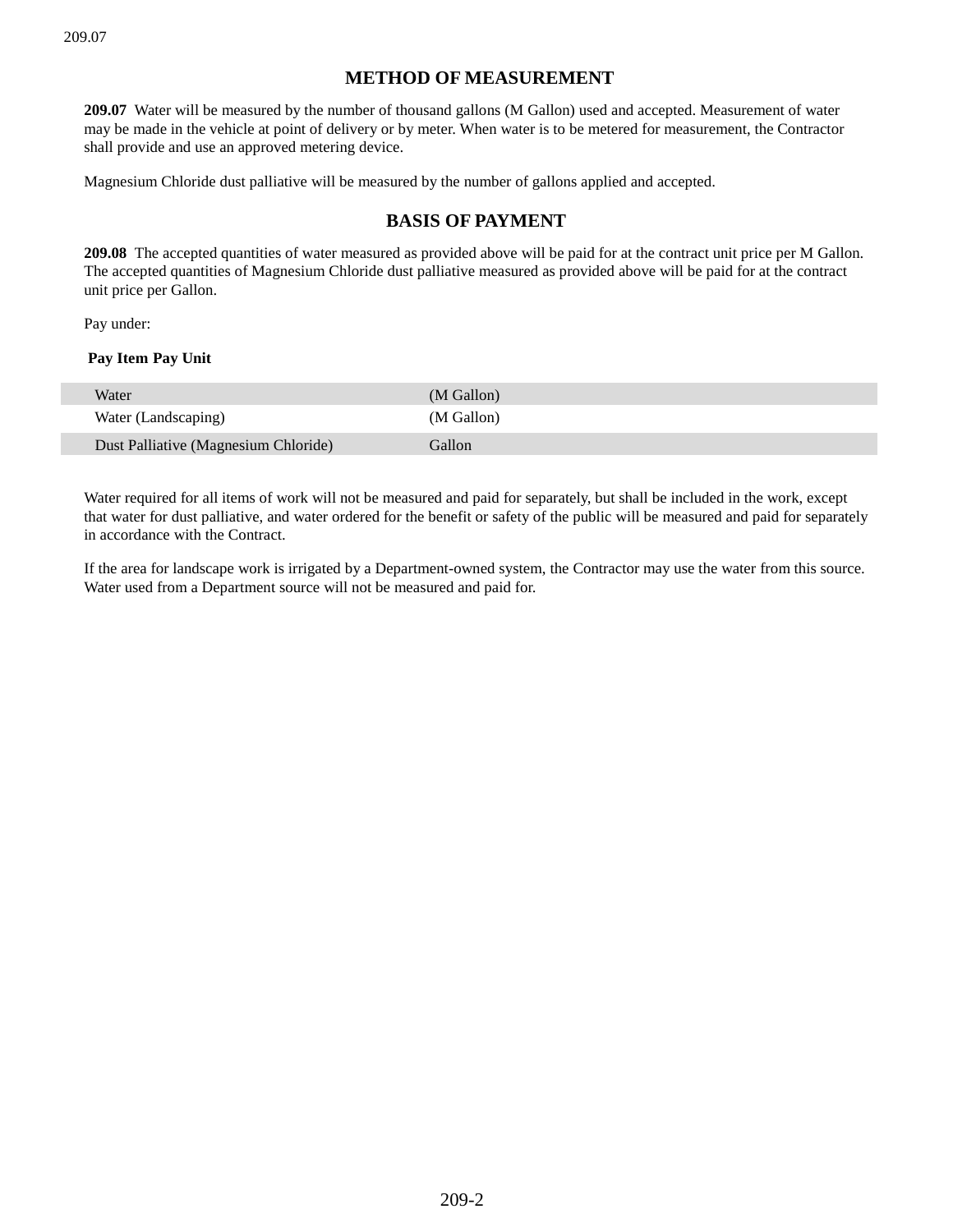## **SECTION 210 RESET STRUCTURES**

## **DESCRIPTION**

**210.01** This work consists of removing, relaying, resetting, or adjusting structures and related materials. All designated items shall be carefully removed, and stored, reinstalled, or adjusted, in a manner that will avoid loss or damage.

## **CONSTRUCTION REQUIREMENTS**

**210.02 General** Relaid pipe and conduit, and reset structures shall be cleaned of foreign material prior to reinstallation.

Except in areas to be excavated, all holes resulting from the removal of structures shall be neatly backfilled. Methods shall conform to those required in the specifications for the various types of construction involved.

Materials in good condition from removed structures may be re-used. Salvable material, as designated in the Contract, that is not re-used shall remain the property of the Department, and the Contractor shall be held responsible for safekeeping of all materials until receipted by the Department. Materials damaged, stolen, or lost prior to receipt by the Department shall be repaired or replaced, as determined by the Engineer, at no cost to the Department.

Unserviceable material, as determined by the Engineer, shall be replaced with new material of similar dimensions, and the material costs will be paid for in accordance with subsection 109.04(b), except as otherwise provided in this section. All new materials and replacement parts shall conform to the requirements of the Contract for the appropriate items.

**210.03 Light Standard** Light standards shall be reset on new concrete foundation pads complete with conduit and wiring in accordance with the Department's Standard Plans at locations indicated in the Contract.

**210.04 Fences and Gates** Where fences (except snow fence) are reset the Contractor shall supply and install any new materials required to restore the fence to acceptable condition except for new posts. The Contractor shall supply new posts as needed for the reset fence in accordance with Section 607. Wire in the old fence shall be salvaged and used in the reset fence.

Where snow fences are reset, panels shall be removed from their existing location and reset at the new location.

Gates designated to be reset shall be removed and restored for service at the new locations.

Right-of-way fence shall be reset approximately six inches inside the boundary of the highway right of way shown on the plans. Anchorages, footings, or fence appurtenances shall not extend beyond the limits of the highway right of way without the written consent of the abutting property owner.

**210.05 Guardrail** Where guardrail is reset the Contractor shall supply and install any new materials needed to restore the guardrail to acceptable condition. New materials shall include additional posts, blocks, and hardware needed to complete the intermediate post installations as shown on the Department's Standard Plans. Posts with similar tops shall be installed in groups as directed. Installation of fiat-top posts alternately with other top shapes will not be permitted. Posts may be cut, rotated, or turned upside down to eliminate unacceptable tops. If the posts are cut, the Contractor shall treat the exposed surface with two coats of an approved preservative.

Adjust guardrail shall be the work necessary to adjust the height to the standard in accordance with Standard Plan M-606-1, and filling the resulting voids under the posts with a lean concrete mixture consisting of one-part cement and ten parts sand.

**210.06 Mailbox** Mailboxes complete with supporting structures are to be removed and temporarily reset at points near their original location to be accessible for mail delivery service. Upon completion of surfacing operations, the boxes shall again be reset at the locations designated. A supporting structure may contain one or more mailboxes. New permanent mailbox support posts and mounting brackets shall be furnished and installed in accordance with the Department's Standard Plans.

**210.07 Ground Sign** Signs and posts designated to be reset shall be removed, cleaned, and reset at designated locations, including all work necessary to provide the existing posts with break-away devices, where required.

**210.08 Sign Structure** Sign structures shall be sandblasted and repainted prior to reinstallation.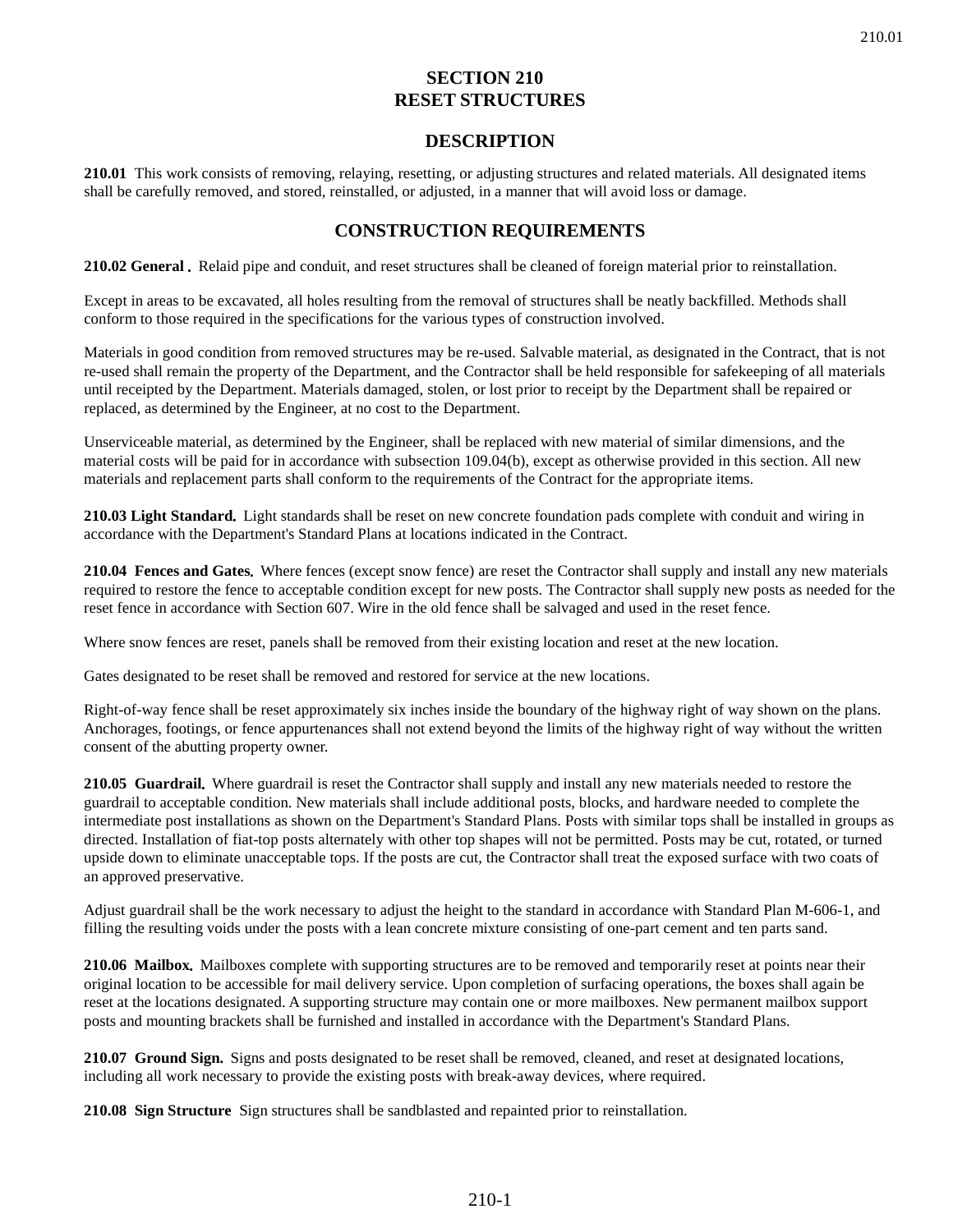**210.09 Traffic Signal** Traffic signals designated to be reset shall be removed along with existing poles and electrical equipment. New concrete footings shall be installed along with any new electrical equipment necessary to restore the structure to service at the new location. Equipment and materials shall be cleaned prior to being reset.

**210.10 Adjust Structure** Adjusting structures shall apply, but not be limited to, manhole rings and covers, inlet gratings and frames, water valve boxes, water meters, gate posts, and other structures and facilities. Construction operations shall consist of raising, lowering, moving, or removing masonry or concrete; adding brick-work, masonry, or concrete; and resetting grates, frames, or rings and covers to fit the new construction. Structures in the traveled roadway shall be adjusted to a tolerance of 1/4 inch to 1/2 inch below the surface of the roadway. Work on water services shall be subject to inspection and testing by the owners. Damage to any fire hydrant or any part of the water system by the Contractor shall be repaired at the Contractor's expense.

**210.11 Flashing Beacon** Reset flashing beacon shall consist of providing a new concrete foundation or footing, adjustments of post and breakaway device as required, and providing all electrical equipment and materials necessary to restore the installation to service at the new location. The Contractor shall provide necessary connections from the nearest power source or from the source designated on the plans to the new location.

#### **METHOD OF MEASUREMENT**

**210.12** The quantity to be measured where items are reset or adjusted on an "each" basis shall be the actual number of those items restored for service at new location, completed and accepted.

Concrete foundation pads will be measured and paid for as "Concrete Foundation Pad" in accordance with Section 613.

Concrete footings for ground signs and overhead sign structures, if required, will be measured and paid for in accordance with Section 614.

Steel post extensions, if required, will be measured and paid for as "Steel Sign Post" in accordance with Section 614, of the type shown on the plans.

The quantity to be measured where items are reset or adjusted on a "linear foot" basis shall be the actual number of linear feet of the items completed and accepted, measured end to end, except guardrail and snow fence. Guardrail will be measured as the actual number of linear feet completed and accepted, as shown on the Department's Standard Plans. Snow fence shall be measured end to end of the anchor posts.

The quantity to be measured for "Relay Pipe" shall be the number of linear feet of re-laid pipe including end sections, measured end to end, in place, completed and accepted.

The quantity to be measured for "Reset Mailbox Structure" shall be the number of supporting structures, complete with mailboxes, restored at new locations and accepted. Moving the mailbox structures for temporary mail service during construction, and installing new support post, base, mounting brackets, and hardware will not be measured or paid for separately but shall be included in the work.

Resetting of structures, fences, and related materials shall include all work necessary to remove the items from their existing location to the new location, and shall include all mounting hardware, footings, and all other work necessary to complete the reset item, except for new fence posts. Fence posts required and approved will be measured and paid for in accordance with Section 607.

Resetting of traffic signals, poles, controllers, cabinets, preemption units, coordination and interconnection equipment, and related equipment and materials shall include all work necessary to remove the items from their existing location and reset them at the new location, and shall include all mounting hardware, footings, other electrical equipment and service, and all other materials and work necessary to complete the reset item in service at the new location.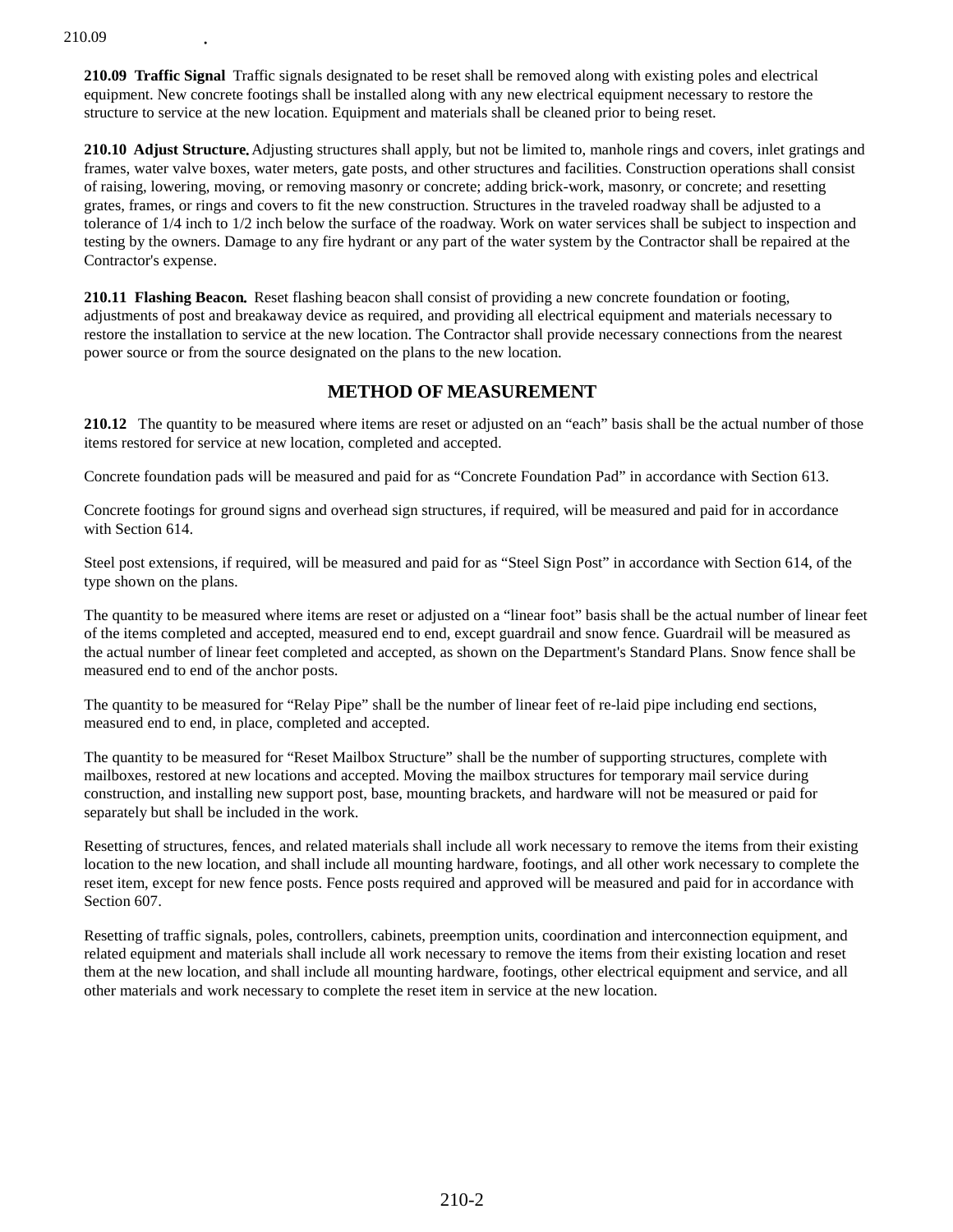**210.13** The accepted quantities, measured as provided above, will be paid for at the contract price for each of the pay items listed below that appear in the bid schedule.

Payment will be made under:

#### **Pay Item Pay Unit**

| Reset                                                                | Each, Linear Foot,<br>Square Yard, Lump Sum |
|----------------------------------------------------------------------|---------------------------------------------|
| Relay Pipe (                                                         | Linear Foot                                 |
| Adjust                                                               | Each, Linear Foot                           |
| Modify                                                               | Each                                        |
| <b>Reset Mailbox Structure (Type</b><br>Adjust Guardrail Linear Foot | Each                                        |

Structure excavation and structure backfill required for "Relay Pipe" will be measured and paid for in accordance with Section 206. Any void in the structure excavation prism created by the removal of pipe will be excluded from measurement and payment of structure excavation.

Except as otherwise provided in the Contract, collars and connecting devices will not be measured and paid for separately but shall be included in the work.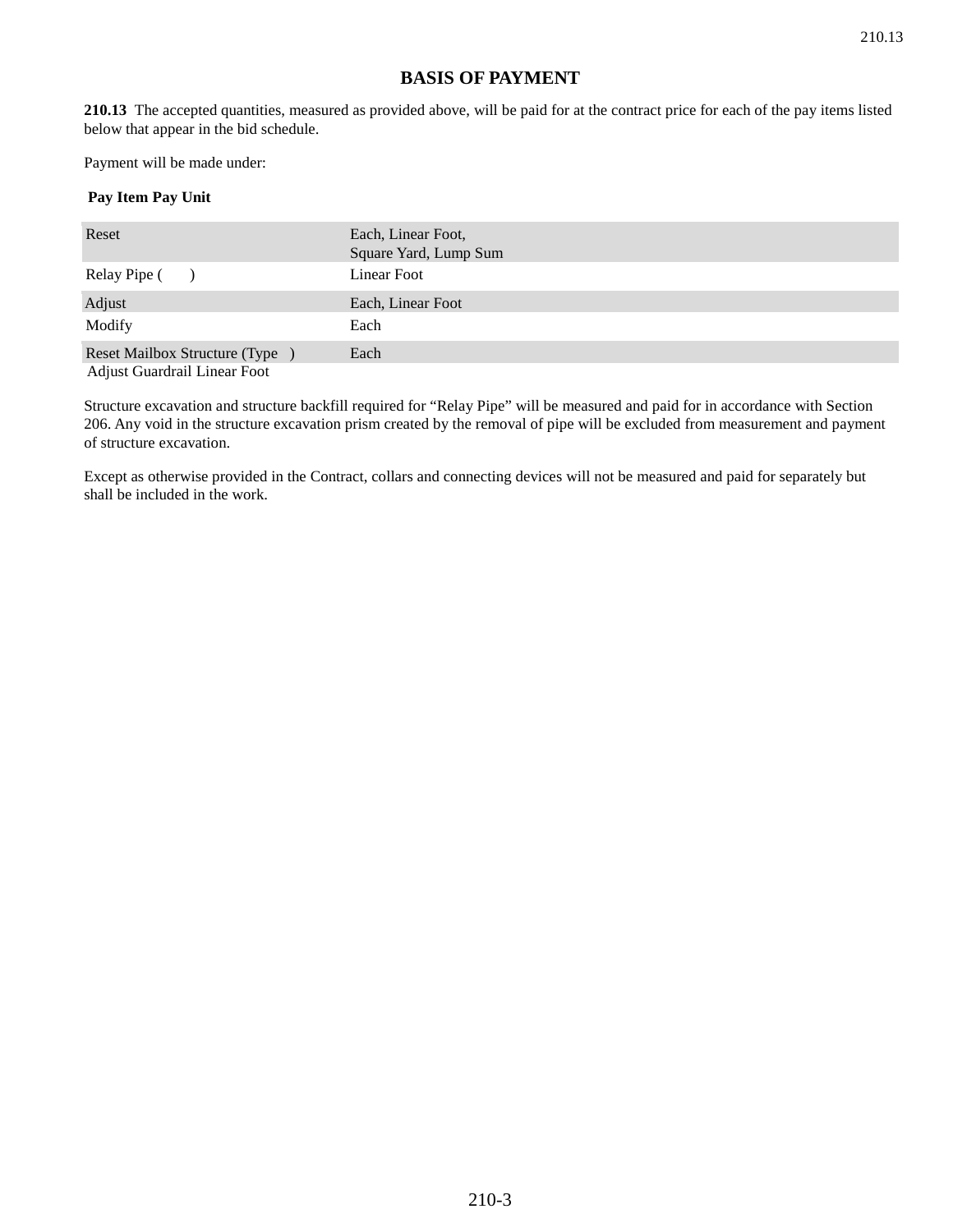# **THIS PAGE INTENTIONALLY LEFT BLANK**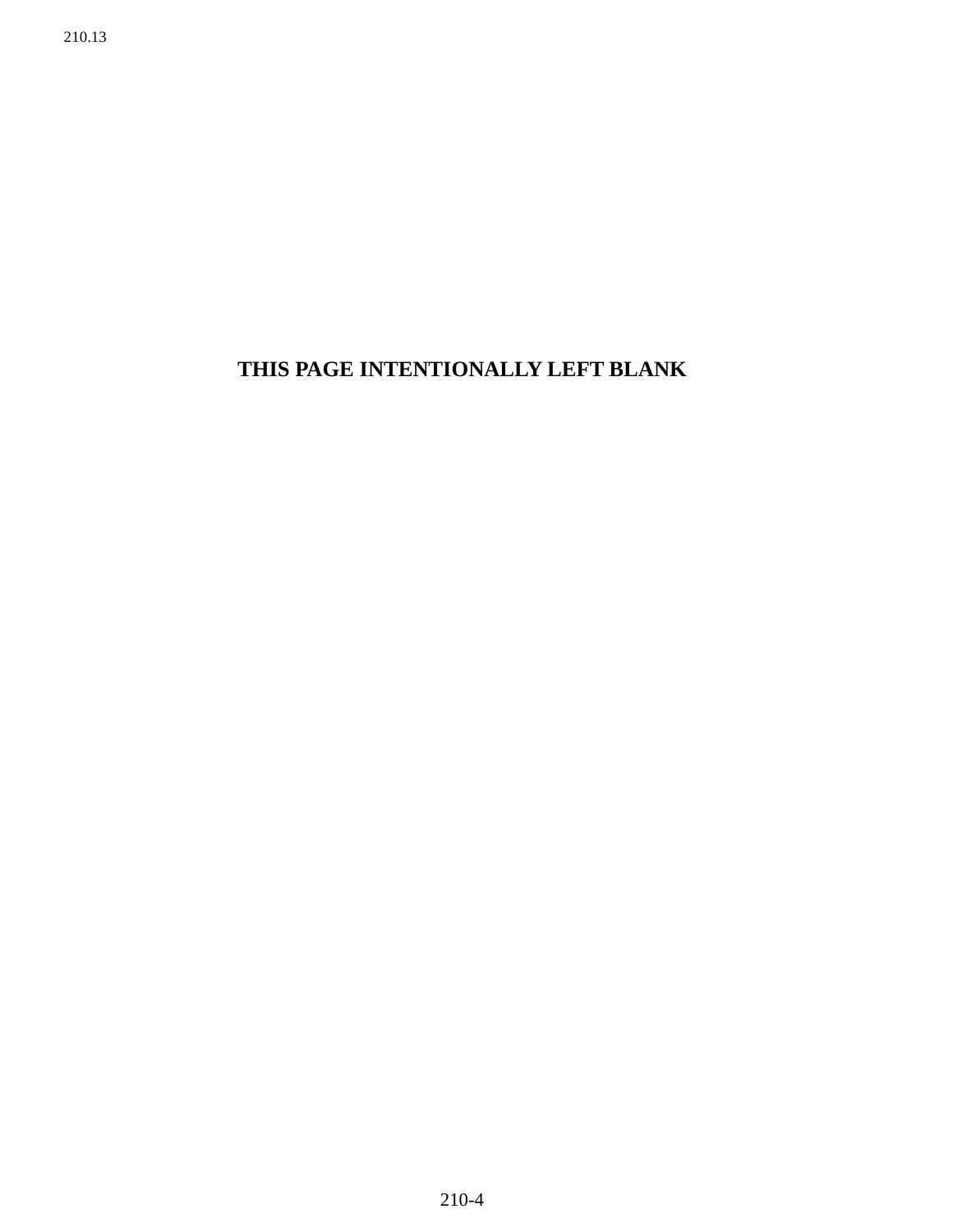#### **SECTION 212**

### **SEEDING, FERTILIZER, SOIL CONDITIONER, AND SODDING**

#### **DESCRIPTION**

**212.01** This work consists of soil preparation, application of fertilizer, soil conditioners, or both, and furnishing and placing seed and sod. The work shall be in accordance with the Contract and accepted horticultural practices.

### **MATERIALS**

#### **212.02 Seed, Soil Conditioners, Fertilizers, and Sod**

*(a) Seed*. All seed shall be furnished in bags or containers clearly labeled to show the name and address of the supplier, the seed name, the lot number, net weight, origin, the percent of weed seed content, the guaranteed percentage of purity and germination, pounds of pure live seed (PLS) of each seed species, and the total pounds of PLS in the container. All seeds shall be free from noxious weed seeds in accordance with current state and local lists and as indicated in Section 213. The Contractor shall furnish to the Engineer a signed statement certifying that the seed is from a lot that has been tested by a recognized laboratory for seed testing within thirteen months prior to the date of seeding. The Engineer may obtain seed samples from the seed equipment, furnished bags, or containers to test seed for species identification, purity, and germination. Seed tested and found to be less than 10 percent of the labeled certified PLS and different than the specified species will not be accepted. Seed which has become wet, moldy, or damaged in transit or in storage will not be accepted.

Seed types and amount of PLS required per acre shall be provided in accordance with the Contract.

Seed and seed labels shall conform to all current State and Federal regulations and will be subject to the testing provisions of the Association of Official Seed Analysis. Computations for quantity of seed required on the project shall include the percent of purity and percent of germination.

The formula used for determining the quantity of PLS shall be:

Bulk Pounds of Seed Species • (Percent Purity • Percent Germination) = Pounds of PLS

- *(b) Soil Conditioners and Fertilizer*.
	- 1. Fertilizer: Fertilizer (plant nutrients) shall conform to the applicable State fertilizer laws. It shall be uniform in composition, dry, and free flowing, and shall be delivered to the site in the original, unopened containers, each bearing the manufacturer's guaranteed analysis. Fertilizer which becomes caked or damaged will not be accepted.
	- 2. Soil Conditioner: Soil conditioner shall consist of compost, biological nutrient, biological culture or humic acid based material.

Humic acid based material (Humate) shall include the following:

- (1) A pH of 3 to 5.
- (2) Maximum 20 percent inert ingredient.
- (3) Minimum 80 percent organic matter with 40 percent minimum humic acid.

Compost shall be weed–free, organic compost derived from a variety of feed stocks including agricultural, biosolids, forestry, food, leaf and yard trimmings, manure, tree wood with no substances toxic to plants. Material shall be aerobically composted in a facility permitted by the Colorado Department of Public Health and Environment (CDPHE) to produce or sell compost in accordance with House Bill (HB) 1181. The Contractor shall submit a copy of this permit to the Engineer for approval and the project records. The compost shall be tested in accordance with the U.S. Composting Council's Test Methods for Examining of Composting and Compost (TMECC) manual.

The compost manufacturer shall be a participating member of in the U.S. Composting Council's Seal of Testing

Assurance Program (STA). The Contractor shall provide a participation certificate and test data on a Compost Technical Data Sheet.

Compost shall have the following physical properties: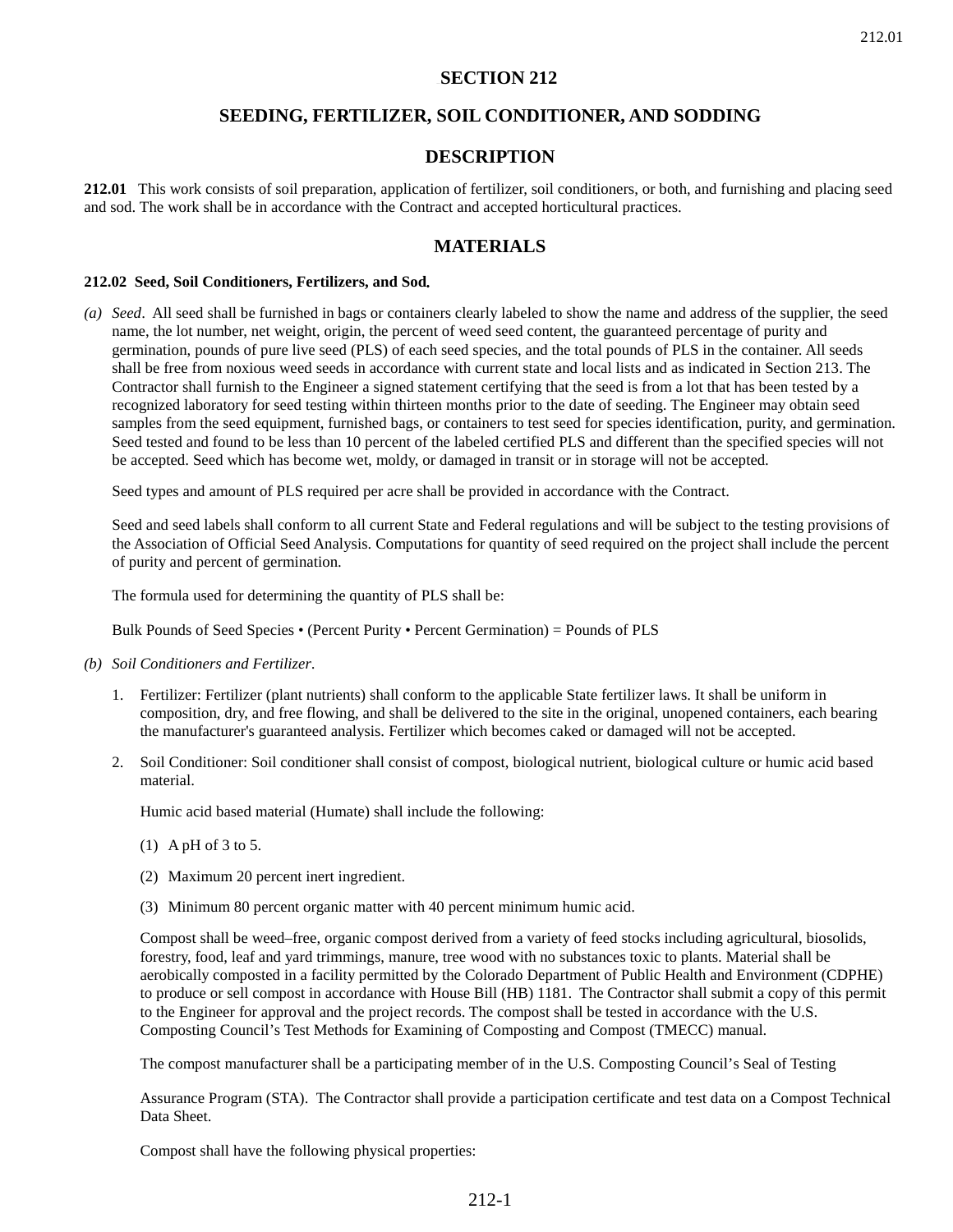| Compost<br><b>Parameters</b>                                                                                                                      | <b>Reported as</b>                                                                                                | Requirement                                      | <b>Test Method</b>                                       |
|---------------------------------------------------------------------------------------------------------------------------------------------------|-------------------------------------------------------------------------------------------------------------------|--------------------------------------------------|----------------------------------------------------------|
| pH                                                                                                                                                | pH units                                                                                                          | $6.0 - 8.5$                                      | <b>TMECC 04.11-A</b>                                     |
| Soluble Salts<br>(Electrical<br>Conductivity)                                                                                                     | dS m-1 or mmhos cm-1                                                                                              | Maximum<br>10dS/m                                | <b>TMECC 04.10-A</b>                                     |
| Moisture Content                                                                                                                                  | %, wet weight basis                                                                                               | $30 - 60\%$                                      | TMECC 03.09-A                                            |
| Organic Matter<br>Content                                                                                                                         | %, dry weight basis                                                                                               | $30 - 65\%$                                      | TMECC 05.07-A                                            |
| sizes)                                                                                                                                            | Particle Size (sieve $\frac{1}{6}$ , dry weight basis for each<br>sieve fraction                                  | Passing<br>$1$ inch $-100%$<br>$1/2$ inch $-95%$ | TMECC 02.02-B                                            |
| Man-made Inert<br>Contamination                                                                                                                   | %, dry weight basis                                                                                               | $< 1\%$                                          | <b>TMECC 03.08-A</b>                                     |
| Stability<br>(Respirometry)                                                                                                                       | mg CO2-C per g TS per day<br>mg CO2-C per g OM per day                                                            | 8 or below                                       | <b>TMECC 05.08-B</b>                                     |
| <b>Select Pathogens</b>                                                                                                                           | (PASS/FAIL)<br>Limits: Salmonella <3<br>MPN/4grams of TS, or<br>Coliform Bacteria <1000<br>MPN/gram               | Pass                                             | TMECC 07.01-B<br>Fecal Coliforms, or<br>07.02 Salmonella |
| <b>Trace Metals</b>                                                                                                                               | (PASS/FAIL)<br>Limits (mg kg-1, dw basis):<br>As 41, Cd 39, Cu 1500, Pb<br>300, Hg 17, Ni 420, Se 100,<br>Zn 2800 | Pass                                             | <b>TMECC 04.06</b>                                       |
| Maturity (Bioassay)                                                                                                                               |                                                                                                                   |                                                  |                                                          |
| Percent Emergence                                                                                                                                 | %, (average)                                                                                                      | $> 80\%$                                         | TMECC 05.05-A                                            |
| Relative Seedling<br>Vigor                                                                                                                        | %, (average)                                                                                                      | $> 80\%$                                         |                                                          |
| The Contractor shall provide a CTR in accordance with subsection 106.13 confirming<br>that the material has been tested in accordance with TMECC. |                                                                                                                   |                                                  |                                                          |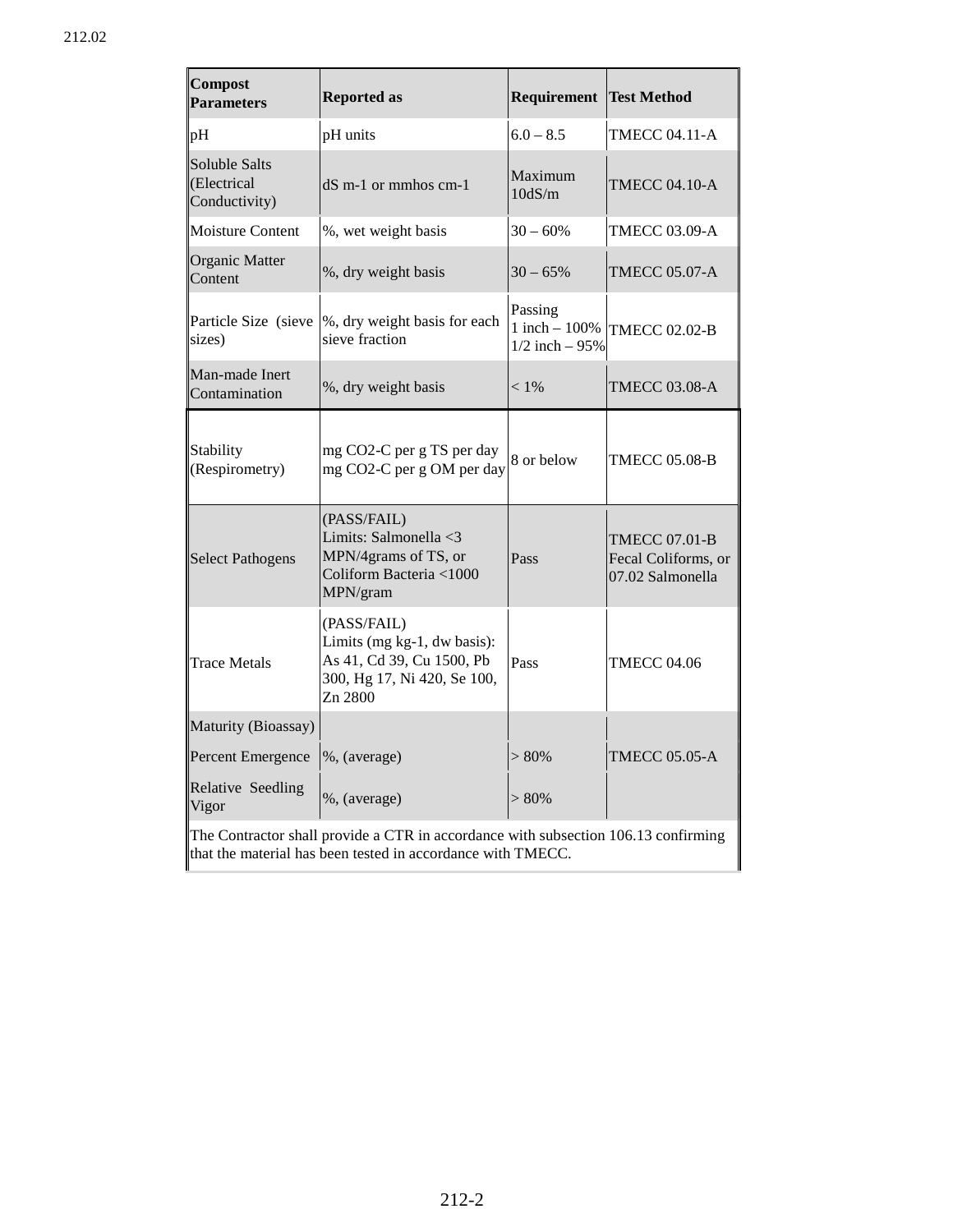(c) *Sod*. Sod shall be nursery grown and 99 percent weed free. Species shall be as shown on the plans. Other sod types may be used only if approved in writing by the Engineer. The one percent allowable weeds shall not include any undesirable perennial or annual grasses or plants defined as noxious by current State statute. Soil thickness of sod cuts shall not be less than 3/4 inch nor more than 1 inch. Sod shall be cut in uniform strips with minimum dimensions of 18 inches in width and 48 inches in length. The Contractor shall submit a sample of the sod proposed for use, which shall serve as a standard. Any sod furnished, whether in place or not, that is not up to the standard of the sample may be rejected. Sod that was cut more than 24 hours prior to installation shall not be used.

Each load of sod shall be accompanied by a certificate from the grower stating the type of sod and the date and time of cutting.

# **CONSTRUCTION REQUIREMENTS**

**212.03 Seeding Seasons** Seeding in areas that are not irrigated shall be restricted according to the following time table and specifications.

| Zone                               | <b>Spring Seeding</b>                    | <b>Fall Seeding</b>                            |  |
|------------------------------------|------------------------------------------|------------------------------------------------|--|
| Areas other than the Western Slope |                                          |                                                |  |
| Below 6000 feet                    | Spring thaw to June 1                    | September 15 until<br>consistent ground freeze |  |
| 6000 to 7000 feet                  | Spring thaw to June 1                    | September 1 until<br>consistent ground freeze  |  |
| 7000 to 8000 feet                  | Spring thaw to July 15                   | August 1 until consistent<br>ground freeze     |  |
| Above 8000 feet                    | Spring thaw to consistent ground freeze  |                                                |  |
|                                    | <b>Western Slope</b>                     |                                                |  |
| Below 6000 feet                    | Spring thaw to May 1                     | August 1 until consistent<br>ground freeze     |  |
| 6000 to 7000 feet                  | Spring thaw to June 1                    | September 1 until<br>consistent ground freeze  |  |
| Above 7000 feet                    | Spring thaw to consistent ground freeze. |                                                |  |

- (1) "Spring thaw" shall be defined as the earliest date in a new calendar year in which seed can be buried 1/2 inch into the surface soil (topsoil) thru normal drill seeding methods.
- (2) "Consistent ground freeze" shall be defined as that time during the fall months in which the surface soil (topsoil), due to freeze conditions, prevents burying the seed 1/2 inch thru normal drill seeding operations. Seed shall not be sown, drilled, or planted when the surface soil or topsoil is in a frozen or crusted state.

Seeding accomplished outside the time periods listed above will be allowed only when ordered by the Engineer or when the Contractor's request is approved in writing. When requested by the Contractor, the Contractor must agree to perform the following work at no cost to the Department: reseed, remulch, and repair areas which fail to produce species indicated in the Contract.

When seeding is ordered by the Engineer outside the time periods listed above, the cost of additional material will be paid for by the Department. The Contractor will not be responsible for failure of the seeded area to produce species indicated in the Contract due to reasons beyond the control of the Contractor.

The seeding, the soil conditioning, and the fertilizing application rate shall be as specified. The Engineer may establish test sections for adjusting the seeding and the fertilizing equipment to assure the specified rate. The Engineer may order equipment readjustment at any time.

Seed, soil conditioner and fertilizer shall not be applied during inclement weather including rain and high winds, or when soil is frozen or soil moisture is too high to evenly incorporate seed, soil conditioner or fertilizer.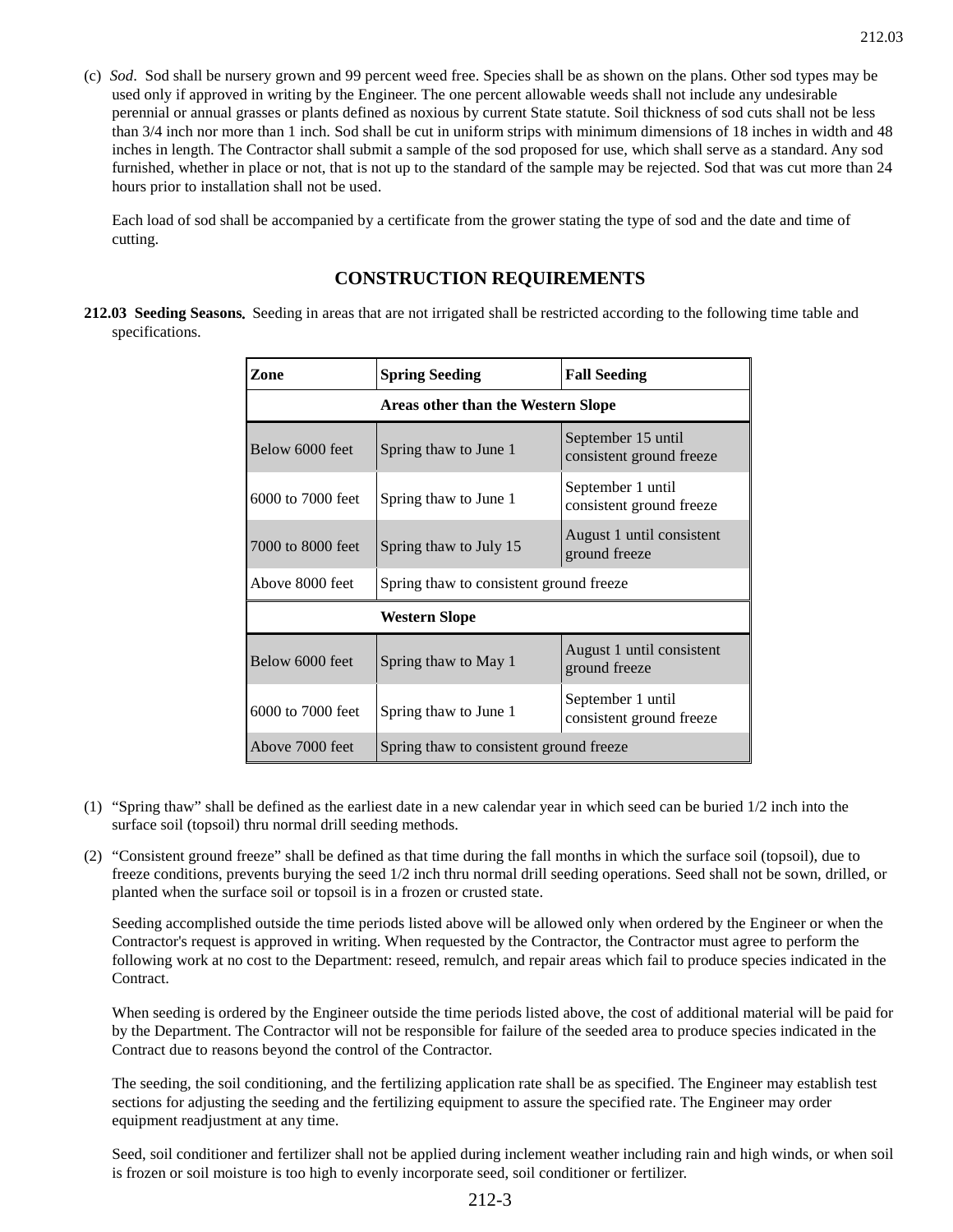**212.04 Lawn Grass Seeding** Lawn grass seeding shall be accomplished in the seeding seasons described in subsection 212.03.

*(a) Soil Preparation*. Preparatory to seeding lawn grass, irregularities in the ground surface, except the saucers for trees and shrubs, shall be removed. Measures shall be taken to prevent the formation of low places and pockets where water will stand.

Immediately prior to seeding, the ground surface shall be tilled or hand worked into an even and loose seedbed to a depth of 4 inches, free of clods, sticks, stones, debris, concrete, and asphalt in excess of 2 inches in any dimension, and brought to the desired line and grade.

*(b) Fertilizing and Soil Conditioning*. The first application of fertilizer, soil conditioner, or both shall be incorporated into the soil prior to seeding, and shall consist of a soil conditioner, commercial fertilizer, or both as designated in the Contract. Fertilizer called for on the plans shall be worked into the top 4 inches of soil at the rate specified in the contract. Biological nutrient, culture or humic acid based material called for on the plans shall be applied in a uniform application onto the soil service. Organic amendments shall be applied uniformly over the soil surface and incorporated into the top 6 inches of soil.

The second application of fertilizer shall consist of a fertilizer having an available nutrient analysis of 20-10-5 applied at the rate of 100 lbs. per acre. It shall be uniformly broadcast over the seeded area three weeks after germination or emergence. The area shall then be thoroughly soaked with water to a depth of 1 inch.

Fertilizer shall not be applied when the application will damage the new lawn.

*(c) Seeding*. After the surface is raked and rolled, the seed shall be drilled or broadcast and raked into the top 1/4 inch of soil. Seeding shall be accomplished by mechanical landscape type drills. Broadcast type seeders or hydraulic seeding will be permitted only on small areas not accessible to drills. Seed shall not be drilled or broadcast during windy weather or when the ground is frozen or untillable. All loose exposed rock larger than 2 inches shall be removed from slopes that are to be seeded by drilling.

Hydraulic seeding equipment shall include a pump capable of being operated at 100 gallons per minute and at 100 pounds per square inch pressure, unless otherwise directed. The equipment shall have a nozzle adaptable to hydraulic seeding requirements. Storage tanks shall have a means of estimating the volume used or remaining in the tank.

#### **212.05 Sodding**

- *(a) Soil Preparation*. Preparatory to sodding, the ground shall be tilled or hand worked into an even and loose sod bed to a depth of 4 inches, and irregularities in the ground surface shall be removed. Sticks, stones, debris, clods, asphalt, concrete, and other material more than 2 inches in any dimension shall be removed. Any depressions or variances from a smooth grade shall be corrected. Areas to be sodded shall be smooth before any sodding is done.
- *(b) Sodding*. The sod shall be laid by staggering joints with all edges touching. On slopes, the sod shall run approximately parallel to the slope contours. Where the sod abuts a drop inlet, the subgrade shall be adjusted so that the sod shall be 1 1/2 inch below the top of the inlet.

Within one hour after the sod is laid and fertilized it shall be watered. After watering the sod shall be permitted to dry to the point where it is still wet enough for effective rolling. It shall then be rolled in two directions with a lawn roller weighing at least 150 pounds.

*(c) Fertilizing and Soil Conditioning*. Prior to laying sod, the 4 inches of subsoil underlying the sod shall be treated by tilling in fertilizer, soil conditioner, or both. The rate of application shall be as designated in the Contract. Fertilizer called for on the plans shall be worked into the top 4 inches of soil at the rate specified in the contract. Biological nutrient, culture or humic acid based material called for on the plans shall be applied uniformly onto the soil surface. Organic amendments shall be applied uniformly over the soil surface and incorporated into the top 6 inches of soil.

After laying, the sod shall be fertilized with a fertilizer having an available nutrient analysis of 20-10-5 at the rate of 200 pounds per acre. Fertilizer shall not be applied when the application will damage the sod.

**212.06 Native Seeding** Areas that are unirrigated shall be seeded in accordance with subsection 212.03.

*(a) Soil Preparation*. Slopes flatter than 2:1, shall be tilled into an even and loose seed bed 4 inches deep. Slopes 2:1 or steeper shall be left in a roughened condition. Slopes shall be free of clods, sticks, stones, debris, concrete, and asphalt in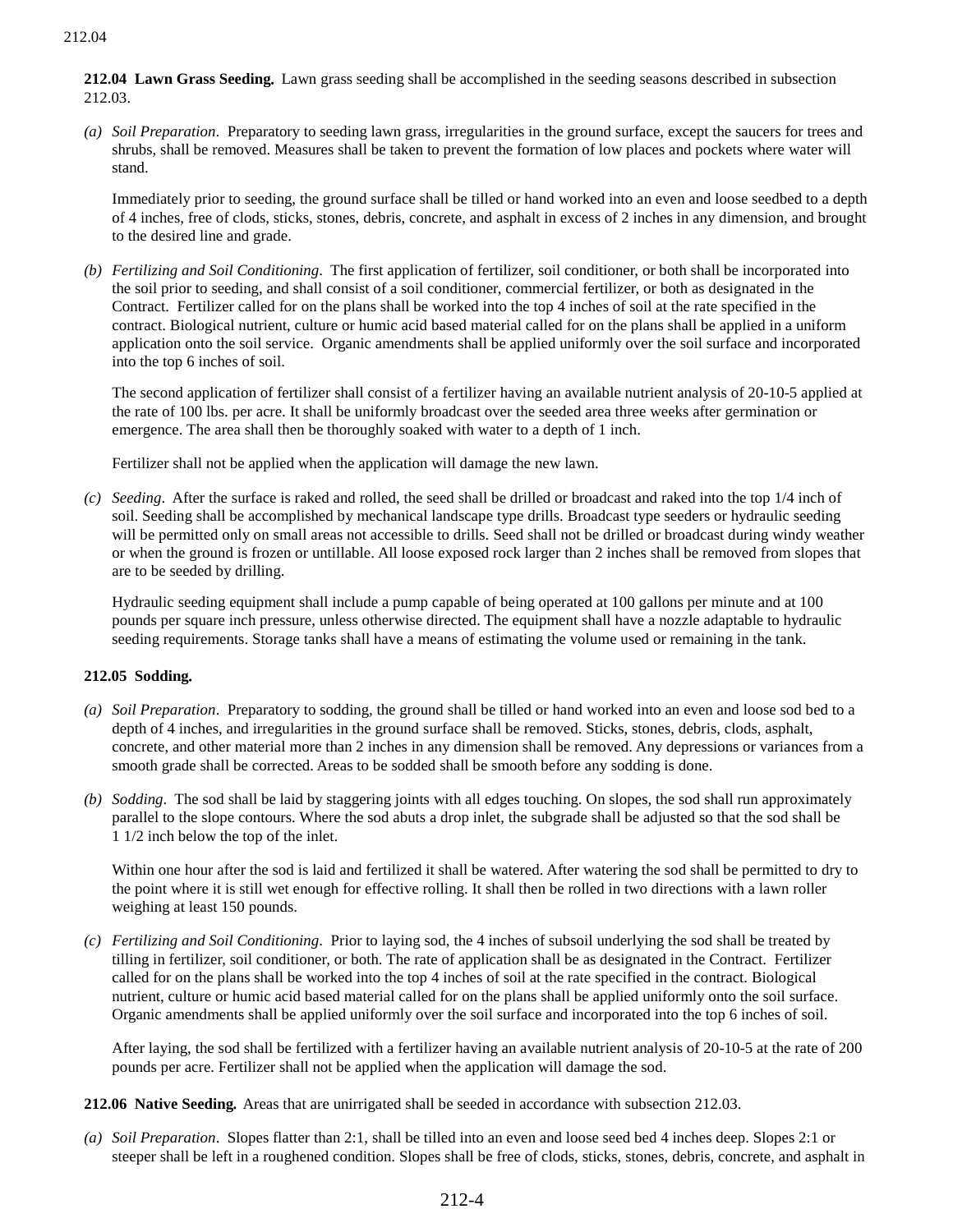excess of 4 inches in any dimension, and brought to the desired line and grade.

- *(b) Fertilizing and Soil Conditioning*. Prior to seeding, fertilizer, soil conditioner, or both shall be applied. The fertilizer and soil conditioner type and rate of application shall be as designated in the Contract. Fertilizer called for on the plans shall be worked into the top 4 inches of soil at the rate specified in the contract. Biological nutrient, culture or humic acid based material called for on the plans shall be applied in a uniform application onto the soil service. Organic amendments shall be applied uniformly over the soil surface and incorporated into the top 6 inches of soil. No measurable quantity of organic amendment shall be present on the surface after incorporation.
- *(c) Seeding*. Seeding shall be accomplished within 24 hours of tilling or scarifying to make special seed bed preparation unnecessary. The seeding application rate shall be as designated in the Contract. All slopes flatter than 2:1 shall be seeded by mechanical power drawn drills followed by packer wheels or drag chains. Mechanical power drawn drills shall have depth bands set to maintain a planting depth of at least 1/4 inch and shall be set to space the rows not more than 7 inches apart. Seed that is extremely small shall be sowed from a separate hopper adjusted to the proper rate of application.

If strips greater than 7 inches between the rows have been left unplanted or other areas skipped, the Engineer will require additional seeding at the Contractor's expense.

When requested by the Contractor and approved by the Engineer, seeding may be accomplished by broadcast or hydraulic type seeders at twice the rate specified in the Contract at no additional cost to the project.

All seed sown by broadcast-type seeders shall be "raked in" or covered with soil to a depth of at least 1/4 inch. Broadcasting seed will be permitted only on small areas not accessible to machine methods.

Hydraulic seeding equipment and accessories shall conform to the equipment and accessories described in subsection  $212.04(c)$ .

Seeded areas damaged due to circumstances beyond the Contractor's control shall be repaired and reseeded as ordered. Payment for this corrective work, when ordered, shall be at the contract prices.

Multiple seeding operations shall be anticipated as portions of job are completed to take advantage of growing conditions and to comply with Section 208 and subsection 212.03.

## **METHOD OF MEASUREMENT**

**212.07** The quantities of lawn seeding and native seeding will not be measured but shall be the quantities designated in the Contract, except that measurements will be made for revisions requested by the Engineer, or for discrepancies of plus or minus five percent of the total quantity designated in the Contract. The quantity of lawn seeding shall include soil preparation, water, fertilizer, and seed, completed and accepted. The quantity of native seeding shall include soil preparation, fertilizer, soil conditioner, and seed applied, completed, and accepted.

The quantity of sod to be measured will be the actual number of square feet, including soil preparation, water, fertilizer, and sod, completed and accepted.

When soil conditioner is measured and paid for separately, it will be measured by the actual number of acres to which soil conditioner is applied and will be paid for as Soil Conditioning.

The Contractor shall furnish the Engineer with seed certifications and analysis, fertilizer analysis, and bag weight tickers prior to placing any seed or fertilizer. Any seed or fertilizer placed by the Contractor without the Engineer's approval will not be paid for.

Measurement for acres will be by slope distances.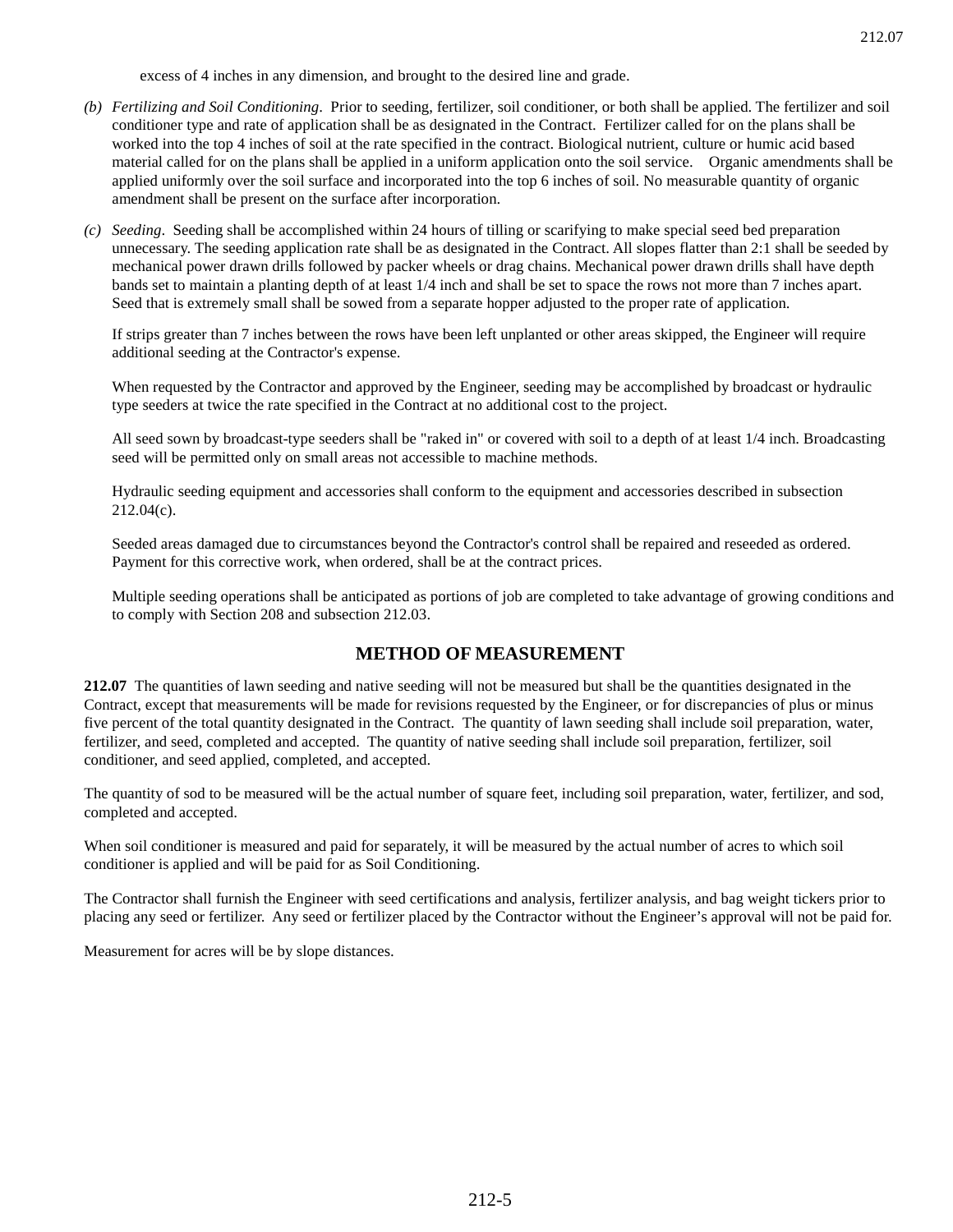# **BASIS OF PAYMENT**

**212.08** The accepted quantities of lawn seeding, native seeding, soil conditioning, and sod will be paid for at the contract unit price for each of the pay items listed below that appear in the bid schedule.

Payment will be made under:

| Pay Item               | Pay Unit           |
|------------------------|--------------------|
| Seeding (Lawn)         | Acre               |
| Seeding (Native)       | Acre               |
| Sod                    | <b>Square Foot</b> |
| Soil Conditioning Acre |                    |

Soil preparation, water, seed, fertilizer, and soil conditioner, incorporated into the seeding sodding or soil conditioning will not be paid for separately but shall be included in the work.

Adjusting or readjusting seeding or fertilizing equipment will not be paid for separately but shall be included in the work.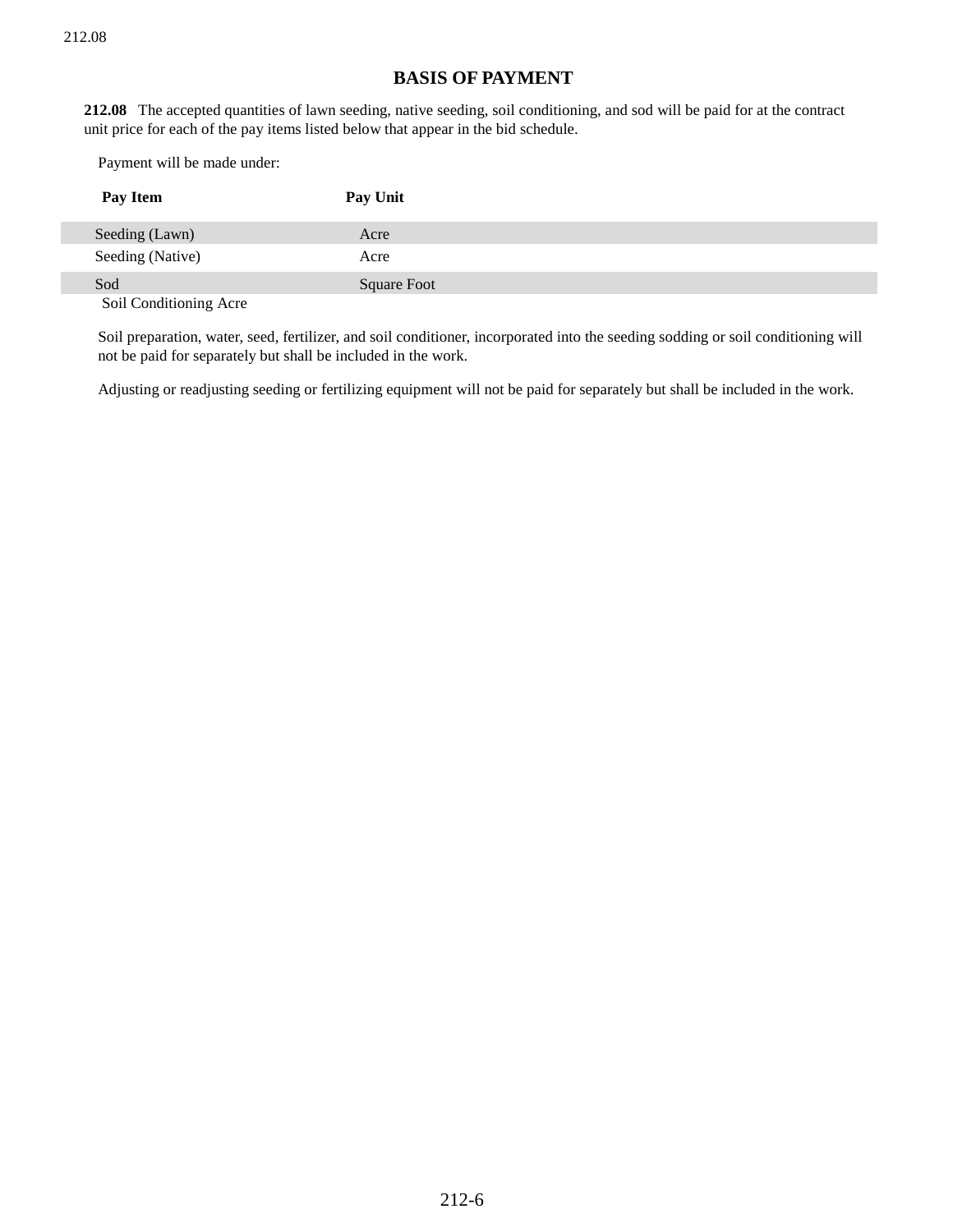## **SECTION 213**

## **MULCHING**

#### **DESCRIPTION**

**213.01** This work consists of mulching the seeded areas, furnishing and placing wood chip mulch in the planting beds and plant saucers, furnishing and applying hydromulch with tackifier on roadway ditches and slopes, furnishing and placing tackifier on mulch or soil on roadway ditches or slopes, and furnishing and installing metal landscape border for the separation of planting beds, in accordance with the Contract or as directed. Mulching may be accomplished by the crimping method using straw or hay, by the hydraulic method using wood cellulose fiber mulch, or by other approved methods with approved materials. When a specific mulching method is required, it will be designated in the Contract.

This work includes furnishing and applying spray-on mulch blanket or bonded fiber matrix on top of rock cuts and slopes after seeding or as temporary stabilization as shown on the plans or as directed by the Engineer.

## **MATERIALS**

**213.02** Materials shall conform to the following requirements.

- *(a) Mulching*. Materials for mulching shall consist of Certified Weed Free field or marsh hay or straw of oats, barley, wheat, rye or triticale certified under the Colorado Department of Agriculture Weed Free Forage Certification Program and inspected as regulated by the Weed Free Forage Act, Title 35, Article 27.5, CRS. Each certified weed free mulch bale shall be identified by one of the following:
	- (1) One of the ties binding the bale shall consist of blue and orange twine, or
	- (2) The bale shall have a regional Forage Certification Program tag indicating the Regional Forage Certification Program Number.

Mulch shall be inspected for and Regionally Certified as weed free based on the Regionally Designated Noxious Weed and Undesirable Plant List for Colorado, Wyoming, Montana, Nebraska, Utah, Idaho, Kansas and South Dakota.

The Contractor shall not unload certified weed free mulch bales or remove their identifying twine, wire, or tags until the Engineer has inspected and accepted them.

The Contractor shall provide a transit certificate that has been filled out and signed by the grower and by the Department of Agriculture inspector.

The Contractor may obtain a current list of Colorado Weed Free Forage Crop Producers who have completed certification by contacting the Colorado Department of Agriculture, Division of Plant Industry.

Straw or hay in a stage of decomposition (discolored, brittle, rotten, or moldy) or old, dry mulch which breaks in the crimping process will not be accepted.

The type and application rate of mulch material shall be as designated in the Contract.

*(b) Wood Cellulose Fiber Mulch*. Wood cellulose fiber mulch shall consist of virgin wood fibers manufactured expressly from clean whole wood chips. The chips shall be processed in such a manner as to contain no growth or germination inhibiting factors. Fiber shall not be produced from recycled materials such as sawdust, paper, cardboard, or residue from pulp and paper plants. The wood cellulose fibers of the mulch must maintain uniform suspension in water under agitation. Upon application, the mulch material shall form a blotter like mat covering the ground. This mat shall have the characteristics of moisture absorption and percolation and shall cover and hold seed in contact with the soil. The Contractor shall obtain certifications from suppliers that laboratory and field testing of their product has been accomplished, and that it meets all of the foregoing requirements pertaining to wood cellulose fiber mulch.

The wood cellulose fiber mulch shall conform to the following specifications: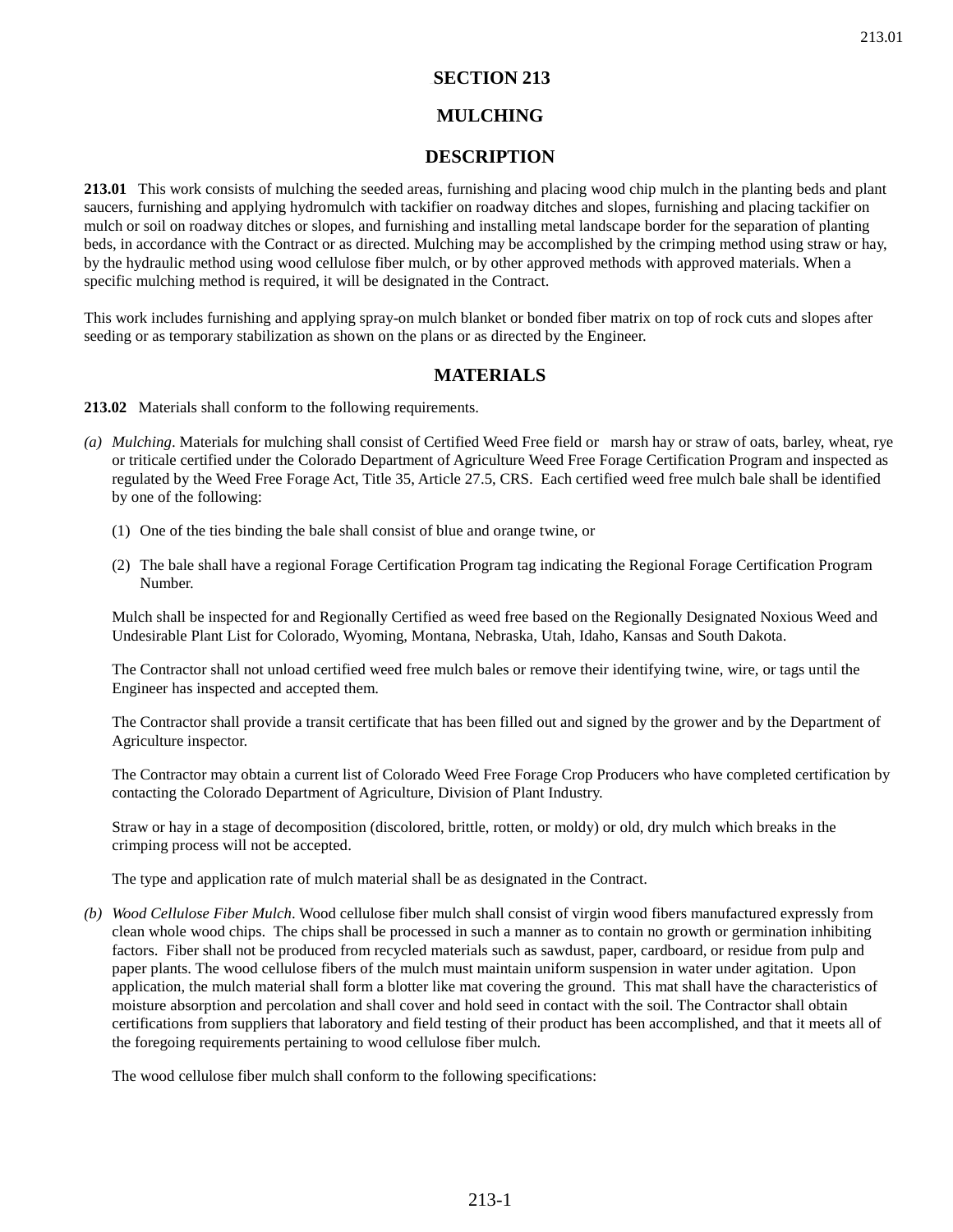| <b>Property</b>                                   | Requirement        |
|---------------------------------------------------|--------------------|
| Percent moisture content                          | $10.0\% \pm 3.0\%$ |
| Percent Organic Matter* (Wood<br>Cellulose Fiber) | $99.3\% \pm 0.2\%$ |
| Percent Ash Content*                              | $0.7\% \pm 0.2\%$  |
| pH                                                | $4.9 \pm 0.5$      |
| Water Holding Capacity*                           | 1200-1600 grams**  |
| *Oven Dried Basis<br>**Per 100 grams of fiber     |                    |

The wood cellulose fiber mulch shall be packaged in units containing current labels, with the manufacturer's name, the net weight, and certification that the material meets the foregoing requirements for wood cellulose fiber mulch.

*(c) Mulch Tackifier*. Material for mulch tackifier shall consist of a free-flowing, noncorrosive powder produced either from the natural plant gum of Plantago Insularis (Desert Indianwheat) or pre-gelatinized 100 percent natural corn starch polymer. The powders shall possess the following properties:

Plantago Insularis (Desert Indianwheat):

| <b>Property</b>  | <b>Requirement</b> | <b>Test Method</b> |
|------------------|--------------------|--------------------|
| pH 1% solution   | $6.5 - 8.0$        |                    |
| Mucilage content | 75% min.           | ASTM D7047         |

Pre-gelatinized 100 percent natural corn starch polymer:

| <b>Property</b>             | Requirement                        |
|-----------------------------|------------------------------------|
| Organic Nitrogen as protein | $15.5 - 7\%$                       |
| Ash content                 | $0 - 2\%$                          |
| Fiber                       | $4 - 5%$                           |
| pH 1% solution              | $6.5 - 8.0$                        |
| Size                        | $100\%$ thru 850 microns (20 mesh) |
| Settleable solids           | 22%                                |

All fibers shall be colored green or yellow with a biodegradable dye.

The material used for mulch tackifier shall not contain any mineral filler, recycled cellulose fiber, clays, or other substances which may inhibit germination or growth of plants. Water shall conform to subsection 209.02.

*(d) Wood Chip Mulch*. Wood chip mulch shall consist of fresh, moist pole peelings material having approximate dimensions; Width: 1/4 to 1/2 inch; Length: 3 to 4 inches

The Contractor shall submit a sample to the Engineer for approval at least 30 days prior to placing on the project.

*(e) Metal Landscape Border*. The metal landscape border shall consist of a strip of metal such as steel conforming to ASTM A1011 or approved equal.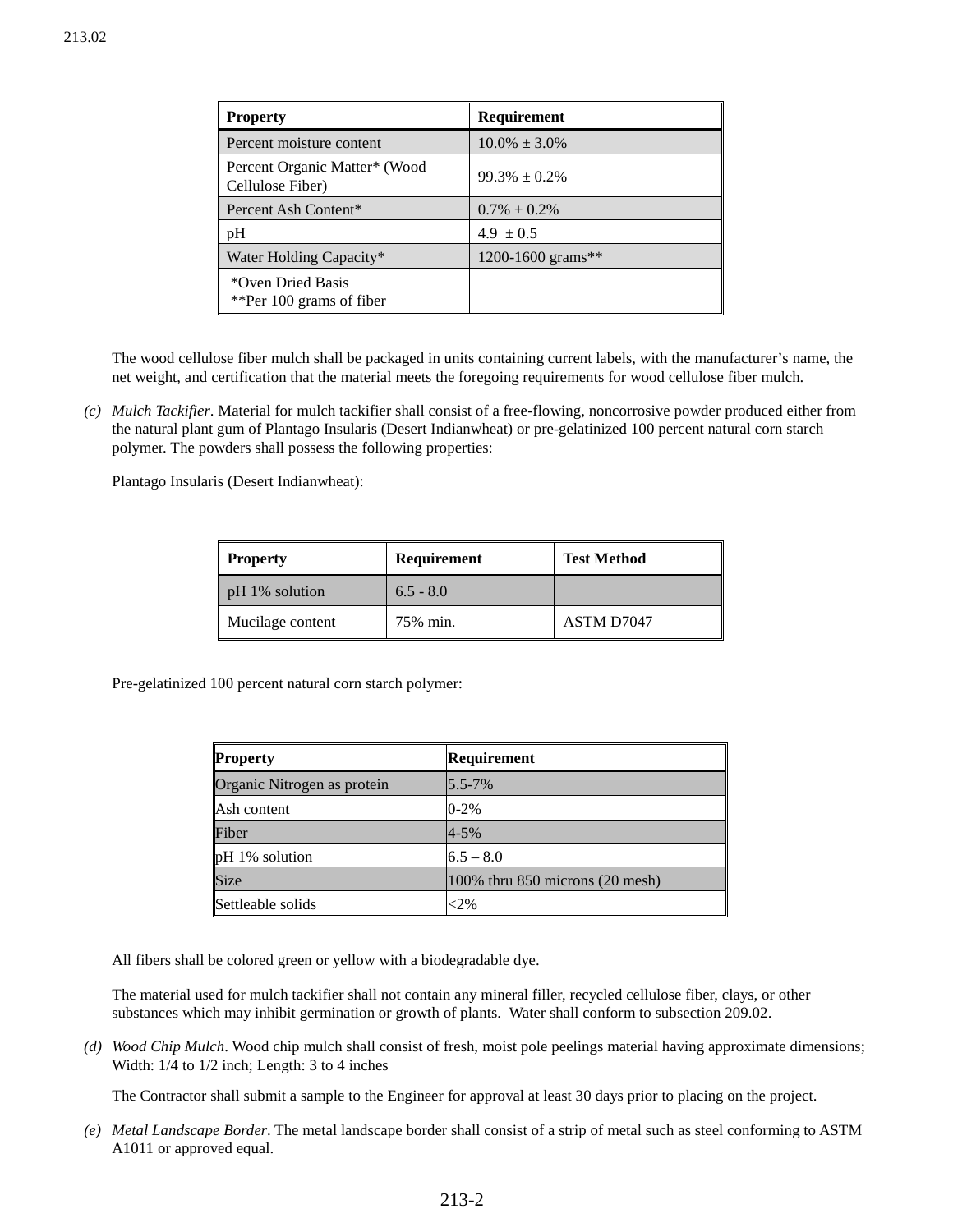213.02

(1) Spray-on Mulch Blanket (Type 1) shall be a hydraulically applied matrix containing organic fibers, water soluble crosslinked tackifier, and reinforcing biodegradable fibers. The reinforcing fibers shall completely break down (be compostable) and shall not release metals or toxins. Mulch Blanket (Type 1) shall conform to the following:

| <b>Properties</b>                | Requirement       | <b>Test Method</b> |
|----------------------------------|-------------------|--------------------|
| Organic Fibers                   | 71% Min.          | ASTM D2974         |
| <b>Cross linked Tackifiers</b>   | $10\% + 2\%$ Min. |                    |
| <b>Reinforcing Fibers</b>        | 2.5% Min.         |                    |
| Biodegradability                 | 100%              | ASTM D5338         |
| Ground Cover at Application Rate | 90% Min.          | ASTM D6567         |
| <b>Functional Longevity</b>      | 12 Months Min.    |                    |
| <b>Cure Time</b>                 | $< 8$ hours       |                    |
| Application                      |                   |                    |
| <b>Application Rate</b>          | $3,000$ lb./acre  |                    |

The organic fiber shall not contain lead paint, printing ink, varnish, petroleum products, seed germination inhibitors, or chlorine bleach. The organic fibers and reinforcing interlocking fibers cannot be produced from sawdust, cardboard, paper, or paper by-products.

(2) Spray-on Mulch Blanket (Type 2) shall be a hydraulically applied matrix pre-packaged in 50-pound bags containing both a soil and fiber stabilizing compound and thermally processed wood fiber.

The sterilized weed-free wood fiber mulch shall be manufactured through a thermo-mechanical defibrating process containing a specific range of fiber lengths averaging 0.25 inches or longer.

Mulch Blanket (Type 2) shall meet the following requirements:

213-3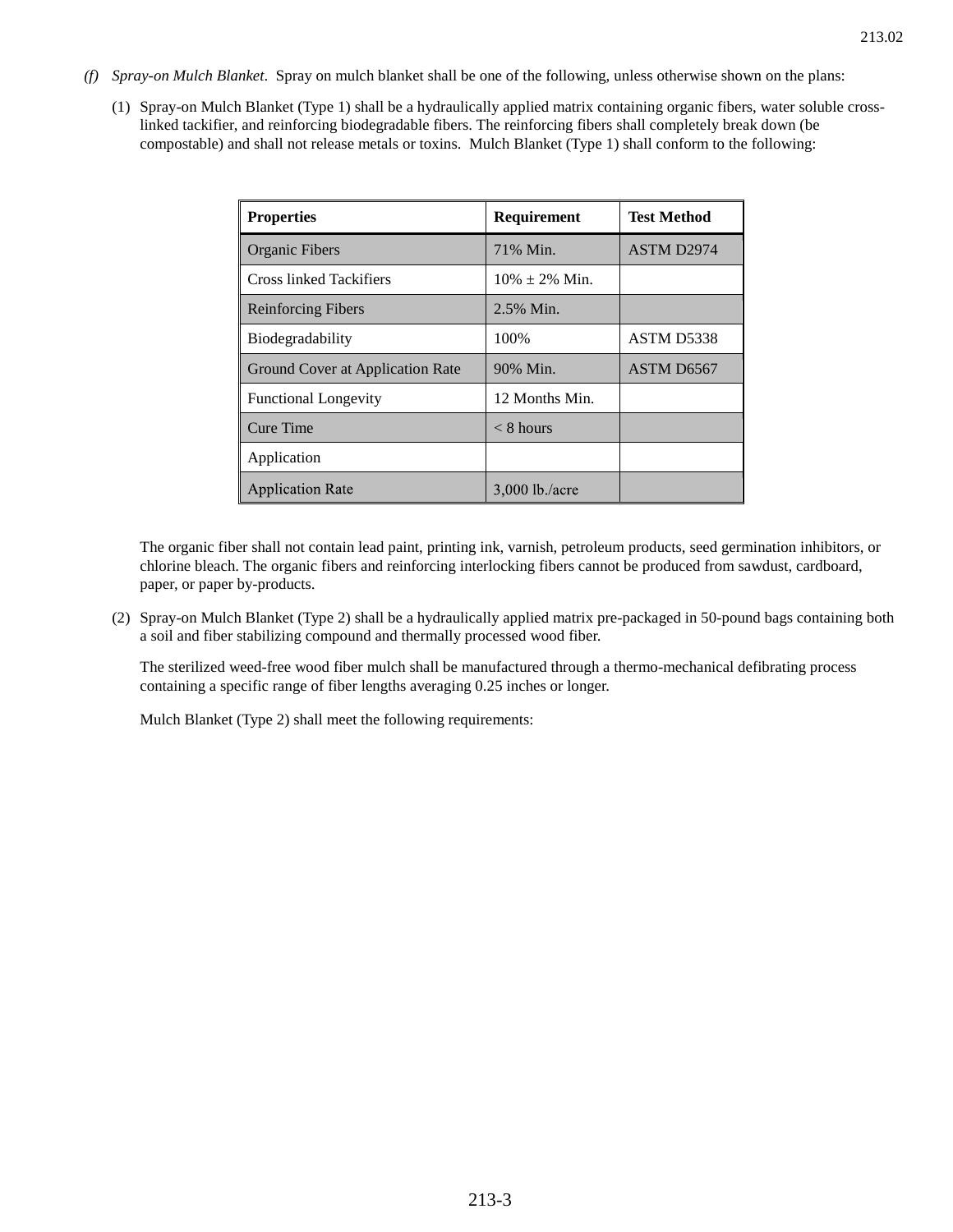| <b>Property</b>                   | Requirement           | <b>Test Method</b>                   |
|-----------------------------------|-----------------------|--------------------------------------|
| Fiber Retention On 28-Mesh Screen | $>40\%$               | <b>Tyler Ro-Tap Method</b>           |
| <b>Moisture Content</b>           | $12\% \pm 2\%$        | Total Air Dry Weight<br><b>Basis</b> |
| Organic Matter                    | $99.2\% \pm 0.2\%$    | Oven Dry Weight Basis                |
| Ash Content                       | $0.8\% \pm 0.2\%$     | Oven Dry Weight Basis                |
| pH At 3% Consistency In Water     | $4.5 - 7.0 \pm 0.5\%$ |                                      |
| <b>Sterilized Weed-Free</b>       | Yes                   |                                      |
| Non-Toxic To Plant Or Animal Life | Yes                   |                                      |
| Application                       |                       |                                      |
| Application rate                  | $3,000$ lb./acre      |                                      |

The soil and fiber stabilizing compound shall be composed of linear anionic copolymers of acrylamide pre-packed within the bag having a minimum content of 1.0 percent. The compound shall conform to the following:

| <b>Property</b>                   | Requirement |
|-----------------------------------|-------------|
| Molecular Weight                  | >12x106     |
| <b>Charge Density</b>             | $> 25\%$    |
| Non-Toxic To Plant Or Animal Life | Yes         |

*(g) Bonded Fiber Matrices (BFM).* BFM shall consist of hydraulically-applied matrix with a minimum of 70 percent nontoxic thermally processed or refined long strand organic fibers and water soluble tackifier to provide erosion control and shall be designed to be functional for a minimum of 9 months. BFMs form an erosion-resistant blanket that promotes vegetation and prevents soil erosion. The BFM shall be 100 percent biodegradable. The binder in the BFM shall also be biodegradable. BFMs shall conform to the following requirements: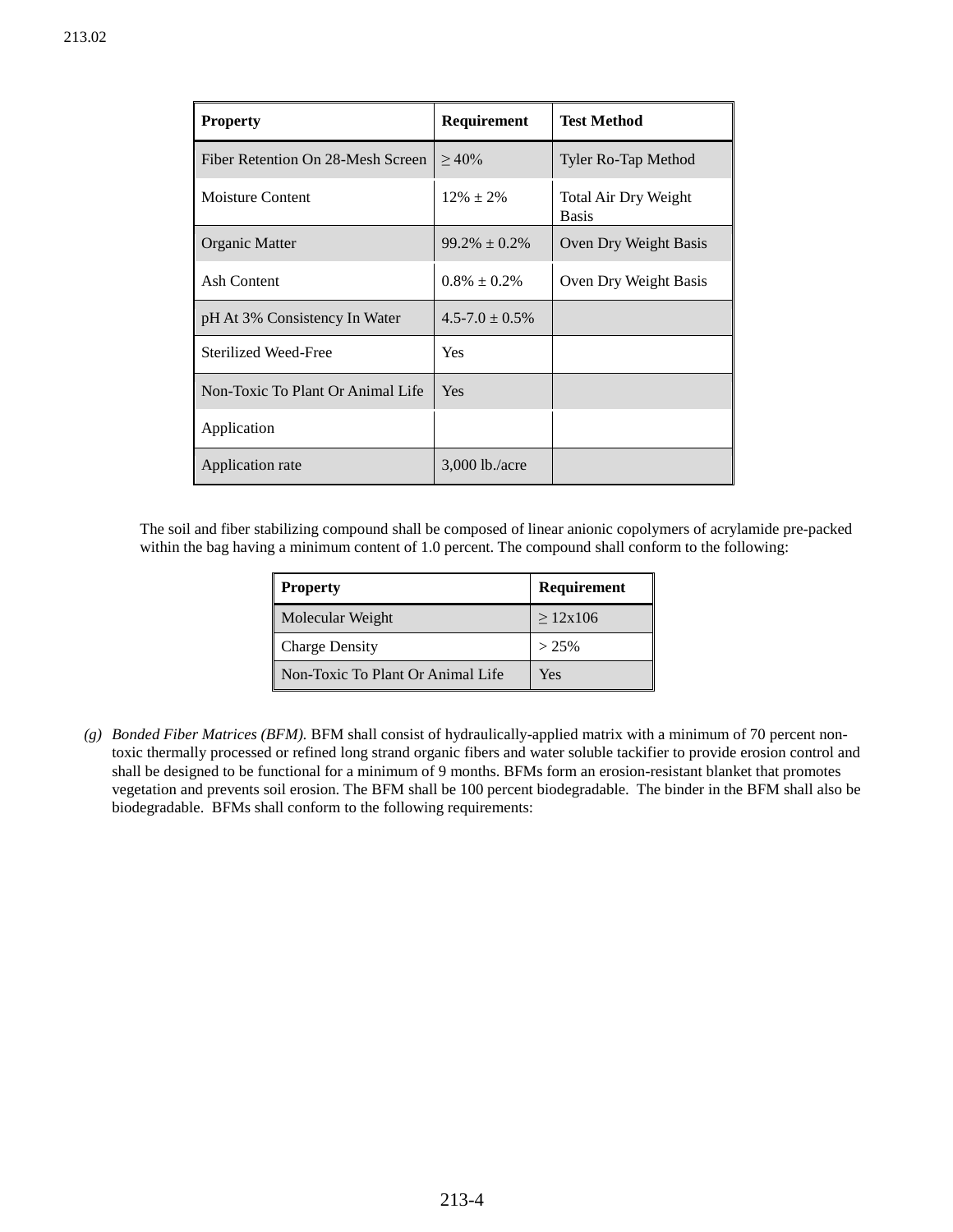| <b>Property</b>               | <b>Requirement</b> | <b>Test Method</b> |
|-------------------------------|--------------------|--------------------|
| Ground Cover (%)              | 95                 | ASTM D6567         |
| Bio-degradability (%)         | 100                | ASTM D5338         |
| functional Longevity (months) | 9 month minimum    |                    |
| Cure Time (hours)             | 24-48              |                    |
| <b>Cross-linked Tackifier</b> | 10% minimum        |                    |
| Application                   |                    |                    |
| Application Rate (lbs./Acre)  | 3000               |                    |

The fibers shall not contain lead paint, printing ink, varnish, petroleum products, seed germination inhibitors, or chlorine bleach. Fiber shall not be produced from sawdust, cardboard, paper, or paper by-products.

# **CONSTRUCTION REQUIREMENTS**

### **213.03**

*(a) Hay or Straw Mulching*. After seeding has been completed or when required for erosion control, hay or straw shall be uniformly applied, with no bare soil showing, at the rate designated in the Contract or as directed. It shall be crimped in with a crimper or other approved equipment. The Engineer may order hand-crimping on areas where mechanical methods cannot be used.

The seeded area shall be mulched and crimped within four hours after seeding. Areas not mulched and crimped within four hours after seeding or prior to precipitation or damaging winds on site shall be reseeded with the specified seed mix at the Contractor's expense, prior to mulching and crimping.

When tackifier is required in the Contract it shall be applied in the following order: (1) mulching, (2) mulch tackifier.

*(b) Hydraulic Mulching*. Wood cellulose fiber mulch and mulch tackifier shall be added to water to form a homogeneous slurry.

The operator shall spray apply the slurry mixture uniformly over the designated seeded area.

Hydraulic mulching shall not be done in the presence of free surface water.

Mixing procedure for the hydraulic mulch and tackifier mixture shall be as follows:

- (1) Fill tank with water approximately 1/4 full.
- (2) Continue filling while agitating with engine at full rpm.
- (3) Pour tackifier, at a moderate rate, directly into area of greatest turbulence.
- (4) With the recommended amount of tackifier in solution, add wood cellulose fiber mulch. Do not add fertilizer.

Apply the hydromulch and tackifier mixture at the following rate:

| <b>Wood Cellulose Fiber Mulch</b> | <b>Tackifier</b> |
|-----------------------------------|------------------|
| $2,000$ lbs./Acre                 | $100$ lbs./Acre  |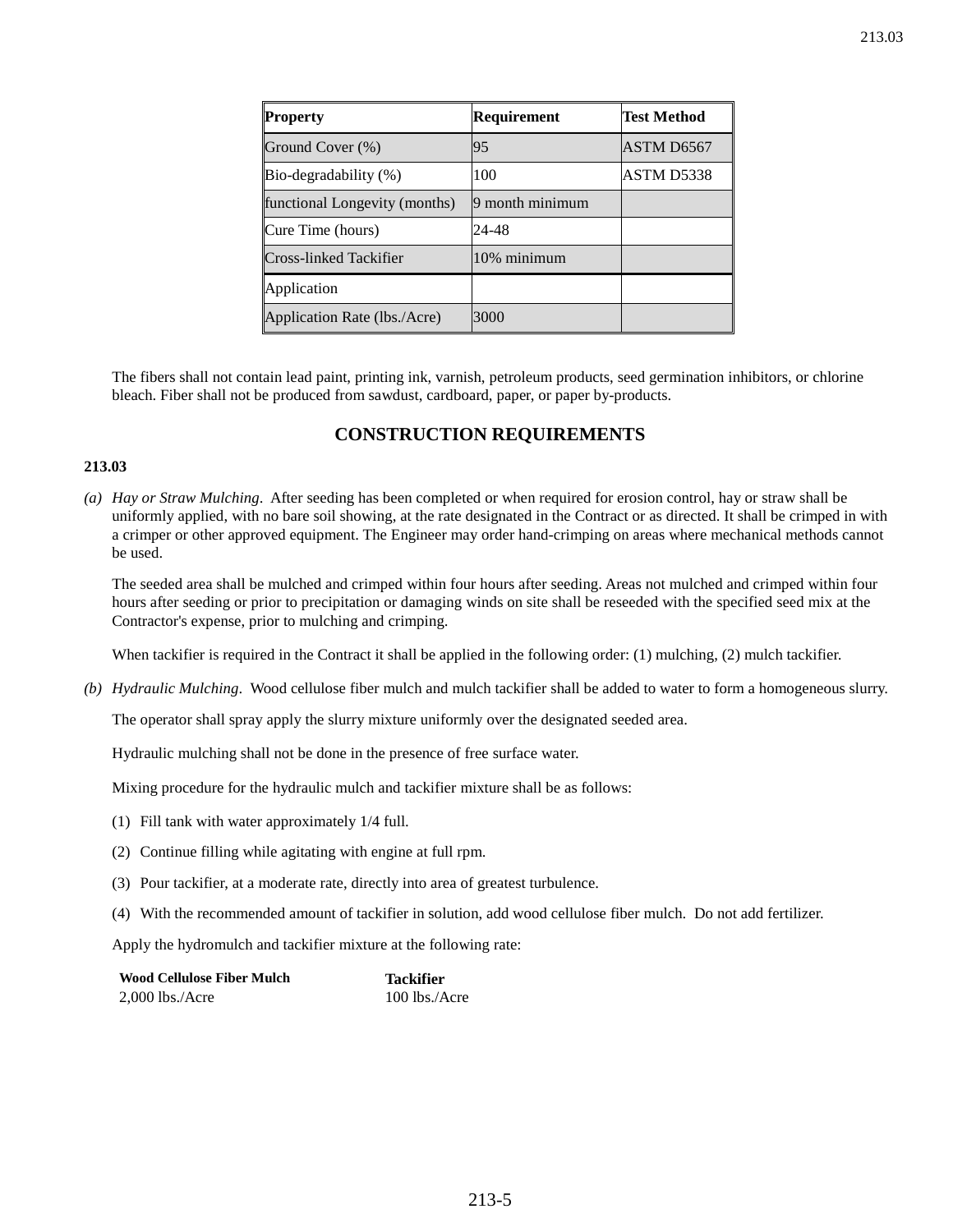- *(c) Mulch Tackifier.* Mixing procedure for mulch tackifier shall be as follows:
	- (1) Fill tank with desired amount of water and run engine at full R.P.M.
	- (2) Add wood cellulose fiber. Agitate until a homogenous, non-lumpy slurry is formed. Do not add fertilizer
	- (3) Slowly sift powdered tackifier into slurry and continue to agitate for at least five minutes.

Mulch tackifier shall be sprayed over hay or straw using a nozzle that will disperse the spray into a mist that will uniformly cover the mulch.

Application Rate: Apply this as an overspray at the following rate or as approved by the Engineer.

#### **Powder Wood Cellulose Fiber Water**

200 lbs./Acre 300 lbs./Acre 2,000 gal./Acre

*(d) General*. Mulch shall be tacked simultaneously or immediately upon completion of mulching and crimping to avoid nonuniform coverage. Areas not properly mulched, or areas damaged due to the Contractor's negligence, shall be repaired and remulched as described above, at the Contractor's expense.

Mulch removed by circumstances beyond the Contractor's control shall be repaired and remulched as ordered. Payment for this ordered corrective work shall be at the contract prices.

The Engineer may order test sections be established for adjusting the mulching equipment to assure conformance with the specified application rate. The Engineer may order equipment readjustment at any time.

- *(e) Wood Chip Mulch*. A 4-inch layer, unless otherwise shown in the plans, of wood chip mulch shall be uniformly applied to all planting beds as shown on the plans or as directed. Wood chip mulch shall be placed in all tree and shrub saucers in seeded areas. Wood chip mulch shall be capable of matting together to resist scattering by the wind.
- *(f) Metal Landscape Border*. Metal landscape border shall be installed along the lines and at the grades shown on the plans by an approved method that will not damage the border. Ends of metal landscape border shall overlap the next adjacent section a minimum of 6 inches. Metal landscape border shall be anchored with wire tie-downs at intervals of approximately 2 feet. Wire tie-downs shall be 9-gage wire at least 14 inches long. Metal landscape border shall be inserted into the ground by driving against the wire tiedowns; ground may be moistened to ease entrance into the ground. Driving on edge of metal landscape border will not be permitted except when the edge is properly shielded. Metal landscape border may be bent for sharp angles, and overlapped at closure of perimeter.
- *(g) Spray-On Mulch Blanket*. Spray-on mulch blanket installation shall strictly comply with the Manufacturer's mixing recommendations and installation instructions. No chemical additives with the exception of fertilizer, soil pH modifiers, extended-term dyes and bio nutrients will be permitted. The spray-on mulch blanket shall be mixed and applied as follows:

The hydromulching vessel shall be filled with water to at least ⅓ capacity (high enough to cover agitators) prior to adding any material. Continue to fill vessel with water and slowly add the fibers while agitators are in motion. Run agitators at ¾ speed. Continue to mix tank a minimum of 10 minutes prior to application.

Apply spray-on mulch blanket in a uniform application using a minimum 22-degree arc type nozzle. Apply hydro slurry in two directions (from top of slope down and from toe of the slope up, as well as, be applied at a minimum of two layers).

Co-polymer shall not be used use in channels, swales, or other areas where concentrated flows are anticipated and should not be used on saturated soils that have groundwater seeps.

*(h) Bonded Fiber Matrices (BFM)*. Bonded fiber matrices shall strictly comply with the Manufacturer's mixing recommendations and installation instructions. No chemical additives with the exception of fertilizer, soil pH modifiers, extended-term dyes, and bio stimulant materials shall be permitted. BFMs shall be applied in a uniform application using a minimum 22-degree arc type nozzle. BFMs shall be applied in two directions (from top of slope down and from toe of the slope up, as well as, be applied at a minimum of two layers.

Biodegradable BFMs shall not be applied immediately before, during, or immediately after rainfall if the soil is saturated.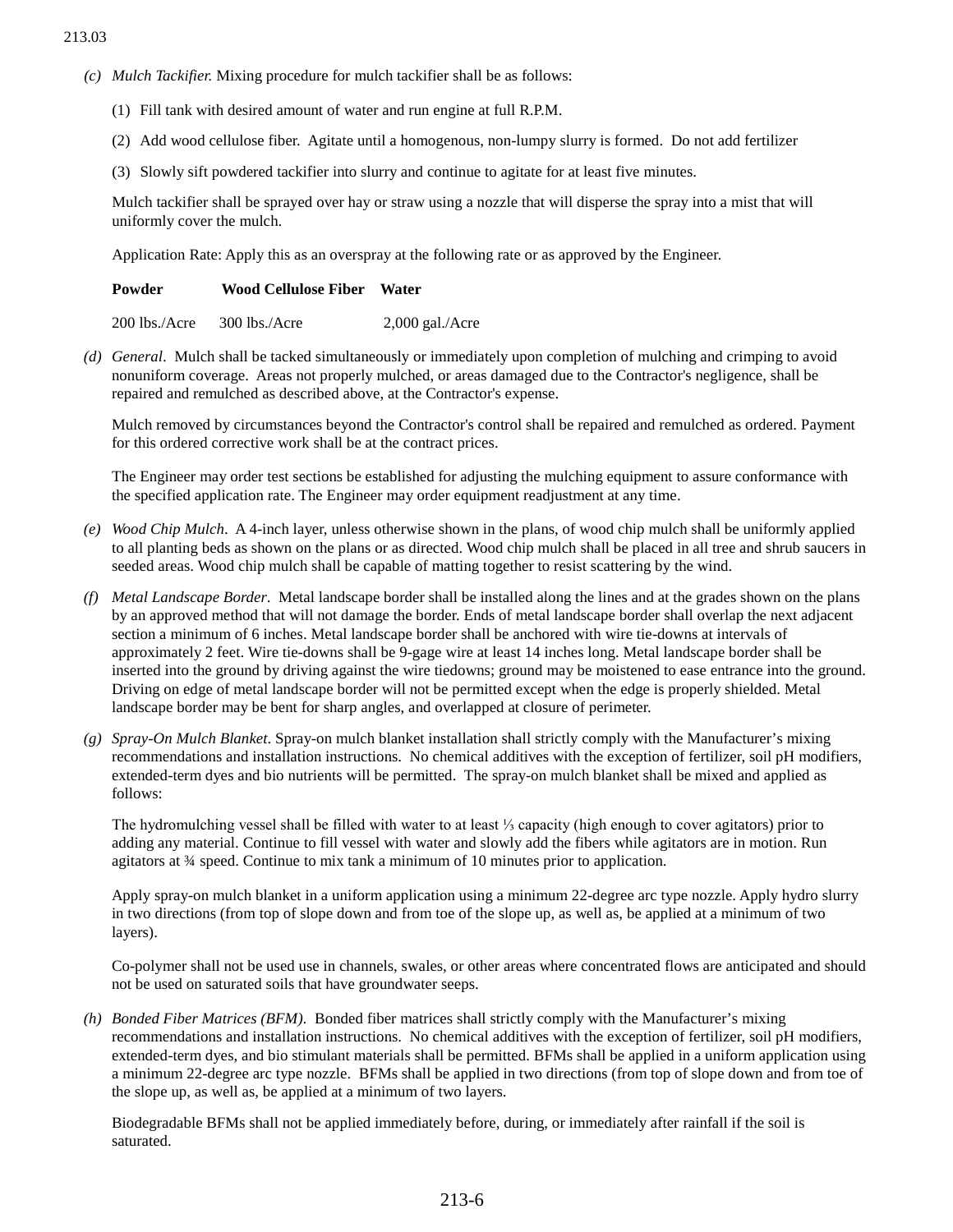BFMs shall not be used use in channels, swales, or other areas where concentrated flows are anticipated and shall not be used on saturated soils that have groundwater seeps.

Foot traffic, mechanical traffic or grazing shall not be permitted on treated areas until vegetated. Treated areas damaged due to circumstances beyond the Contractor's control shall be repaired or re-applied as ordered. Payment for corrective work, when ordered, shall be at contract unit prices.

# **METHOD OF MEASUREMENT**

**213.04** The quantity of hay and straw mulch, wood chip mulch, wood fiber and, spray-on mulch blanket, bonded fiber matrix, and tackifier will not be measured but shall be the quantity designated in the Contract, except that measurements will be made for revisions requested by the Engineer, or for discrepancies of plus or minus five percent of the total quantity designated in the Contract. Measurement for acres will be by slope distances.

The quantity of mulch tackifier to be measured will be the actual number of pounds of dry tackifier powder used.

Metal landscape border will be measured by the linear foot of completed and accepted metal border. Measured length of metal landscape border will not include required overlap splices.

Spray-on mulch blanket and bonded fiber matrix will be measured by the acre or by the actual pounds of product applied, as shown on the plans. The area will be calculated on the basis of actual or computed slope measurements. The Contractor shall verify, prior to application, weight of spray on mulch blanket and bonded fiber matrix bags for certification of materials and application rate.

# **BASIS OF PAYMENT**

**213.05** The accepted quantities will be paid for at the contract unit price for each of the pay items listed below that appear in the bid schedule.

Payment will be made under:

**Pay Item Pay Unit** 

| ray nem ray Umu                |             |
|--------------------------------|-------------|
| Mulching (                     | Acre        |
| Mulching (Hydraulic)           | Acre        |
| Mulching (Weed Free Hay)       | Acre        |
| Mulching (Weed Free Straw)     | Acre        |
| Mulching (Wood Chip)           | Cubic Foot  |
| Mulch Tackifier                | Pound       |
| Metal Landscape Border<br>Inch | Linear Foot |
| Spray-on Mulch Blanket         | Acre        |
| Spray-on Mulch Blanket         | Pound       |
| <b>Bonded Fiber Matrix</b>     | Acre        |
| <b>Bonded fiber Matrix</b>     | Pound       |

Water, wood fiber, mixing and application for mulch tackifier will not be measured and paid for separately but shall be included in the work.

Adjusting or readjusting mulching equipment will not be paid for separately but shall be included in the work.

Payment for spray–on mulch blanket and bonded fiber matrix will be full compensation for all work and materials necessary to complete the item.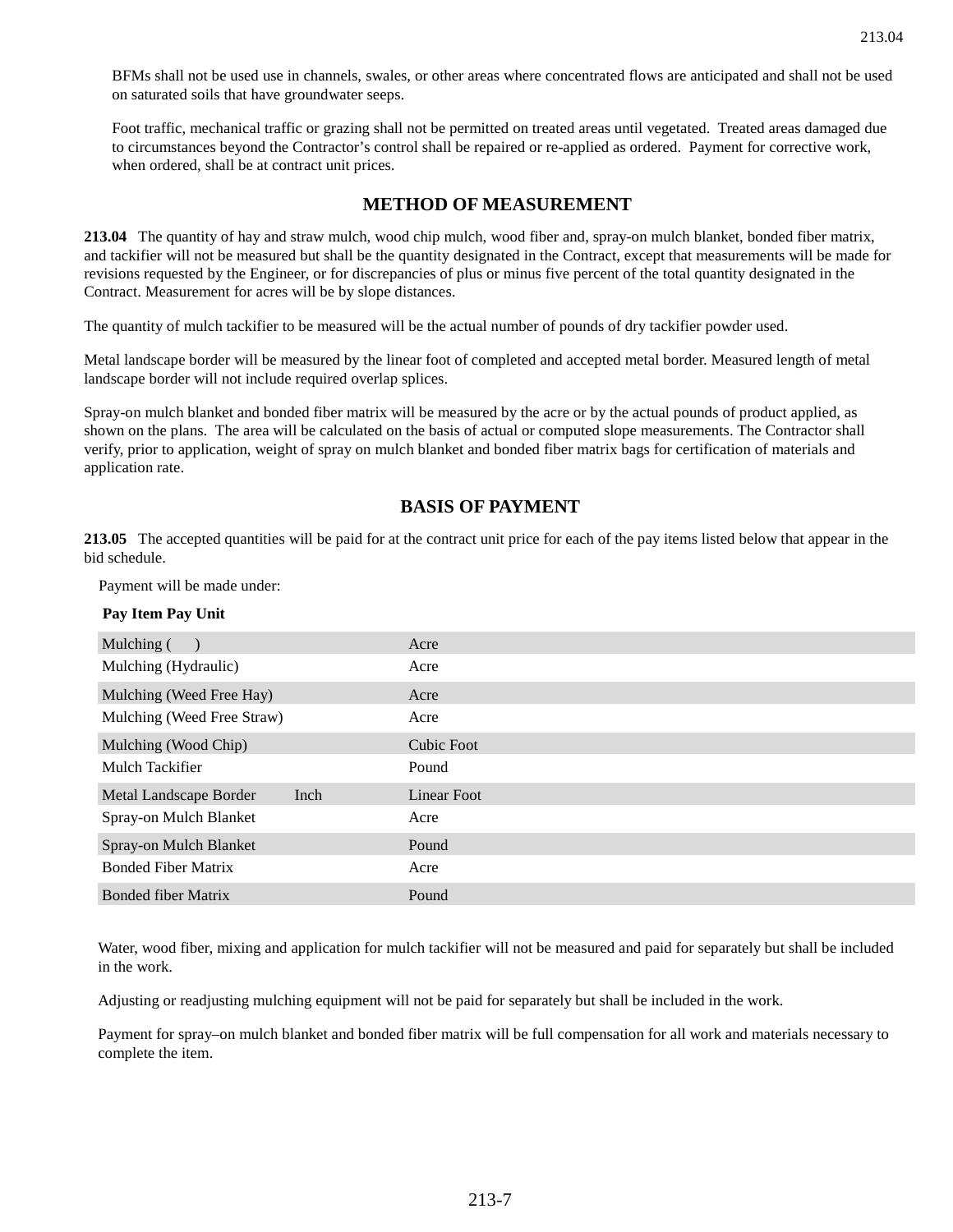# **THIS PAGE INTENTIONALLY LEFT BLANK**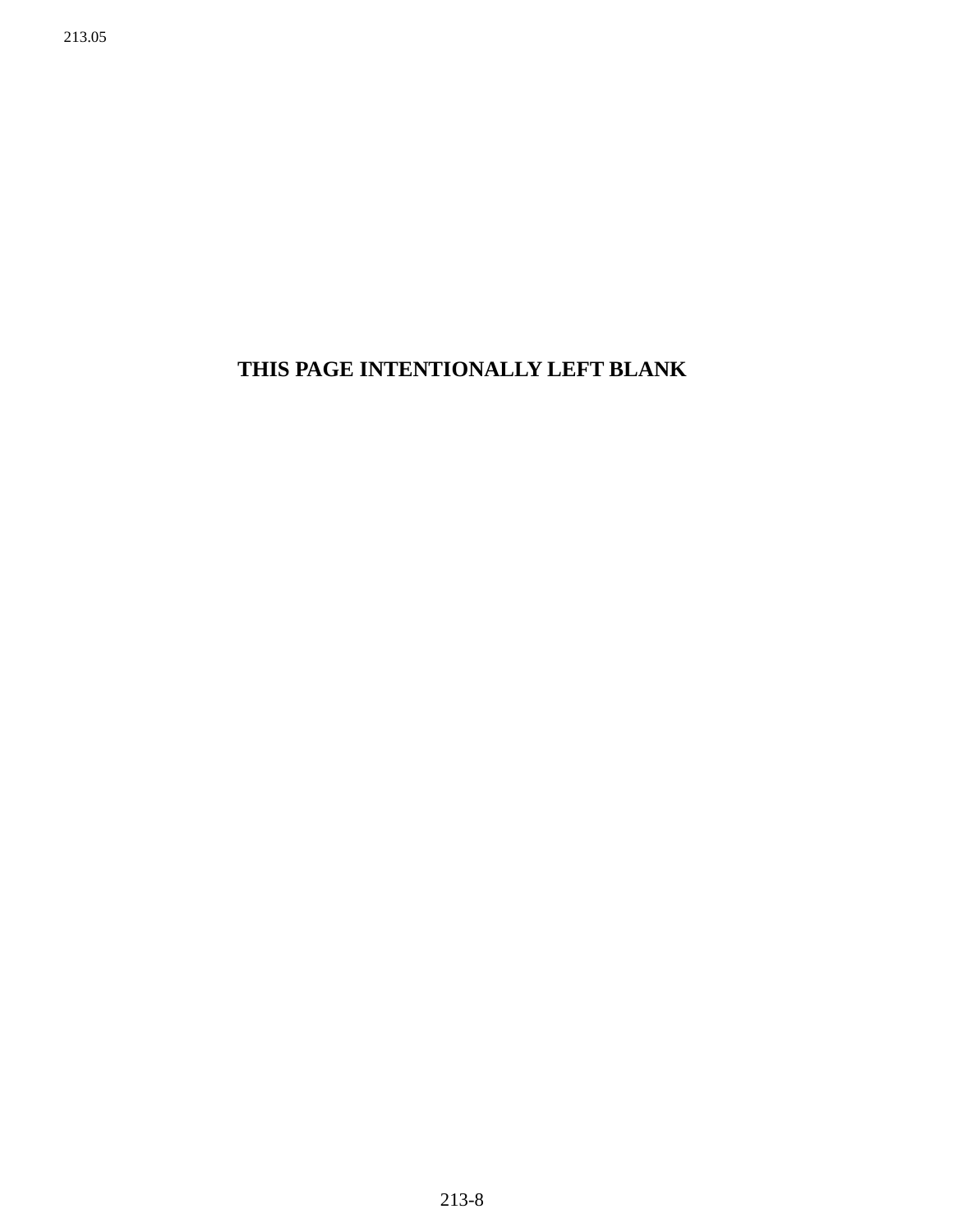# **SECTION 214**

# **PLANTING**

#### **DESCRIPTION**

**214.01** This work consists of furnishing and planting trees, shrubs, wetland perennials, and other plant material, hereinafter referred to as "plants" and obtaining live brush layer cuttings from onsite willow species designated by the Engineer near the project site and planting them in moist areas as shown on the plans or as directed.

# **MATERIALS**

**214.02 General** Plants shall be of the species or variety designated in the Contract, in healthy condition with normal well developed branch and root systems, and shall conform to the requirements of the current American Standard for Nursery Stock. The Contractor shall obtain certificates of inspection of plant materials that are required by Federal, State, or local laws, and submit the certificates to the Engineer.

All plants shall be free from plant diseases and insect pests. All shipments of plants shall comply with all nursery inspection and plant quarantine regulations of the State of origin and destination, and the Federal regulations governing Interstate movement of nursery stock.

The minimum acceptable sizes of all plants, with branches in normal position, shall conform to the measurements specified in the Contract.

Plants hardy in hardiness zones 2, 3, 4, and 5 only will be accepted. Hardiness zones are defined in U.S. Department of Agriculture publications.

All container grown plants shall be those plants that have been growing in a nursery for at least one growing season, or plants that have established themselves in accordance with definitions set forth in the Colorado Nursery Act, Title 35, Article 26, CRS.

Trees and shrubs shall have been root-pruned during their growing period in the nursery in accordance with standard nursery practice.

If plants of acceptable quality and specified variety or size are not available locally, the Contractor may:

- (1) Substitute acceptable plants that are larger than specified at no change in contract price.
- (2) On written approval, substitute smaller plants than those specified in the Contract at the adjusted price stated in the written approval.
- (3) On written approval, substitute plants of a different genus, species, or variety at the adjusted price stated in the written approval.

Before any substitution of plants will be considered, the Contractor shall furnish to the Engineer written statements from three sources verifying that the plants designated on the plans are not available.

At the Landscape Pre-construction Conference, the Contractor shall name the nursery stock supplier for all items. The Contractor shall tag all nursery stock for inspection by the Engineer. The Engineer will reject any nursery stock not meeting the Contract at any of the three following times and locations:

- (1) At the named supplier's location. The Engineer will notify the Contractor when nursery stock will be inspected at the supplier's location.
- (2) On the project site at the time of delivery, prior to planting.
- (3) At the time of installation. Final acceptance of all plant material will be made at the time of installation on the project site.

Deciduous plants, broadleaf evergreens, and conifers shall be balled and burlapped, or in containers used in standard nursery practice. Balling and burlapping shall conform to the recommended specifications in the American Standard for Nursery Stock. The ball of the plant shall be natural, not made, and the plant shall be handled by the ball at all times. No balled and burlapped plant shall be accepted if the ball is broken or the trunk is loose in the ball.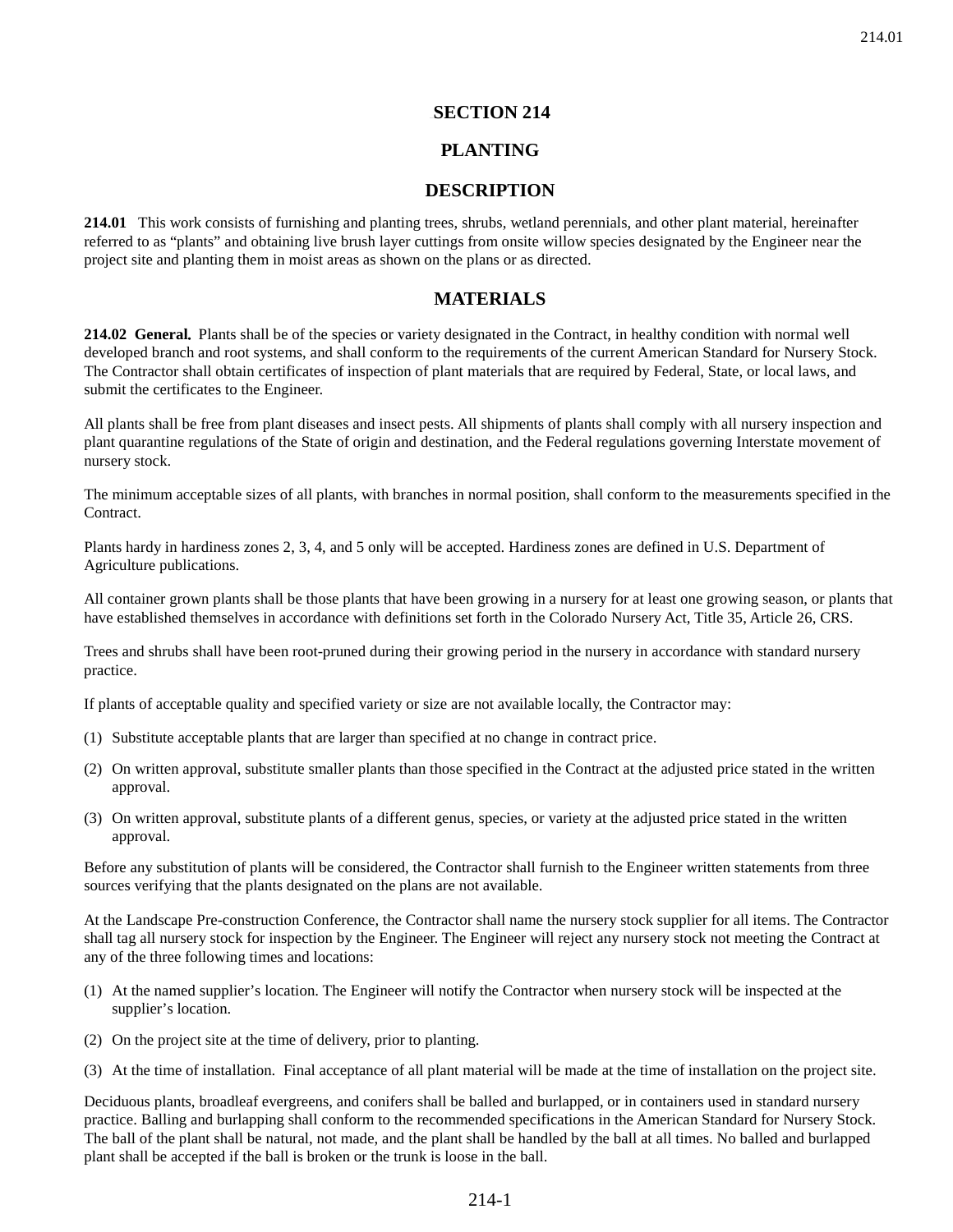Each species shall be identified by means of grower's label affixed to the plant. The grower's label shall include the data necessary to indicate conformance to specifications.

Plants for fall planting shall be furnished balled and burlapped or container-grown unless otherwise designated in the Contract or approved.

- *(a) Brush Layer Cuttings*. Brush layer cuttings taken from designated plants shall be at least 0.5 inch in diameter or larger. Brush layer cuttings shall be 24 to 36 inches long with the bottom end cut off at an angle and the top end with a straight cut. Cuttings shall be taken and installed while dormant in early spring. Cuttings shall not be planted when the ground is frozen. Brush layer cuttings shall be stored no longer than one week. The cuttings shall be stored by submerging them at least ⅔ of their length in containers of water, free from any harmful oil, chemical, sprays, or other materials. The containers shall be kept in the shade.
- *(b) Wetland Perennial Plants*. Perennial wetland plants shall be supplied in containers as designated in the Contract; no bare root material will be allowed. The original plant stock for the plants shall be from Colorado. Perennial plants shall have been growing at least one growing season in the nursery. Perennial shall not be shipped while in a dormant condition. Perennials shall be a minimum of 6 inches in height when applicable to the species. Water shall be applied to wetland perennial plants until soil is saturated. Wetland perennial plants shall be watered thoroughly every day for a period of one month.
- *(c) Stakes*. Wood stakes shall be 2 inch x 2 inch square, or 2 1/2 inch diameter and 6 feet long free from bends. Metal stakes shall be 6 feet long standard T-bar steel fence post or #4 or larger rebar. Wood stakes shall be made of untreated wood guaranteed to last in the ground at least two growing seasons. The bottom of wood stakes shall be pointed.
- *(d) Soil Conditioners and Fertilizer*. Soil conditioner shall consist of composted plant material, 90 percent 1/4 inch or less with a carbon to nitrogen ratio of 15:1 to 25:1. A sample of the soil conditioner and certificate of compliance shall be provided to the Engineer to verify the organic matter content, and carbon matter to nitrogen ratio shall be submitted one month prior to planting for approval.

Fertilizer for planting shall be used as specified in the Contract.

# **CONSTRUCTION REQUIREMENTS**

**214.03 General** All plants shall be protected from drying out or other injury. Broken and damaged roots shall be pruned before planting.

*(a) Planting Seasons*. Plants shall be planted in accordance with the Contract.

Areas to be planted shall be brought to the lines and grades designated or approved. The location of plants shown in the Contract is approximate to the degree that unsuitable planting locations shall be avoided. Trees shall be planted at least 30 feet from the edge of the traveled way, except when guardrail or vertical curb exists, this distance may be reduced to 20 feet. Locations and layouts shall be approved before preparatory work for planting is started. Shrubs shall not be planted closer than 6 feet from the edge of pavement.

All layout staking for planting shall be done by the Contractor and shall be approved by the Engineer before planting holes are prepared.

The Contractor shall place all plant material according to the approved planting plans, or as directed.

- *(b) Excavation*. Planting pits shall be circular in outline with vertical or sloped sides. Pits for trees and shrubs shall be at least two times greater in diameter than the earth ball.
- *(c) Planting*. Planting shall be done in accordance with good horticultural practices. Plants of upright growth shall be set plumb and plants of prostrate type shall be set normal to the ground surface. Plants with dry, broken, or crumbling roots will not be accepted for planting.

Planting pits shall be dug 2 to 4 inches shallower than the height of the rootball for trees, and 2 inches shallower for shrubs. In non-irrigated areas, planting pits shall be dug so that the top of the rootball is level with the final grade. The tree rootball shall be set in the center of the planting pit on undisturbed soil. Trees shall be stabilized and then the wire basket, any twine or wire, and burlap shall be removed before the pit is backfilled. Shrubs shall be planted in the center of the pit. Plastic, metal, fabric, or peat containers shall be removed. Shallow scores 1/4 to 1/2 inch deep shall be made along the edges of the rootball.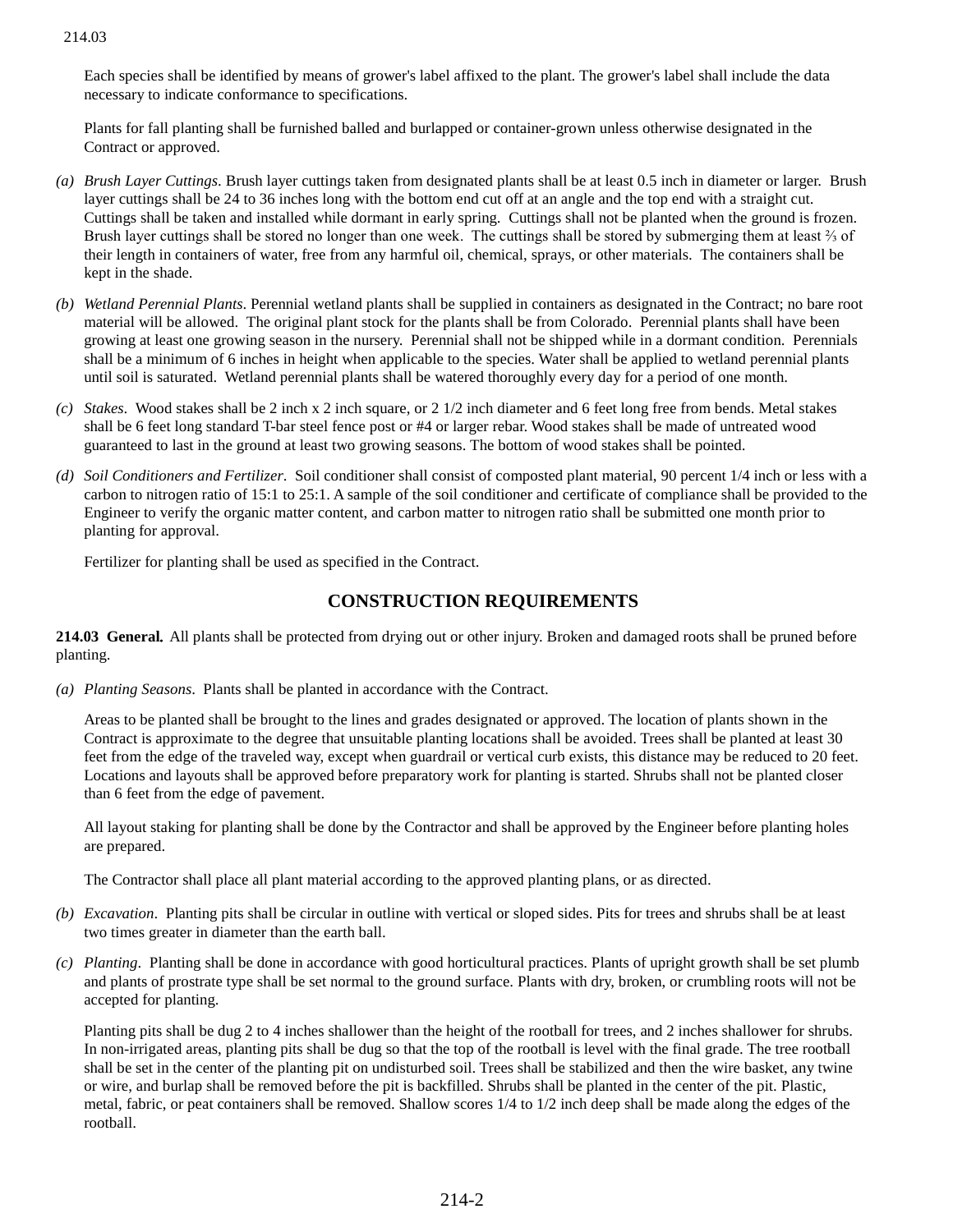Areas to be planted with ground cover shall be prepared by placing topsoil and a 1/2 inch layer of soil conditioner on the ground surface, and roto-tilling to a depth of 6 inches. Ground cover shall be planted by excavating to a depth sufficient to accommodate the root structure of plant materials without crimping or bending roots. After planting, backfill shall be placed around the ground cover and compacted firmly around the roots. The planted areas shall be brought to a smooth and uniform grade, and then top dressed with a 2-inch mulch cover of the type specified on the plans.

*(d) Backfilling*. When soil conditioner is specified, composted plant material shall be added and thoroughly mixed into the backfill material at the rate of 0.5 cubic foot per tree and 0.1 cubic foot per shrub.

Backfill shall be thoroughly worked and watered-in to eliminate air pockets. Watering shall be done immediately after the plant is placed. Backfilling of the planting pit shall be resumed after this water is absorbed. Roots and crown shall be covered with soil at this time. After the soil has settled, plants must be in the proper position and at the proper depth. Saucers shall be prepared around each plant to the dimensions shown on the planting details. When saucers are required they shall be covered with a 4-inch-thick layer of fresh moist wood chip mulch conforming to Section 213. After completion of all planting and before acceptance of the work, the Contractor shall water plants installed under this Contract, as needed to maintain a moist root zone optimum for plant growth. Plants damaged by the Contractor's operations shall be replaced at the Contractor's expense.

Surplus soil remaining after backfilling is completed shall be used for constructing water retention berms, or, if not needed for berms, shall be thinly distributed (wasted) in the vicinity, subject to approval of the Engineer.

*(e) Pruning.* All deciduous trees and shrubs shall be pruned in accordance with standard horticultural practice, preserving the natural character of the plant. Guidelines for pruning are indicated in the planting details. Pruning cuts shall be made with sharp clean tools.

All clippings shall become the property of the Contractor and be removed from the site.

*(f) Staking.* All deciduous trees 2-inch caliper and greater shall be staked with two stakes. Stakes shall conform to subsection 214.02(c). Stakes shall be driven 2 feet into the ground with one stake on the side of the prevailing wind (generally the west side) and the other stake on the opposite side. Stakes shall be driven at least 1 foot outside each edge of the planting pit. Trees shall be guyed with 1 to 2-inch-wide strips of nylon webbing with metal grommets.

Coniferous trees 4 feet or taller shall be staked as designated in the Contract or as directed.

Stakes shall be spaced equally around the tree.

Trees specified to be guyed with wire shall be secured with No. 12 gage annealed galvanized steel wire free of bends and kinks.

*(g) Wrapping Materials*. Wrapping material shall be horticulturally approved waterproof wrapping paper. Wrapping shall be applied from the base of the tree upward to the second scaffold branch and secured with arbor tape. Populus sp. are exempt from tree wrap. The Contractor shall submit the manufacturer's certification for the wrapping material requirements. Wrapping shall be done in the fall months prior to freeze, and removed in the spring. Wrapping shall not remain on any trees throughout the summer months. Wrapping shall be removed by the Contractor.

All plant tags shall be removed from plants and all packing or other material used by the Contractor shall be removed from the site.

*(h) Brush Layer Cuttings*. Using a rock bar or other tool, holes at least 20 inches deep shall be made in the stream bank or other areas. A cutting shall be placed in each hole. If in riprap, the hole shall be backfilled with soil to within 3 inches of the riprap surface. The top 3 inches of the void shall be filled with gravel from the stream bank or streambed and compacted slightly. The remaining exposed length shall be cut off 2 to 3 inches above the ground line. The placement of these cuttings shall be in areas shown on the plans that remain damp or are seasonally inundated, as directed. Brush layer cuttings shall be planted at a density of one cutting per square yard on streambank or other designated areas that have been regraded, riprapped, or disturbed. The strip that is most successful for brush layer cutting establishment is only several yards wide and approximately, plus or minus, 2 feet from the ordinary high water line.

Water shall be applied to the brush layer cuttings planted areas until the soil mass is saturated. Brush layer cuttings shall be watered thoroughly every day for a period of one month.

*(i) Irrigation*. Plantings that are to be irrigated shall be planted so that the irrigation system is operating and supplying the designated amount of water as planting is occurring. Plants shall be watered within 15 minutes of planting.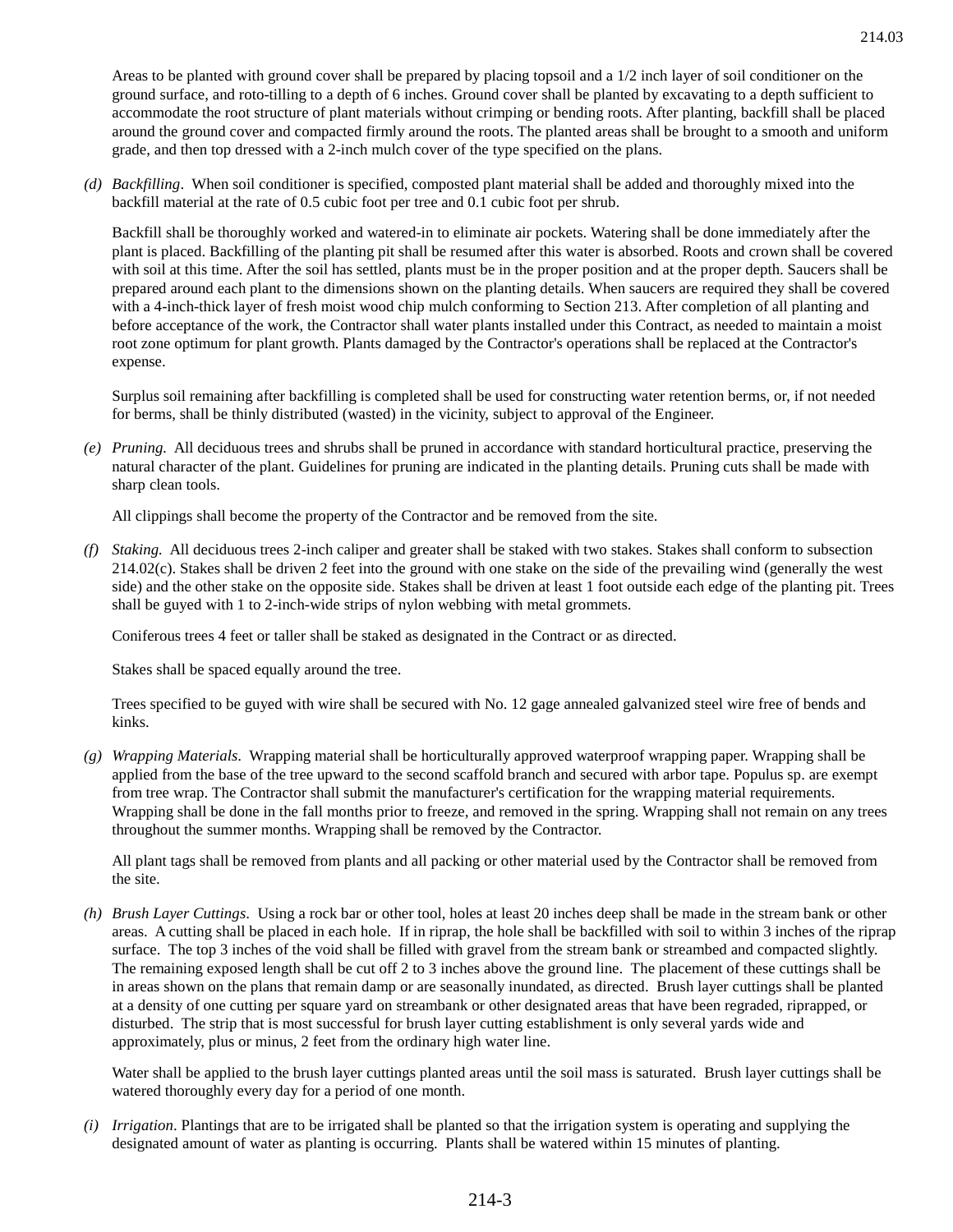**214.04 Landscape Establishment**. From the time of installation, during construction, and throughout the Landscape Establishment period the Contractor shall maintain all plant material and seeded areas in a healthy and vigorous growing condition, and ensure the successful establishment of vegetation. This includes performing establishment, replacement work, and landscape maintenance work as described below.

The beginning of the Landscape Establishment period depends upon receipt of the written Notice of Substantial Landscape Completion from the Engineer. Substantial Landscape Completion occurs when all plant materials in the Contract have been planted and all work under Sections 212, 213, 214 and 623 has been performed, except for the Section 214 pay item, Landscape Maintenance. If the Notice of Substantial Landscape Completion is issued during the spring planting season, the Landscape Establishment period begins immediately and lasts for a period of 12 months. If the Notice of Substantial Landscape Completion is issued at any other time, the Landscape Establishment period begins at the start of the next spring planting season and lasts for a period of 12 months.

*(a) Establishment and Replacement*. After all planting on the project is complete, a plant inspection shall be held including the Contractor, Engineer and CDOT Landscape Architect to determine acceptability of plant material. During the inspection, an inventory of rejected material will be made, and corrective and necessary cleanup measures will be determined.

Dead, dying, or rejected material shall be removed each month during the Landscape Establishment period as directed. Plant replacement shall be performed during the spring planting seasons at the beginning and end of the Landscape Establishment Period. Plant replacement stock shall be planted in accordance with the Contract and is subject to all requirements specified for the original material. Plant replacement shall be at the Contractor's expense.

*(b) Landscape Maintenance.* During the Landscape Establishment period the Contractor shall perform landscape maintenance as described herein. The Contractor shall maintain all landscaped areas in the condition they were in when first installed and accepted.

Prior to the Notice of Substantial Landscape Completion, the Contractor shall submit a detailed maintenance plan which includes a schedule showing the number of hours or days personnel will be present, the type of work to be performed, supervision, equipment and supplies to be used, emergency program and responsible person to contact for emergency work, and inspection schedule. The detailed maintenance plan is subject to review and approval by the Engineer. The Engineer will not issue the Notice of Substantial Completion until the Engineer has received and approved the maintenance plan.

The proposed types, brand names, material safety data sheets, and rates of application of herbicides, pesticides, and fertilizers to be used shall be submitted for approval with the detailed maintenance plan. Herbicides, pesticides, and fertilizers shall meet all local, state, and federal regulations and shall be applied by a licensed applicator.

The Contractor shall perform start-up, watering, programming, operation, and fall winterization of the irrigation system. The Contractor shall do a spring start-up of the irrigation system prior to Final Acceptance and perform all irrigation system warranty work as specified in Section 623.

The Contractor shall keep a project diary documenting all landscape and irrigation maintenance activities including work locations and time spent. The Contractor shall provide copies of the diary to the Engineer upon request.

The Contractor shall restore and reseed eroded areas and areas of poor establishment in accordance with Sections 212 and 213. The Contractor shall maintain staking and guying until the end of the Landscape Establishment period. The Contractor shall remove all guying wire, straps, and stakes at the end of the Landscape Establishment period.

During the landscape establishment period, the Contractor shall water, cultivate, and prune the plants and repair, replace, or readjust guy material, stakes, and posts as required or directed by the Engineer. The Contractor shall reshape plant saucers, repair washouts and gullies, replace lost wood chip mulch, keep all planting sites free from weeds and do other work necessary to maintain the plants in a healthy and vigorous growing condition. This includes seasonal spraying or deep root watering with approved insecticides or fungicides as required.

(1) Watering in Irrigated Areas. Trees planted at all locations on the project shall be watered once per month at the rate of 30 gallons per tree for the months November through April until the Landscape Establishment period ends.

Shrubs planted at all locations on the project shall be watered once per month at the rate of 10 gallons per shrub for the months November through April until the Landscape Establishment period ends.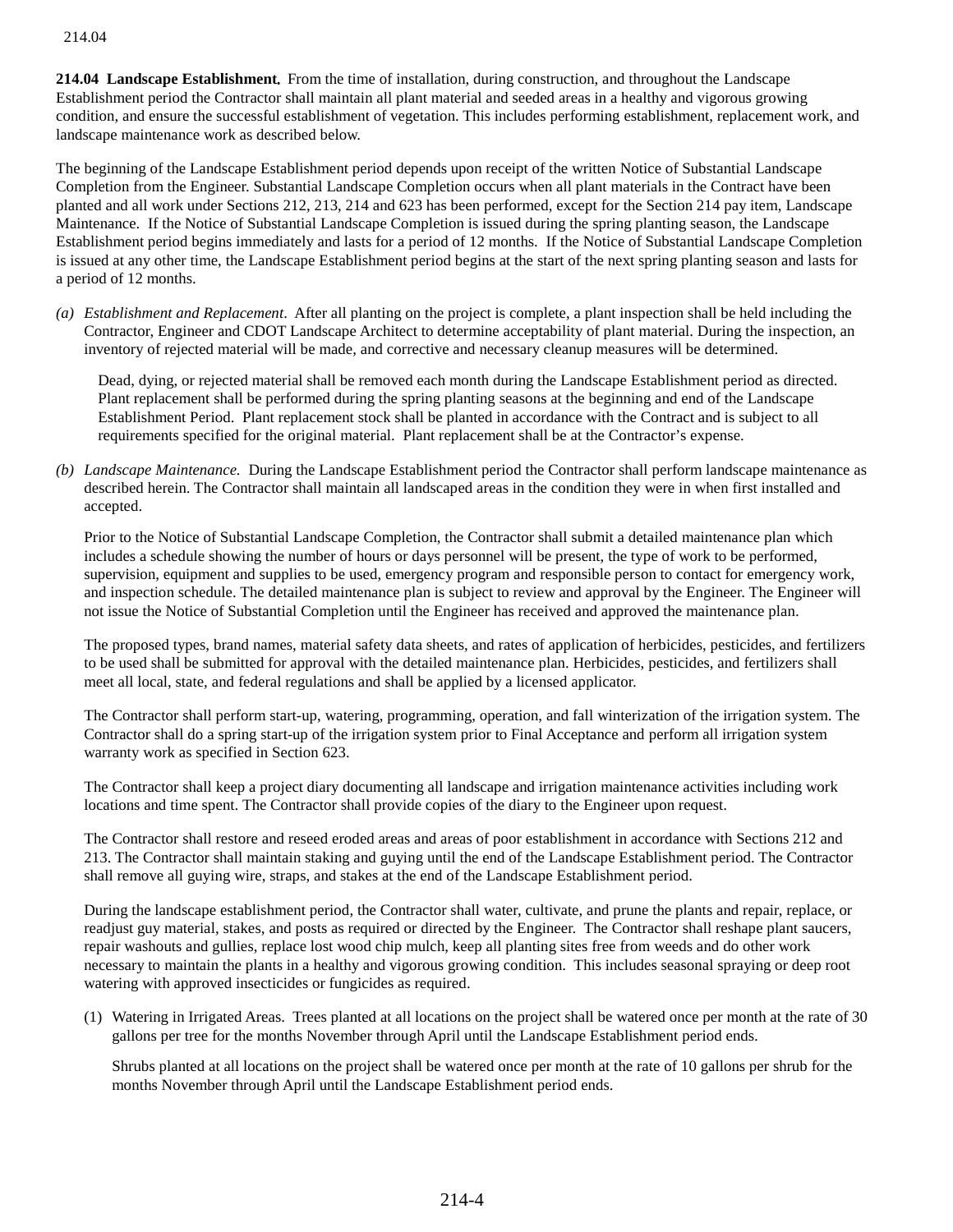(2) Watering in Non-irrigated Areas. Trees planted shall be watered twice per month by the Contractor at the rate of 30 gallons per tree per watering for the months May through October, and once per month at the rate of 30 gallons per tree for the months November through April of the 12-month period following planting.

Shrubs planted in upland areas shall be watered twice per month by the Contractor at the rate of 10 gallons per shrub per watering for the months May through October, and shall be watered once per month at the rate of 10 gallons per shrub for the months November through April of the 12-month period following planting.

The contract performance bond, required by subsection 103.03, shall guarantee replacement work during the plant establishment period.

If all other work is completed on a project, no contract time will be charged during the plant establishment period.

# **METHOD OF MEASUREMENT**

**214.05** The quantity of planting to be measured will be the number of plants, of the types and sizes designated in the Contract, that are actually planted and accepted.

The quantity of brush layer cuttings will be measured by the actual number planted, complete in place and accepted.

Landscape Maintenance will not be measured, but will be paid for on a lump sum basis.

# **BASIS OF PAYMENT**

**214.06** The accepted quantities of planting, and brush layer cuttings will be paid for at the contract unit price for each of the various items listed below that appear in the bid schedule.

Payment for the total cost of the item will be made at the completion of planting.

Cost of the performance bond shall be included in the cost of the plant items.

Payment will be made under:

#### **Pay Item Pay Unit**

| Tree ______ Inch Caliper      | Each     |  |
|-------------------------------|----------|--|
| Tree Foot                     | Each     |  |
| Shrub (Gallon Container)      | Each     |  |
| Perennials (Container)        | Each     |  |
| Perennials (Callon Container) | Each     |  |
| <b>Brush Layer Cuttings</b>   | Each     |  |
| Landscape Maintenance         | Lump Sum |  |

Water required for all items of work will not be measured and paid for separately, but shall be included in the work.

Payment shall be full compensation for all work necessary to complete the item.

For each month that landscape maintenance is performed and accepted during the landscape maintenance period as specified in subsection 214.04, payment for landscape maintenance will be made in installments as follows:

Ten percent of the lump sum amount will be paid for each of the eight growing season months, March through October.

Five percent of the lump sum amount will be paid for each of the winter months, November through February.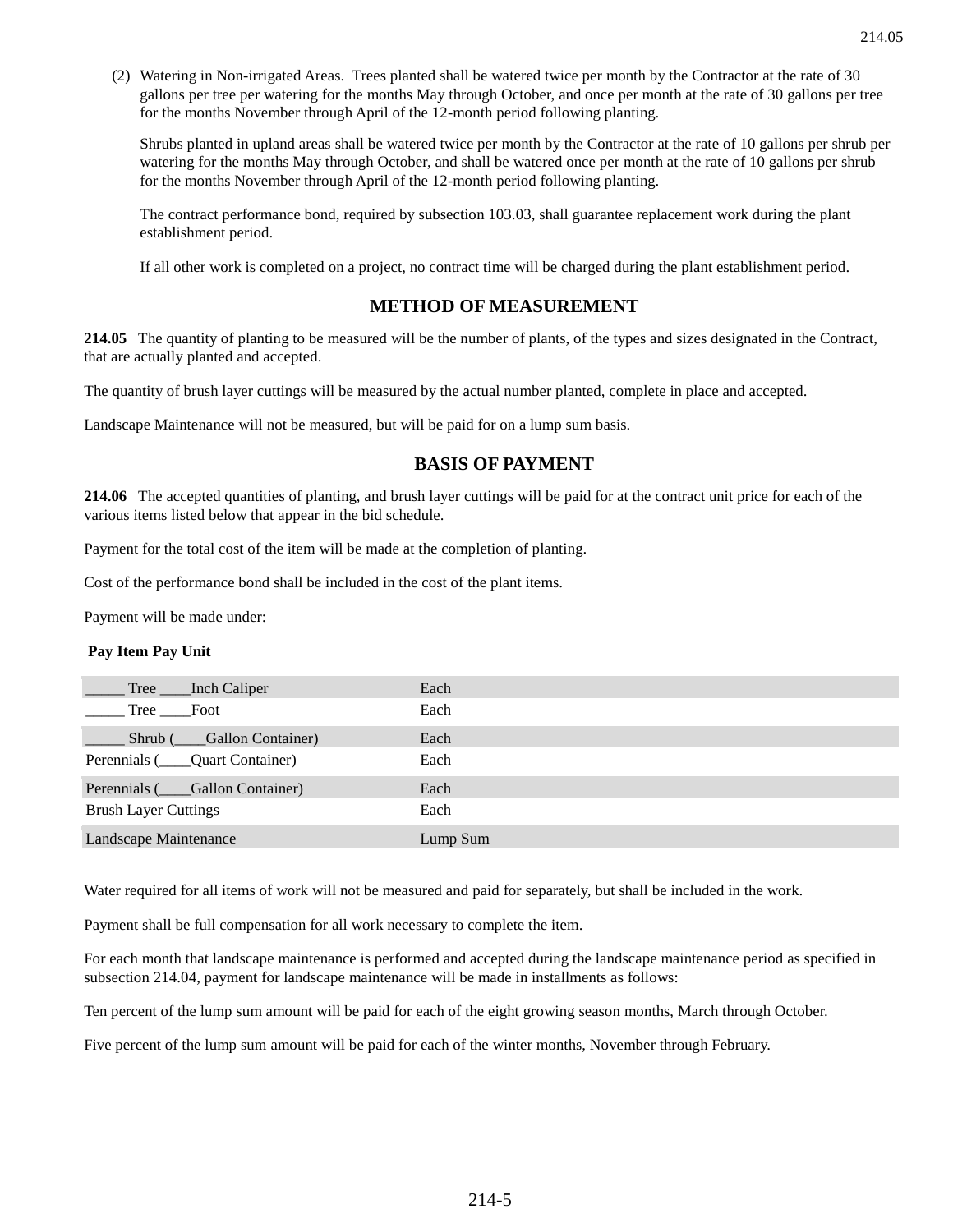## 214.06

Landscape maintenance performed during construction will not be measured and paid for separately, but shall be included in the work.

Landscape Establishment, except for landscape maintenance, will not be paid for separately, but shall be included in the work.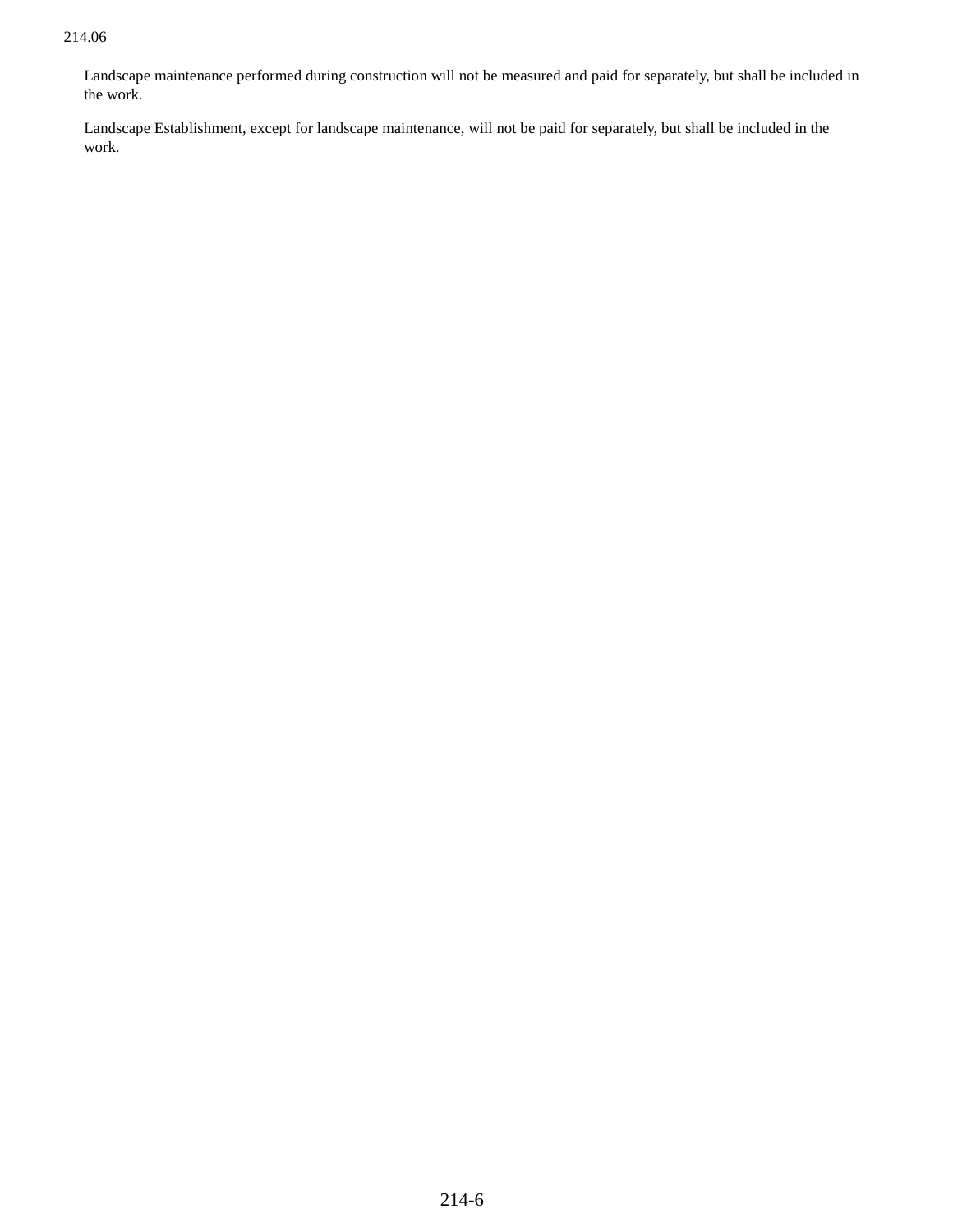#### **SECTION 215**

### **TRANSPLANTING**

## **DESCRIPTION**

**215.01** This work consists of transplanting trees, shrubs, plugs of wetland material including root mats from existing wetlands, and other plant material, hereinafter referred to as "plants," of the designated species in accordance with this specification and accepted standard horticultural practice at the designated locations. Transplanting season is that period when plants are in a dormant condition and can be moved. Dormant means that deciduous material is without leaves and coniferous material is without new candle growth. Transplanting done in periods not considered dormant transplanting season shall require advance approval.

#### **MATERIALS**

**215.02** Plants to be transplanted shall be those which are flagged on the project site within the right of way, or as directed. Plugs shall be dug from areas noted in the Contract or as directed by the Engineer. Removal shall be dispersed throughout the areas so as not to impact the existing wetland. Plugs shall be taken in early spring, when plants are emerging. Plugs shall be a minimum of 4 inches in diameter and 6 inches to 8 inches deep with the root mat to remain intact. Plugs shall not be stockpiled but shall be transplanted directly to wetland mitigation sites as directed. Transplanting shall be accomplished the day they are dug. Plugs shall be kept moist and shall not be placed in holding beds

### **CONSTRUCTION REQUIREMENTS**

**215.03** Plants shall be dug, properly pruned, and prepared for transplanting in accordance with standard practice. The root system shall be kept moist and plants shall be protected from adverse conditions due to climate and transporting from the time they are dug to the actual planting.

Prior to removal for transplanting, all coniferous trees shall be sprayed with an approved anti-desiccant.

The following table represents the minimum diameter of rootballs for collected plants.

#### **Type 6 - Collected Pinon Pine**

| 1 to $1\frac{1}{2}$ inch    | 15 inch     |
|-----------------------------|-------------|
| $11/2$ to 2 inch            | 17 inch     |
| 2 to $2 \frac{1}{2}$ inch   | $20$ inch h |
| $2 \frac{1}{2}$ to $3$ inch | 24 inch     |
| $3$ to $3 \frac{1}{2}$ inch | 26 inch     |
| $31/2$ to 4 inch            | 28 inch     |
| 4 to 4 $1/2$ inch           | 30 inch     |
| $4 \frac{1}{2}$ to 5 inch   | 32 inch     |

#### **Caliper Min. Ball Dia.**

#### **Type 7 - All Collected Plants Other than Pinon Pine Min. Ball Dia.**

| <b>Caliper</b>             |         |  |  |
|----------------------------|---------|--|--|
| 1 to $11/2$ inch           | 14 inch |  |  |
| $11/2$ to 2 inch           | 16 inch |  |  |
| 2 to $2 \frac{1}{2}$ inch  | 20 inch |  |  |
| $21/2$ to 3 inch           | 24 inch |  |  |
| $3$ to $3\frac{1}{2}$ inch | 28 inch |  |  |
| $31/2$ to 4 inch           | 32 inch |  |  |
| $4$ to $4\frac{1}{2}$ inch | 36 inch |  |  |
| $41/2$ to 5 inch           | 40 inch |  |  |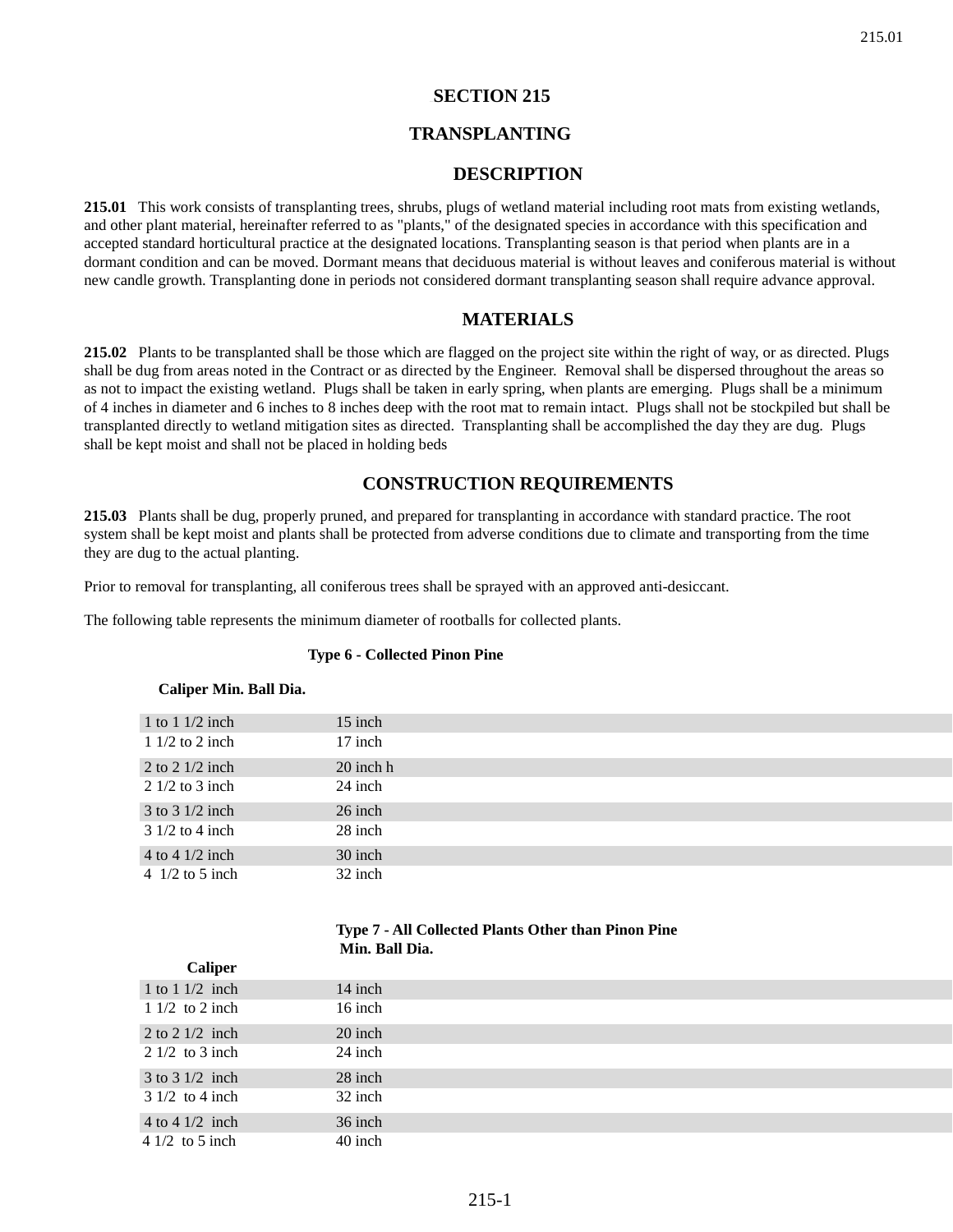For caliper sizes larger than those given under Type 7, the ratio of ball diameter to caliper shall be 8:1.

Planting pits for balled and burlapped trees shall be circular in outline with vertical sides. Pits shall be at least two times greater in diameter than the earth ball. Before a tree is placed in a plant pit, the pit shall be filled half full of water. Backfill shall be thoroughly worked and watered to eliminate air pockets. Unsuitable backfill soils shall be replaced.

Trees shall be machine transplanted with tree spades. The following table represents the minimum size of spade machine equipment to be used for transplanting plants based upon caliper size. The table also represents the minimum diameter of rootballs for machine transplanted plants.

| <b>Caliper</b>  | <b>Min. Spade Machine Size</b><br>(Based upon rootball width) |
|-----------------|---------------------------------------------------------------|
| $1$ to $3$ inch | 44 inch                                                       |
| 3 to 6 inch     | 65 inch                                                       |
| 6 to 9 inch     | 80 inch                                                       |
| 9 to 12 inch    | $90 + inch$                                                   |

Each tree shall be transported to the new site using the same spade with which it was dug, or several trees may be spade-dug and transported in a pod trailer manufactured specifically for this purpose. Trees shall not be removed from spade or transported in a haul truck. The Contractor shall give the Engineer one-week notice prior to transplanting trees. At the time of transplanting the Engineer will designate a Department landscape architect to be on the site to oversee all tree planting.

Planting pits for machine-dug trees shall have the same dimension as the machine ball being placed. Before a tree is placed in a planting pit, the pit shall be filled half full of water and allowed to drain. Once the tree is placed, voids in the pit shall be filled with clean suitable backfill and tamped. If unsuitable soil is encountered in the planting pits, the Contractor shall dispose of said material and backfill with suitable material as determined by the Engineer.

After the tree is planted (collected or machine transplanted), a basin shall be built to hold at least 30 gallons of water. For each inch of trunk diameter greater than 3 inches, the basin capacity shall be increased by 10 gallons. The depth of saucer shall not be below the top of the root system of the tree. The basin shall be filled with water three times and allowed to stand each time until empty before refilling. Saucers shall be covered with a 4-inch-thick layer of fresh moist wood chip mulch as shown on the plans. The size of mulch shall be approximately 1/4 to 1/2 inch wide and 3 to 4 inches long. A sample shall be submitted in advance to the Engineer for approval.

Transplanting shall be accomplished within one day. Trees shall not be placed in holding beds.

All transplanted trees shall be subject to a 180-day maintenance period during one or more growing seasons and shall be watered every seven calendar days. Each watering shall be 100 gallons per tree.

All transplanted trees shall be guyed in accordance with Standard Plan M 214-1. Guying material shall be removed at the end of the 180-day maintenance period. All trees damaged by the Contractor's operations shall be replaced and replanted at the Contractor's expense as approved. At the end of the 180-day maintenance period all dead trees shall be replaced and replanted with trees at the Contractor's expense. Further maintenance will not be required.

The Contractor shall not damage existing landscaped areas, including but not limited to turf, irrigation equipment, and other plants, during the transplanting operation. The Contractor may use suitable platform material over existing turf to prevent damage from heavy machinery.

Wetland plugs shall be a minimum of 4 inches in diameter and 6 to 8 inches in depth. Holes left in the existing wetlands from plug removal shall be filled with topsoil and tamped lightly. After tamping, the filled hole shall be at the same elevation as the existing surrounding wetlands.

Transplant plugs shall be placed in containers (one plug per container) after harvesting to facilitate handling and placing of material.

Plugs shall be spaced as directed in the Contract. Plugs shall be planted to match surrounding grade.

Water shall be applied to plugs until soil is saturated. Plugs shall be watered thoroughly every day for a period of one month.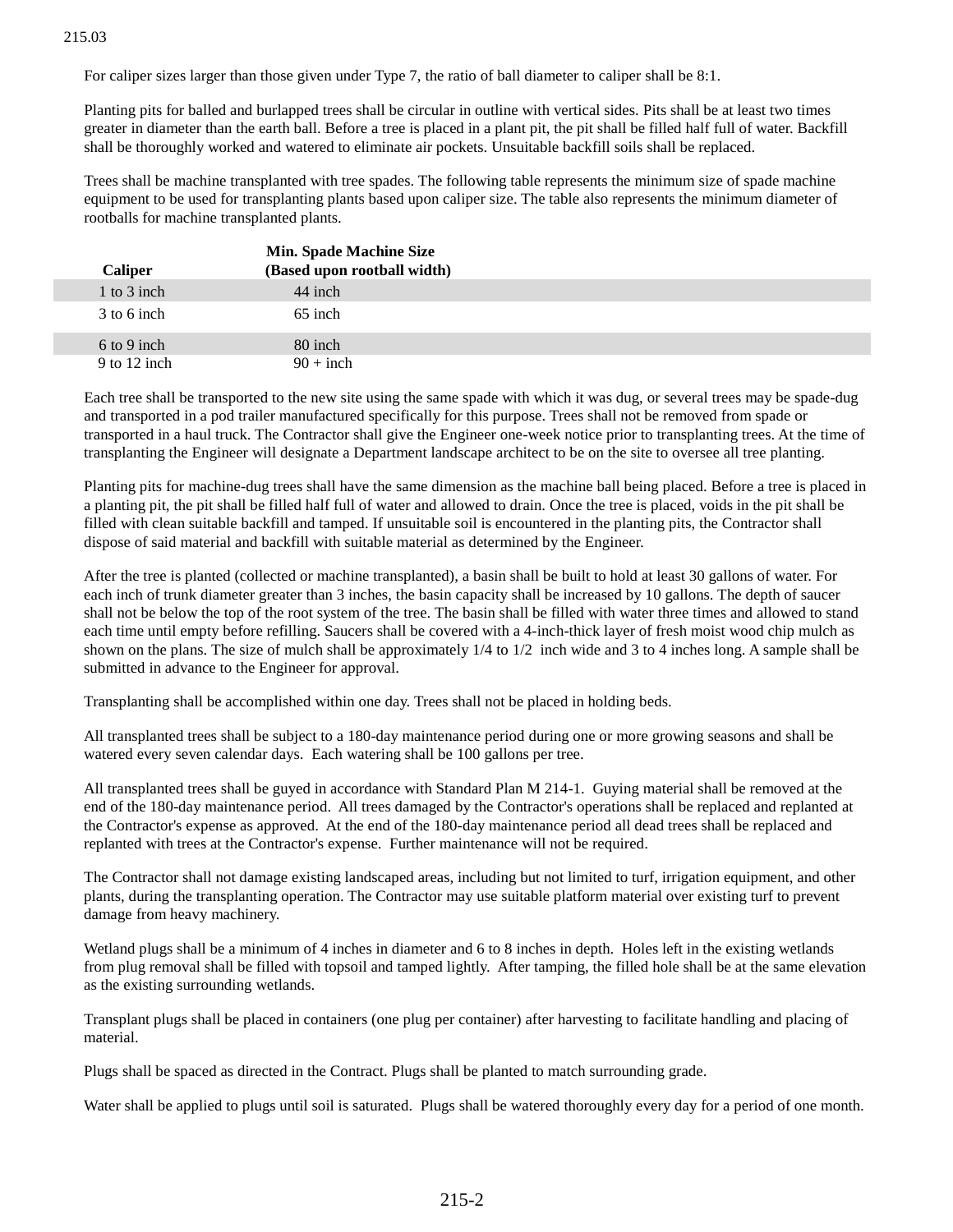**215.04** The quantity of transplanting to be measured will be the actual number of plants of the various types transplanted and accepted.

The quantity of transplanted trees to be measured will be the actual number of trees of the various calipers and types transplanted and accepted in their final location.

Caliper measurement shall conform to the USA Standard for Nursery Stock, sponsored by the American Association of Nurserymen, Inc.

Only living plants in healthy condition at the end of the maintenance period will be accepted. If all other work is completed on the project, contract time will not be charged during the maintenance period.

The quantity of transplanted plugs to be measured will be the actual number of plugs transplanted and accepted in their final locations.

# **BASIS OF PAYMENT**

**215.05** The accepted quantities of transplanting measured as provided above will be paid for at the contract unit price each.

Payment will be made under:

| Pay Item                | Pay Unit |
|-------------------------|----------|
| Transplant Tree Inch    | Each     |
| <b>Transplant Shrub</b> | Each     |
| <b>Transplant Plug</b>  | Each     |

Water required will not be measured and paid for separately, but shall be included in the work.

Hauling plants to their new location, removing unsuitable backfill, and providing clean suitable backfill for planting pit voids will not be measured and paid for separately but shall be included in the work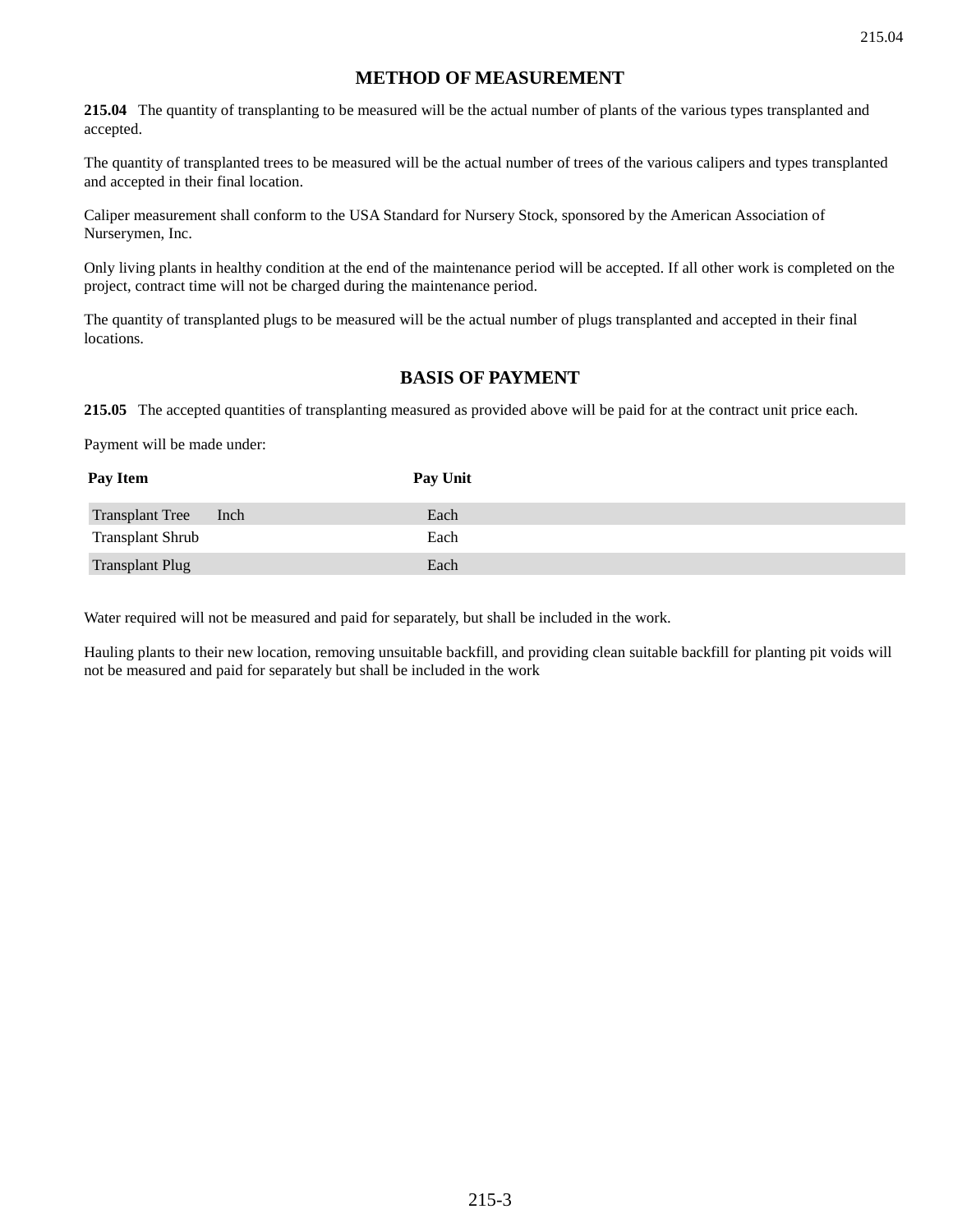# **THIS PAGE INTENTIONALLY LEFT BLANK**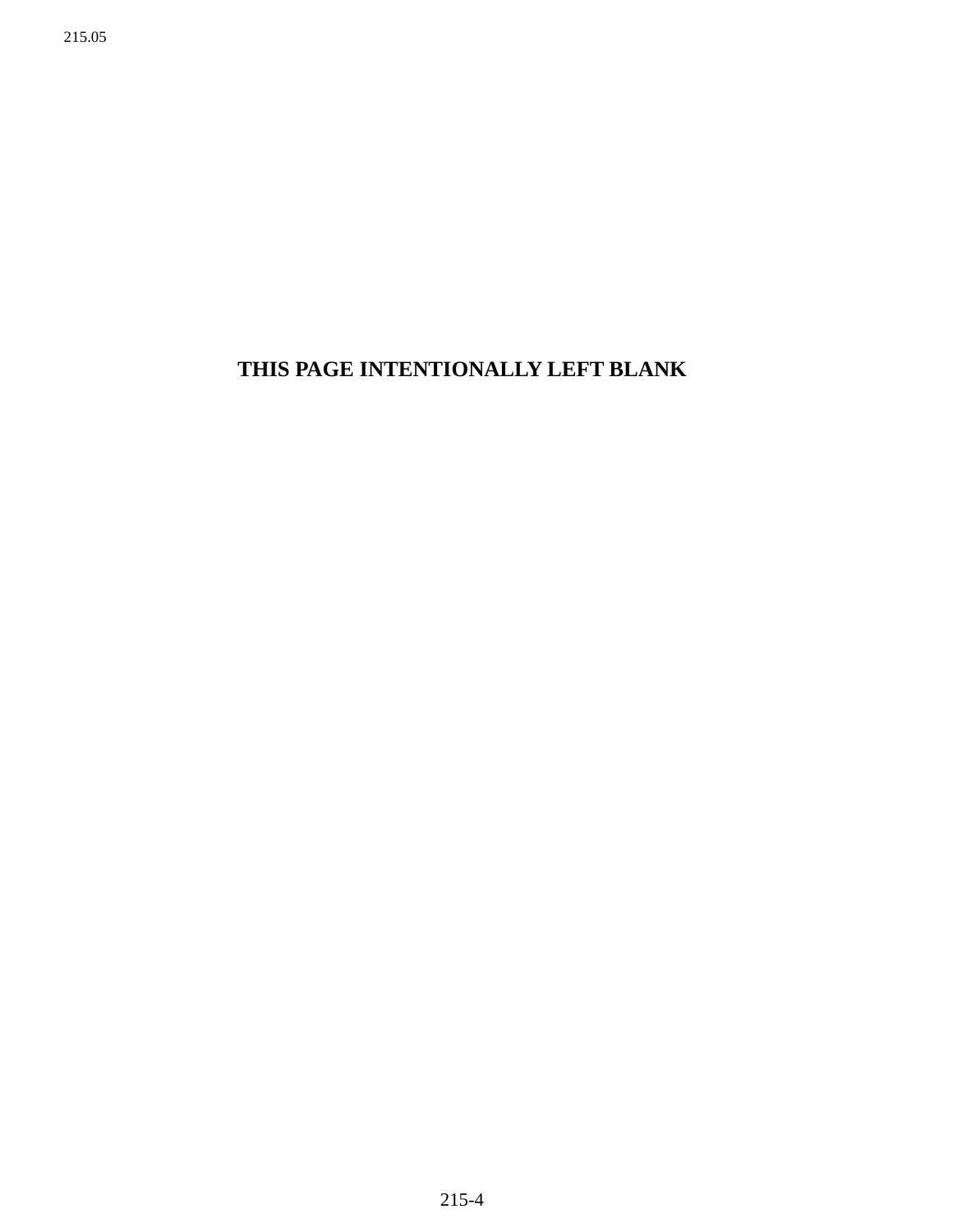### **SECTION 216**

## **SOIL RETENTION COVERING**

#### **DESCRIPTION**

**216.01** This work consists of furnishing, preparing, applying, placing, and securing soil retention blankets and turf reinforcement mats for erosion control on roadway slopes or channels as designated in the Contract.

## **MATERIALS**

**216.02**. Soil retention covering shall be either a soil retention blanket or a turf reinforcement mat as specified in the Contract. It shall be one of the products listed on CDOT's Approved Products List and shall conform to the following:

(a) *Soil Retention Blanket*. Soil retention blanket shall be composed of degradable natural fibers mechanically bound together between two slowly degrading synthetic or natural fiber nettings to form a continuous matrix and shall conform to the requirements of Tables 216-1 and 216-2. The blanket shall be of consistent thickness with the fiber evenly distributed over the entire area of the mat.

When specified, lightweight polypropylene netting shall be 1.5 pounds per 1,000 square feet; heavyweight netting shall be 2.9 pounds per 1,000 square feet.

When biodegradable blanket is specified, the thread shall be 100 percent biodegradable; polypropylene thread is not allowed.

When photodegradable netting is specified, the thread shall be polyester, biodegradable or photodegradable.

Blankets and nettings shall be non-toxic to vegetation and shall not inhibit germination of native seed mix as specified in the Contract. The materials shall not be toxic or injurious to humans. Class 1 blanket shall be an extended term blanket with a typical 24-month functional longevity. Class 2 blanket shall be a long-term blanket with a typical 36-month functional longevity. The class of blanket is defined by the physical and performance characteristics.

*1. Soil Retention Blanket (Straw-Coconut)*. Soil Retention Blanket (Straw-Coconut) shall be a machine-produced mat consisting of 70 percent certified weed free agricultural straw or Colorado native grass straw and 30 percent coconut fiber. The blanket shall be either biodegradable or photodegradable. Blankets shall be sewn together on a maximum 2-inch centers.

Netting shall be as follows:

When biodegradable netting is specified, the top and bottom netting shall be 100 percent biodegradable organic jute fiber. Netting shall be constructed using a weave unattached at intersections which allows the strands of the net to move independently of each other.

When photodegradable netting is specified, the bottom side shall be lightweight polypropylene. The top side shall be heavyweight or lightweight polypropylene.

*2. Soil Retention Blanket (Excelsior)*. Soil Retention Blanket (Excelsior) shall consist of a machine-produced mat of 100 percent curled wood excelsior, 80 percent of which shall be 6 inches or longer in fiber length. It shall be either biodegradable or photodegradable. Blankets shall be sewn together at a maximum of 4-inch centers.

Netting shall be as follows:

When biodegradable netting is specified, the top and bottom netting shall be 100 percent biodegradable organic jute fiber. Netting shall be constructed using a weave unattached at intersections which allows the strands of the net to move independently of each other.

When photodegradable netting is specified, the bottom side shall be lightweight polypropylene. The top side shall be heavyweight or lightweight polypropylene.

*3. Soil Retention Blanket (Coconut)*. Soil Retention Blanket (Coconut) shall be a machine-produced mat consisting of 100 percent coconut fiber. It shall be either biodegradable or photodegradable.

Netting shall be as follows: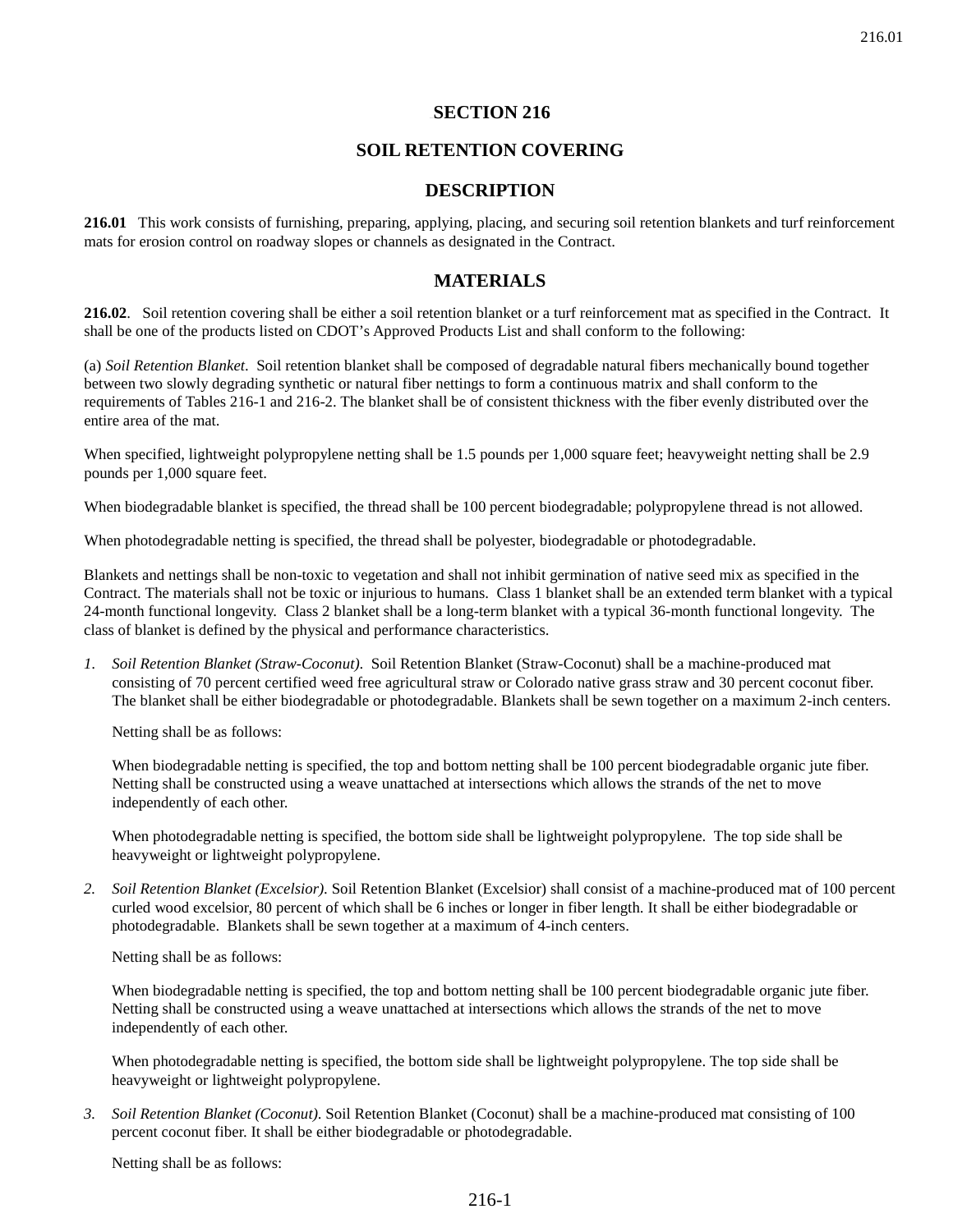When biodegradable netting is specified, the top and bottom netting shall be 100 percent biodegradable organic jute fiber. Netting shall be constructed using a weave which is unattached at the intersections, and which allows the strands of the net to move independently of each other.

When photodegradable netting is specified, the bottom and top side shall be heavyweight polypropylene.

# **Table 216-1**

# **PHYSICAL REQUIREMENTS**

# **FOR SOIL RETENTION BLANKET –**

# **PHOTODEGRADABLE OR BIODEGRADABLE BLANKETS**

|                                                |                                          | <b>Minimum</b>            | Min.<br><b>Mass per</b><br>Acceptable<br>Unit<br><b>Matrix Fill</b><br>Area<br><b>Material</b><br><b>ASTM</b><br>D6475 |                       | <b>Size of Net Opening</b>                              |                                |                                |
|------------------------------------------------|------------------------------------------|---------------------------|------------------------------------------------------------------------------------------------------------------------|-----------------------|---------------------------------------------------------|--------------------------------|--------------------------------|
| <b>Photo/Bio</b><br>Degradable<br><b>Class</b> | <b>Minimum</b><br><b>Roll Width ASTM</b> | <b>Thickness</b><br>D6525 |                                                                                                                        |                       | Photodegradable                                         | Bio-<br>degradable             |                                |
|                                                |                                          |                           | Straw/                                                                                                                 |                       | Minimum:<br>$0.50$ "x $0.50$ "                          | Minimum:<br>$0.50$ "x $0.50$ " |                                |
|                                                | 6.5 ft.                                  | 250 mils                  | Coconut                                                                                                                | $8 \text{ oz./sy}$    | Maximum:<br>$0.75$ "x $0.75$ "                          | Maximum:<br>0.5"x1.0"          |                                |
|                                                | $6.5$ ft.                                | 250 mils                  | Excelsior                                                                                                              | 8 oz./sy              | Minimum:<br>$0.50$ "x $0.50$ "<br>Maximum:<br>1.0"x2.0" | <b>NONE</b>                    |                                |
|                                                |                                          |                           |                                                                                                                        |                       |                                                         | Minimum:<br>$0.50$ " x $0.5$ " | Minimum:<br>$0.50$ "x $0.50$ " |
| $\overline{2}$<br>$6.5$ ft.<br>200 mils        | Coconut                                  | 8oz/sy                    | Maximum:<br>$0.75$ "x $0.75$ "                                                                                         | Maximum:<br>0.5"x1.0" |                                                         |                                |                                |

### **Table 216-2**

# **PERFORMANCE REQUIREMENTS**

# **FOR SOIL RETENTION BLANKET –**

# **PHOTODEGRADABLE OR BIODEGRADABLE BLANKETS**

| <b>Photo/Bio</b><br>Degradable<br><b>Class</b> | <b>Slope Application</b><br>"C" Factor1<br><b>ASTM D6459</b> | <b>Minimum Tensile</b><br><b>Strength MD2</b><br><b>ASTM D6818</b> |  |
|------------------------------------------------|--------------------------------------------------------------|--------------------------------------------------------------------|--|
|                                                | $< 0.10$ at 3:1                                              | $8.33$ lbs./in                                                     |  |
|                                                | $< 0.10$ at 3:1                                              | $10.42$ lbs./in                                                    |  |

#### Notes:

"C" Factor is calculated as ratio of soil loss from soil retention blanket protected slope (tested at specified or greater gradient, 3H:1V) to ratio of soil loss from unprotected (control) plot in large-scale testing. MD is for machine direction testing (along the length of the roll).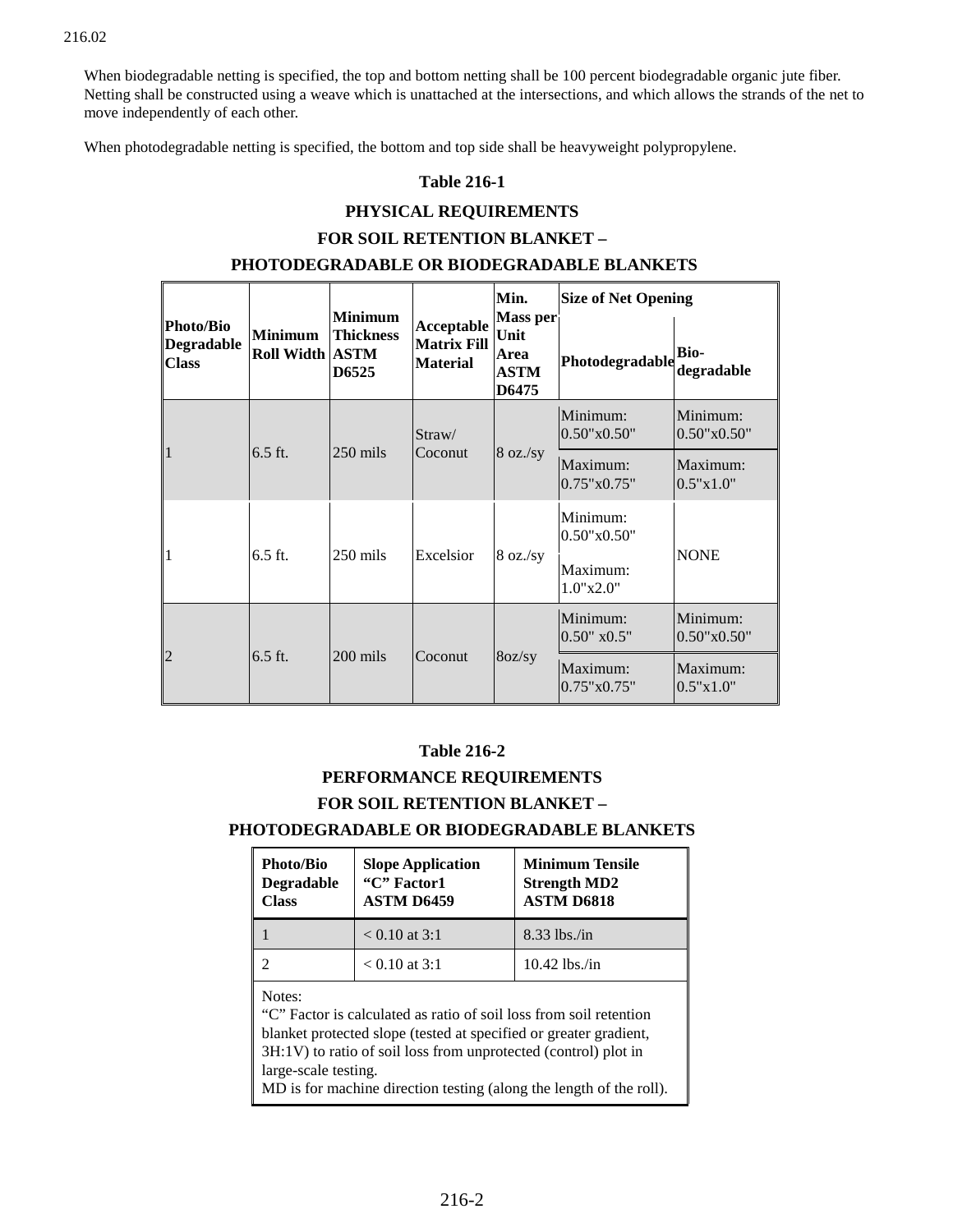Blankets shall be tested for physical properties and have published data from an independent testing facility.

Large scale testing of Slope Erosion Protection ("C" factor) shall be performed by an independent testing facility.

(b) *Turf Reinforcement Mat*. Turf reinforcement mat (TRM) shall be a rolled mat consisting of UV stabilized, corrosion resistant, non-degradable synthetic fibers, filaments, or nets processed into a permanent three-dimensional matrix of the thickness specified in Tables 216-3 and 216-4. TRMs shall provide sufficient thickness, strength and void space to permit soil filling and retention, and the development of vegetation within the matrix. The class of TRM is defined by the physical and performance characteristics as specified in the following tables.

# **Table 216-3 PHYSICAL REQUIREMENTS FOR TURF REINFORCEMENT MAT**

| <b>Product</b><br><b>Class</b>                                                                                                                    | <b>Minimum</b><br>Roll<br>Width | <b>Minimum</b><br><b>Thickness</b><br><b>ASTM</b><br>D <sub>6525</sub> | Acceptable<br><b>Matrix Fill</b><br>Material <sub>2</sub>      | <b>Size of Net</b><br>Opening2 |
|---------------------------------------------------------------------------------------------------------------------------------------------------|---------------------------------|------------------------------------------------------------------------|----------------------------------------------------------------|--------------------------------|
|                                                                                                                                                   | $6.5$ ft.                       | 250 mils                                                               | Excelsior,<br>Straw/Coconut.                                   | Minimum:<br>$0.50$ "x $0.50$ " |
| 1                                                                                                                                                 |                                 |                                                                        | Coconut, or<br>Polymer fibers                                  | Maximum:<br>$0.75$ "x $0.75$ " |
| 2                                                                                                                                                 | $6.5$ ft.                       | $250$ mils                                                             | 100% UV<br>Stabilized<br>Synthetic or<br><b>Coconut Fibers</b> | Maximum<br>$0.50$ "x $0.50$ "  |
| 3                                                                                                                                                 | $6.5$ ft.                       | 250 mils                                                               | 100% UV<br>Stabilized<br><b>Synthetic Fibers</b>               | Maximum<br>$0.50$ "x $0.50$ "  |
| Notes:<br>For TRMs containing degradable components, all property values shall be<br>obtained on the non-degradable portion of the matting alone. |                                 |                                                                        |                                                                |                                |

For TRMs with nets and fill material. Netted TRMs shall be sewn together on a maximum 2-inch centers.

# **Table 216-4 PERFORMANCE REQUIREMENTS FOR TURF REINFORCEMENT MAT**

| <b>Product</b><br>Class | <b>Tensile Strength</b><br>MD<br><b>ASTM D6818</b> | <b>Minimum UV</b><br><b>Stability at 500</b><br><b>Hours ASTM D4355</b> | <b>Minimum</b><br><b>Permissible Shear</b><br>Stress <sub>1</sub><br>(Unvegetated)<br><b>ASTM D6460</b> |
|-------------------------|----------------------------------------------------|-------------------------------------------------------------------------|---------------------------------------------------------------------------------------------------------|
|                         | $125$ lbs./ft.                                     | 80%                                                                     | $1.8$ lbs./sf                                                                                           |
|                         | $150$ lbs./ft.                                     | 80%                                                                     | $2.5$ lbs./sf                                                                                           |
|                         | $175$ lbs./ft.                                     | 80%                                                                     | $3.1$ lbs./sf                                                                                           |

#### **Notes:**

<sup>1</sup> Permissible shear stress is the minimum shear stress that a product must be able to sustain when placed on a channel un-vegetated without physical damage or excess soil loss. Failure is defined as 1/2 inch of soil loss during a 30-minute flow event in large scale testing.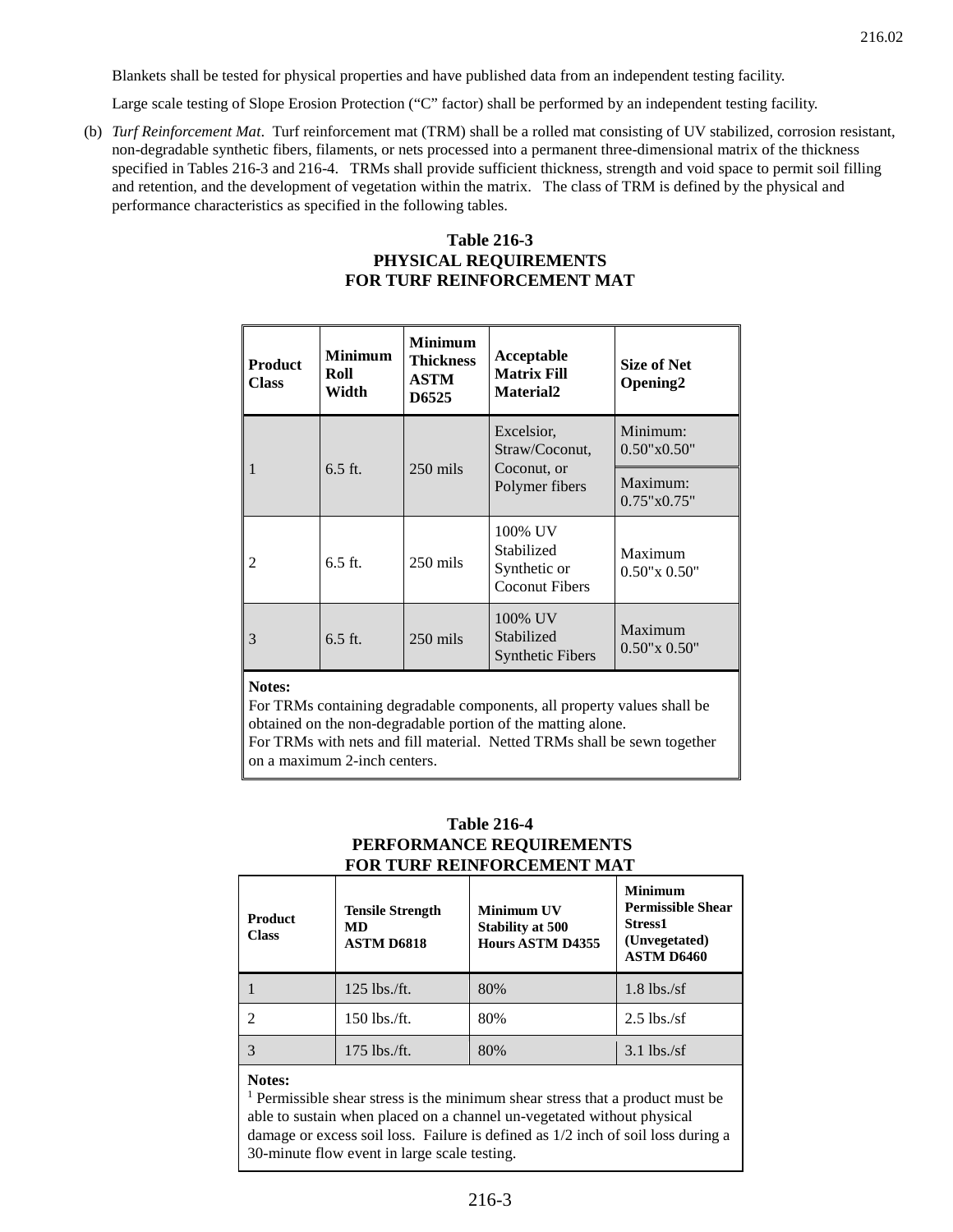TRMs shall be tested for physical properties and have published data from an independent testing facility.

Large scale testing of Permissible Shear Stress shall be performed by an independent testing facility.

*(c) Staples*. Staples shall be made of ductile steel wire, 0.165 inches in diameter, 8 inches long and have a 1-inch crown. "T" shaped staples will not be permitted.

A sample of the staples and a Certificate of Compliance (COC) including the manufacturer's product data showing that the product meets the Contract requirements shall be submitted for approval at the Environmental Pre-construction Conference. Installation of the blanket will not begin until approval has been received from the Engineer in writing.

*(d) Earth Anchors.* The mechanical earth anchor shall be composed of a load bearing face plate, a tendon rod or wire rope, and a locking head or percussion anchor. Each element of the anchor shall be composed of corrosion resistant materials. The anchor and wire rope shall have a breaking strength of 9,500 pounds utilizing standard tensile testing and ASTM A1007-07. The anchor shall have a minimum 1,000 pounds' ultimate holding strength in normal soil and a manufacturer's recommended 216.03 minimum driven depth of 3.5 feet.

A sample of the anchors and a Certificate of Compliance (COC) including the manufacturer's product data showing that the product meets the Contract requirements shall be submitted for approval at the Environmental Pre-construction Conference. Installation of the blanket will not begin until approval has been received from the Engineer in writing.

# **CONSTRUCTION REQUIREMENTS**

**216.03**. The Contractor shall install soil retention coverings in accordance with Standard Plan M-216-1 and the following procedure:

- (1) Prepare soil in accordance with subsection 212.06(a).
- (2) Apply topsoil or soil conditioning as directed in the Contract to prepare seed bed.
- (3) Place seed in accordance with the Contract.
- (4) Unroll the covering parallel to the primary direction of flow.
- (5) Ensure that the covering maintains direct contact with the soil surface over the entirety of the installation area.
- (6) Do not stretch the material or allow it to bridge over surface inconsistencies.
- (7) Staple the covering to the soil such that each staple is flush with the underlying soil.
- (8) Ensure that staples or earth anchors are installed full depth to resist pull out. No bent over staples will be allowed. Install anchor trenches, seams, and terminal ends as shown on the plans.

The Contractor shall install TRMs using the following procedure:

- (1) Place 3 inches of topsoil or soil amended with soil conditioning.
- (2) Apply half of the specified seed at the broadcast rate and rake it into the soil.
- (3) Install TRM.
- (4) Place 1 inch of topsoil or soil amended with soil conditioning into the matrix to fill the product thickness.
- (5) Apply the remaining half of the specified seed at the broadcast rate and rake it into the soil.
- (6) Install soil retention blanket (Photodegradable or Biodegradable Class 1) over the seeded area and TRM.

When applicable, the covering shall be unrolled with the heavyweight polypropylene netting on top and the lightweight polypropylene netting in contact with the soil.

**216.04 Slope Application.** Soil retention coverings shall be installed on slopes as follows:

The upslope end shall be buried in a trench 3 feet beyond the crest of the slope if possible. Trench depth shall be a minimum of 6 inches unless required by the manufacture to be deeper. Before backfilling begins, staples shall be placed across the width of the trench. The trench shall then be backfilled to grade with soil amended with soil conditioning or topsoil, compacted by foot tamping, and seeded. Fabric shall be brought back over trench and secured with staples or earth anchors at 1 foot on center.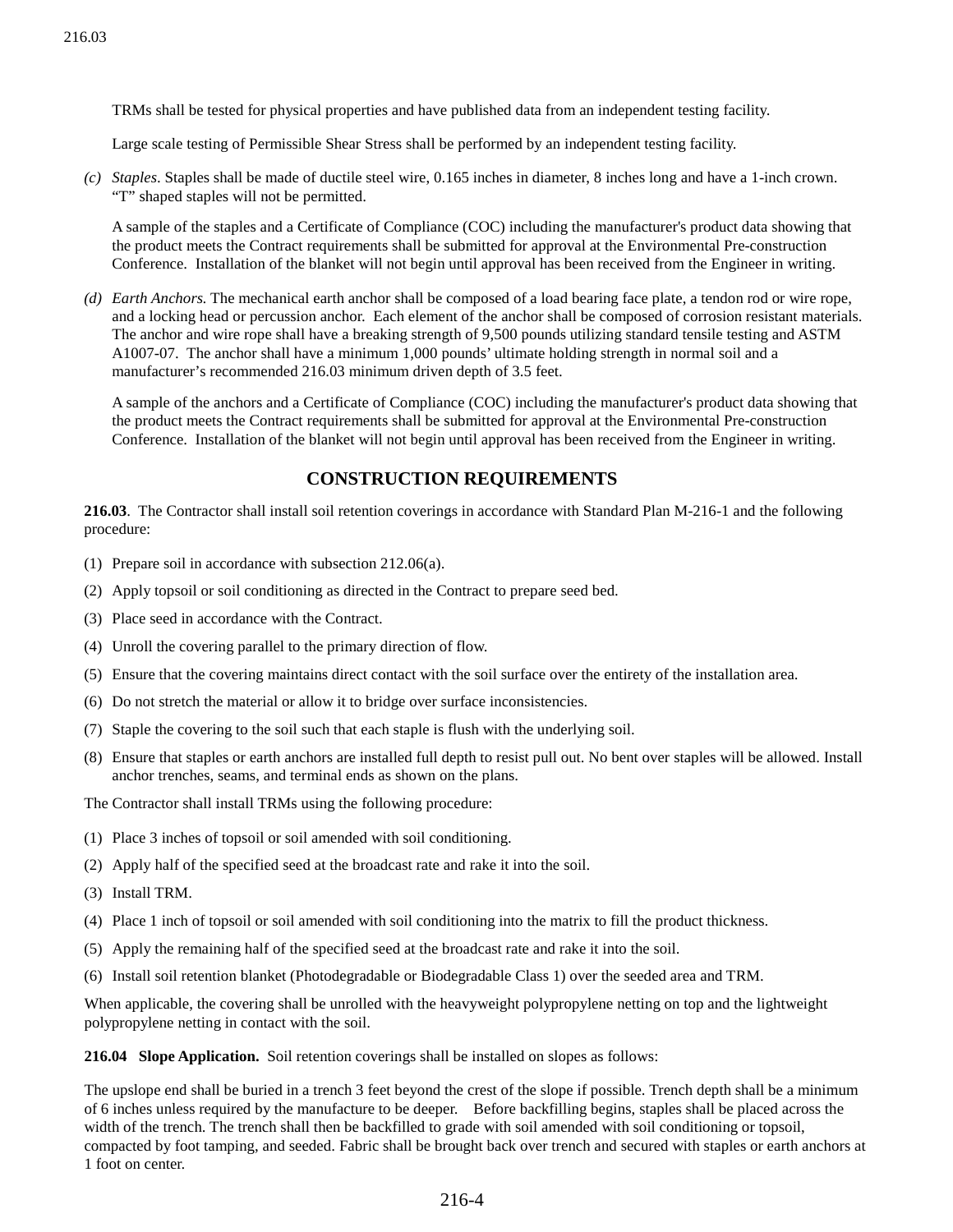There shall be an overlap wherever one roll of fabric ends and another begins with the uphill covering placed on top of the downhill covering. Staples shall be installed in the overlap.

There shall be an overlap wherever two widths of covering are applied side by side. Staples shall be installed in the overlap.

Staple checks shall be installed on the slope length at a maximum of every 35 feet. Each staple check shall consist of two rows of staggered staples.

The down slope end shall be buried in a trench 3 feet beyond the toe of slope. Before backfilling begins, staples shall be placed across the width of the trench. The trench shall then be backfilled to grade with soil amended with soil conditioning or topsoil, compacted by foot tamping, and seeded. Fabric shall be brought back over the trench and secured with staples or earth anchors. If a slope runs into State waters or cannot be extended 3 feet beyond the toe of slope, the end of covering shall be secured using a staple check as described above.

Coverings shall be securely fastened to the soil by installing staples or earth anchors at the minimum rate shown on the Standard Plan M-216-1. Staple or earth anchor spacing shall be reduced where required due to soil type or steepness of slope.

**216.05 Channel Application**. Soil retention coverings shall be installed as follows on a channel application:

Coverings shall be anchored at the beginning and end of the channel across its entire width by burying the end in a trench. Trench depth shall be a minimum of 6 inches, unless a larger depth is specified by the manufacturer's recommendations. Before backfilling begins, staples shall be placed across the width of the trench. The trench shall then be backfilled to grade with soil amended with soil conditioning or topsoil and compacted by foot tamping, and seeded. Fabric shall be brought back over the trench and stapled.

Covering shall be unrolled in the direction of flow and placed in the bottom of the channel first. Seams shall not be placed down the center of the channel bottom or in areas of concentrated flows when placing rolls side by side.

There shall be an overlap wherever one roll of covering ends and another begins with the upstream covering placed on top of the downstream covering. Two rows of staggered staples shall be placed.

There shall be an overlap wherever two widths of covering are applied side by side. Staples shall be placed in the overlap.

The covering shall have a channel check slot every 30 feet along the gradient of the flowline. Check slots shall extend the entire width of the channel. The covering shall be buried in a trench. Before backfilling begins, staples shall be placed across the width of the trench. The trench shall then be backfilled to grade with soil amended with soil conditioning or topsoil, compacted by foot tamping, and seeded. Fabric shall be brought back over the trench and continued down the channel.

Coverings shall be securely fastened to the soil by installing staples at the minimum rate shown on the plans. Staple spacing shall be reduced where needed due to soil type or high flows.

**216.06 Maintenance***.* The Contractor shall maintain the soil retention coverings until all work on the Contract has been completed and accepted. Maintenance shall consist of the repair of areas where damage is due to the Contractor's operations. Maintenance shall be performed at the Contractor's expense. Repair of those areas damaged by causes not attributable to the Contractor's operations shall be repaired by the Contractor and will be paid for at the contract unit price. Areas shall be repaired to reestablish the condition and grade of the soil and seeding prior to application of the covering.

# **METHOD OF MEASUREMENT**

**216.07** Soil retention coverings, including staples, complete in place and accepted, will be measured by the square yard of finished surface, excluding overlap, which is installed and accepted. Earth anchors will be measured by the actual number of earth anchors complete in place and accepted.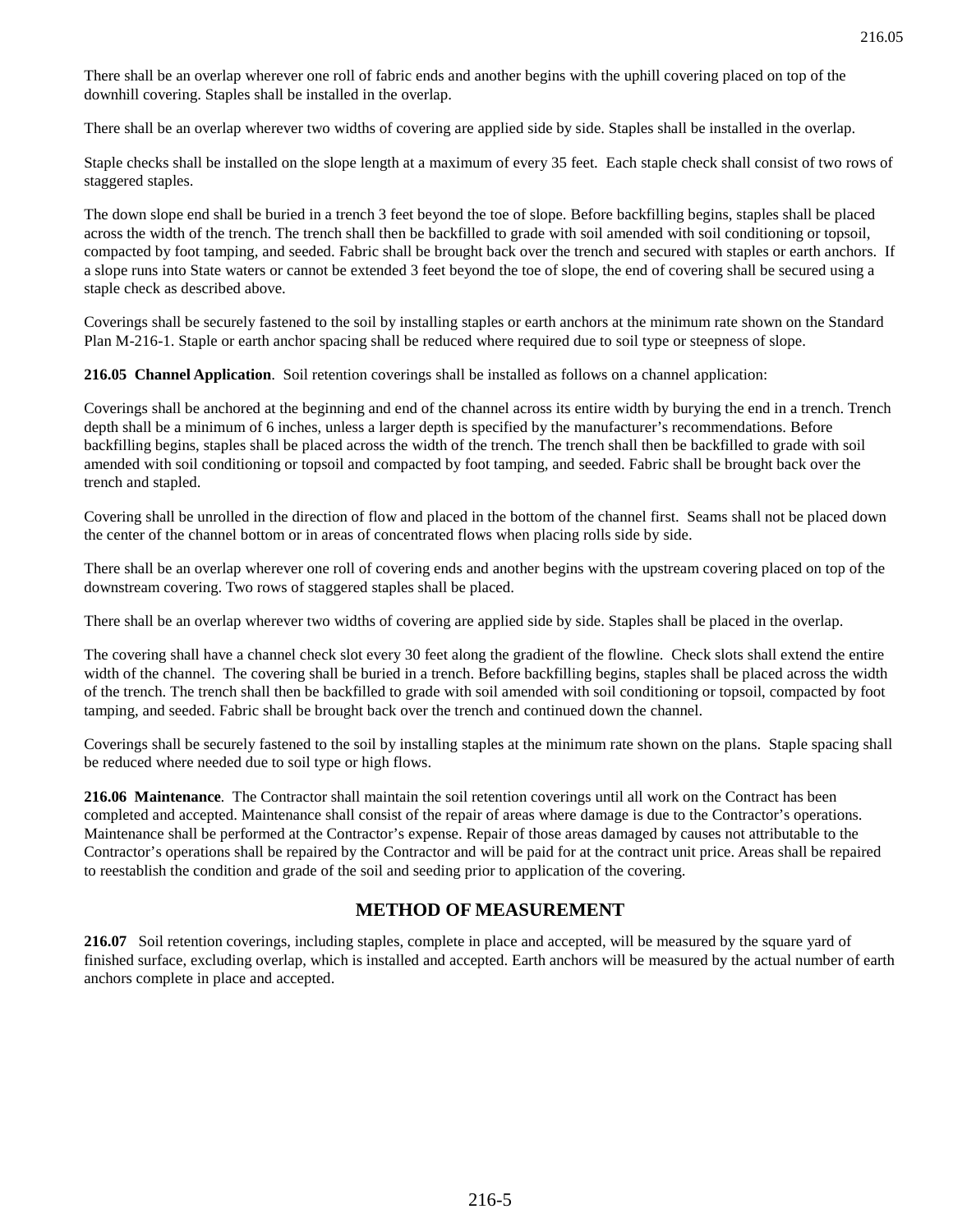# **BASIS OF PAYMENT**

**216.08** The accepted quantities of soil retention coverings will be paid for at the contract unit price per square yard. The accepted quantities of earth anchors will be paid for at the contract unit price for each installed.

Payment will be made under:

| Pay Item                                                 | Pay Unit    |
|----------------------------------------------------------|-------------|
| Soil Retention Blanket ()<br>(Photodegradable Class _)   | Square Yard |
| Soil Retention Blanket $(\_)$<br>$(Biodegradable Class_$ | Square Yard |
| Turf Reinforcement Mat (Class)                           | Square Yard |
| Earth Anchors Each                                       |             |

Preparation of seedbed, fertilizing, and seeding will be measured and paid for in accordance with Section 212.

Placing and preparation of seedbed, fertilizing, and seeding of soil under the TRM layer will be measured and paid for in accordance with Section 212.

Topsoil or amended soil and seed placed on the TRM will be measured and paid for in accordance with Sections 207 and 212.

Staples will not be measured and paid for separately, but shall be included in the work.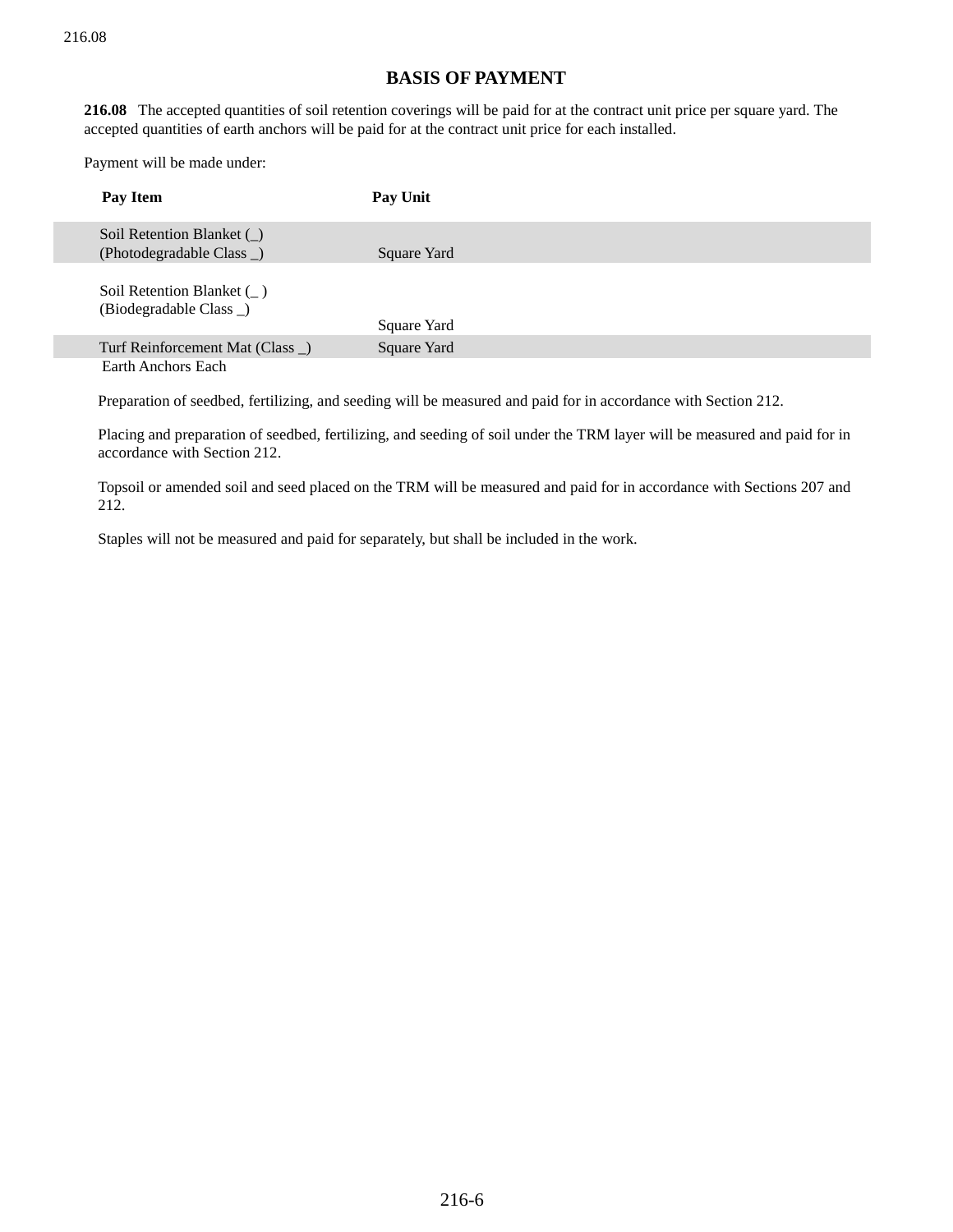# **SECTION 217**

# **HERBICIDE TREATMENT**

#### **DESCRIPTION**

**217.01** This work consists of furnishing and applying herbicides to prevent or control plant growth in areas shown on the plans or designated.

## **MATERIALS**

**217.02** Herbicides shall be designated in the contract.

All herbicide labels shall be currently registered with the Colorado Department of Agriculture and the U.S. Environmental Protection Agency. All herbicides shall be supplied to the project in labeled containers. The labels shall show the product name, chemical composition, expiration date, and directions for use.

# **CONSTRUCTION REQUIREMENTS**

**217.03** All herbicides shall be applied by commercial pesticide applicators licensed by the Colorado Department of Agriculture as qualified applicators. The Contractor shall furnish documentation of such licensing prior to herbicide application. Herbicide mixing and application shall be done in accordance with instructions on the registered product label. The Engineer shall be furnished such label information prior to mixing and application.

The Contractor shall notify the Engineer at least 24 hours prior to each herbicide application and shall indicate the time and location application will begin. Application will not be allowed on Saturdays, Sundays, or holidays unless otherwise approved by the Engineer.

Herbicides shall not be applied when weather conditions, including wind conditions, are unsuitable for such work. Herbicides shall not be applied when soil is extremely dry.

Herbicide application method shall be such that plant growth outside the designated treatment areas will not be damaged. All damage caused by improper herbicide application shall be repaired at the Contractor's expense.

Herbicides shall not be used on areas that are to be topsoil sources unless otherwise approved by the Engineer.

# **METHOD OF MEASUREMENT**

**217.04** The quantity of herbicide treatment to be measured will be the actual number of square yards treated in accordance with the foregoing requirements or the actual number of hours the Contractor spends applying the herbicide and accepted by the Engineer. Areas designated to receive herbicide treatment will be measured once for each designated application. Reapplication of herbicide required due to inappropriate timing of the original application will not be measured or paid for.

### **BASIS OF PAYMENT**

**217.05** The accepted quantities of herbicide treatment will be paid for at the contract unit price per square yard or per hour.

Payment will be made under:

| <b>Pay Item</b>     | Pay Unit    |
|---------------------|-------------|
| Herbicide Treatment | Square Yard |
| Herbicide Treatment | Hour        |

Water will not be measured and paid for separately but shall be included in the work.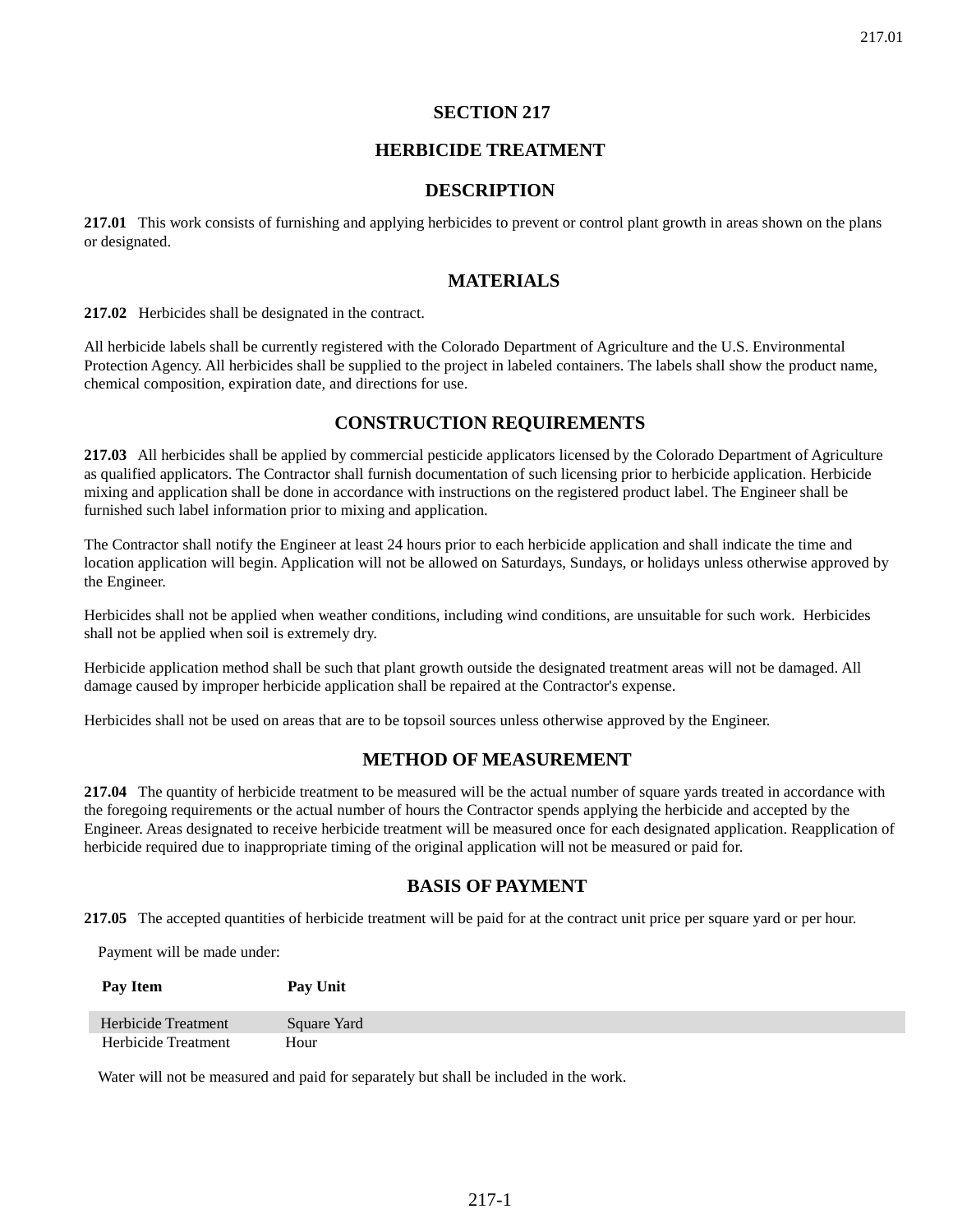# **THIS PAGE INTENTIONALLY LEFT BLANK**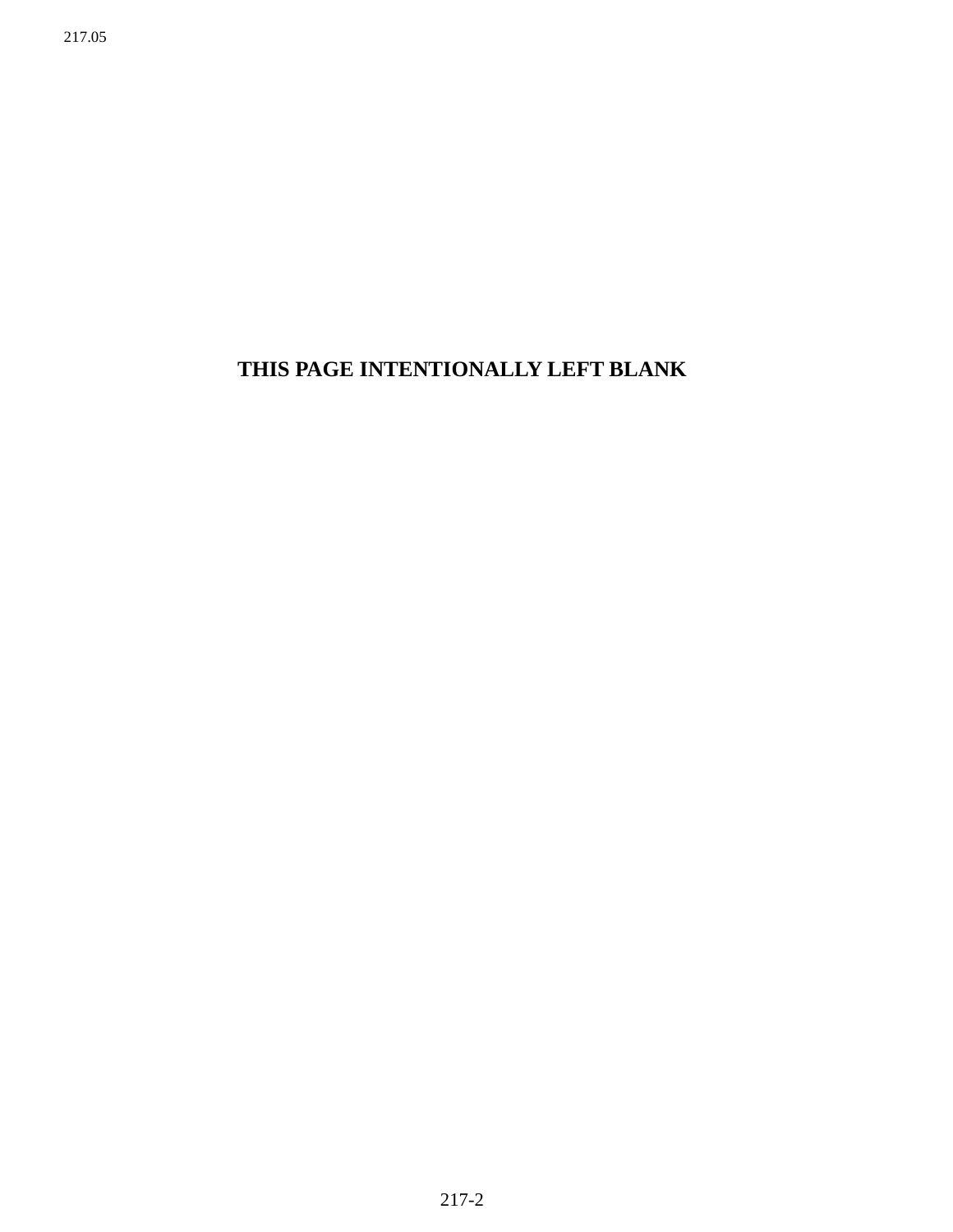# **SECTION 250**

# **ENVIRONMENTAL, HEALTH AND SAFETY MANAGEMENT**

#### **DESCRIPTION**

**250.01** This work consists of protection of the environment, persons, and property from contaminants that may be encountered on the Project. This includes monitoring the work for encounters with contaminants or suspected soil and groundwater contaminants; the management of solid, special, and hazardous waste; and management of visual emissions associated with hazardous waste, when encountered on the project.

**250.02** The Contractor shall furnish all personnel, materials, equipment, laboratory services, and traffic control necessary to perform the contamination monitoring, testing, and site remediation when required. Traffic control shall be in accordance with the requirements of Section 630.

Monitoring equipment used to detect flammable gas, oxygen level, and toxic gas shall be capable of detection to meet the following standards:

| <b>Instrument Detection</b>                                      |                        |                   |  |
|------------------------------------------------------------------|------------------------|-------------------|--|
| <b>Constituent</b>                                               | <b>Threshold Limit</b> | <b>Increments</b> |  |
| <b>Flammable Gas</b>                                             | 1% LEL                 | $1\%$             |  |
| Oxygen                                                           | 19%                    | 0.1%              |  |
| <b>Toxic Gas</b>                                                 | 1 PPM                  | 1 PPM             |  |
| $\vert$ LEL = lower explosive limit<br>$PPM =$ parts per million |                        |                   |  |

# **CONSTRUCTION REQUIREMENTS**

**250.03 General**.Prospective bidders, including subcontractors, are required to review the environmental documents available for this project. These documents are listed in subsection 102.05 as revised for this project.

This project may be in the vicinity of property associated with petroleum products, heavy metal based paint, landfill, buried foundations, abandoned utility lines, industrial area or other sites which can yield hazardous substances or produce dangerous gases. These hazardous substances or gases can migrate within or into the construction area and could create hazardous conditions. The Contractor shall use appropriate methods to reduce and control known landfill, industrial gases, and visible emissions from asbestos encounters and hazardous substances which exist or migrate into the construction area. The Contractor shall follow CDOT's Regulated *Asbestos-Contaminated Soil Management Standard Operating Procedure, dated October 18, 2016 for* proper handling of asbestos-contaminated soil, and follow all applicable Solid and Hazardous Waste Regulations for proper handling of soils encountered that contain any other substance mentioned above.

Encountering suspected contaminated material, including groundwater, old foundations, building materials, demolition debris, or utility lines that may contain asbestos or be contaminated by asbestos, is possible at some point during the construction of this project. When suspected contaminated material, including groundwater, is encountered or brought to the surface, the procedures under subsection 250.03(d) and 250.05 shall be followed.

Transportation of waste materials on public highways, streets and roadways shall be done in accordance with Title 49, Code of Federal Regulations (CFR). All labeling, manifesting, transportation, etc. of waste materials generated on this project shall be coordinated with the Engineer. All hazardous waste manifests for waste materials generated on this project shall list the Colorado Department of Transportation as the generator of the waste materials except as otherwise noted. If the Contractor contaminates the site, the Contractor shall be listed as the generator on the hazardous waste manifests, permits, and other documents for such material. If the project is not on a State Highway or frontage road, then the appropriate local governmental entity having jurisdiction over the transportation system facility shall be listed as the hazardous waste generator.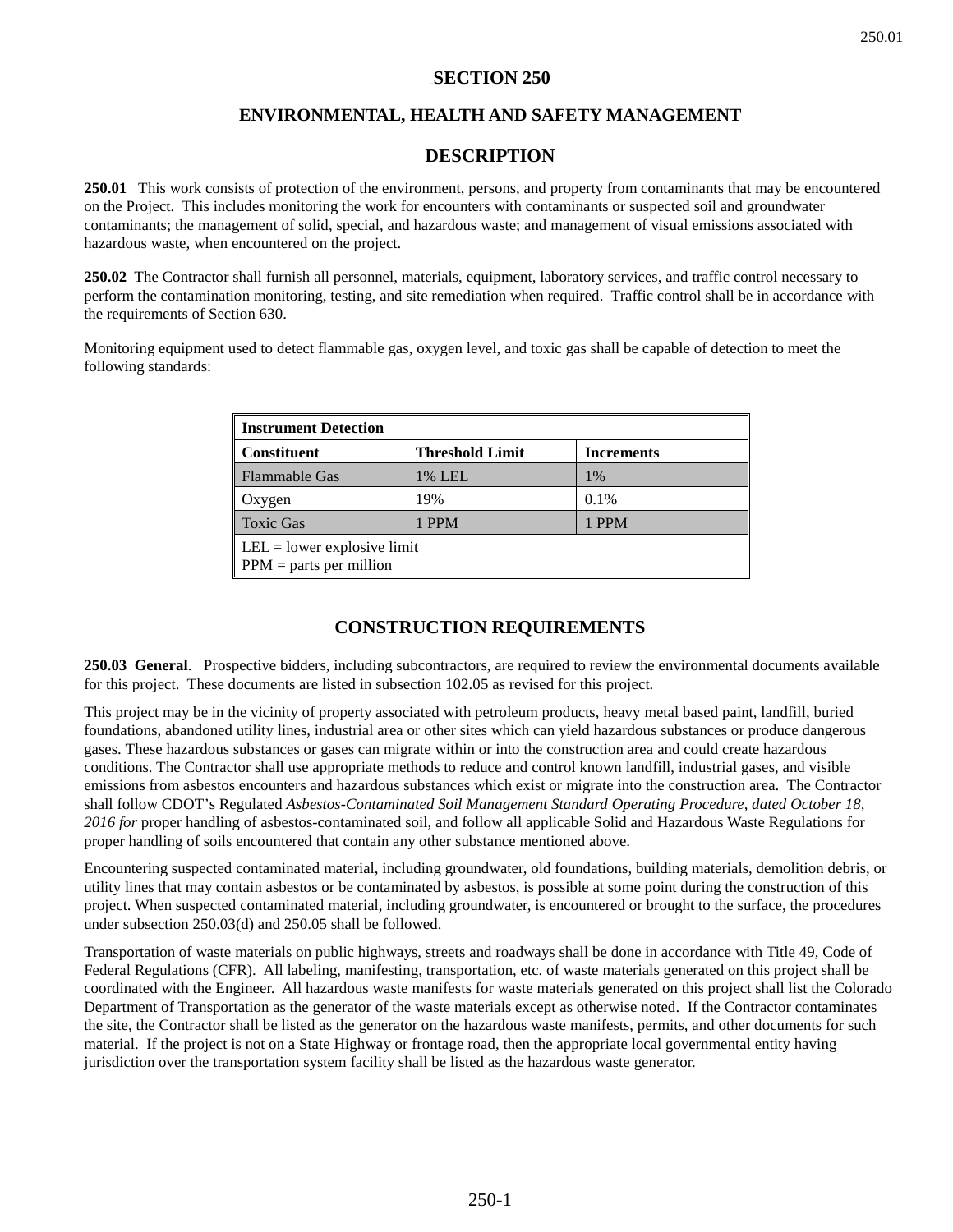If waste materials must be handled in a permitted treatment, storage and disposal (TSD) facility, the facility shall be designated in writing by the Engineer. If the waste materials are the result of the Contractor's actions, the Contractor shall designate the facility.

The hazardous waste transportation phase of the work involves insurance required by law and regulations. If the waste materials are determined to be hazardous, the Contractor must submit proof that the transportation company is covered by the appropriate type and amount of insurance required by laws and regulations governing the transportation of hazardous waste.

The Contractor alone bears the responsibility for determining that the work is accomplished in strict accordance with all applicable federal, state, and local laws, regulations, standards, and codes governing special waste, petroleum, and hazardous substance encounters and releases.

The Contract will list known or suspected areas of contamination. Health and Safety Officer, Monitoring Technician, and Health and Safety Plan shall be required when so stated in the Contract.

(a) *Health and Safety Officer (HSO)*. The Contractor shall designate a HSO, not the Project Superintendent, who shall have at least two years of field experience in chemical related health and safety. The HSO shall be either a certified industrial hygienist (CIH), certified hazardous materials manager (CHMM), professional engineer (PE) licensed in the State of Colorado, certified safety professional (CSP), or registered environmental manager (REM) meeting the criteria set forth in 29 CFR 1926. When asbestos is present or is suspected to be present, the HSO shall have additional training and certification in accordance with the Air Quality Control Commission Regulation No. 8 Part B. The HSO shall meet the minimum training and medical surveillance requirements established by the Occupational Safety and Health Association. When regulated asbestos contaminated soil (RACS) is present or is suspected to be present on or near a project, the HSO shall have knowledge of RACS regulations. The HSO shall meet the minimum training and medical surveillance requirements established by the Occupational Safety and Health Administration (OSHA) and the Environmental Protection Agency (EPA) for a supervisory Site Safety Official per 29 CFR 1962.65. The Contractor shall furnish documentation to the Engineer, at the Pre-construction Conference, that the above requirements have been met. Certification as an Asbestos Building Inspector in accordance with subsection 250.03(b) is recommended.

The HSO shall be equipped with the following:

- (1) Communication equipment as required in subsection 250.03(d)2A and a vehicle.
- (2) Monitoring and detection equipment for flammable gas, oxygen sufficiency, toxic gas, radiological screening, and other hazards. This includes, as required, a combustible gas indicator, flame ionization or photo ionization detector, oxygen meter, radiation monitor with Geiger Mueller detector, and other foreseeable equipment.
- (3) Depth gauging equipment, sampling equipment, and sampling containers.
- (4) Personal protective equipment (levels C and D) when required.

The HSO shall recommend and supervise those actions which will minimize the risk of hazardous substance related injury to the workers, Department personnel, the general public, property, and the environment. Hazardous substance is defined in 29 CFR 1926.32. The HSO shall prepare written procedures for the monitoring of confined space entry and working in or near excavations, including but not limited to trenches and drill holes associated with this project. The HSO shall conduct or supervise all hazardous substance and solid waste related testing, sampling, monitoring, and handling for this project to ensure compliance with applicable statutes and regulations, and other applicable environmental requirements under subsections 107.01 and 107.02.

The HSO shall be available for consultation and assistance with contaminated materials related testing, sampling, and field monitoring as required by the Engineer.

The HSO shall prepare and submit a bound and indexed final site report to the Engineer at the end of the project. This site report shall include a detailed summary of all contaminated materials and contaminated water that were encountered and their final disposition.

During each week the HSO is utilized, the HSO shall prepare a daily diary which shall be submitted to the Contractor and the Engineer. This diary shall be submitted at the end of the week and shall become a part of the Department's records. The diary shall contain a chronological log of activities on the project including: dates and times on site, equipment used and calibrations, field monitoring results, visual observations, conversations, directives both given and received, and disposition of suspected hazardous substances. The Engineer will review this submittal and approve the actual number of hours to be paid.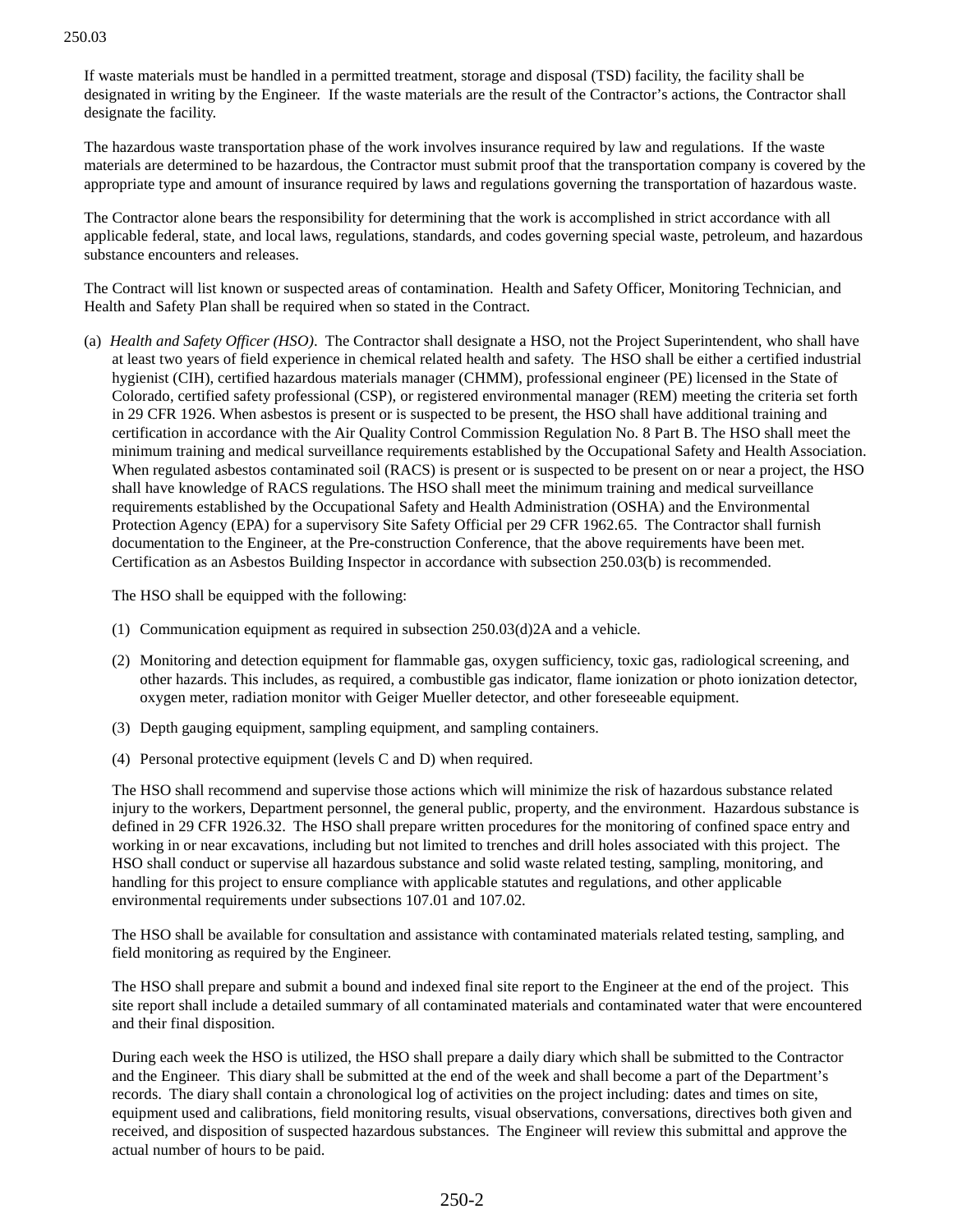*(b) Monitoring Technician (MT).* The Contractor shall designate a monitoring technician to be responsible for monitoring of hazardous substances during work on the project. The MT shall have a minimum of two years of actual field experience in assessment and remediation of hazardous substances that may be encountered during highway construction projects. When asbestos is present or is suspected to be present on or near a project, the MT shall have additional 40 hours' experience in RACS project management and certification as an Asbestos Building Inspector in accordance with the Colorado Air Quality Control Commission Regulation No. 8 Part B. The MT shall be experienced in the operation of monitoring devices, identifying substances based upon experience and observation, and field sampling (for testing) of all media that may be found on the site. Completion of the 40-hour hazardous waste and 8-hour supervisory training required by OSHA and U.S. EPA rules and regulations which complies with the accreditation criteria under the provisions of the proposed 29 CFR 1910.121 is required prior to beginning work. The Contractor shall furnish documentation at the Pre-construction Conference that demonstrates these requirements have been met.

The MT shall be equipped with the following:

- (1) Communication equipment as required in subsection  $250.03(d)2A$  and a vehicle.
- (2) Monitoring and detection equipment for flammable gas, oxygen sufficiency, toxic gas, radiological screening, and other hazards. This includes, as required, a combustible gas indicator, flame ionization or photo ionization detector, oxygen meter, radiation monitor with Geiger Mueller detector, and other foreseeable equipment.
- (3) Depth gauging equipment, sampling equipment, and sampling containers.
- (4) Personal protective equipment (levels C and D) when required.

The MT shall be present on site and perform monitoring as required by 250.03(d) when work is being performed in areas of suspected contamination and on a predetermined basis throughout other work on the project.

The MT shall monitor for compliance with regulations, the project Health and Safety Plan and the Materials Management Plan (if they exist for the project), the Contract, and the environmental documents for the project. The MT shall immediately notify the Contractor, the Engineer, and the HSO of any hazardous condition.

During each week the MT is utilized, the MT shall prepare a daily monitoring diary which shall be submitted to the Contractor, HSO and the Engineer. This diary shall be submitted at the end of the week and shall become a part of the Department's records. The diary shall contain a chronological log of activities on the project including: dates and times on site, equipment used and calibrations, field monitoring results, visual observations, conversations, directives both given and received, and disposition of suspected hazardous substances. The Engineer will review this submittal and approve the actual number of hours to be paid.

*(c) Health and Safety Plan (HASP).* The HSO shall prepare a written HASP for the project, formatted as shown in Appendix B, Occupational Safety and Health Guidance Manual for Hazardous Waste Site Activities, DHHS (NIOSH) Publication No. 85- 115, available from the Superintendent of Documents, U.S. Government Printing Office. The Contractor and the HSO shall review the environmental documents listed prior to preparation of the HASP.

The Contractor shall submit a signed (or electronically sealed when HSO is a Professional Engineer) electronic HASP to the Engineer for acceptance. The Engineer shall have seven calendar days to review and accept or reject the proposed HASP. Within five calendar days after acceptance, the HSO shall distribute the accepted HASP to each emergency response agency servicing the project area, the HASP designated emergency hospital, and the Engineer. Earth or demolition work shall not occur until after the HASP is accepted distributed. The HASP shall also be available to the Contractor's employees, their representatives, and officials of OSHA, EPA, Colorado Department of Public Health and Environment (CDPHE), local government health department, Federal Highway Administration, and as determined by the Engineer. The Engineer will distribute the accepted HASP to appropriate Department personnel. The HSO shall revise and update the HASP as warranted by changes in the field conditions.

All on-site workers (Contractor's, Department's, Utilities', and others) shall be briefed by the HSO on the contents of the HASP and any revisions thereof. The HSO shall conduct briefings (group or individual) to inform new employees, subcontractors, utility companies, and other on-site workers of the HASP contents prior to their entry on site. All personnel involved in excavation or other soil disturbing activities shall receive the required two-hour Asbestos Awareness training by a Certified Asbestos Inspector, when asbestos discoveries are anticipated or discoveries are made. A signature log of all briefing attendees shall be kept and furnished to the Engineer. The. Contractor shall provide, as required, eyewash equipment and stations, emergency showers, hand and face washing facilities, and first aid equipment.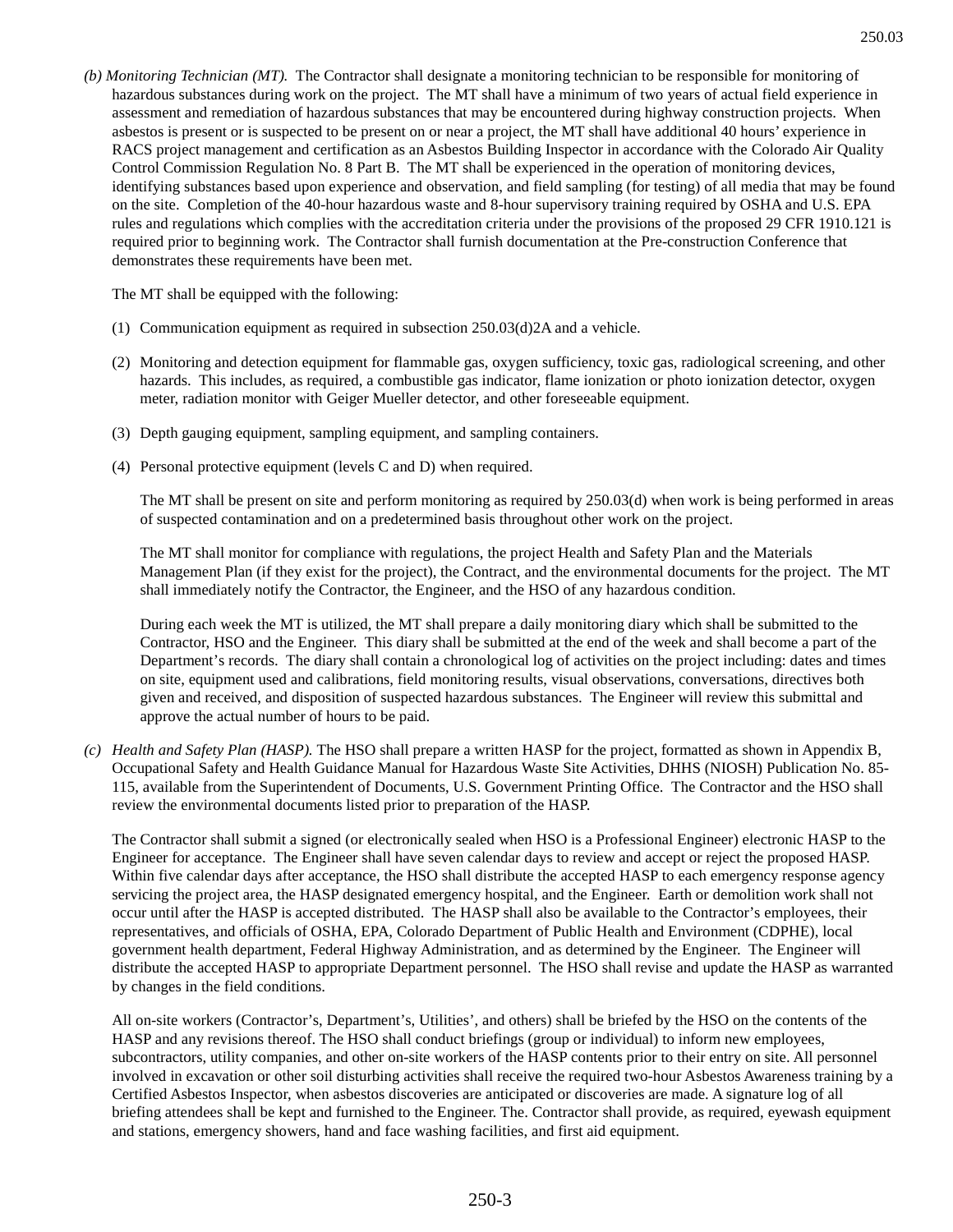The Contractor shall provide, as required, decontamination facilities for personnel and equipment employed in the work. The exact procedure for decontamination and frequency shall be included in the accepted HASP. Decontamination facilities shall meet the criteria set forth in the Code of Federal Regulations (29 CFR and 40 CFR).

- *(d) Precautions and Procedures*. The following minimum precautions and procedures shall be followed during the construction of the project:
	- 1. General construction precautions:
		- A. All monitoring and piezometer wells and test borings shall be established or abandoned by the Contractor as regulated by the State Engineer's Office. Copies of all required permits, notification, and abandonment documents shall be submitted to the Engineer prior to payment approval.
		- B. Hazardous substance related activities shall have a work plan for each work phase which shall be coordinated with the Engineer at least three work days prior to commencement of each phase of the work.
		- C. The Contractor shall properly handle all investigation-derived waste generated by this project. Documentation shall be submitted to the Engineer of all tests performed for Treatment, Storage, and Disposal (TSD) determination; classification of waste; hauling records; TSD acceptance; manifest (if required); etc. in accordance with applicable laws and regulations.
		- D. When the work may involve air emissions, the Contractor shall contact the Colorado Department of Public Health and Environment (CDPHE), Air Pollution Control Division to ascertain if an air pollution emission notice (APEN) or permit is required for this operation. The Contractor shall be responsible for filing the APEN and obtaining said permit, if required. The processing of air pollution permits, if required, in non-attainment areas or where public hearings are required, likely will take more than 90 days.
	- 2. For construction on a known or potentially contaminated site, the following conditions shall apply, in addition to those listed in subsection 250.03(d)1:
		- A. The HSO shall be on site or readily available by radio, telephone or pager at all times during the work. When on site, the HSO shall have an operational portable or mobile cellular telephone available for immediate use in areas where such service is available. When on site in cellular telephone non-service areas, the HSO shall have available, for immediate use, radio access to a site with telephone service. The HSO shall be notified at least 24 hours prior to the start of confined space entry, storage tank removal, drilling, excavation, trenching, or dewatering operations.
		- B. The HSO shall designate the onsite monitoring equipment for flammable gases, oxygen deficient or enriched atmosphere, and toxic gases, such as but not limited to, a flame ionization detector, photoionization detector, combustible gas indicator, and oxygen meter. This designated equipment shall be on site during all construction operations and be utilized during trenching, drilling, excavating, confined space entry, underground storage tank removal, and other appropriate construction operations. The exact equipment to fulfill this requirement shall be specified in the accepted HASP. The HSO shall conduct or supervise the monitoring. The monitoring equipment shall be calibrated as recommended by the manufacturer.
		- C. When drilling, trenching, or excavating in the presence of detectable concentrations of explosive gases, the soil shall be wetted and the operating equipment shall be provided with spark proof exhausts.
		- D. The Contractor, through the HSO, is responsible for ensuring that 29 CFR 1926 is fully complied with during the construction of the project.
		- E. Affected excavation operations shall be discontinued and personnel shall be removed from the affected excavation sites where any of the following levels are detected:
			- (1) 20.0 percent or more LEL flammable gas, or 10.0 percent in an underground or confined space,
			- (2) Permissible Exposure Limit (PEL) of any toxic gas,
			- (3) 19.5 percent or less oxygen,
			- (4) 25.0 percent or more oxygen,
			- (5) Greater than 2 mrem/hr. (Beta particle and photon radioactivity),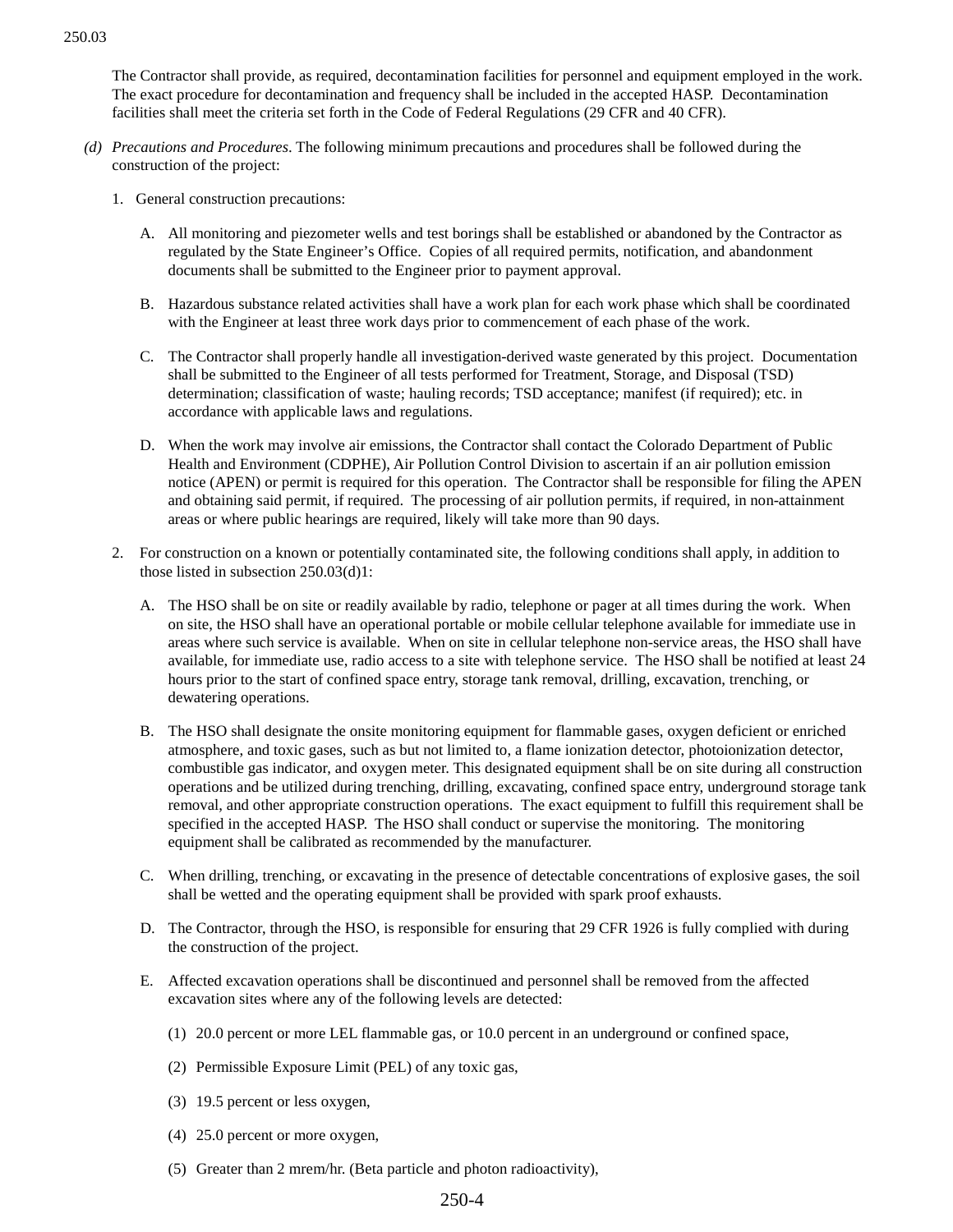- (6) Greater than 15 pCi/L (Gross alpha particle activity), or
- (7) Other action levels as determined by the HSO.
- (8) Uncovering of suspect Asbestos Containing Material (ACM), including but not limited to, buried facility components, active or abandoned utility lines, buried foundations and demolition debris, or miscellaneous ACM dispersed in the soil. The Contractor shall follow the procedures outlined in the HASP and 29 CFR 1926 to address these conditions. Work shall resume in these areas when approved by the Engineer.
- F. Personnel shall be issued and utilize appropriate health and safety equipment as determined by the HSO, who shall provide the Engineer with a written explanation of what personal protective equipment (PPE) shall be worn, when, and by which personnel. Except in emergency cases, the Engineer shall be advised by the HSO of changes in the degree of PPE prior to implementation.
- G. Personnel shall avoid the area immediately downwind of any excavation unless the excavation is monitored and declared safe.
- H. The operators of excavating, trenching, or drilling equipment shall wear appropriate PPE as required in the HASP.
- I. Exhaust blowers shall be present at the location where required in the accepted HASP.
- J. The Contractor shall accomplish the work with employees who have been trained and equipped as required by the HASP and applicable provisions of 29 CFR 1910 and 29 CFR 1926.
- K. Fire extinguishers, electrical equipment and wiring shall conform to the applicable requirements of 29 CFR 1926 and 49 CFR.
- L. Smoking shall not be permitted within 50 feet of any excavation.

3. For construction within 1,000 feet of a known or potentially contaminated site, the following conditions, in addition to those listed in subsection 250.03(d)1. shall apply:

- A. The areas under construction shall be checked with a combustible gas indicator before excavation begins to determine if flammable or combustible gas is in the area.
- B. Excavations, trenches and drill holes shall be monitored by the HSO for flammable gas, toxic gas and oxygen deficiency or enrichment. This shall be carried out continuously unless the presence of flammable, combustible, or toxic gas or oxygen deficiency or enrichment in the area can be ruled out by the HSO. The recommendation to discontinue monitoring must be agreed to by the Engineer and the Contractor. Prior to implementation, this agreement shall be written, and shall contain specific conditions that will require re-evaluation of the area.
- C. When flammable or toxic gas is found in the area, those precautions and procedures in subsection 250.03(d)2 shall apply.

4. The following procedures shall be followed if the level of contamination as documented in the environmental documents referenced in subsection 102.05 as revised for this project is exceeded, or if previously unidentified contaminated air, soil or water, is encountered during the construction of the project:

- A. Work in the immediate area of the release or discovery of contamination shall cease. The Engineer shall be immediately notified.
- B. If no HSO is required by the Contract, the Contractor shall designate an HSO as directed, in accordance with subsection 250.03(a).
- C. The Engineer may direct the HSO to evaluate the material for potential hazardous substance or other contamination or unsafe conditions. This evaluation may include, but is not limited to, on-site field monitoring, on-site testing, and on or off site laboratory analysis. Removal of storage tanks and surrounding contaminated soils shall be in accordance with applicable laws, regulations and established procedures. If the contaminated material cannot be placed in the embankment or remediated on site, it must be removed to an appropriate TSD facility, as designated in writing by the Engineer. The HSO shall supervise the necessary testing required to make appropriate TSD determinations. Disposal of the unsuitable material shall be considered as remediation work as described in subsection 250.03(d)4.D and 250.03(d)4.E.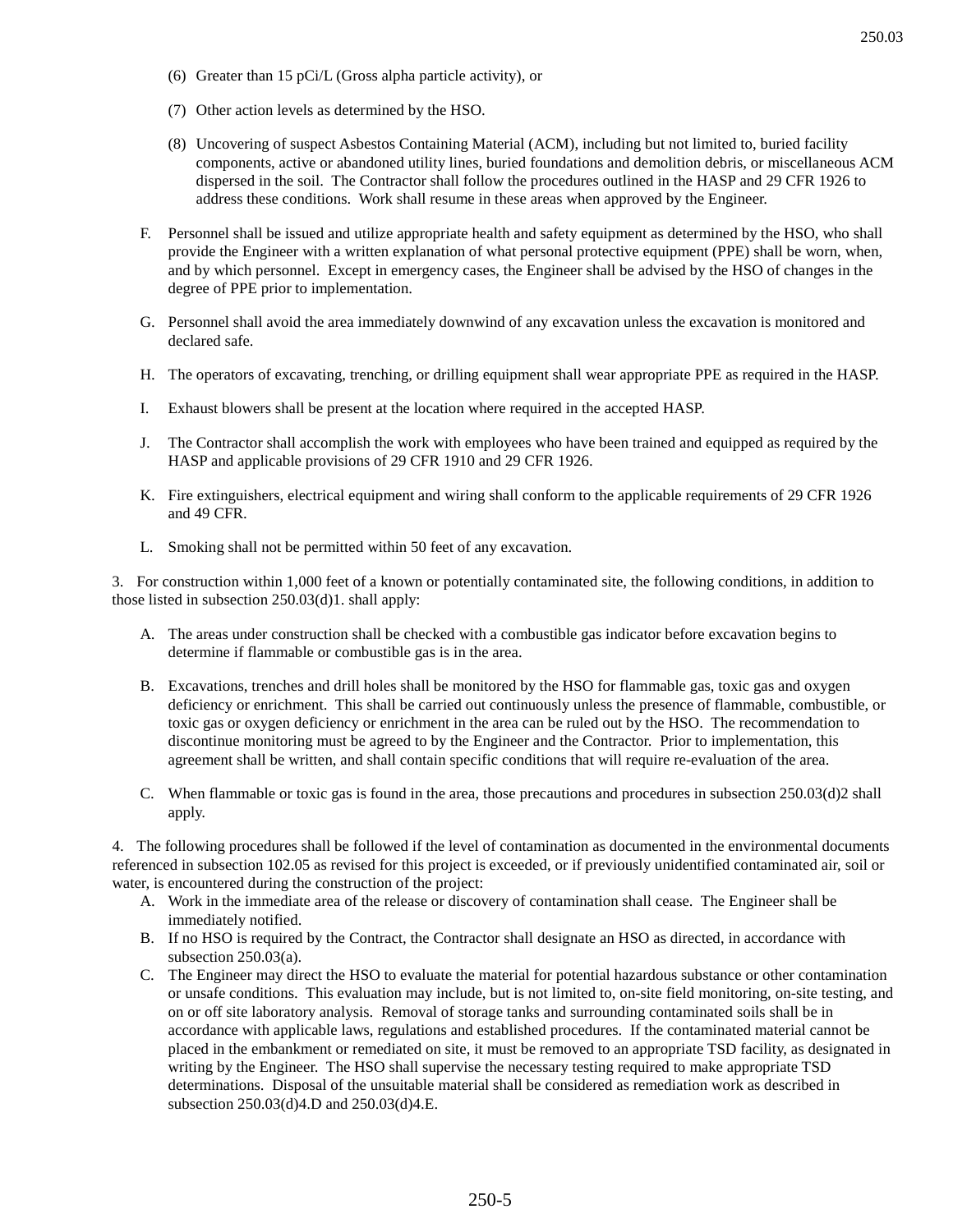- D. If this site is determined to be contaminated with petroleum products, hazardous substances or other solid waste in excess of that indicated in the above listed site investigation documents, a thorough Site Investigation and Waste Management Plan shall be accomplished under the supervision of the HSO. The Site Investigation and Waste Management Plan shall be submitted to the Engineer for approval and shall determine the extent of contamination and propose at least three types of remedial action for the contaminated area as required by applicable statutes and regulations. The HSO shall be available to assist the Engineer in explaining this study to the regulatory agencies. When requested by the Engineer, the Contractor shall prepare a Remediation Plan based on the selected remedial method, and shall submit this to the Engineer for approval. The time required for the Engineer's review of the Remediation Plan, including all necessary drawings, calculations, specifications, and other documentation will not exceed four weeks after a complete submittal is received. This work shall not be done unless authorized in writing by the Engineer.
	- E. If the site is determined to be contaminated with petroleum products; hazardous chemicals, materials, or wastes; or other solid wastes, and is required to be remediated, the HSO or other qualified individuals will supervise the Remediation Plan implementation as concurred to by the regulatory agencies, as directed. Hazardous Waste generated by remedial activities shall list the Colorado Department of Transportation as the hazardous waste generator on the required paperwork for projects on State Highways and their associated frontage roads. If this project is not on a State Highway or frontage road, then the appropriate local governmental entity having jurisdiction over the transportation system facility shall be listed as the hazardous waste generator. If the waste disturbed or produced was caused by Contractor negligence, the Contractor shall be listed as the hazardous waste generator. Remediation work shall be done only when authorized by the Engineer in writing.

**250.04 Heavy Metal Based Paint Management.** When the work includes the removal of paint or items covered with paint which may contain lead, chromium or other heavy metals, the requirements of this subsection shall apply in addition to the requirements of subsection 250.03.

The requirements of the HASP shall be in accordance with OSHA Publication No. 3142, Working with Lead in the Construction Industry.

Paint Removal and Waste Disposal work shall be performed in accordance with 29 CFR 1926.62, State and local air quality regulations, the Steel Structures Painting Council (SSPC) Guide for Containing Debris Generated During Paint Removal Operations, the Industrial Lead Paint Removal Handbook (SSPC 91-18), and the references contained therein.

The following minimum precautions and procedures shall be followed unless modified in the approved HASP or its updates:

- (a) The Contractor shall contact the CDPHE, Air Pollution Control Division to ascertain if an air pollution permit is required for the cleaning or demolition work. If an air pollution permit is required, the Contractor shall obtain the permit. The Contractor shall furnish the Engineer with a copy of the permit application and the permit issued prior to starting cleaning or demolition activities. A copy of the Air Pollution Emission Notice [APEN] shall be provided to the Engineer, if such notice is required under the Colorado Air Quality Control Commission's regulations. The processing of air pollution permits in non-attainment areas, or where public hearings are required, likely will take more than 90 days.
- (b) The Contractor shall contain paint chips, corrosion residues, and spent abrasives, herein referred to as waste materials, resulting from the cleaning or demolition operations. The Contractor shall not deposit or release waste material into the water, air or onto the ground below or adjacent to the structure. The Contractor shall conduct cleaning operations to minimize the waste materials produced. Prior to beginning the work, the Contractor shall submit to the Engineer for acceptance, a detailed methods statement for capturing, testing, and disposing of the removed materials. The Engineer will have seven calendar days to review, and accept or reject this methods statement.
- (c) Abrasives utilized for blast cleaning shall be low-dusting and low waste. Unless approved otherwise, vacuum blasting or wheel blasting shall be used.
- (d) The HSO shall sample and test the waste material for lead, chromium, and other paint associated heavy metals using the Toxicity Characteristic Leaching Procedure (TCLP) Test, Method 1311 of the EPA publication, Test Methods for Evaluating Solid Waste 846. Sample collection methodology and frequency shall be recommended by the HSO and accepted by the Engineer with an adequate number of samples taken to be representative of all waste material collected. If the waste material does not pass the TCLP test, it shall be disposed of in a permitted TSD facility as designated in writing by the Engineer. The waste materials handling decision shall be documented by a report (five copies) submitted to the Engineer. This documentation shall include a description of sample collection methodology, testing performed, test results, and comparison of test results with hazardous waste requirements. The waste material shall not be held at an unpermitted TSD facility site in excess of Resource Conservation and Recovery Act (RCRA) temporary storage time limits.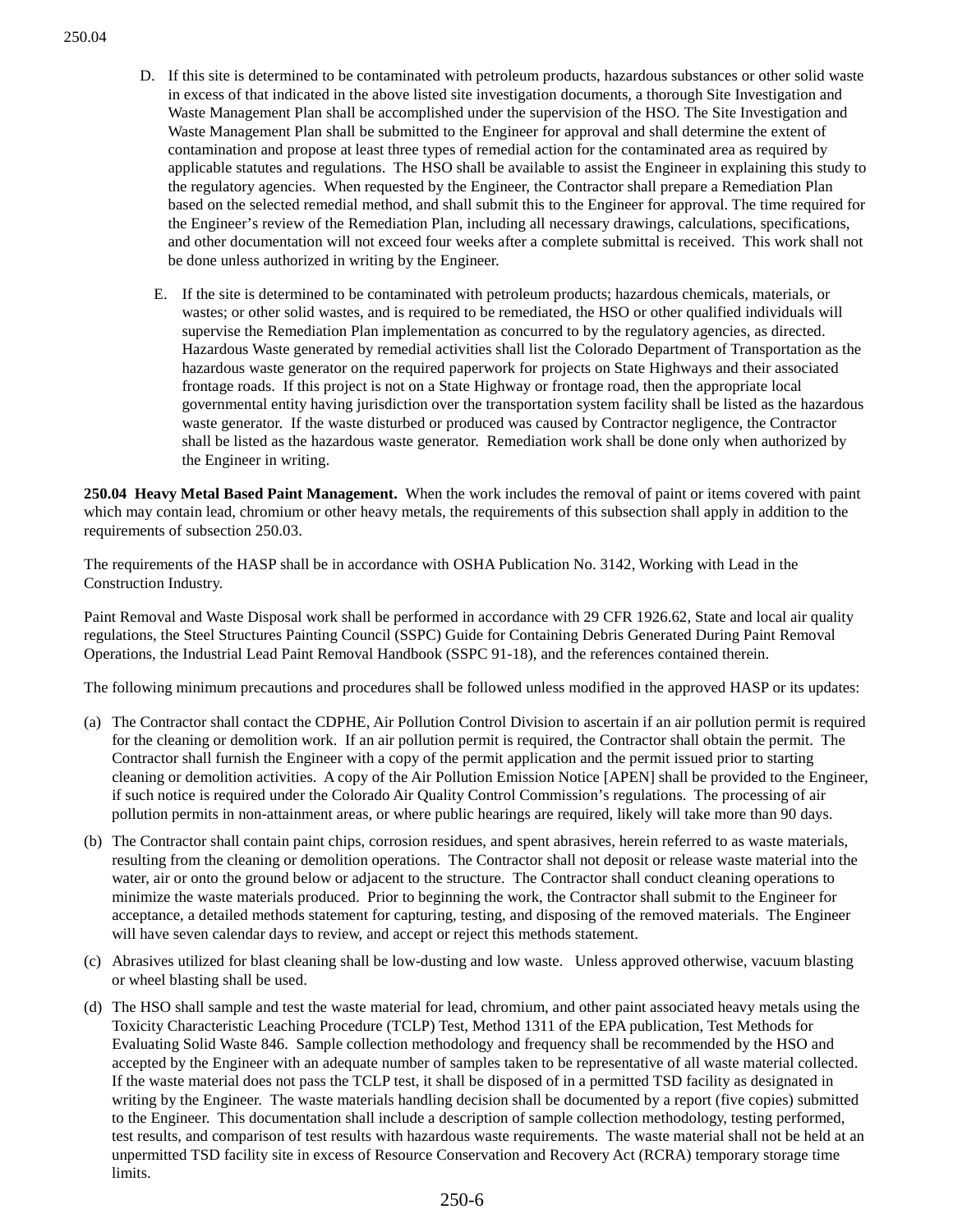- (e) When an item coated with paint is removed, all loose paint shall be removed and collected from the item within 24 hours of the time it is removed or placed onto the ground. All loose paint shall be removed and collected from a painted item before it is removed from the site. The Contractor shall contain loose paint until it is removed and collected. Loose paint is defined as that which can be removed by manual scraping methods. Over waterways, the Contractor shall capture all paint debris by the method specified in the methods statement. The paint debris shall be collected on a daily basis and shall be stored in a properly labeled, tightly sealed container and placed in a secured location at the end of each working day.
- (f) All painted steel components which are not designated to be salvaged shall be recycled. Contractor possession of the steel for future use shall be considered a form of recycling. Prior to transport of the components off-site, the Contractor shall obtain a letter from the recipients of the painted steel components stating that they have been fully informed of the contents of the paint and are capable of handling the paint. If the Contractor is to maintain future possession of the steel, the Contractor shall supply this letter. If there will be more than one recipient of the painted material, one letter shall be obtained from each recipient. The Contractor shall provide a copy of each letter to the Engineer. If the painted steel components will be recycled by melting, the letter from the recipient is not required. The Contractor shall submit a letter stating the destination of the painted steel components and that they will be melted.
- (g) When the work consists of the removal of a bridge or components of a bridge coated with paint which has been assumed to contain lead, chromium, other heavy metals, or a combination thereof, the Contractor shall capture paint debris which is dislodged during removal operations. The Contractor may choose any method for dismantling the bridge, subject to the following required construction sequence limitations:
	- (1) The concrete deck shall be removed prior to removal of the steel superstructure.
	- (2) If the methods statement indicates that girders will be dropped to the ground during dismantling, all debris from the concrete deck removal operation shall be removed from the area below the bridge before any girders are dropped into this area.
	- (3) Girders may be cut and dropped only if the span is located entirely over land.

**250.05 Material Handling.** This work consists of the additional handling of groundwater and soils to be excavated for construction of the project which are suspected or known to be contaminated. This work also includes stockpiling or containerization, analytical sampling and testing, and final disposition of contaminated groundwater and soils requiring special handling.

The Contractor shall maintain vertical trench walls for the work in the specified areas of known or potential contamination, as shown on the plans. Shoring may be necessary to meet this requirement. The Contractor shall confine the removal of contaminated groundwater and soils encountered as a result of the excavation activities in the specified areas to the vertical and horizontal limits of structure excavation specified in the Contract. The Contractor shall be responsible for any contaminated materials generated beyond the limits of excavation. This shall include any sampling, analysis, and disposal required, and the costs thereof. The Contractor shall be listed as the generator of any such material. The limits of excavation shall be determined as 18 inches outside of structures, including sewers, water lines, inlets, manholes, and other underground structures to be constructed, or as directed.

Specific areas of known or potential contamination have been identified in the project plans. There is the potential of encountering contaminated groundwater and soil, which has not been summarized in the plans or specifications, at unknown locations on the site. Suspected contaminated soil and groundwater shall be handled by one of three methods as follows:

*(a) Materials Handling (Stockpileand Containerization)*. When recommended by the HSO and authorized by the Engineer, material shall be stockpiled or containerized for analysis and characterization for proper handling and, disposal, or both. Sampling and testing of materials shall be as described in the Contract. If analysis indicates that soil samples are designated as uncontaminated, as determined by the criteria shown in the Contract or as determined by the CDPHE, the associated soils will not require any special handling and will become the property of the Contractor and may be used on site, subject to other requirements of the Contract. Health and safety monitoring and strict fugitive dust control shall be conducted during the placement of these soils. If analysis indicates that groundwater samples are designated as uncontaminated, as determined by the criteria shown in the Contract or as determined by the CDPHE, the groundwater shall be handled in accordance with subsection 107.25.

Stockpiled and containerized materials shall be secured in compliance with the following provisions until they are determined to be uncontaminated:

- (1) The Contractor shall not store the material for more than 90 days.
- (2) The Contractor shall prevent any runoff from infiltrating the ground or running out of the containment area.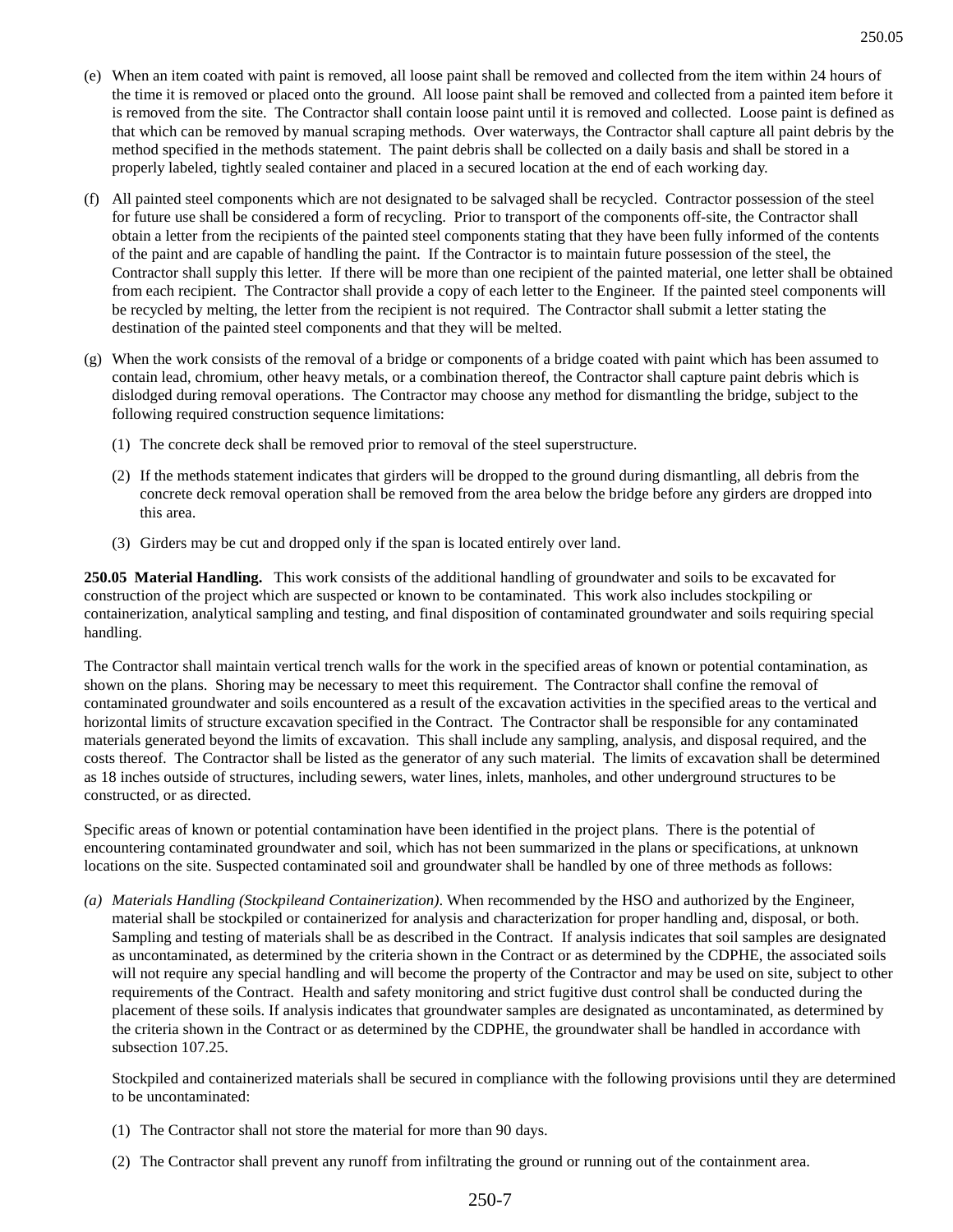- (3) Soils and groundwater containing different contaminants shall be placed in separate containers or stockpiles.
- (4) The Contractor shall prevent the dispersion of materials or the dilution or mixing of containers and stockpiles.
- (5) The ground surface on which the contaminated soils will be placed shall be covered with plastic sheeting which will withstand the placement and removal of stockpiled materials without breaching.
- (6) The ground surface shall be graded to drain toward the edge of the soil piles and the berm or trench around them shall be covered by plastic sheeting.
- (7) Proper security shall be provided in accordance with 40 CFR.
- *(b) Solid Waste Disposal*. Soils determined to be contaminated, but not hazardous, as established by criteria in the Contract or as determined by CDPHE or other regulatory agencies having jurisdiction, shall be handled and disposed of as recommended by the HSO and approved by the Engineer. The Contractor shall haul this material to a solid waste disposal facility.
- *(c) Contaminated Groundwater Disposal*. Groundwater determined to be contaminated, but not hazardous, as established by criteria in the Contract or as determined by CDPHE or other regulatory agencies having jurisdiction, shall be handled and disposed of as recommended by the HSO and approved by the Engineer. The Contractor shall prepare a dewatering plan proposing at least three types of treatment and/or disposal options of contaminated groundwater as required by applicable statutes and regulations. One of the treatment options shall include permitting and onsite treatment prior to discharge or disposal. The dewatering plan shall be submitted to the Engineer for approval four weeks before dewatering activities begin.
- *(d) Hazardous Waste Disposal*. Soils and groundwater that are designated or suspected to be hazardous shall be containerized immediately upon excavation or upon discovery. Hazardous material shall be labeled and transported to a permitted treatment, storage and disposal (TSD) facility or to a hazardous waste disposal facility approved by the Engineer.
- *(e) Additional Requirements.* Stockpiled or containerized material characterized as uncontaminated, contaminated, or hazardous shall be stored and disposed of in a manner consistent with current established federal, state, and local regulations for waste materials.

Materials with contaminants not specifically regulated shall be disposed of by the Contractor as directed, in consultation with CDPHE. All areas where wastes are generated shall be reviewed by the HSO to identify potential contaminant sources that may result in a contaminated waste stream.

Contaminated groundwater and soils, which have been identified as solid waste or hazardous waste, requiring disposal according to federal, state, and local regulations, shall be transported in accordance with 49 CFR by the Contractor to an appropriately permitted treatment facility, landfill, incinerator, or asphalt plant or other facility approved to accept the waste. CDPHE and the landfill or other treatment or disposal facility shall be notified by the HSO of the material to be disposed of and the corresponding analytical test results prior to shipment. Potentially contaminated water collected from the lined trench of a stockpile shall be treated as required by Colorado Wastewater Discharge Permit System (CDPS) permits, 29 CFR and 40 CFR and reimbursed separately in accordance with Contract requirements.

**250.06 Sample delivery.** This work consists of the collection, containerization and delivery of material samples for analysis to the testing facility designated in the Contract.

Environmental Protection Agency (EPA) protocol and standards shall be followed in the collection, containerization, and transport of samples to be analyzed, including the documentation of the proper chain of custody of all samples. The Contractor shall collect sufficient sample material to perform the required analysis and is responsible for ensuring that appropriate climate control has been provided for sample transport. Sample delivery shall be made within the maximum allowable holding time for each sample type, not to exceed 24 hours, excluding weekends. The time period required for sample collection and delivery to the testing facility will not be considered an excusable delay. The analysis to be completed and turnaround time shall be approved by the Engineer.

The Contractor shall provide the Engineer with a copy of documentation indicating that proper chain of custody requirements have been followed for all samples.

Quality control samples shall be provided by the Contractor in accordance with the quality control requirements of the testing facility designated in the Contract (quality control requirements are available from the Engineer). The Contractor shall prepare, label, and transport these samples to the testing facility in conjunction with the delivery of other samples authorized for analysis by the Engineer, at no additional cost.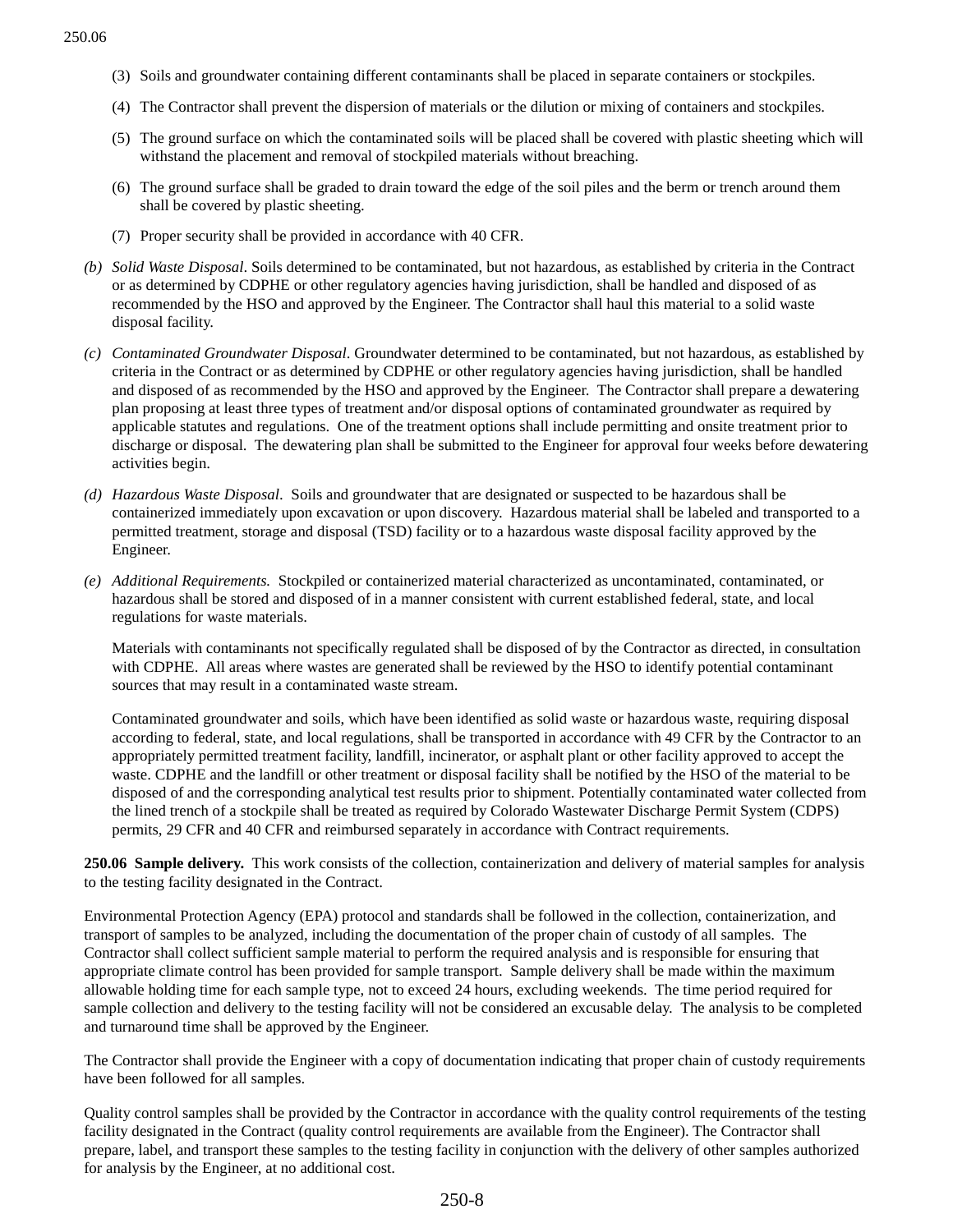The Engineer may request splits of samples, in advance of collection, which shall be provided at no additional cost by the Contractor.

**250.07** Regulated Asbestos Contaminated Soils (RACS) Management. Environmental documents or plans listed in the special provisions shall include known or suspected locations that could involve encounters with RACS during excavation and other soil disturbing construction activities. Unexpected discoveries of RACS may occur during excavation and soil disturbing construction activities. RACS shall be properly managed or remediated, in accordance with subsection 250.07(a).

All asbestos related activities shall be performed by CDPHE certified asbestos professionals, contractors, or consultants.

Certifications are issued by the CDPHE, Indoor Air Quality Unit. A Colorado Certified Asbestos Building Inspector shall manage the assessment and disposal of RACS and other ACM. The Indoor Air Quality Unit within CDPHE is the only unit that certifies such professionals. The Contactor shall furnish a copy of the certification to the Engineer.

*(a) Regulatory Compliance*. RACS management is governed by 6 CCR 1007-2, Section 5.5, which includes and references regulatory compliance with Colorado Air Quality Control Commission *Regulation* No. 8 Part B-Asbestos. Colorado

Regulation No. 8 governs all asbestos activities, demolition, permitting, and certification of Certified Asbestos Professionals in the State of Colorado. The Contractor shall conform to all current regulations, policy directives, or both, issued by the CDPHE, and the Department.

- *(b) Asbestos Management and Visual Inspections*. Asbestos management shall be performed by a CDPHE certified Asbestos Building Inspector. All inspections of the area of asbestos contaminated soil removal shall be performed by a CDPHE certified Asbestos Building Inspector to determine what, if any, controls must be instituted to allow future activity in the excavation area.
- *(c) Permitting and Notification*. The CDPHE requires notification of any soil disturbing activity where asbestos is known, suspected, or discovered. A 24-hour notification to CDPHE is required prior to any soil disturbing activity of an unplanned asbestos discovery. A 10 work day notification to CDPHE is required prior to any soil disturbing activity in an area with known or potential RACS. Removal of asbestos-containing material on a facility component, that is located on or in soil that will be disturbed, with asbestos quantities above the following trigger levels shall be permitted and abated in accordance with the requirements of Colorado Air Quality Control Commission Regulation No. 8 (5 CCR 1001-10, Part B):
	- (1) 260 linear feet on pipes,
	- (2) 160 square feet on other surfaces, or
	- (3) The volume of a 55-gallon drum.

All permit applications shall be submitted to the CDPHE a minimum of 10 days prior to start of work for approval. The permit application and notification shall be submitted simultaneously. A CDPHE certified General Abatement Contractor shall obtain all required State and local permits and shall be responsible for all associated fees. Permit application, notification, and waiver request forms shall be submitted to:

Colorado Department of Public Health and Environment Permit Coordinator/APCD - SS - B1 4300 Cherry Creek Drive South Denver, CO 80246-1530 Phone: (303) 692-3100 Fax: (303) 782-0278

Application and waiver forms are available on the CDPHE website: https://www.colorado.gov/pacific/cdphe/asbestos-forms

- *(d) CDOT's Regulated Asbestos-Contaminated Soil Management Standard Operating Procedure, dated October 18, 2016*. Asbestos contaminated soil shall be managed in accordance with 6 CCR 1007-2, Part 1, Section 5.5, Management of RACS. Regulations apply only upon unexpected discovery of asbestos materials during excavation and soil disturbing activities on construction projects, or when asbestos encounters are expected during construction. The Contractor shall comply with procedures detailed in the CDPHE's *Management of Regulated Asbestos Contaminated Soil Regulation* and CDOT's CDPHE approved *Regulated Asbestos-Contaminated Soil Management Standard Operating Procedure*, dated October 18, 2016, including the following minimum requirements:
	- (1) Immediate actions and implementation of interim controls to prevent visible emissions, exposure, and asbestos contamination in surrounding areas.
	- (2) Soil Characterization.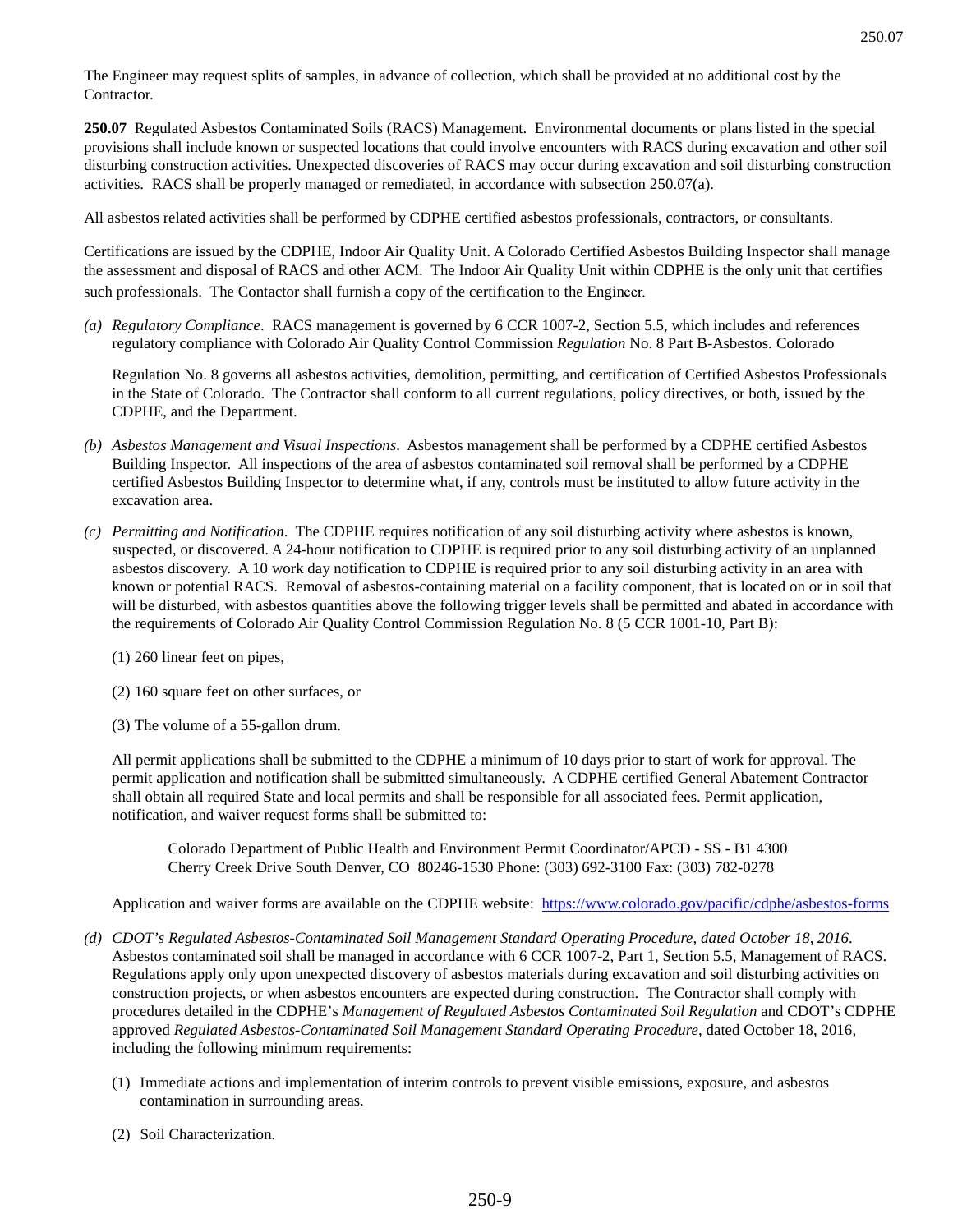- (3) Training required for all personnel involved in excavation and other soil disturbing activities, once asbestos is encountered during construction or on projects where asbestos encounters are expected. Asbestos Awareness Training shall be given by a qualified and certified Asbestos Building Inspector with a minimum of six months' experience inspecting asbestos contaminated soil.
- (4) Assessment for the presence and extent, within the proposed area of disturbance, of asbestos discoveries, whether expected or unexpected, by a CDPHE Certified Asbestos Building Inspector.
- (5) Investigation and sampling required for risk assessment and management. Investigation, if required, shall be conducted by a CDPHE Certified Asbestos Building Inspector.
- (6) Risk assessment and determinations for further management or abatement.

(i)Risk assessment and determinations shall be made by a CDPHE Certified Asbestos Building Inspector, and coordinated with the Engineer.

(ii)Soil remediation is not necessarily required, depending on the circumstances.

- (7) Submit CDPHE 24-hour Notification Form for unexpected RACS discovery included in Attachment 1 of the CDOT Regulated Asbestos-Contaminated Soil Management Standard Operating Procedure.
- (8) Submit CDPHE 10-day Notification Form for planned RACS management included in Attachment 1 of the CDOT Regulated Asbestos-Contaminated Soil Management Standard Operating Procedure.
- *(e) Risk Assessment and Determinations for Further Management or Remediation*. Risk assessment and determinations for further management or remediation shall be closely coordinated with the Project Engineer and Project Manager of the Statewide Management Plan.

**250.08 Methamphetamine Lab Sites.** Demolition of former Methamphetamine (meth) labs is enforced by the Governing Authority, which varies from county to county. The Contractor shall demolish all buildings that are identified as former meth labs, as listed in public listings by the Governing Authority. The Contractor shall provide evidence of demolition to the Governing Authority, obtain receipt of such evidence by the Governing Authority, and shall submit these to Engineer immediately following demolition.

Septic tank removal at known meth lab sites shall undergo preliminary assessment by an Industrial Hygienist or Certified Industrial Hygienist to determine proper removal and disposal. Work shall proceed in accordance with the recommendations of the Hygienist.

# **METHOD OF MEASUREMENT**

**250.09** Environmental Health and Safety Management will not be measured, but will be paid for on a lump sum basis. This will include all work, materials, and hourly time charges by the HSO and other personnel required to accomplish the following:

- (1) Preparation, submittal and briefing of the initial HASP.
- (2) Preparation and submittal of the Waste Management Plan.
	- (i) Preparation and Submittal of the Dewatering Plan.
	- (ii) Preparation and Submittal of the Remediation Plan.
- (3) Procedures and equipment specified in subsections 250.03 250.07.
- (4) PPE (levels C and D) for Contractor's personnel for any contamination identified in the pre-construction investigations.
- (5) Preparation and submittal of the final site report.

The quantity to be measured for Health and Safety Officer will be the total number of hours that the Health and Safety Officer is actually used, as authorized, for the following work:

- (1) Field monitoring necessary to ensure the safety of workers on the site.
- (2) Hours in excess of the items listed under Environmental Health and Safety Management.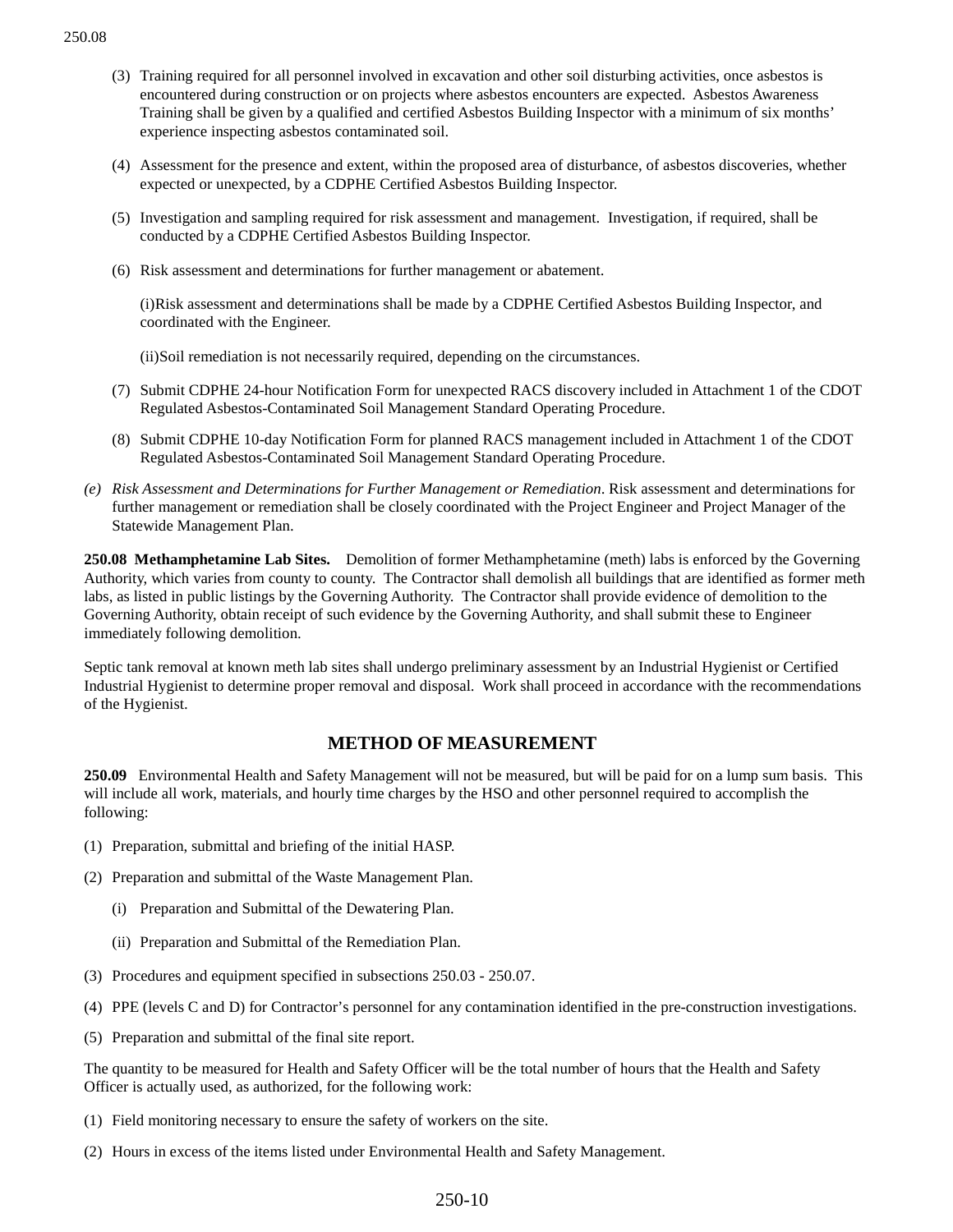- (3) Hours that are necessary due to unforeseen site conditions.
- (4) Hours of additional consultation or field work that is requested by the Engineer.

Equipment specified in subsection 250.03(a), preparation and submittal of the daily HSO diary, travel to and from the project site, and PPE (Levels C and D) required for use by the HSO will not be measured and paid for separately, but shall be included in the hourly cost of the HSO.

The quantity to be measured for Monitoring Technician will be the total number of hours that Monitoring Technician is actually used as authorized. Equipment specified in subsection 250.03(b), supervision of the MT, preparation and submittal of the daily monitoring diary, travel to and from the project site, and PPE required for use by the MT (Levels C and D) will not be measured and paid for separately, but shall be included in the hourly cost of the MT.

Solid stockpiled materials will be measured by the cubic yard computed from cross sections by the average end area or other acceptable method. Disposal of solid waste and solid hazardous waste materials will be measured by the cubic yard in the disposal container.

Materials Sampling and Delivery will be measured by the actual number of samples collected, containerized, and transported to the testing facility indicated in the Contract.

Additional environmental health and safety management work required and authorized by the Engineer, but not included in the items listed above, will be considered extra work to be paid for in accordance with subsection 109.04, unless such work is caused by the Contractor's action.

# **BASIS OF PAYMENT**

**250.10** Partial payment for Environmental Health and Safety Management, as determined by the Engineer, will be made as the work progresses. The Contractor shall submit a schedule of environmental related Health and Safety Management work before the first partial payment is made. The schedule shall indicate the environmental related Health and Safety Management time for each work item that requires Contractor environmental related Health and Safety Management effort and the total time for the project.

The accepted quantity for Health and Safety Officer will be the number of hours actually used and approved for payment by the Engineer and will be paid for at the contract unit price.

The accepted quantity for Monitoring Technician will be the number of hours of onsite monitoring as approved by the Engineer and will be paid at the Contract unit price.

Environmental Health and Safety Management, Health and Safety Officer and Monitoring Technician bid items shall include vehicles, phone charges, supplies, printing, postage, office support, and all other miscellaneous costs associated with the work.

Payment for Groundwater Handling (Containerization and Analysis) will be made in accordance with subsection 109.04. Payment for Soil Handling (Stockpile) will be made at the contract unit price for all excavated material required to be stockpiled for analysis. The contract unit price will be full compensation for furnishing all materials, labor, equipment and incidentals necessary to complete this work, and all handling of the material prior to disposal. This includes haul, stockpile, and security. Payment for this work will be in addition to any payment made under other bid items for excavation, embankment, or backfill on the project; or waste disposal of this material.

Payment for Solid Waste Disposal and Solid Hazardous Waste Disposal will be made at the appropriate contract unit price for the disposal of material determined to be either solid waste or solid hazardous waste. The contract unit prices will be full compensation for furnishing all materials, labor, equipment, tools, storage containers for transport, containerization of material for up to 60 days, and incidentals necessary to complete this work. This includes all handling of the material, loading for disposal, unloading for disposal, and borrow material required for replacement of excavated material disposed of offsite. It does not include stockpiling or containerization required for analysis which is included in the item Materials Handling (Stockpile and Containerization) paid for as described above. Payment for waste disposal fees and transport of hazardous waste will be made as shown below. Payment for this work will be in addition to any payment made under other bid items for excavation, embankment, backfill, or material handling (stockpile and containerization) on the project.

- (1) Solid Waste. Transport costs to the disposal facility and disposal fees will be included in the contract unit price for this work.
- (2) Solid Hazardous Waste. Transport costs, disposal fees, and treatment costs will be paid for by planned force account in accordance with subsection 109.04.